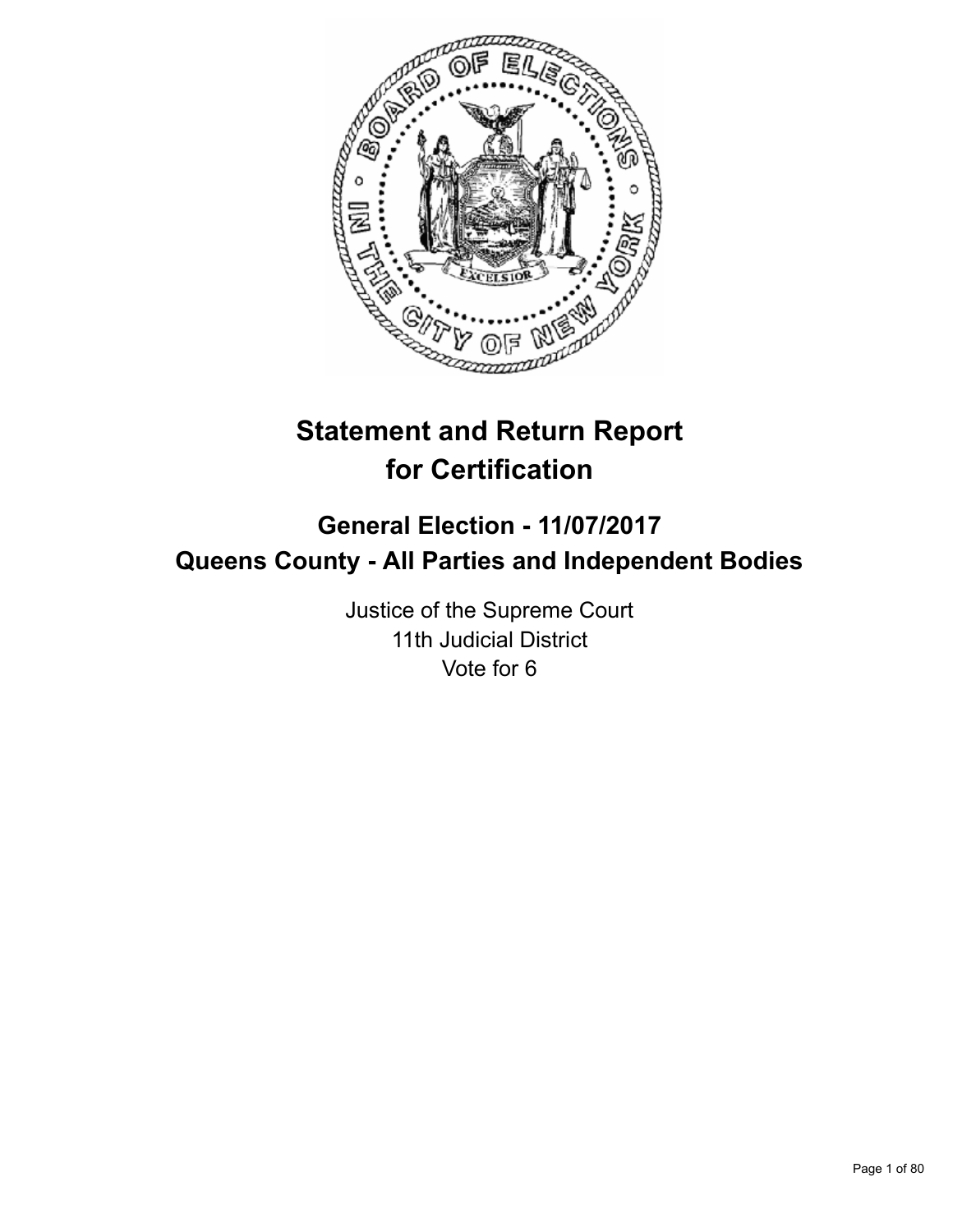

| PUBLIC COUNTER                                           | 21,484       |
|----------------------------------------------------------|--------------|
| MANUALLY COUNTED EMERGENCY                               | 0            |
| ABSENTEE / MILITARY                                      | 895          |
| <b>AFFIDAVIT</b>                                         | 217          |
| <b>Total Ballots</b>                                     | 22,596       |
| Less - Inapplicable Federal/Special Presidential Ballots | 0            |
| <b>Total Applicable Ballots</b>                          | 22,596       |
| RICHARD G. LATIN (DEMOCRATIC)                            | 7,849        |
| JOSEPH F. KASPER (REPUBLICAN)                            | 7,559        |
| JOSEPH F. KASPER (CONSERVATIVE)                          | 1,766        |
| JODI ORLOW-MACKOFF (DEMOCRATIC)                          | 7,880        |
| JAMES J. KEVINS JR. (REPUBLICAN)                         | 7,045        |
| JODI ORLOW-MACKOFF (CONSERVATIVE)                        | 1,766        |
| ULYSSES B. LEVERETT (DEMOCRATIC)                         | 7,478        |
| WOODRUFF L. CARROLL (REPUBLICAN)                         | 7,927        |
| DAVID ELLIOT (DEMOCRATIC)                                | 8,113        |
| DAVID ELLIOT (REPUBLICAN)                                | 6,830        |
| DAVID ELLIOT (CONSERVATIVE)                              | 1,527        |
| GREGORY L. LASAK (DEMOCRATIC)                            | 7,579        |
| GREGORY L. LASAK (REPUBLICAN)                            | 6,611        |
| GREGORY L. LASAK (CONSERVATIVE)                          | 1,495        |
| MICHAEL B. ALOISE (DEMOCRATIC)                           | 7,586        |
| MICHAEL B. ALOISE (REPUBLICAN)                           | 6,566        |
| MICHAEL B. ALOISE (CONSERVATIVE)                         | 1,512        |
| AARON JUDGE (WRITE-IN)                                   | 2            |
| AARON WHAL (WRITE-IN)                                    | $\mathbf{1}$ |
| ABE LINCOLN (WRITE-IN)                                   | 1            |
| ABRAHAM M. GOLDSTEIN (WRITE-IN)                          | 1            |
| ADINA C. DRUXMAN (WRITE-IN)                              | $\mathbf{1}$ |
| ASATA SHAKUR (WRITE-IN)                                  | 1            |
| AUGUST ASATI (WRITE-IN)                                  | $\mathbf{1}$ |
| <b>BIG BIRD (WRITE-IN)</b>                               | 1            |
| BILL SWEENEY (WRITE-IN)                                  | 1            |
| <b>BO DIETL (WRITE-IN)</b>                               | 1            |
| BRIAN GUILFEYLE (WRITE-IN)                               | $\mathbf{1}$ |
| BRIAN J SULLIVAN (WRITE-IN)                              | 1            |
| CAPTAIN PLANET (WRITE-IN)                                | 1            |
| CARSTEN CHARLES SABATHIA (WRITE-IN)                      | $\mathbf{1}$ |
| CASSANDRA WILLIAMSON (WRITE-IN)                          | 1            |
| CHARM WINCENTOSKY (WRITE-IN)                             | $\mathbf{1}$ |
| CHEREE BUGGS (WRITE-IN)                                  | $\mathbf{1}$ |
| CHESKY ROSENGARTEN (WRITE-IN)                            | 1            |
| CHRIS DAY (WRITE-IN)                                     | 1            |
| CHRIS KREALIC (WRITE-IN)                                 | $\mathbf{1}$ |
| COLIN FEENEY (WRITE-IN)                                  | 1            |
| COLLEEN PIEENCE (WRITE-IN)                               | $\mathbf{1}$ |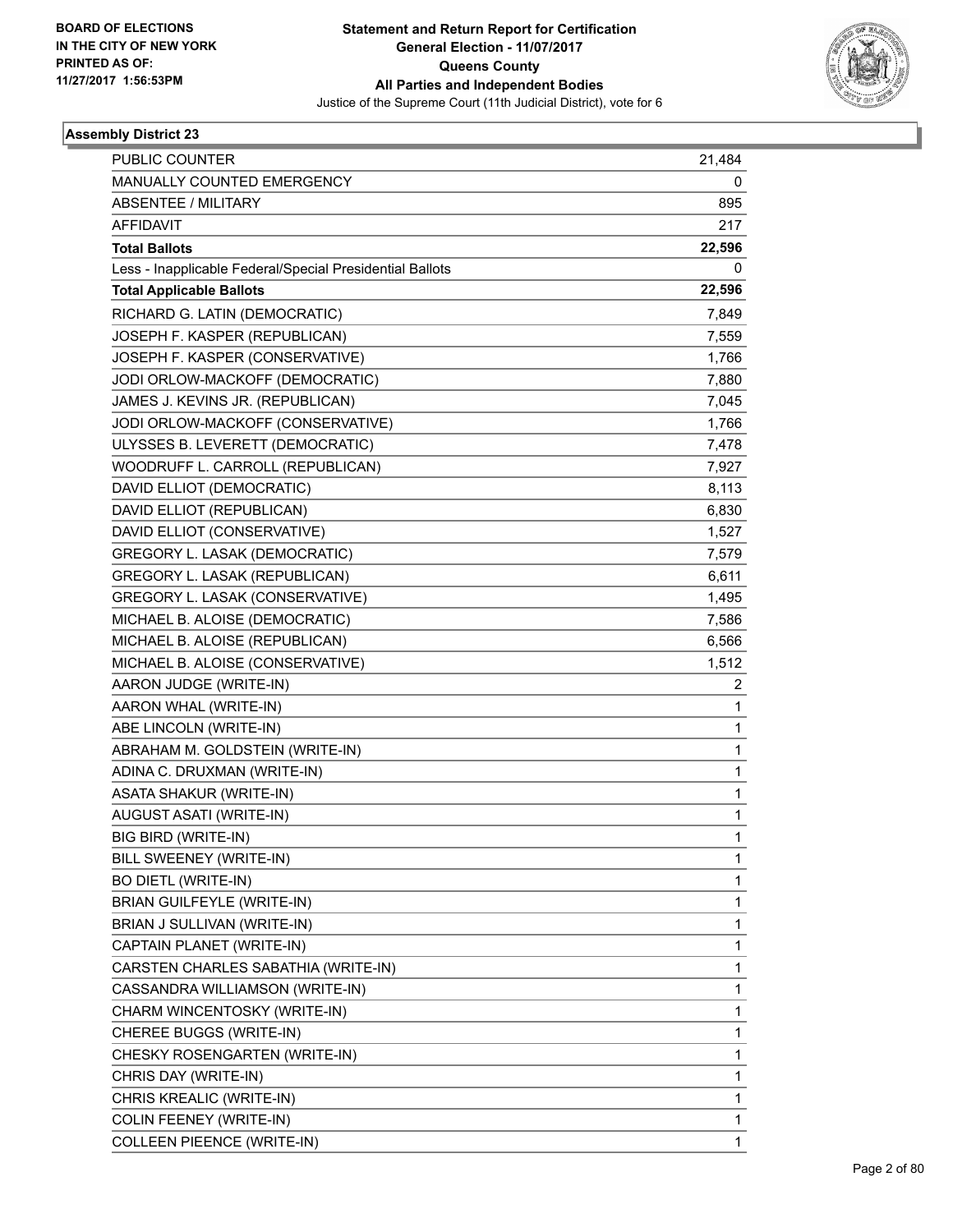

| CRAIG I. MARGOLIS (WRITE-IN)        | 1 |
|-------------------------------------|---|
| CRAIG RAMSEUER (WRITE-IN)           | 1 |
| CRANJIS MCBASKETBALL (WRITE-IN)     | 1 |
| CURTIS JACKSON (WRITE-IN)           | 1 |
| DANIEL HALLORAN (WRITE-IN)          | 1 |
| DANIELLE TCHOLAKIAN (WRITE-IN)      | 1 |
| DARGIS MACARHUT (WRITE-IN)          | 1 |
| DAVID DINKINS (WRITE-IN)            | 1 |
| DAVID JEMEL (WRITE-IN)              | 1 |
| DAVID JONATHAN JEMEL (WRITE-IN)     | 1 |
| DAVID MANDEZ (WRITE-IN)             | 1 |
| DERMOT INONY (WRITE-IN)             | 1 |
| DONALD TRUMP (WRITE-IN)             | 3 |
| DONALD TRUMP JR (WRITE-IN)          | 1 |
| DOR FIRESTONE (WRITE-IN)            | 1 |
| DOUG OWENS (WRITE-IN)               | 1 |
| DR. MICHAEL FROGEL (WRITE-IN)       | 1 |
| ELI BIEGELERSEV (WRITE-IN)          | 1 |
| ERWIN DALE THOMAS (WRITE-IN)        | 1 |
| <b>GEORGE GREEN (WRITE-IN)</b>      | 1 |
| <b>GEORGE HARISON (WRITE-IN)</b>    | 1 |
| <b>GEORGE WASHINGTON (WRITE-IN)</b> | 1 |
| <b>GERALDINE CHAPEY (WRITE-IN)</b>  | 1 |
| GILBERT GETTFRIED (WRITE-IN)        | 1 |
| HENRY LAGOS (WRITE-IN)              | 1 |
| HINGLE MCCRINGLEBERRY (WRITE-IN)    | 1 |
| HOWARD STERN (WRITE-IN)             | 1 |
| ILENA STOLLER (WRITE-IN)            | 1 |
| JASON NETHERWOOD (WRITE-IN)         | 1 |
| JENNIFER PULICK (WRITE-IN)          | 1 |
| JIM MULLEN (WRITE-IN)               | 1 |
| JOE DICANIO SR (WRITE-IN)           | 1 |
| JOHN DALY (WRITE-IN)                | 1 |
| JOHN F. KENNEDY (WRITE-IN)          | 1 |
| JOHN LYDON (WRITE-IN)               | 1 |
| JOHN MCGOLDRICK (WRITE-IN)          | 1 |
| JOHN SPINELLI (WRITE-IN)            | 1 |
| JOSEPH FINN (WRITE-IN)              | 1 |
| JOSEPH FYNN (WRITE-IN)              | 1 |
| JOSEPH JENKUSKY (WRITE-IN)          | 1 |
| JOSEPH MINOGUE (WRITE-IN)           | 1 |
| JUDGE JUDY (WRITE-IN)               | 1 |
| JUDGE JUDY STANTEIN (WRITE-IN)      | 1 |
| KARL MARX (WRITE-IN)                | 1 |
| KAYSEA JENKUSKY (WRITE-IN)          | 1 |
| KEITH RICHARDS (WRITE-IN)           | 1 |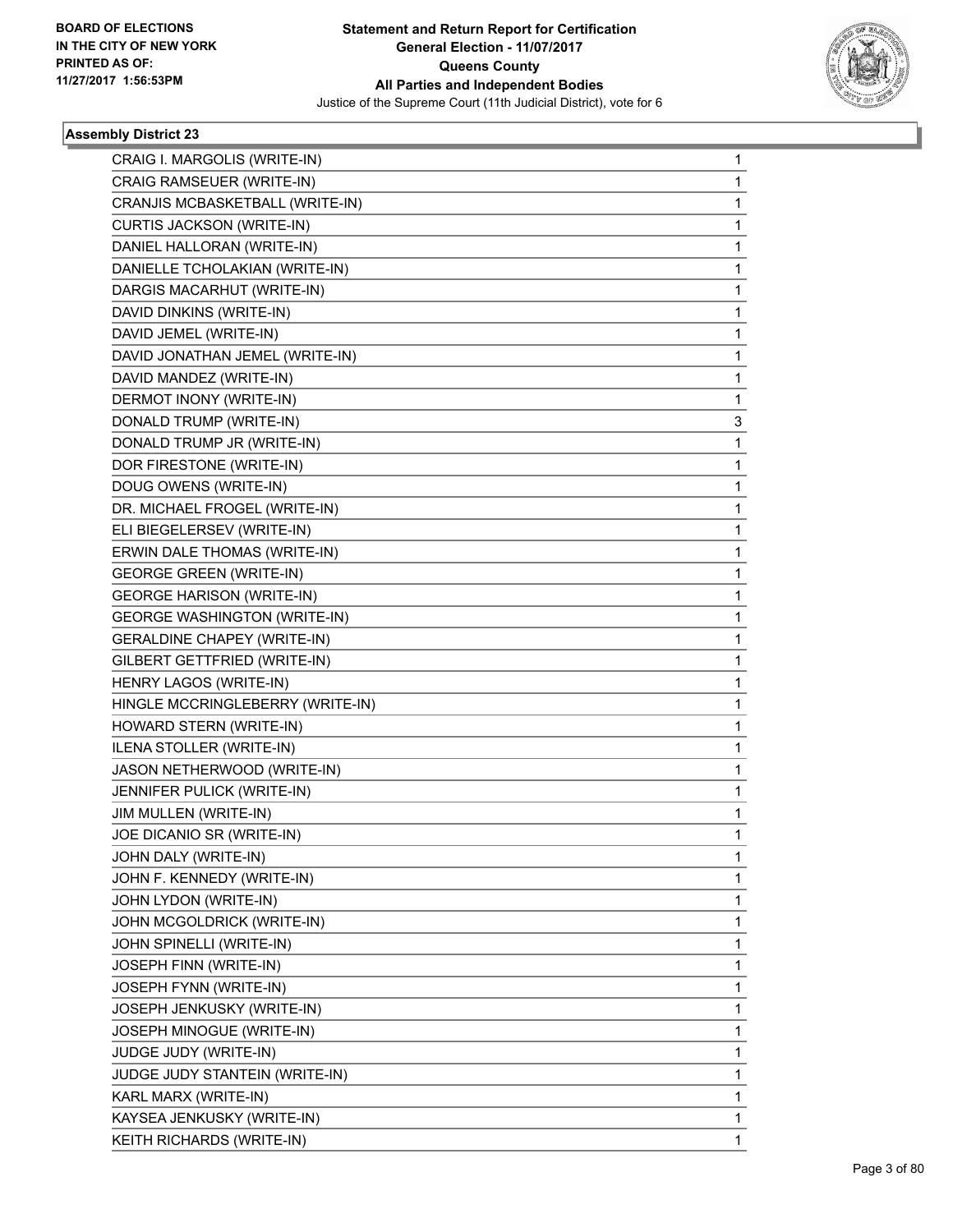

| KEITH SULLIVAN (WRITE-IN)           | 1              |
|-------------------------------------|----------------|
| KERI ANNE SHARKEY (WRITE-IN)        | 1              |
| KEVIN BOYLE (WRITE-IN)              | 1              |
| KEVIN RICHARDISON (WRITE-IN)        | 1              |
| KIM JUNG UN (WRITE-IN)              | 1              |
| LAURENCE LOVE (WRITE-IN)            | 1              |
| LAWRENCE BRENNER (WRITE-IN)         | 1              |
| LESLIE CROCKER SHYDER (WRITE-IN)    | 1              |
| MARIANNE FELDMAN (WRITE-IN)         | 1              |
| MARK NIERMAN (WRITE-IN)             | 1              |
| MARSHALL MATHERS (WRITE-IN)         | 1              |
| MARY ROSS (WRITE-IN)                | 1              |
| MELANIE SILLETTI (WRITE-IN)         | 1              |
| MICKEY MOUSE (WRITE-IN)             | $\overline{2}$ |
| MIKE VENTURA (WRITE-IN)             | 1              |
| MINNIE MOUSE (WRITE-IN)             | 1              |
| MORDECHAI DRUXMAN (WRITE-IN)        | 1              |
| NICHOLAS PHILIPPON (WRITE-IN)       | 1              |
| NICOLE BODE (WRITE-IN)              | 1              |
| NOAH HUROWITZ (WRITE-IN)            | 1              |
| PATRICK HEDLUND (WRITE-IN)          | 1              |
| PATRICK M. KOGUT (WRITE-IN)         | 1              |
| PAUL JABLONSKI (WRITE-IN)           | 1              |
| PETER JAMES JOHNSON JR. (WRITE-IN)  | 1              |
| PHIL GOLDFEDDER (WRITE-IN)          | 1              |
| PINCHES TRACKERBERG (WRITE-IN)      | 1              |
| RABBI TZVI SELENGUT (WRITE-IN)      | 1              |
| RALPH J. WITTHIER (WRITE-IN)        | 1              |
| RAYMOND DILUGLIO (WRITE-IN)         | 2              |
| RAYMOND RUTEN-BLANCHETTE (WRITE-IN) | 1              |
| ROBERT PLANT (WRITE-IN)             | 1              |
| ROGER LANG (WRITE-IN)               | 1              |
| ROSA ASTUTO (WRITE-IN)              | 1              |
| ROSA CELESTE (WRITE-IN)             | 1              |
| SEAN COMBS (WRITE-IN)               | 1              |
| SEAN M NEAFSEY (WRITE-IN)           | 1              |
| SEAN RUDOLPH (WRITE-IN)             | 1              |
| SHOKI OTANI (WRITE-IN)              | 1              |
| STEVE KOUSALVIS (WRITE-IN)          | 1              |
| STEVEN WARREN (WRITE-IN)            | 1              |
| STUDS TURKEL (WRITE-IN)             | 2              |
| THE BELZER REBBE (WRITE-IN)         | 1              |
| THOMAS M. ROGERS (WRITE-IN)         | 1              |
| THOMAS MERCER (WRITE-IN)            | 1              |
| THOMAS NAEF (WRITE-IN)              | 1              |
| THOMAS WUTZ JR. (WRITE-IN)          | 1              |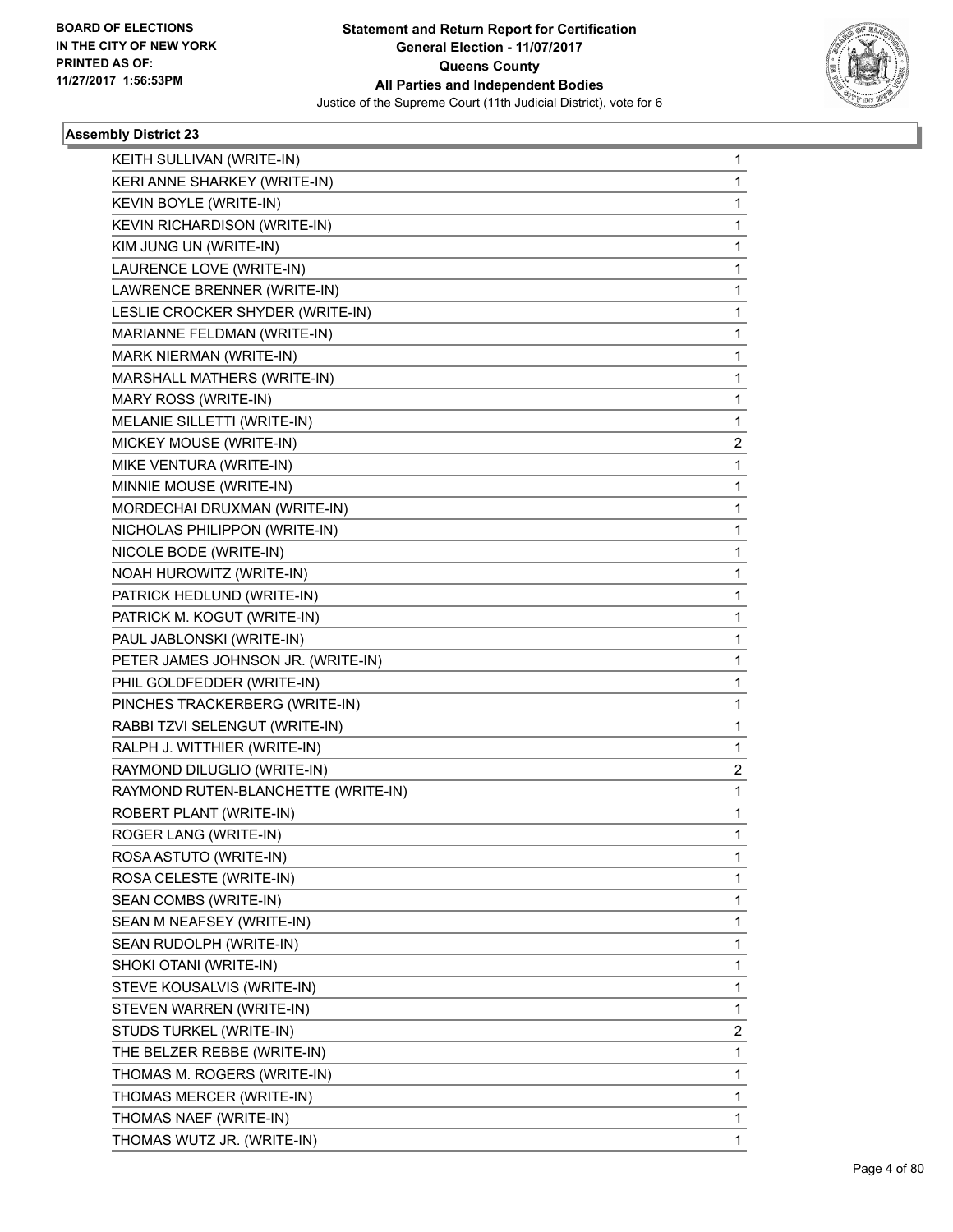

| TOM HUEFUER (WRITE-IN)                    |        |
|-------------------------------------------|--------|
| TOM SCOTT (WRITE-IN)                      |        |
| TUPAC SHAKUR (WRITE-IN)                   |        |
| TZALI KAHN (WRITE-IN)                     |        |
| UNATTRIBUTABLE WRITE-IN (WRITE-IN)        | 91     |
| UNCOUNTED WRITE-IN PER STATUTE (WRITE-IN) | 6      |
| VALERIE KELLY (WRITE-IN)                  |        |
| VANESSA DEL RIO (WRITE-IN)                |        |
| WILLIAM GEHLHAUS (WRITE-IN)               |        |
| YAAKOU MEIRI (WRITE-IN)                   |        |
| <b>Total Votes</b>                        | 97,314 |
| Unrecorded                                | 38.262 |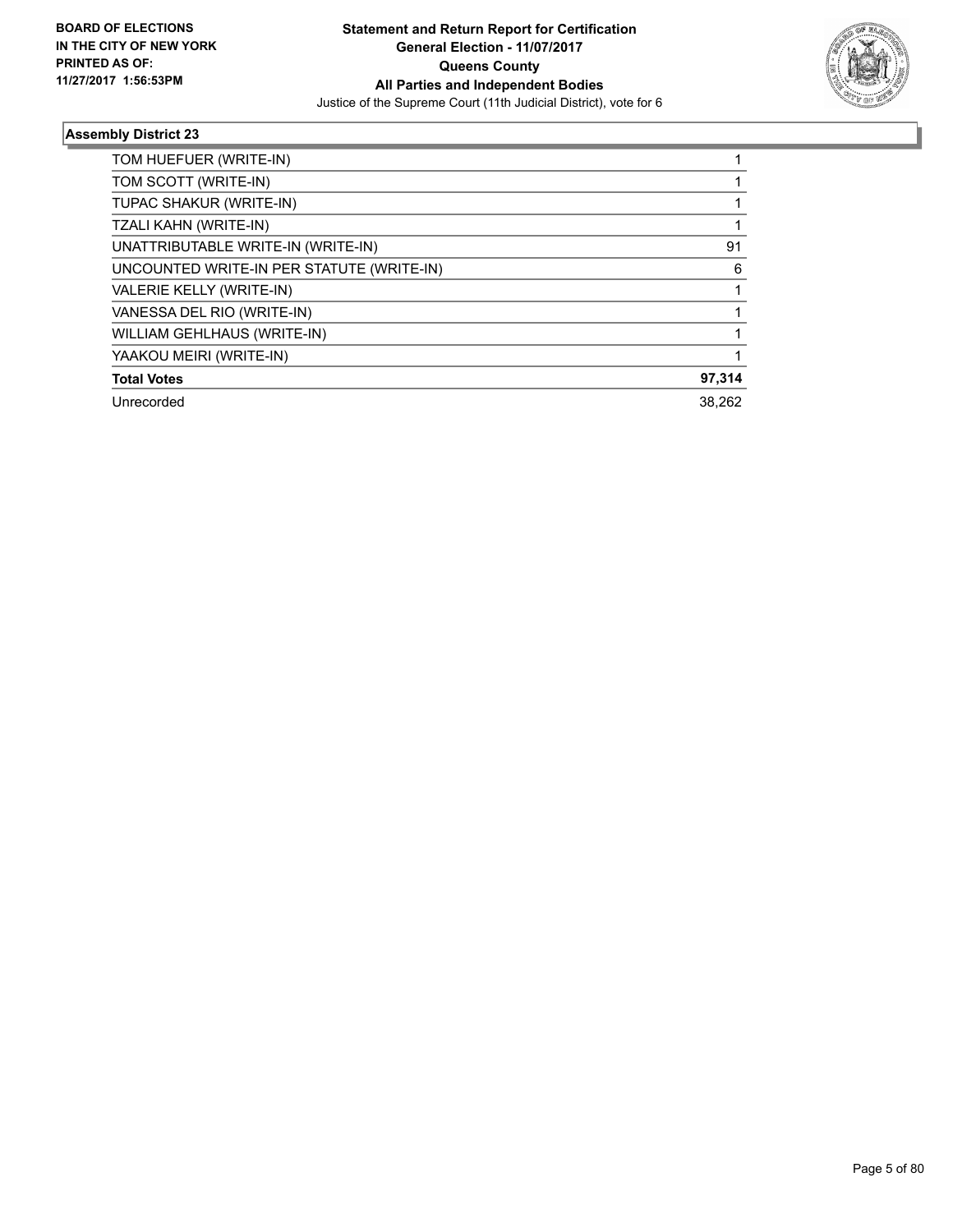

| <b>PUBLIC COUNTER</b>                                    | 14,858 |
|----------------------------------------------------------|--------|
| MANUALLY COUNTED EMERGENCY                               | 0      |
| ABSENTEE / MILITARY                                      | 497    |
| <b>AFFIDAVIT</b>                                         | 118    |
| <b>Total Ballots</b>                                     | 15,473 |
| Less - Inapplicable Federal/Special Presidential Ballots | 0      |
| <b>Total Applicable Ballots</b>                          | 15,473 |
| RICHARD G. LATIN (DEMOCRATIC)                            | 8,949  |
| JOSEPH F. KASPER (REPUBLICAN)                            | 2,881  |
| JOSEPH F. KASPER (CONSERVATIVE)                          | 634    |
| JODI ORLOW-MACKOFF (DEMOCRATIC)                          | 8,374  |
| JAMES J. KEVINS JR. (REPUBLICAN)                         | 2,622  |
| JODI ORLOW-MACKOFF (CONSERVATIVE)                        | 618    |
| ULYSSES B. LEVERETT (DEMOCRATIC)                         | 8,384  |
| WOODRUFF L. CARROLL (REPUBLICAN)                         | 3,031  |
| DAVID ELLIOT (DEMOCRATIC)                                | 8,918  |
| DAVID ELLIOT (REPUBLICAN)                                | 2,460  |
| DAVID ELLIOT (CONSERVATIVE)                              | 553    |
| GREGORY L. LASAK (DEMOCRATIC)                            | 8,371  |
| GREGORY L. LASAK (REPUBLICAN)                            | 2,397  |
| GREGORY L. LASAK (CONSERVATIVE)                          | 526    |
| MICHAEL B. ALOISE (DEMOCRATIC)                           | 8,317  |
| MICHAEL B. ALOISE (REPUBLICAN)                           | 2,342  |
| MICHAEL B. ALOISE (CONSERVATIVE)                         | 533    |
| ABBEY F. GOLDSTEIN (WRITE-IN)                            | 1      |
| ADA SHENG (WRITE-IN)                                     | 1      |
| ALTON MADDOX (WRITE-IN)                                  | 1      |
| BLANDON CASSANAVE (WRITE-IN)                             | 1      |
| BRIAN J. SHANNON (WRITE-IN)                              | 1      |
| CARL FOSTER (WRITE-IN)                                   | 1      |
| CHARLES RUSSO (WRITE-IN)                                 | 1      |
| CLARK WHITSETT (WRITE-IN)                                | 1      |
| CONSTANCE GONZALEZ (WRITE-IN)                            | 1      |
| CURTIS JACKSON (WRITE-IN)                                | 1      |
| DAN HANLON (WRITE-IN)                                    | 1      |
| DONALD TRUMP (WRITE-IN)                                  | 2      |
| DOUGLAS MICHAELS (WRITE-IN)                              | 1      |
| EDWARD PEREZ (WRITE-IN)                                  | 1      |
| ELIANNA WADITEL (WRITE-IN)                               | 1      |
| EMILY HERNANDEZ (WRITE-IN)                               | 1      |
| EMILY RUBEN (WRITE-IN)                                   | 1      |
| ERNEST HART (WRITE-IN)                                   | 1      |
| FRASIER CRANE (WRITE-IN)                                 | 1      |
| HILLARY CLINTON (WRITE-IN)                               | 1      |
| IDISA GOLD (WRITE-IN)                                    | 1      |
| ILLIANA MOLINA (WRITE-IN)                                | 1      |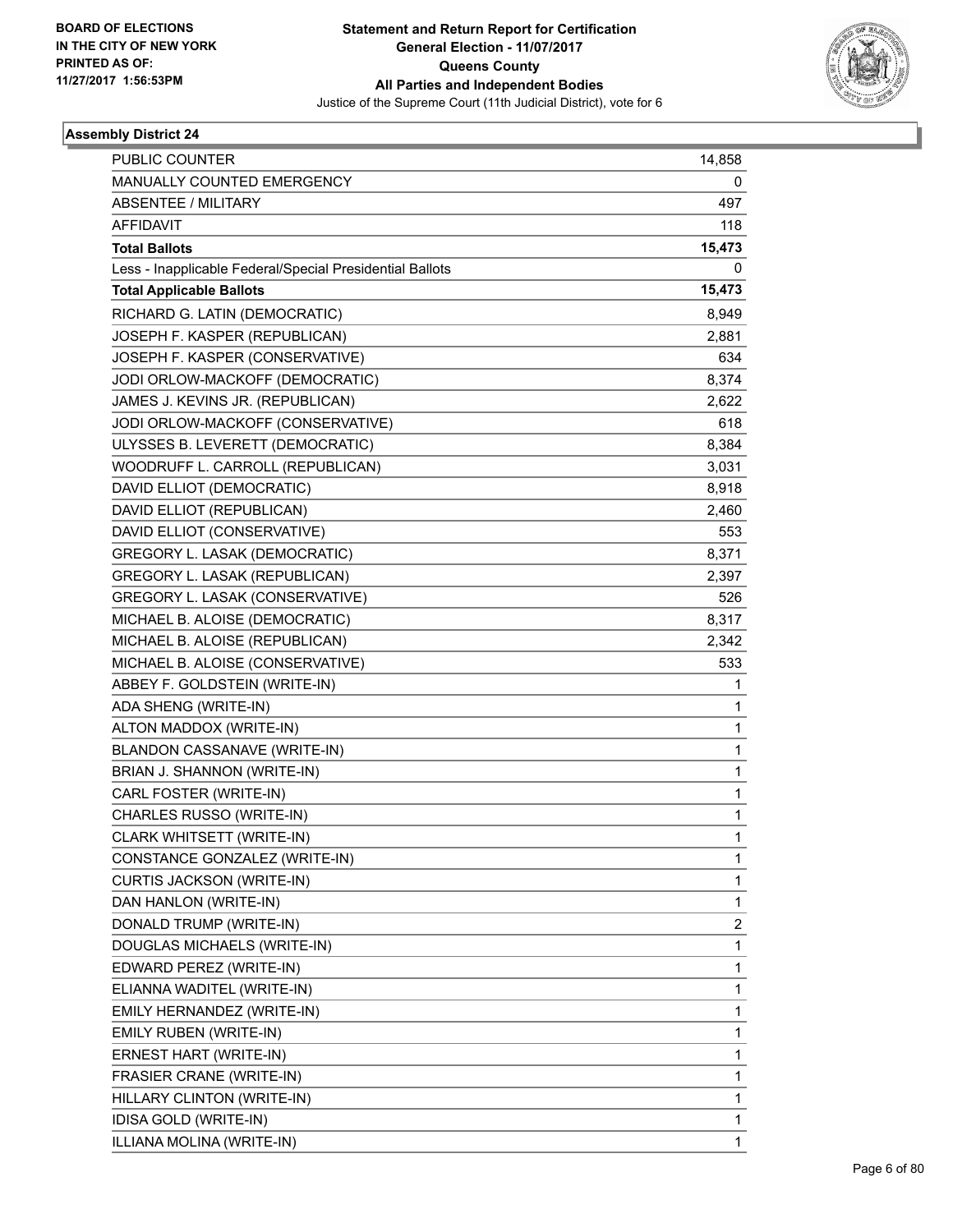

| JANINE PIRRO (WRITE-IN)                   | 1      |
|-------------------------------------------|--------|
| JERMANINE DUPRI (WRITE-IN)                | 1      |
| <b>JIM MARCUS (WRITE-IN)</b>              | 1      |
| JIMMY CARTER (WRITE-IN)                   | 1      |
| JOEL BLUMENFELD (WRITE-IN)                | 2      |
| JOEL BLUMFELD (WRITE-IN)                  | 1      |
| JOEL SERRANO (WRITE-IN)                   | 1      |
| JORGE I MONTOYA (WRITE-IN)                | 1      |
| JOSEPH CHIANTELLA (WRITE-IN)              | 1      |
| JOSEPH CRISTIANO (WRITE-IN)               | 1      |
| JOSEPH PAPAZISSIS (WRITE-IN)              | 1      |
| JOSPEH H. NIUM (WRITE-IN)                 | 1      |
| JUAN C. RESTREPO-RODRIGUEZ (WRITE-IN)     | 1      |
| KENNETH SOKOL (WRITE-IN)                  | 3      |
| KRISTINA DETMER (WRITE-IN)                | 1      |
| LATOYA SHERIECE (WRITE-IN)                | 1      |
| MELISSA CAVALIEVE (WRITE-IN)              | 1      |
| MICHAEL BLECHER (WRITE-IN)                | 1      |
| MICHAEL GOLDMAN (WRITE-IN)                | 3      |
| MICKEY MOUSE (WRITE-IN)                   | 1      |
| MURTUZA QUAIZAR (WRITE-IN)                | 1      |
| PATRICK LAMOTHE (WRITE-IN)                | 1      |
| RUDOLPH BEHRMAN (WRITE-IN)                | 1      |
| RUSSEL SIMMONS (WRITE-IN)                 | 1      |
| STEPHAN DEJEAN (WRITE-IN)                 | 1      |
| STEVEN ROSEMAN (WRITE-IN)                 | 1      |
| THOMAS J. HILLGARDNER (WRITE-IN)          | 1      |
| THOMAS PRINCIPE (WRITE-IN)                | 1      |
| THOMAS ROSSI (WRITE-IN)                   | 1      |
| UNATTRIBUTABLE WRITE-IN (WRITE-IN)        | 84     |
| UNCOUNTED WRITE-IN PER STATUTE (WRITE-IN) | 1      |
| <b>VERONICA ESCOBAR (WRITE-IN)</b>        | 1      |
| VISHNU R. MAHADEO (WRITE-IN)              | 1      |
| <b>WESLEY BRANITT (WRITE-IN)</b>          | 1      |
| WING YEE LAI (WRITE-IN)                   | 1      |
| YOUNGS SHAHID (WRITE-IN)                  | 1      |
| <b>Total Votes</b>                        | 70,057 |
| Unrecorded                                | 22,781 |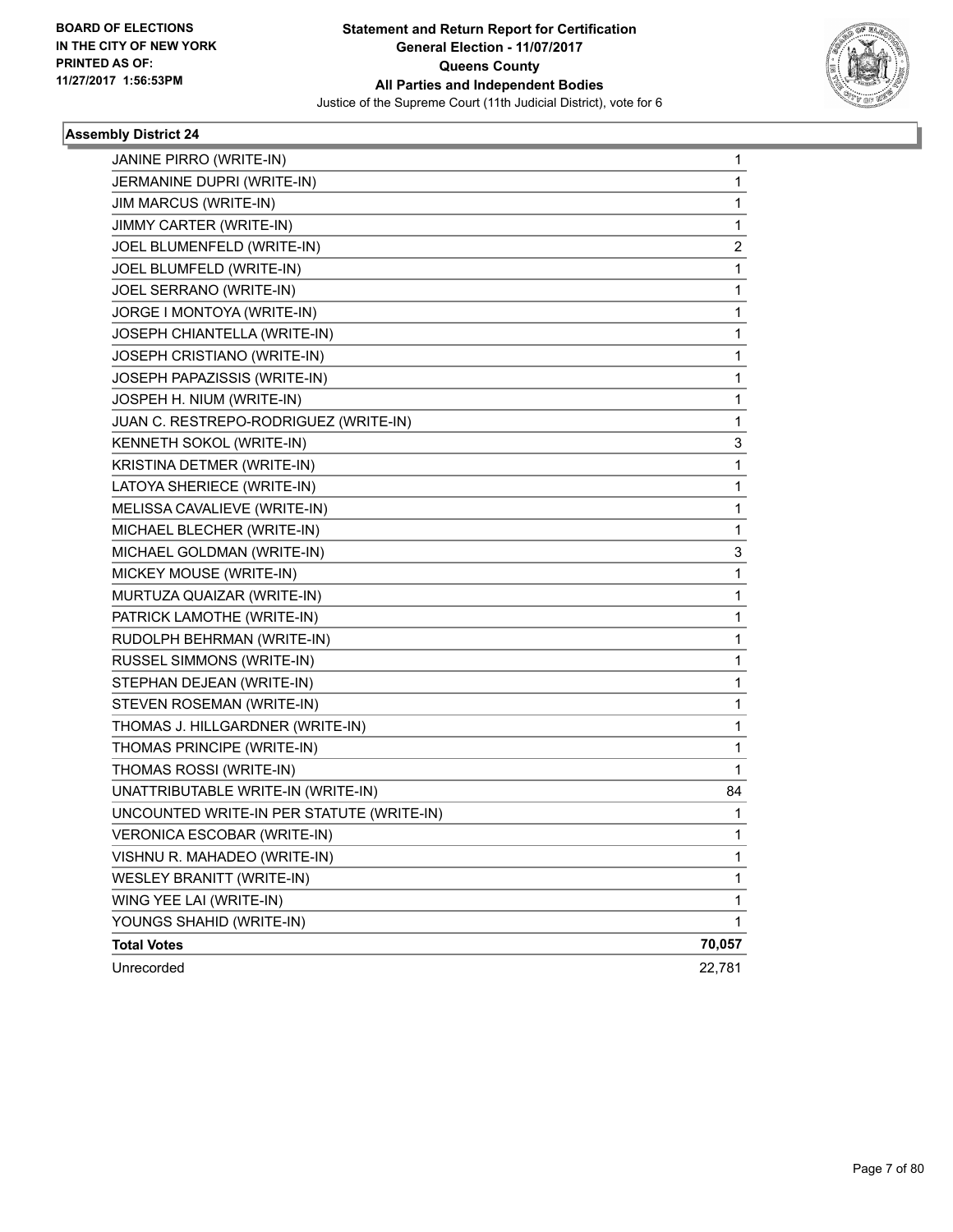

| PUBLIC COUNTER                                           | 13,277         |
|----------------------------------------------------------|----------------|
| MANUALLY COUNTED EMERGENCY                               | 1              |
| <b>ABSENTEE / MILITARY</b>                               | 366            |
| <b>AFFIDAVIT</b>                                         | 69             |
| <b>Total Ballots</b>                                     | 13,713         |
| Less - Inapplicable Federal/Special Presidential Ballots | 0              |
| <b>Total Applicable Ballots</b>                          | 13,713         |
| RICHARD G. LATIN (DEMOCRATIC)                            | 6,230          |
| JOSEPH F. KASPER (REPUBLICAN)                            | 3,595          |
| JOSEPH F. KASPER (CONSERVATIVE)                          | 721            |
| JODI ORLOW-MACKOFF (DEMOCRATIC)                          | 5,998          |
| JAMES J. KEVINS JR. (REPUBLICAN)                         | 3,271          |
| JODI ORLOW-MACKOFF (CONSERVATIVE)                        | 713            |
| ULYSSES B. LEVERETT (DEMOCRATIC)                         | 5,853          |
| WOODRUFF L. CARROLL (REPUBLICAN)                         | 3,694          |
| DAVID ELLIOT (DEMOCRATIC)                                | 6,233          |
| DAVID ELLIOT (REPUBLICAN)                                | 3,007          |
| DAVID ELLIOT (CONSERVATIVE)                              | 672            |
| <b>GREGORY L. LASAK (DEMOCRATIC)</b>                     | 5,862          |
| GREGORY L. LASAK (REPUBLICAN)                            | 2,946          |
| GREGORY L. LASAK (CONSERVATIVE)                          | 659            |
| MICHAEL B. ALOISE (DEMOCRATIC)                           | 5,850          |
| MICHAEL B. ALOISE (REPUBLICAN)                           | 2,881          |
| MICHAEL B. ALOISE (CONSERVATIVE)                         | 675            |
| ABIGAIL WINOKUR (WRITE-IN)                               | 1              |
| ALAN JENNINGS (WRITE-IN)                                 | $\mathbf{1}$   |
| ANN E. LECTION (WRITE-IN)                                | 1              |
| ANTONIN SCALIA (WRITE-IN)                                | 1              |
| ARYU KID (WRITE-IN)                                      | $\mathbf{1}$   |
| BENJAMIN KAYE (WRITE-IN)                                 | 2              |
| BENJAMIN WINOKUR (WRITE-IN)                              | 1              |
| BERNIE SANDERS (WRITE-IN)                                | $\overline{2}$ |
| BILL DE BLASIO (WRITE-IN)                                | 1              |
| BINYAMIN LUBAN (WRITE-IN)                                | 1              |
| CHELSEA CLINTON (WRITE-IN)                               | 1              |
| DANIEL HALLORAN (WRITE-IN)                               | 1              |
| EDWARD FOX (WRITE-IN)                                    | 1              |
| ELVIS PARSELY (WRITE-IN)                                 | 1              |
| EN MEE (WRITE-IN)                                        | 1              |
| ERIK DE PAULA (WRITE-IN)                                 | 1              |
| <b>GEORGE ZAMMIT (WRITE-IN)</b>                          | 1              |
| GERARD M. DEEMILAN (WRITE-IN)                            | 1              |
| <b>GERMAINE AUGUSTE (WRITE-IN)</b>                       | 1              |
| GIL WINOKUR (WRITE-IN)                                   | 1              |
| <b>GRANT M. LALLY (WRITE-IN)</b>                         | 1              |
| <b>GREGORY LACHAGA (WRITE-IN)</b>                        | 1              |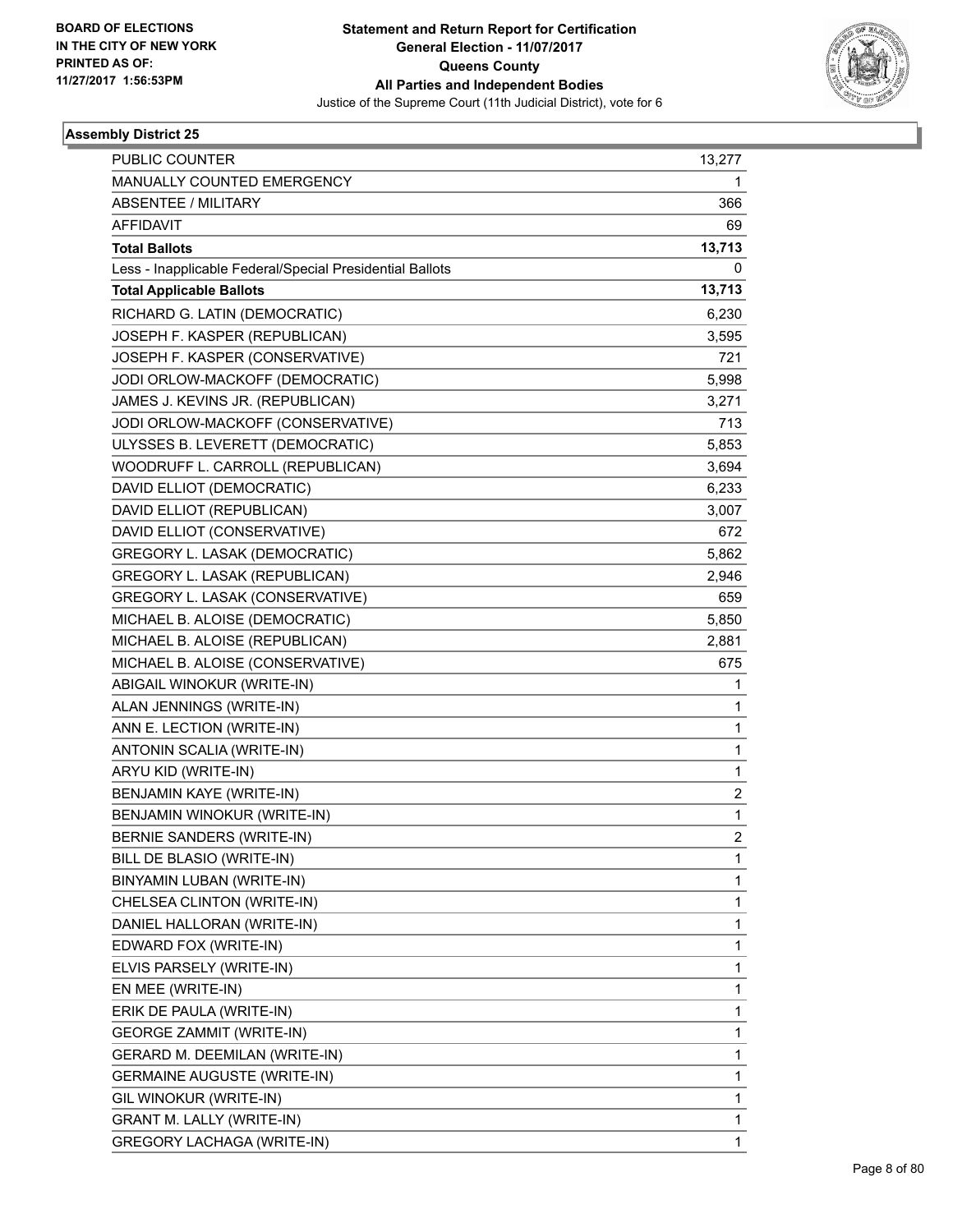

| HALLIE TENENBAUM (WRITE-IN)         | 1 |
|-------------------------------------|---|
| HEDI KLUME (WRITE-IN)               | 1 |
| HENRY LEWIS (WRITE-IN)              | 1 |
| HILLARY CLINTON (WRITE-IN)          | 1 |
| HOLLY REED (WRITE-IN)               | 1 |
| <b>IMRAN RIFFAT (WRITE-IN)</b>      | 1 |
| JACK SPARROW (WRITE-IN)             | 1 |
| JAMEL MILLER (WRITE-IN)             | 1 |
| JEFFREY STILLMAN (WRITE-IN)         | 1 |
| JENNIFER RUIZ (WRITE-IN)            | 1 |
| JOE ELBOW (WRITE-IN)                | 1 |
| JOHN L. JANCE (WRITE-IN)            | 1 |
| JOHN OLIVER (WRITE-IN)              | 1 |
| JOHN PODESTA (WRITE-IN)             | 1 |
| JOHN SMITH (WRITE-IN)               | 1 |
| JONATHAN PEIHS (WRITE-IN)           | 1 |
| JOSEPH ADABBO JR (WRITE-IN)         | 1 |
| JOSEPH ROMANOW (WRITE-IN)           | 1 |
| JOSEPH TAGONE (WRITE-IN)            | 1 |
| JUDGE DREDD (WRITE-IN)              | 1 |
| JUDGE JUDY (WRITE-IN)               | 1 |
| JUDGE PILLO (WRITE-IN)              | 1 |
| JUMBO POMERAMAN (WRITE-IN)          | 1 |
| KENNETH IVES (WRITE-IN)             | 1 |
| KENNETH O'REESE (WRITE-IN)          | 1 |
| KWEKIE APEAM-DURKO (WRITE-IN)       | 1 |
| KYLE DIANGKINAY (WRITE-IN)          | 1 |
| LEE FAGAN (WRITE-IN)                | 1 |
| LEONARDO DI CAPRIO (WRITE-IN)       | 1 |
| M.L FAGAN (WRITE-IN)                | 1 |
| MARTHA TOM (WRITE-IN)               | 1 |
| MAURICE E. MUIR (WRITE-IN)          | 1 |
| MICHAEL BLOOMBERG (WRITE-IN)        | 1 |
| MICHAEL R PRESCIA (WRITE-IN)        | 1 |
| MILLARD FILLMORE (WRITE-IN)         | 1 |
| MITCHELL STACEY FRIEDMAN (WRITE-IN) | 2 |
| NANCY O'NELL (WRITE-IN)             | 1 |
| NECHAMA PEIKES (WRITE-IN)           | 2 |
| NICHOLAS LIOTTA (WRITE-IN)          | 1 |
| NUNZIO ARIANO (WRITE-IN)            | 1 |
| <b>ORSON MORAN (WRITE-IN)</b>       | 1 |
| PENNY FAGAN (WRITE-IN)              | 1 |
| PETER KOO (WRITE-IN)                | 1 |
| PHILLIP HOM (WRITE-IN)              | 1 |
| PHOELE TERM (WRITE-IN)              | 1 |
| RACHELLE WINOKUR (WRITE-IN)         | 1 |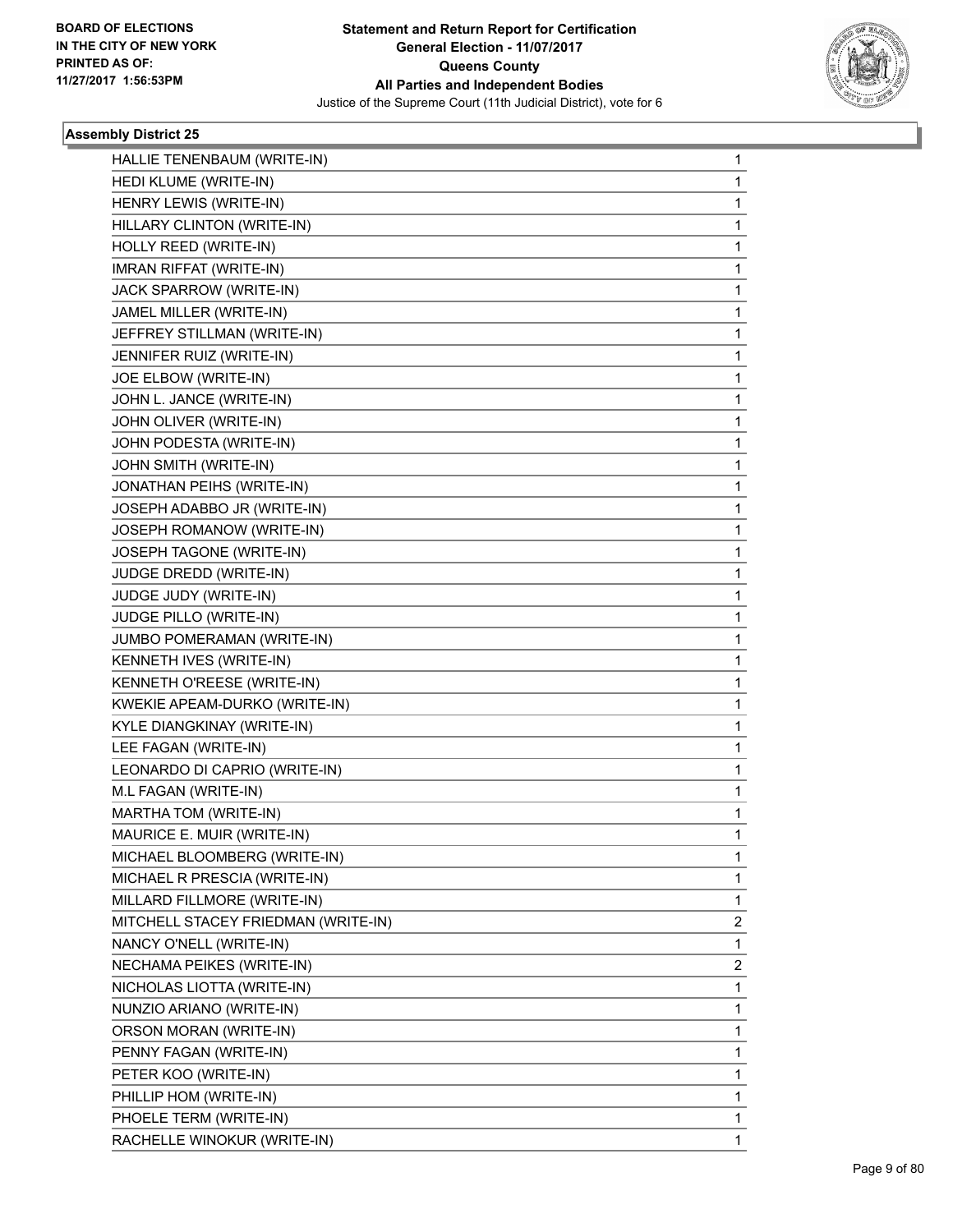

٠

| RALPH NADER (WRITE-IN)             | 1      |
|------------------------------------|--------|
| RANDY K MYERS (WRITE-IN)           | 1      |
| ROSE MEHLMAN (WRITE-IN)            | 1      |
| RUDOLPH GIULIANI (WRITE-IN)        | 1      |
| SARAH SPELLMAN (WRITE-IN)          | 1      |
| SCOTT NAGY (WRITE-IN)              |        |
| SIMA TENENBAUM (WRITE-IN)          |        |
| STEVEN BALSAM (WRITE-IN)           |        |
| SULLY SULLIVAN (WRITE-IN)          | 1      |
| TERRENCE GELL (WRITE-IN)           | 1      |
| TIM RANTREE (WRITE-IN)             | 1      |
| TONY SOPRANO (WRITE-IN)            | 1      |
| TRACY A. CATAPANO-FOX (WRITE-IN)   | 1      |
| UNATTRIBUTABLE WRITE-IN (WRITE-IN) | 93     |
| USMAN ALI CHOHAN (WRITE-IN)        |        |
| VIVICA FOX (WRITE-IN)              |        |
| ZANE TENENBAUM (WRITE-IN)          |        |
| <b>Total Votes</b>                 | 59,041 |
| Unrecorded                         | 23,237 |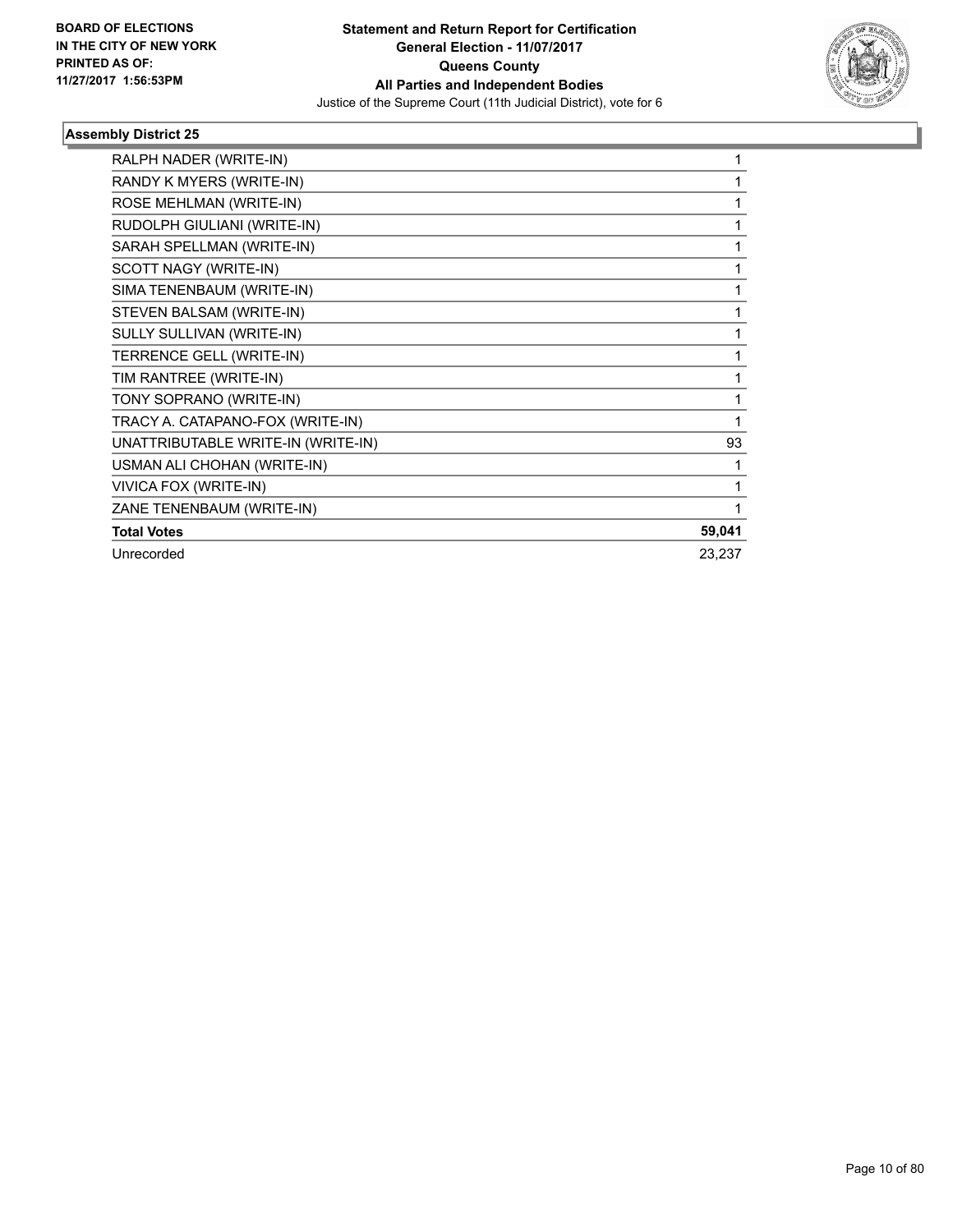

| <b>PUBLIC COUNTER</b>                                    | 23,361       |
|----------------------------------------------------------|--------------|
| MANUALLY COUNTED EMERGENCY                               | 0            |
| <b>ABSENTEE / MILITARY</b>                               | 843          |
| <b>AFFIDAVIT</b>                                         | 175          |
| <b>Total Ballots</b>                                     | 24,379       |
| Less - Inapplicable Federal/Special Presidential Ballots | 0            |
| <b>Total Applicable Ballots</b>                          | 24,379       |
| RICHARD G. LATIN (DEMOCRATIC)                            | 10,205       |
| JOSEPH F. KASPER (REPUBLICAN)                            | 7,504        |
| JOSEPH F. KASPER (CONSERVATIVE)                          | 1,521        |
| JODI ORLOW-MACKOFF (DEMOCRATIC)                          | 10,030       |
| JAMES J. KEVINS JR. (REPUBLICAN)                         | 7,081        |
| JODI ORLOW-MACKOFF (CONSERVATIVE)                        | 1,431        |
| ULYSSES B. LEVERETT (DEMOCRATIC)                         | 9,800        |
| WOODRUFF L. CARROLL (REPUBLICAN)                         | 7,937        |
| DAVID ELLIOT (DEMOCRATIC)                                | 10,329       |
| DAVID ELLIOT (REPUBLICAN)                                | 6,636        |
| DAVID ELLIOT (CONSERVATIVE)                              | 1,341        |
| GREGORY L. LASAK (DEMOCRATIC)                            | 9,893        |
| GREGORY L. LASAK (REPUBLICAN)                            | 6,528        |
| GREGORY L. LASAK (CONSERVATIVE)                          | 1,299        |
| MICHAEL B. ALOISE (DEMOCRATIC)                           | 9,852        |
| MICHAEL B. ALOISE (REPUBLICAN)                           | 6,456        |
| MICHAEL B. ALOISE (CONSERVATIVE)                         | 1,319        |
| AARON BURR (WRITE-IN)                                    | 1            |
| AARON JUDGE (WRITE-IN)                                   | $\mathbf{1}$ |
| ABE KATZ (WRITE-IN)                                      | 1            |
| ADAM FERRIS (WRITE-IN)                                   | $\mathbf{1}$ |
| ADAM KALISH (WRITE-IN)                                   | $\mathbf{1}$ |
| ALBERT F. PENNISI (WRITE-IN)                             | 1            |
| ALESSANDRO CANICATH (WRITE-IN)                           | $\mathbf{1}$ |
| ALFRED ANNENDERG (WRITE-IN)                              | $\mathbf{1}$ |
| ALICE B. TOKLAS (WRITE-IN)                               | 1            |
| AMANDA HOFFMAN (WRITE-IN)                                | $\mathbf{1}$ |
| ANDREW S. WARGAN (WRITE-IN)                              | $\mathbf{1}$ |
| ARLENE HOFFMAN (WRITE-IN)                                | 1            |
| ATTICUS AHN (WRITE-IN)                                   | $\mathbf{1}$ |
| BARACK OBAMA (WRITE-IN)                                  | $\mathbf{1}$ |
| <b>BARRY KRON (WRITE-IN)</b>                             | 1            |
| BILL DE BLASIO (WRITE-IN)                                | $\mathbf{1}$ |
| BRIAN HOLMAN (WRITE-IN)                                  | $\mathbf{1}$ |
| BRIAN O'CONNELL (WRITE-IN)                               | 1            |
| <b>BUGS BUNNY (WRITE-IN)</b>                             | $\mathbf{1}$ |
| CHARLES GUZZO (WRITE-IN)                                 | $\mathbf{1}$ |
| CONDOLEZZA RICE (WRITE-IN)                               | 1            |
| DAFFY DUCK (WRITE-IN)                                    | $\mathbf{1}$ |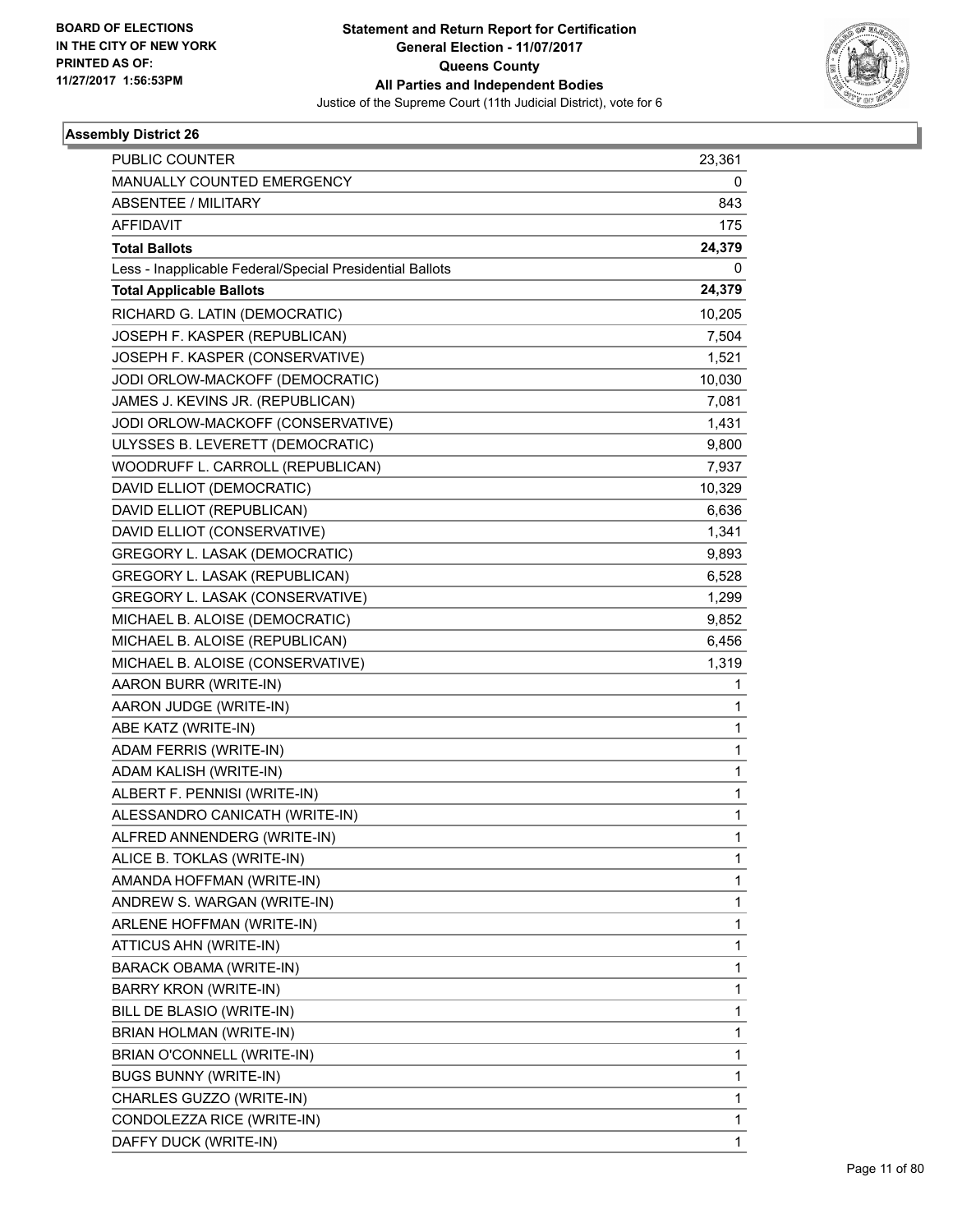

| DAISY DUCK (WRITE-IN)              | 1 |
|------------------------------------|---|
| DAN MCLAUGHLIN (WRITE-IN)          | 1 |
| DANIEL ARONOFF (WRITE-IN)          | 1 |
| DANIEL UOBSKIND (WRITE-IN)         | 1 |
| DANNY ULONNOR (WRITE-IN)           | 1 |
| DAVID S. DIKMAN (WRITE-IN)         | 1 |
| DAVID S. PUMPKINS (WRITE-IN)       | 1 |
| DEE DEE RAMONE (WRITE-IN)          | 1 |
| DENZEL WASHINGTON (WRITE-IN)       | 1 |
| DIANE C. WALCZYK-FUREY (WRITE-IN)  | 1 |
| DIMITRA TZORTZATOS (WRITE-IN)      | 1 |
| DONALD DUCK (WRITE-IN)             | 1 |
| DONALD TRUMP (WRITE-IN)            | 2 |
| DOUGLAS PRESCOTT (WRITE-IN)        | 1 |
| ED CIACCIO (WRITE-IN)              | 1 |
| EDWARD MUCCINI (WRITE-IN)          | 1 |
| ELIZABETH TANZER-RITTER (WRITE-IN) | 1 |
| EVE ARGREAS (WRITE-IN)             | 1 |
| EVELYN KANS (WRITE-IN)             | 1 |
| FRANK KELLY (WRITE-IN)             | 1 |
| FRANK PADAVAN (WRITE-IN)           | 1 |
| <b>GEORGE PATAKI (WRITE-IN)</b>    | 1 |
| GERARD J. CASH (WRITE-IN)          | 1 |
| GERARD M. ABE (WRITE-IN)           | 1 |
| GIUSEPPE DAMICO (WRITE-IN)         | 1 |
| <b>GREG GUTFELD (WRITE-IN)</b>     | 1 |
| HAI NGUYEN (WRITE-IN)              | 1 |
| HANNON FERTZ (WRITE-IN)            | 1 |
| HARRET LOW (WRITE-IN)              | 1 |
| HARRY NUSSDORF (WRITE-IN)          | 1 |
| HILLARY CLINTON (WRITE-IN)         | 1 |
| IAN HOFFMAN (WRITE-IN)             | 1 |
| JALOS RETAG (WRITE-IN)             | 1 |
| JAMES BOYLIN (WRITE-IN)            | 1 |
| JANETTE OSHAN (WRITE-IN)           | 1 |
| JENNIFER LONDONO (WRITE-IN)        | 1 |
| JOE BIDEN (WRITE-IN)               | 1 |
| JOEY RAMONE (WRITE-IN)             | 1 |
| JOHN J. SENTUCCI (WRITE-IN)        | 1 |
| JONATHAN HUI (WRITE-IN)            | 1 |
| JOSEPH CALLAGHAN (WRITE-IN)        | 1 |
| JOSEPH CHIANTELLA (WRITE-IN)       | 1 |
| JOSEPH CONWAY (WRITE-IN)           | 1 |
| JOSEPH ULONNOR (WRITE-IN)          | 1 |
| <b>JUSTIN RITTER (WRITE-IN)</b>    | 1 |
| KANYE WEST (WRITE-IN)              | 1 |
|                                    |   |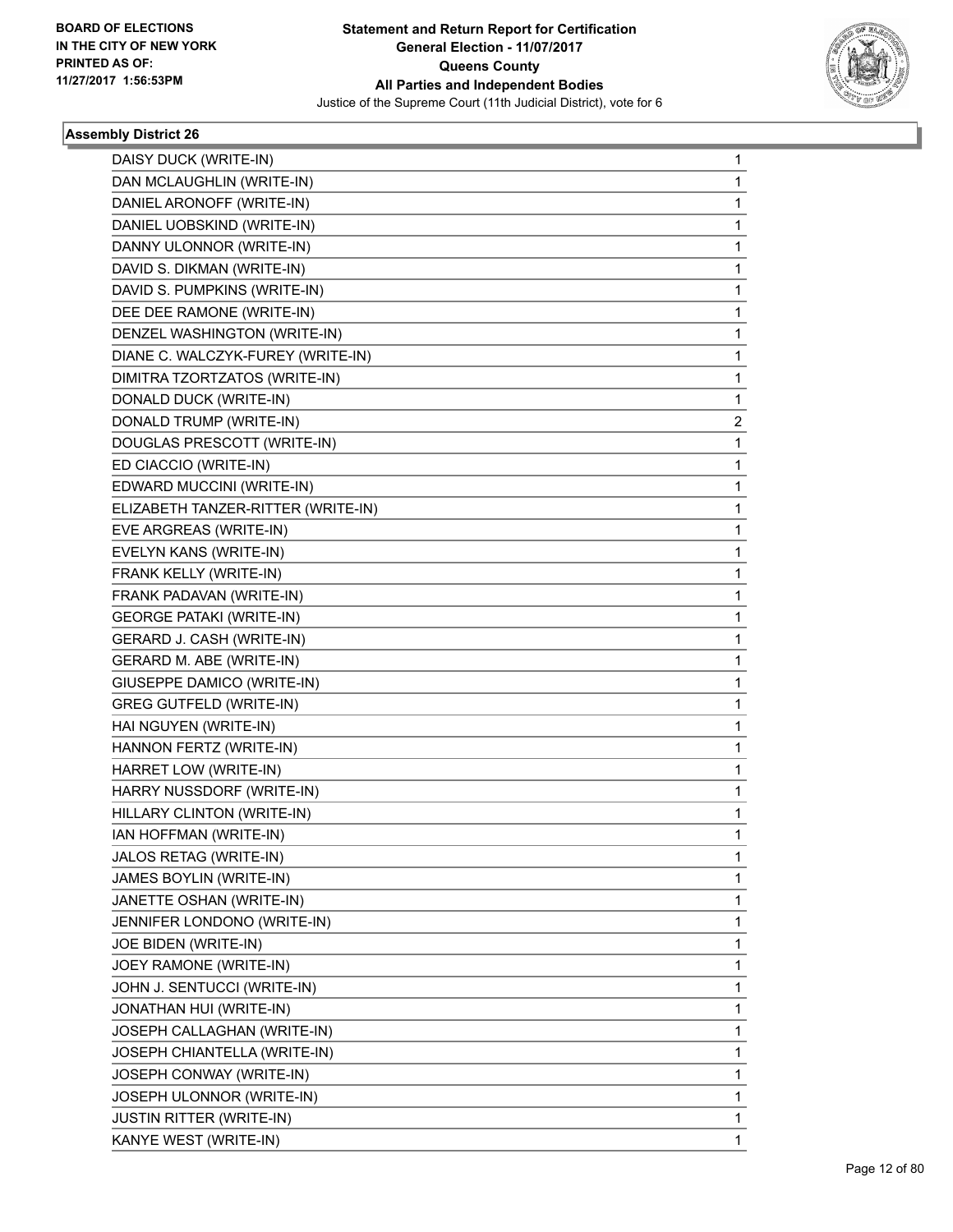

| KEECY KATSHUKIL (WRITE-IN)        | 1 |
|-----------------------------------|---|
| KEITH NEWMAN (WRITE-IN)           | 1 |
| <b>KEN STEIN (WRITE-IN)</b>       | 1 |
| KENNETH SOKOL (WRITE-IN)          | 1 |
| KEVIN NASH (WRITE-IN)             | 1 |
| KEVIN O'CONNELL (WRITE-IN)        | 1 |
| LARRY CANDIDO (WRITE-IN)          | 1 |
| LESTER NAPOLEAN GREEN (WRITE-IN)  | 1 |
| LINDA WANCEL (WRITE-IN)           | 1 |
| LUKE SCARDIGNO (WRITE-IN)         | 1 |
| MARIO RESOS (WRITE-IN)            | 1 |
| MARK LEARY (WRITE-IN)             | 1 |
| MARTIN KANE (WRITE-IN)            | 1 |
| MARY ELLEN FITZMAURILE (WRITE-IN) | 1 |
| MATTHEW D. STUPP (WRITE-IN)       | 1 |
| MATTHEW LOPORTO (WRITE-IN)        | 1 |
| MAYA E. KOROUCH (WRITE-IN)        | 1 |
| MICHAEL NOYAR (WRITE-IN)          | 1 |
| MICHAEL V. GRASSO (WRITE-IN)      | 1 |
| MICHELLE DALY (WRITE-IN)          | 1 |
| MICKEY MOUSE (WRITE-IN)           | 1 |
| MILTON DAVIS (WRITE-IN)           | 1 |
| NEIL OSHAN (WRITE-IN)             | 1 |
| NICHOLAS G. LEVIS (WRITE-IN)      | 1 |
| NICHOLOS BURKE (WRITE-IN)         | 1 |
| OBI WAN KENOBI (WRITE-IN)         | 1 |
| PATRICK ULONNOR (WRITE-IN)        | 1 |
| PETER KOO (WRITE-IN)              | 1 |
| PETER LEVIS (WRITE-IN)            | 1 |
| PETER REGAN (WRITE-IN)            | 1 |
| PHILIP M. MCGRORY (WRITE-IN)      | 1 |
| PHILLIP BANKS (WRITE-IN)          | 1 |
| PORKY PIG (WRITE-IN)              | 1 |
| RICHARD LOVELL (WRITE-IN)         | 1 |
| RIVIE VENDELL-FIGUEROA (WRITE-IN) | 1 |
| RON KIM (WRITE-IN)                | 1 |
| RONALD FISHER (WRITE-IN)          | 1 |
| RUDOLPH GIULIANI (WRITE-IN)       | 1 |
| SUSAN SILVERMAN (WRITE-IN)        | 1 |
| SUSIE MCDUCK (WRITE-IN)           | 1 |
| THEONI KOSTAS (WRITE-IN)          | 1 |
| TIMOTHY SCOTT FUREY (WRITE-IN)    | 1 |
| TIMOTHY SHORT (WRITE-IN)          | 1 |
| TODD GREENBERG (WRITE-IN)         | 1 |
| TOM HANKS (WRITE-IN)              | 1 |
| TONY AVELLA (WRITE-IN)            | 1 |
|                                   |   |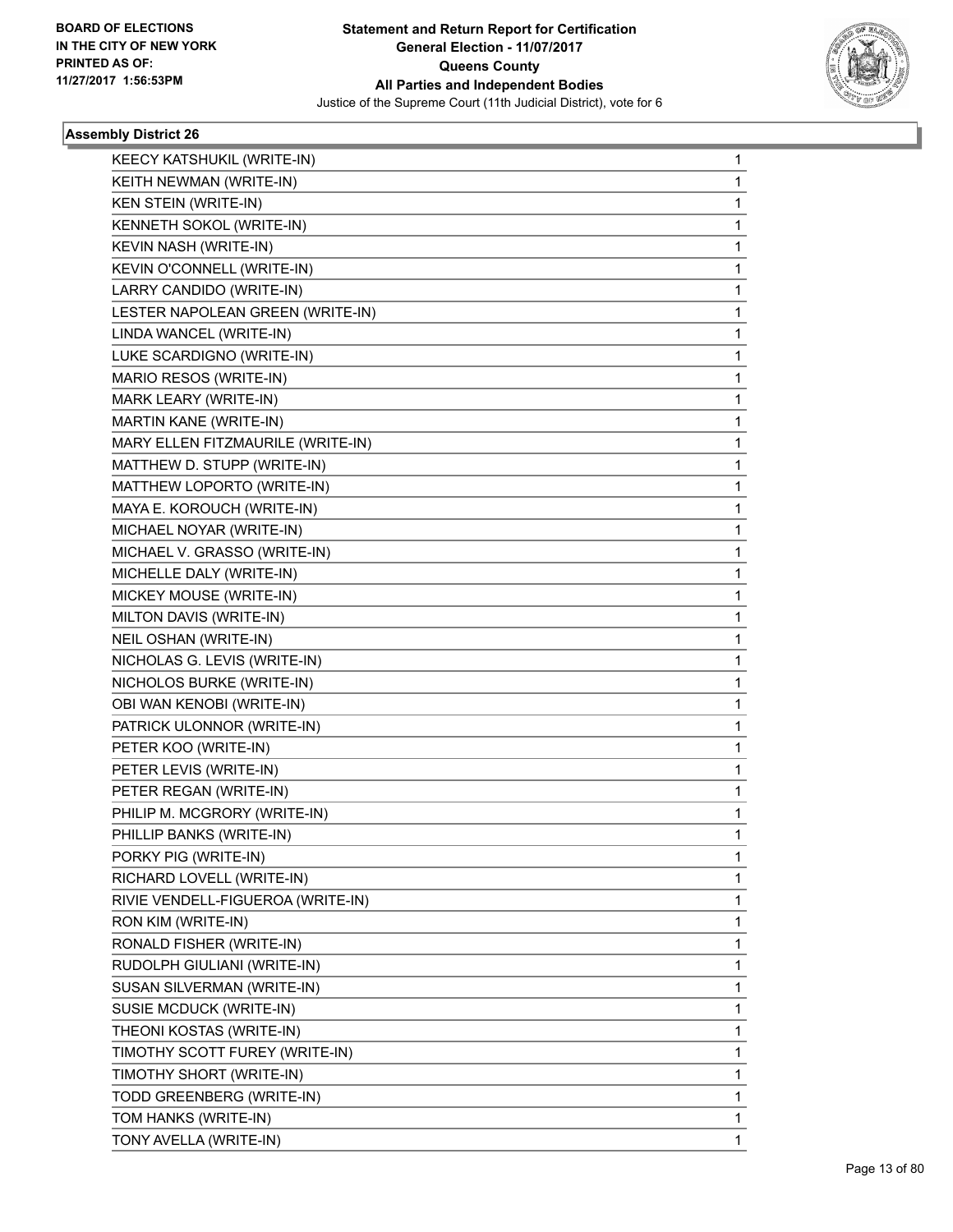

| TONY PROVENZANO (WRITE-IN)            |         |
|---------------------------------------|---------|
| UNATTRIBUTABLE WRITE-IN (WRITE-IN)    | 67      |
| VIN FRIEDMAN (WRITE-IN)               |         |
| WILLIAM BARLOW (WRITE-IN)             |         |
| WILLIAM JERFFERSON CLINTON (WRITE-IN) |         |
| <b>Total Votes</b>                    | 109,348 |
| Unrecorded                            | 36.926  |
|                                       |         |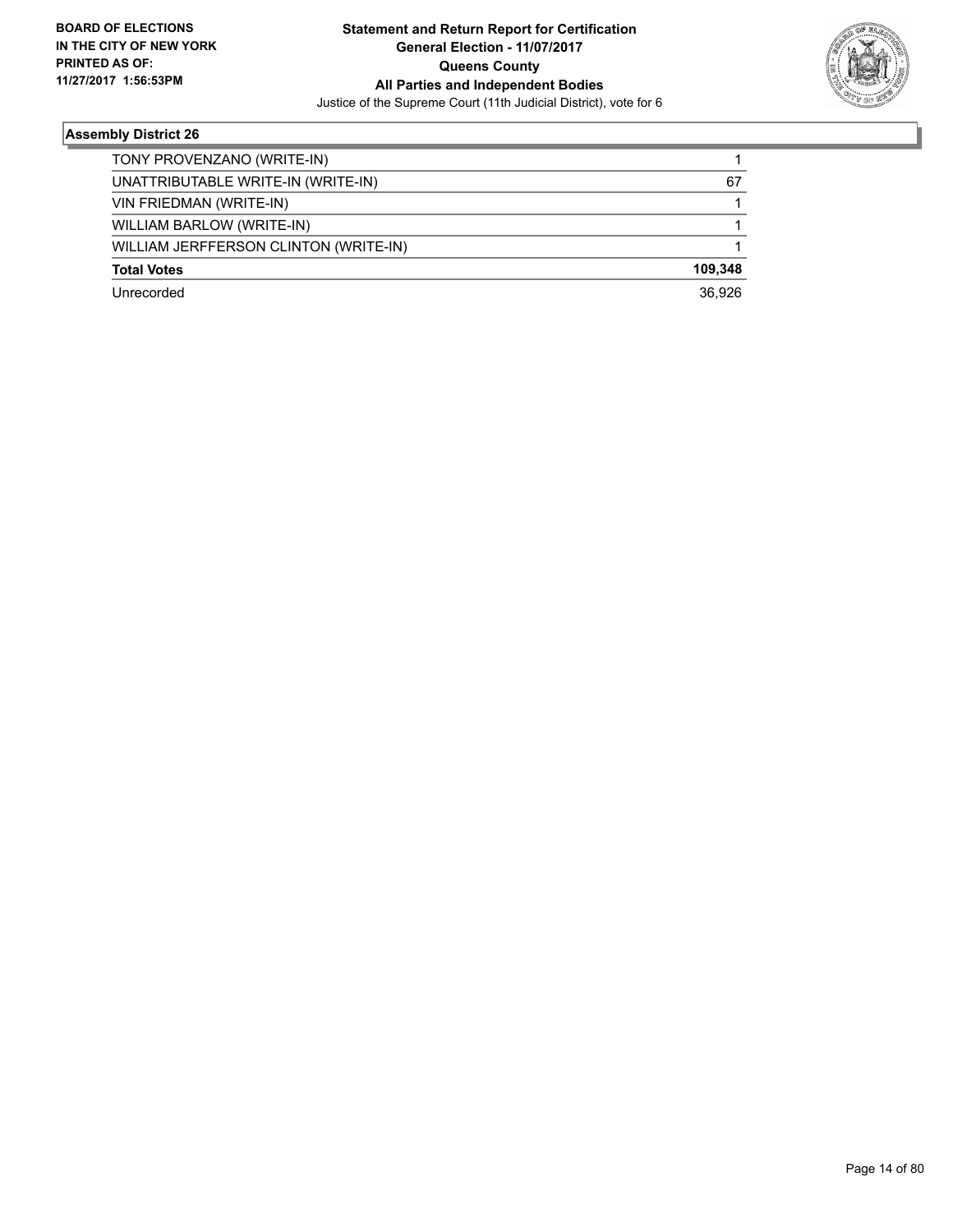

| <b>PUBLIC COUNTER</b>                                    | 14,492 |
|----------------------------------------------------------|--------|
| MANUALLY COUNTED EMERGENCY                               | 2      |
| ABSENTEE / MILITARY                                      | 541    |
| <b>AFFIDAVIT</b>                                         | 176    |
| <b>Total Ballots</b>                                     | 15,211 |
| Less - Inapplicable Federal/Special Presidential Ballots | 0      |
| <b>Total Applicable Ballots</b>                          | 15,211 |
| RICHARD G. LATIN (DEMOCRATIC)                            | 7,456  |
| JOSEPH F. KASPER (REPUBLICAN)                            | 3,472  |
| JOSEPH F. KASPER (CONSERVATIVE)                          | 714    |
| JODI ORLOW-MACKOFF (DEMOCRATIC)                          | 7,164  |
| JAMES J. KEVINS JR. (REPUBLICAN)                         | 3,100  |
| JODI ORLOW-MACKOFF (CONSERVATIVE)                        | 797    |
| ULYSSES B. LEVERETT (DEMOCRATIC)                         | 7,013  |
| WOODRUFF L. CARROLL (REPUBLICAN)                         | 3,578  |
| DAVID ELLIOT (DEMOCRATIC)                                | 7,494  |
| DAVID ELLIOT (REPUBLICAN)                                | 2,983  |
| DAVID ELLIOT (CONSERVATIVE)                              | 628    |
| <b>GREGORY L. LASAK (DEMOCRATIC)</b>                     | 6,943  |
| GREGORY L. LASAK (REPUBLICAN)                            | 2,852  |
| GREGORY L. LASAK (CONSERVATIVE)                          | 620    |
| MICHAEL B. ALOISE (DEMOCRATIC)                           | 6,924  |
| MICHAEL B. ALOISE (REPUBLICAN)                           | 2,800  |
| MICHAEL B. ALOISE (CONSERVATIVE)                         | 598    |
| AKEEM BROWDER (WRITE-IN)                                 | 1      |
| AKIVA GRUNBLATT (WRITE-IN)                               | 1      |
| AL PIENSI (WRITE-IN)                                     | 1      |
| ALFRED E. NEWMAN (WRITE-IN)                              | 1      |
| ANTHONY NAPOLITONO (WRITE-IN)                            | 1      |
| <b>AUSTIN PETERSU (WRITE-IN)</b>                         | 1      |
| BARBARA NAMANI (WRITE-IN)                                | 1      |
| <b>BARRY FISHMAN (WRITE-IN)</b>                          | 1      |
| BATYA WITTENBERG (WRITE-IN)                              | 1      |
| BIG BIRD (WRITE-IN)                                      | 1      |
| BLAIR NAMANI (WRITE-IN)                                  | 1      |
| <b>BO DIETL (WRITE-IN)</b>                               | 1      |
| BRIAN CRAWFORD (WRITE-IN)                                | 1      |
| BRUCE POUMAN (WRITE-IN)                                  | 1      |
| CHAIM HECHT (WRITE-IN)                                   | 1      |
| CHRISTINE TILAS (WRITE-IN)                               | 1      |
| DAVID HARRIS (WRITE-IN)                                  | 1      |
| DAVID KATZ (WRITE-IN)                                    | 1      |
| DIANA WALCOTT (WRITE-IN)                                 | 1      |
| DOMENICA VIOLA (WRITE-IN)                                | 1      |
| DONALD TRUMP (WRITE-IN)                                  | 1      |
| EDWARD A. FLORES (WRITE-IN)                              | 1      |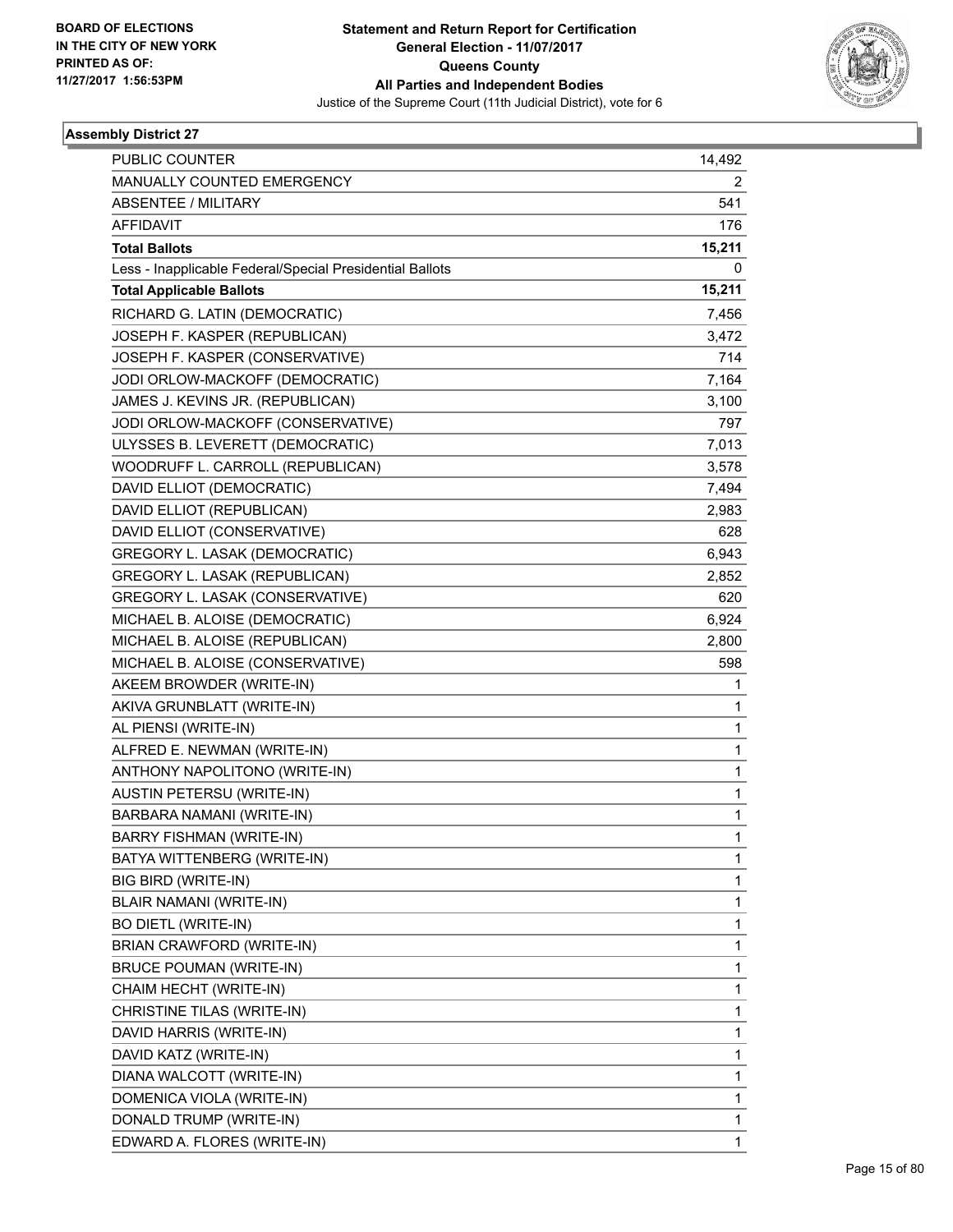

| ELEANOR SHORIN (WRITE-IN)       | 1 |
|---------------------------------|---|
| ELIZABETH ANDERSON (WRITE-IN)   | 1 |
| ELMER FUDD (WRITE-IN)           | 1 |
| FAY BROWN (WRITE-IN)            | 1 |
| FRENNETH DONAGGER (WRITE-IN)    | 1 |
| GIOVONNI POLITO (WRITE-IN)      | 1 |
| <b>GREG POPOVICH (WRITE-IN)</b> | 1 |
| HARLEY D. DIAMOND (WRITE-IN)    | 1 |
| HEATHER SUMMA (WRITE-IN)        | 1 |
| HILLARY CLINTON (WRITE-IN)      | 1 |
| JASMINE GONZALEZ (WRITE-IN)     | 1 |
| JESSICA CHIN (WRITE-IN)         | 1 |
| JO CAT (WRITE-IN)               | 1 |
| JOEY KATZ (WRITE-IN)            | 1 |
| JOHN BUA (WRITE-IN)             | 1 |
| JOHN ZOLL (WRITE-IN)            | 1 |
| JON BLATT (WRITE-IN)            | 1 |
| JOSEPH PETER BUSH (WRITE-IN)    | 1 |
| JOSHUA MAYNARD (WRITE-IN)       | 1 |
| JUDGE JUDY (WRITE-IN)           | 1 |
| <b>KERMIT FROG (WRITE-IN)</b>   | 1 |
| KEVIN KC TSUI (WRITE-IN)        | 1 |
| KEVIN WONG (WRITE-IN)           | 1 |
| LEE DONALD RADIN (WRITE-IN)     | 1 |
| MARK STEVEN ANDERSON (WRITE-IN) | 1 |
| MARTIN GOLDMAN (WRITE-IN)       | 1 |
| MELANIE GROSS (WRITE-IN)        | 1 |
| MICHAEL CAPONINO (WRITE-IN)     | 1 |
| MICHELE OBAMA (WRITE-IN)        | 1 |
| MISS PIGGY (WRITE-IN)           | 1 |
| MONTE SUMA (WRITE-IN)           | 1 |
| MONTGOMERY SUMMA (WRITE-IN)     | 1 |
| NANCY HORN (WRITE-IN)           | 1 |
| NOAH MILLER (WRITE-IN)          | 1 |
| PEE WEE HERMAN (WRITE-IN)       | 1 |
| PETER BEADLE (WRITE-IN)         | 1 |
| PETER BEATLE (WRITE-IN)         | 1 |
| REBECCA GROSS (WRITE-IN)        | 1 |
| RICARDO RENGIFO (WRITE-IN)      | 1 |
| ROBERT R. PISANI (WRITE-IN)     | 1 |
| ROBERT WOODSON (WRITE-IN)       | 1 |
| ROBERTO MANERO (WRITE-IN)       | 1 |
| ROBYN DAWN FISHER (WRITE-IN)    | 1 |
| ROY ROSENTHAL (WRITE-IN)        | 1 |
| SCARLETT SUMMA (WRITE-IN)       | 1 |
| SERGEY KADINSKY (WRITE-IN)      | 1 |
|                                 |   |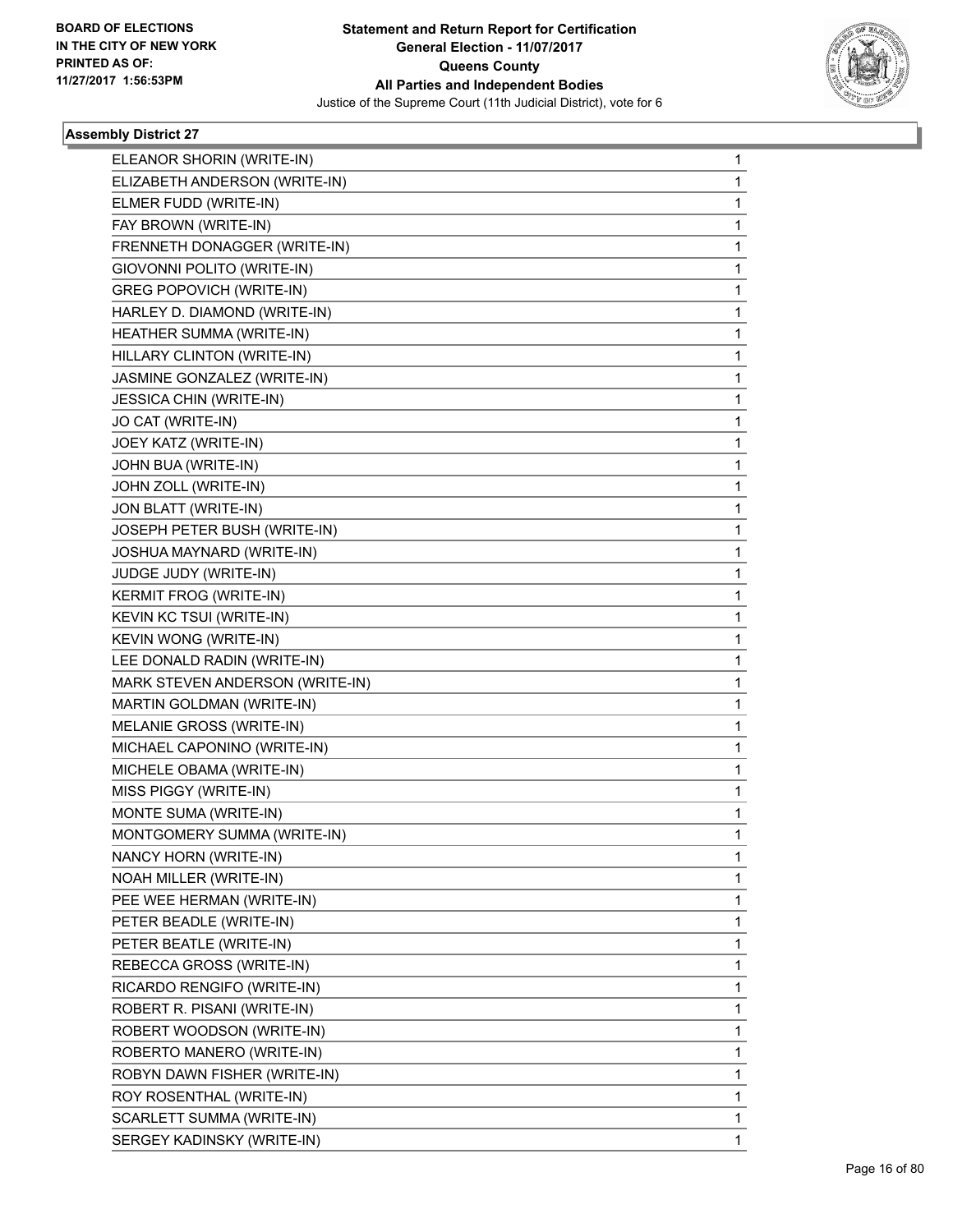

| SERGY KADINSKY (WRITE-IN)          | 1      |
|------------------------------------|--------|
| SHIRLEY WU (WRITE-IN)              | 1      |
| STEVEN GOLDFINGER (WRITE-IN)       | 1      |
| STEVEN MAX (WRITE-IN)              | 1      |
| STEVEN ORLOW (WRITE-IN)            | 1      |
| STEVEN ROSS (WRITE-IN)             | 1      |
| STICKY FINGAZ (WRITE-IN)           | 1      |
| TED KAPLIN (WRITE-IN)              | 1      |
| TEVI SHICKER (WRITE-IN)            | 1      |
| TIMOTHY JONES (WRITE-IN)           | 1      |
| TIMOTHY ROUNTREE (WRITE-IN)        | 1      |
| TOM LEYKIS (WRITE-IN)              | 1      |
| TRISTAN SUMMA (WRITE-IN)           | 1      |
| UNATTRIBUTABLE WRITE-IN (WRITE-IN) | 55     |
| WARREN HECHT (WRITE-IN)            | 1      |
| WILLIAM BECHTOLD (WRITE-IN)        | 1      |
| WILLIAM LABATE (WRITE-IN)          | 1      |
| WILLIAM SMITH (WRITE-IN)           | 1      |
| WINTER CATYN (WRITE-IN)            | 1      |
| YOSEMITE SAM (WRITE-IN)            | 1      |
| ZANE MARKOWITZ (WRITE-IN)          | 1      |
| ZOOEY MARKOWTIZ (WRITE-IN)         | 1      |
| <b>Total Votes</b>                 | 65,280 |
| Unrecorded                         | 25.986 |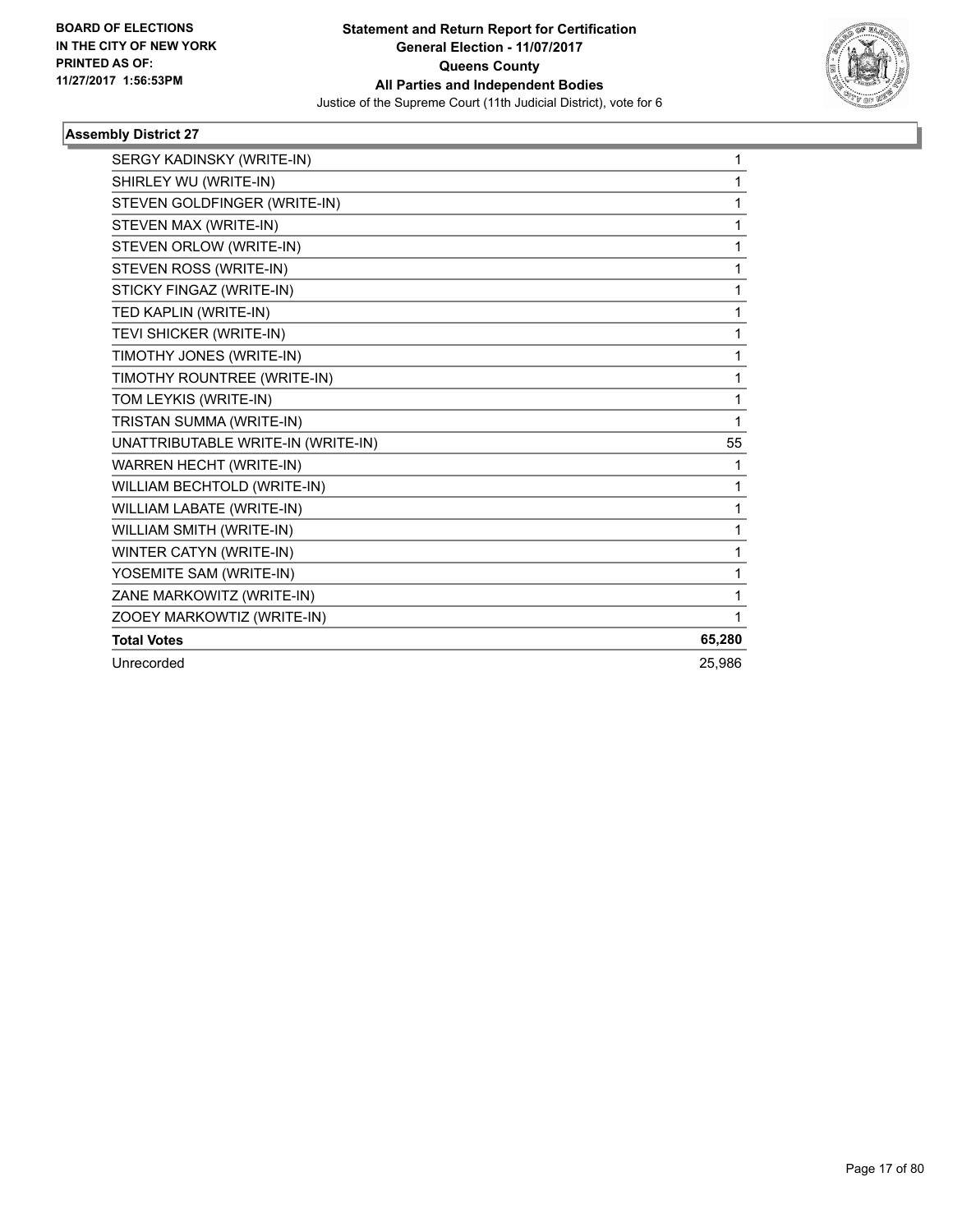

| <b>PUBLIC COUNTER</b>                                    | 19,053                  |
|----------------------------------------------------------|-------------------------|
| MANUALLY COUNTED EMERGENCY                               | 0                       |
| <b>ABSENTEE / MILITARY</b>                               | 699                     |
| <b>AFFIDAVIT</b>                                         | 176                     |
| <b>Total Ballots</b>                                     | 19,928                  |
| Less - Inapplicable Federal/Special Presidential Ballots | 0                       |
| <b>Total Applicable Ballots</b>                          | 19,928                  |
| RICHARD G. LATIN (DEMOCRATIC)                            | 9,710                   |
| JOSEPH F. KASPER (REPUBLICAN)                            | 5,303                   |
| JOSEPH F. KASPER (CONSERVATIVE)                          | 1,040                   |
| JODI ORLOW-MACKOFF (DEMOCRATIC)                          | 9,643                   |
| JAMES J. KEVINS JR. (REPUBLICAN)                         | 4,892                   |
| JODI ORLOW-MACKOFF (CONSERVATIVE)                        | 998                     |
| ULYSSES B. LEVERETT (DEMOCRATIC)                         | 9,510                   |
| WOODRUFF L. CARROLL (REPUBLICAN)                         | 5,508                   |
| DAVID ELLIOT (DEMOCRATIC)                                | 9,833                   |
| DAVID ELLIOT (REPUBLICAN)                                | 4,606                   |
| DAVID ELLIOT (CONSERVATIVE)                              | 880                     |
| GREGORY L. LASAK (DEMOCRATIC)                            | 9,399                   |
| GREGORY L. LASAK (REPUBLICAN)                            | 4,482                   |
| GREGORY L. LASAK (CONSERVATIVE)                          | 849                     |
| MICHAEL B. ALOISE (DEMOCRATIC)                           | 9,393                   |
| MICHAEL B. ALOISE (REPUBLICAN)                           | 4,390                   |
| MICHAEL B. ALOISE (CONSERVATIVE)                         | 869                     |
| ABIGAIL JANEU (WRITE-IN)                                 | 1                       |
| ALEX KARMAN (WRITE-IN)                                   | 1                       |
| ALEXANDRA ZERVOPOLUS (WRITE-IN)                          | 1                       |
| ANDERSON COOPER (WRITE-IN)                               | 1                       |
| ASHLEY POPE (WRITE-IN)                                   | 1                       |
| <b>BARACK OBAMA (WRITE-IN)</b>                           | 1                       |
| BERNIE SANDERS (WRITE-IN)                                | $\overline{\mathbf{c}}$ |
| BILL VASILIADIS (WRITE-IN)                               | 1                       |
| <b>BO DIETL (WRITE-IN)</b>                               | 1                       |
| BON JOVI (WRITE-IN)                                      | 1                       |
| BRIAN H. LOWY (WRITE-IN)                                 | 1                       |
| CHESTER NIMITZ (WRITE-IN)                                | 1                       |
| CHRISTI J. ACKER (WRITE-IN)                              | 1                       |
| DANIEL ZOLBERG (WRITE-IN)                                | 1                       |
| DANIELA NANAU (WRITE-IN)                                 | 1                       |
| DAVID S. PUMPKINS (WRITE-IN)                             | 1                       |
| DEBRA ROGERS (WRITE-IN)                                  | 1                       |
| DENNIS RODMAN (WRITE-IN)                                 | 1                       |
| DIANA K. RUAVERA (WRITE-IN)                              | 1                       |
| DIMITRI SPANOS (WRITE-IN)                                | 1                       |
| DON KEE (WRITE-IN)                                       | 1                       |
| DONALD TRUMP (WRITE-IN)                                  | $\overline{c}$          |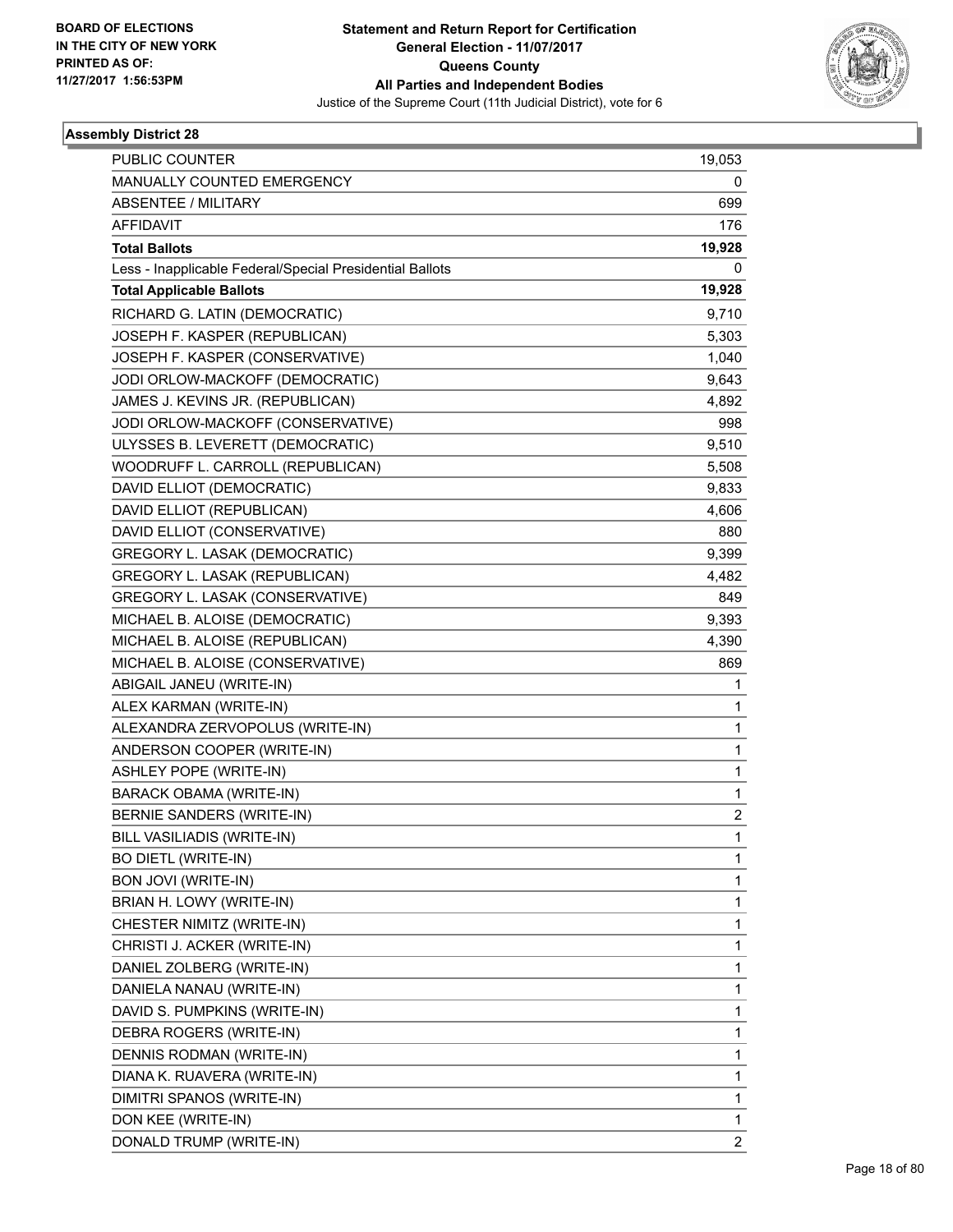

| DONNA GOLIA (WRITE-IN)             | 1 |
|------------------------------------|---|
| DORIS BROWN (WRITE-IN)             | 1 |
| ELIAS JANEU (WRITE-IN)             | 1 |
| ERICA SHAPIRO (WRITE-IN)           | 1 |
| EUGENE P. SCHATZ (WRITE-IN)        | 1 |
| FAISAL REHMAN (WRITE-IN)           | 1 |
| FIDEL CASTRO (WRITE-IN)            | 1 |
| FRANK KENNA (WRITE-IN)             | 1 |
| FRANK MAGGI (WRITE-IN)             | 1 |
| FRANK MANETTA (WRITE-IN)           | 1 |
| GARY SALVATO (WRITE-IN)            | 1 |
| <b>GENARO BASTOS (WRITE-IN)</b>    | 1 |
| GIDEON JANEU (WRITE-IN)            | 1 |
| GLORIA AGUILERO (WRITE-IN)         | 1 |
| <b>GREG YENIK (WRITE-IN)</b>       | 1 |
| <b>GREGORY ZINOVIEV (WRITE-IN)</b> | 1 |
| HO D. DAW (WRITE-IN)               | 1 |
| JACK NICHOLSON (WRITE-IN)          | 1 |
| JANCIE CHEN (WRITE-IN)             | 1 |
| JANICE CHEN (WRITE-IN)             | 1 |
| JASON BOURNE (WRITE-IN)            | 1 |
| JIMMY FALLON (WRITE-IN)            | 1 |
| JOE MUSOLINO (WRITE-IN)            | 1 |
| JOEL SERRANO (WRITE-IN)            | 1 |
| JOHN AMATO (WRITE-IN)              | 1 |
| JOHN D. BIASE (WRITE-IN)           | 1 |
| JOHN VANNATA (WRITE-IN)            | 1 |
| JONAH RYAN (WRITE-IN)              | 1 |
| JONATHAN HUI (WRITE-IN)            | 1 |
| JONATHAN S. KINGSTON (WRITE-IN)    | 1 |
| JOSE F. STALIA (WRITE-IN)          | 1 |
| JOSEF WASNER (WRITE-IN)            | 1 |
| JOSEPH FUOCO (WRITE-IN)            | 1 |
| JOSEPH H. NIVIN (WRITE-IN)         | 1 |
| JUDGE LOVE (WRITE-IN)              | 1 |
| JUDGE REINHOLD (WRITE-IN)          | 1 |
| JUDY HUANG (WRITE-IN)              | 1 |
| KEITH MORTON (WRITE-IN)            | 1 |
| KIM SMALLEY (WRITE-IN)             | 1 |
| LANCE HARRIS (WRITE-IN)            | 1 |
| LAUREN CACIOPPO (WRITE-IN)         | 1 |
| LAUREN FELICIONE (WRITE-IN)        | 1 |
| LEARNED HAND (WRITE-IN)            | 1 |
| LEON TROTSKY (WRITE-IN)            | 1 |
| LEV KAMINEV (WRITE-IN)             | 1 |
| LORETTA FROHUHSEFER (WRITE-IN)     | 1 |
|                                    |   |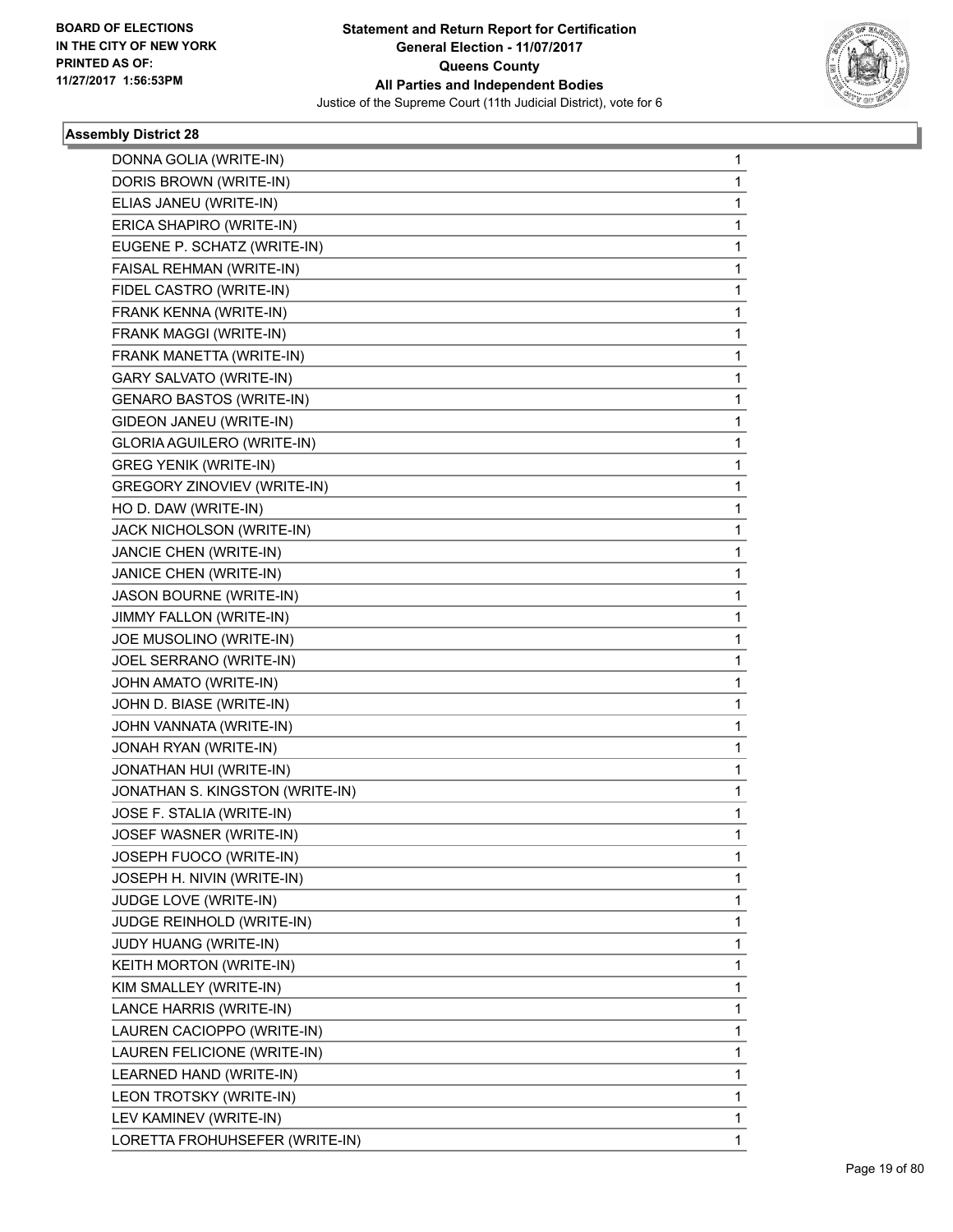

| MARC GREENBERG (WRITE-IN)          | 1   |
|------------------------------------|-----|
| MARK LEVIN (WRITE-IN)              | 1   |
| MARK STUMER (WRITE-IN)             | 1   |
| MARTIN A ROWLAND (WRITE-IN)        | 1   |
| MARY ELLEN PASCONE (WRITE-IN)      | 1   |
| MATT CORTES (WRITE-IN)             | 1   |
| MATTHEW D HUNTER (WRITE-IN)        | 1   |
| MESSINA PLASE (WRITE-IN)           | 1   |
| MICA BREJINSKI (WRITE-IN)          | 1   |
| MICHAEL FRIEND (WRITE-IN)          | 1   |
| MICHAEL PISAPIA (WRITE-IN)         | 1   |
| MICK JAGGER (WRITE-IN)             | 1   |
| MICKEY MANTLE (WRITE-IN)           | 1   |
| MIKE MILLER (WRITE-IN)             | 1   |
| MINNIE MOUSE (WRITE-IN)            | 1   |
| MOTHER GOOSE (WRITE-IN)            | 1   |
| NAVID ZARENIJAD (WRITE-IN)         | 1   |
| NICOLE BRAMSTEDT (WRITE-IN)        | 1   |
| PETER BEADLE (WRITE-IN)            | 2   |
| PETER W. BEADLE (WRITE-IN)         | 1   |
| RAEHAN ALI (WRITE-IN)              | 1   |
| RICHARD HURTZ (WRITE-IN)           | 1   |
| RICHARD NIXON (WRITE-IN)           | 1   |
| ROBERT S. KOCH (WRITE-IN)          | 1   |
| ROBERT SPENGLER (WRITE-IN)         | 1   |
| ROSA LUXEMBERG (WRITE-IN)          | 1   |
| SANDRA O'CONNER (WRITE-IN)         | 1   |
| SARA KOBOCOW ABBEY (WRITE-IN)      | 1   |
| SCOTT L. HAMMER (WRITE-IN)         | 1   |
| SCOTT P. WEINBLATT (WRITE-IN)      | 1   |
| SHAWN GRANT (WRITE-IN)             | 1   |
| SNOW WHITE (WRITE-IN)              | 1   |
| STEVE PERRY (WRITE-IN)             | 1   |
| STEVE WEISSMAN (WRITE-IN)          | 1   |
| STIFF GUY (WRITE-IN)               | 1   |
| TERRY COLLINS (WRITE-IN)           | 1   |
| THOMAS C. MAURER (WRITE-IN)        | 1   |
| THOMAS J. LOUGHRAN (WRITE-IN)      | 1   |
| TOM ROSSI (WRITE-IN)               | 1   |
| TOMASZ ELIASINSKI (WRITE-IN)       | 1   |
| UNATTRIBUTABLE WRITE-IN (WRITE-IN) | 119 |
| VALDMIR LENIN (WRITE-IN)           | 1   |
| VERONICA ESCOBAR (WRITE-IN)        | 1   |
| VLADIMIR SEMIGLAZOV (WRITE-IN)     | 1   |
| WILLIAM ERLBAUM (WRITE-IN)         | 1   |
| WINSTON CHURCHILL (WRITE-IN)       | 1   |
|                                    |     |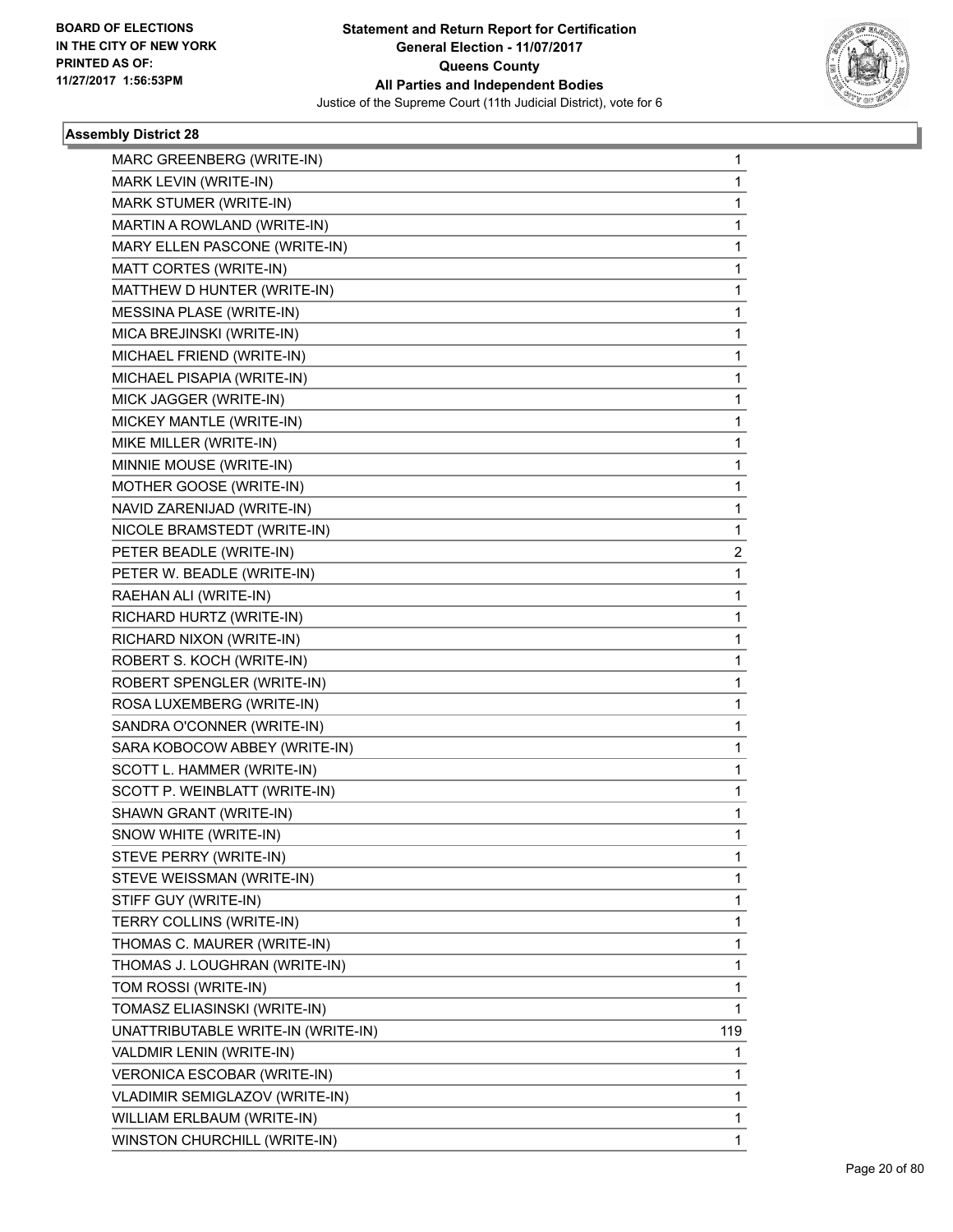

| Unrecorded                 | 28.026 |
|----------------------------|--------|
| <b>Total Votes</b>         | 91,542 |
| ZVI SAMUELS (WRITE-IN)     |        |
| YOENIS CESPEDES (WRITE-IN) |        |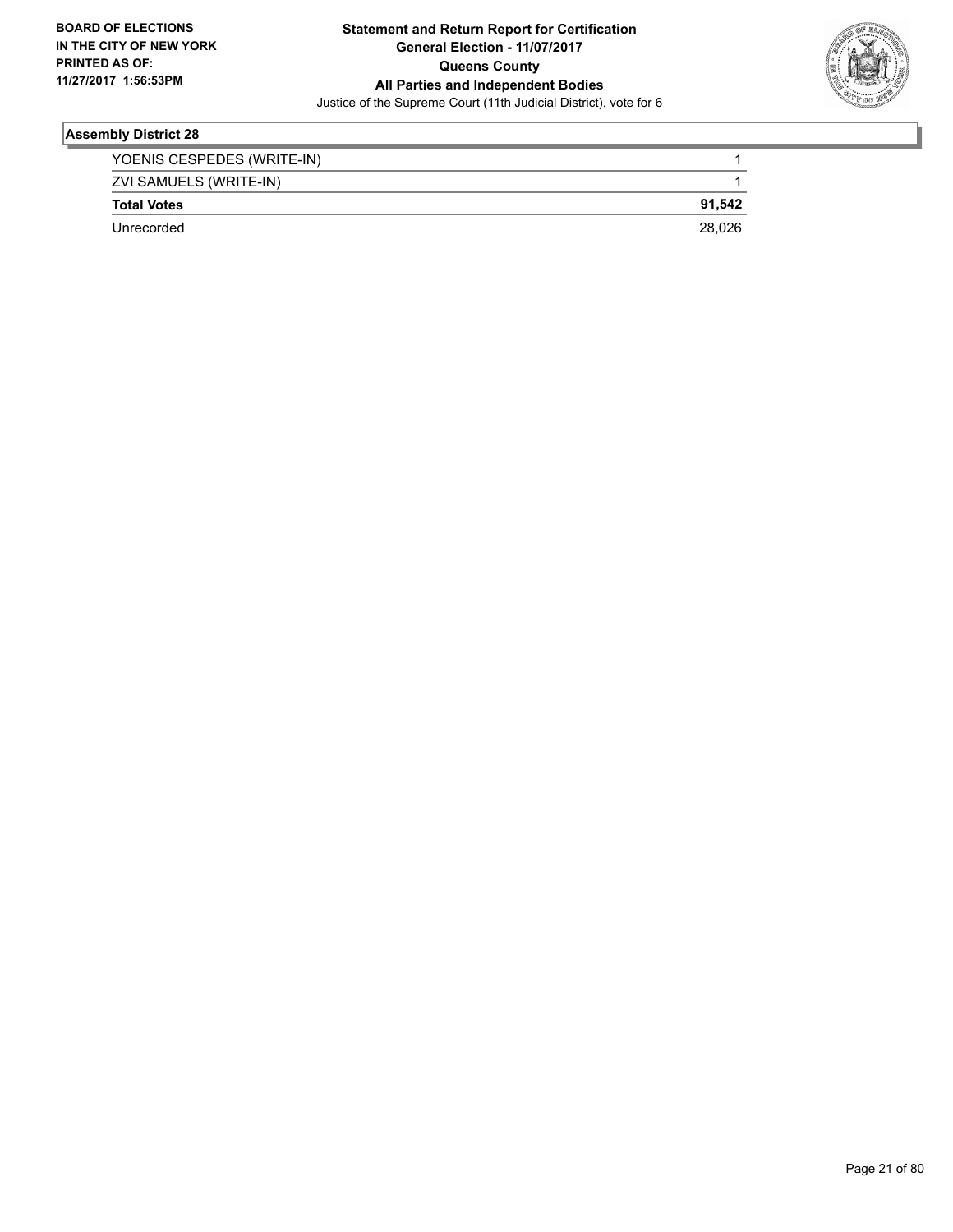

| <b>PUBLIC COUNTER</b>                                    | 18,702       |
|----------------------------------------------------------|--------------|
| MANUALLY COUNTED EMERGENCY                               | 0            |
| <b>ABSENTEE / MILITARY</b>                               | 467          |
| <b>AFFIDAVIT</b>                                         | 172          |
| <b>Total Ballots</b>                                     | 19,341       |
| Less - Inapplicable Federal/Special Presidential Ballots | 0            |
| <b>Total Applicable Ballots</b>                          | 19,341       |
| RICHARD G. LATIN (DEMOCRATIC)                            | 14,320       |
| JOSEPH F. KASPER (REPUBLICAN)                            | 679          |
| JOSEPH F. KASPER (CONSERVATIVE)                          | 176          |
| JODI ORLOW-MACKOFF (DEMOCRATIC)                          | 13,471       |
| JAMES J. KEVINS JR. (REPUBLICAN)                         | 794          |
| JODI ORLOW-MACKOFF (CONSERVATIVE)                        | 171          |
| ULYSSES B. LEVERETT (DEMOCRATIC)                         | 13,773       |
| WOODRUFF L. CARROLL (REPUBLICAN)                         | 755          |
| DAVID ELLIOT (DEMOCRATIC)                                | 14,512       |
| DAVID ELLIOT (REPUBLICAN)                                | 591          |
| DAVID ELLIOT (CONSERVATIVE)                              | 157          |
| <b>GREGORY L. LASAK (DEMOCRATIC)</b>                     | 13,457       |
| GREGORY L. LASAK (REPUBLICAN)                            | 546          |
| GREGORY L. LASAK (CONSERVATIVE)                          | 139          |
| MICHAEL B. ALOISE (DEMOCRATIC)                           | 13,329       |
| MICHAEL B. ALOISE (REPUBLICAN)                           | 520          |
| MICHAEL B. ALOISE (CONSERVATIVE)                         | 145          |
| ADRIENNE ADAMS (WRITE-IN)                                | 1            |
| ANITA M PUGH (WRITE-IN)                                  | 1            |
| ANTHONY RAYHASO (WRITE-IN)                               | 1            |
| <b>ASSATA SHAKUR (WRITE-IN)</b>                          | 1            |
| CAMILLE ANN KENNEDY DOHERTY (WRITE-IN)                   | $\mathbf{1}$ |
| CANDACE C POEL (WRITE-IN)                                | $\mathbf{1}$ |
| CAROL GRAY (WRITE-IN)                                    | 1            |
| CARROL L. WOODRUFF (WRITE-IN)                            | 1            |
| CATHERINE SAUNDERS (WRITE-IN)                            | 1            |
| CHANTELLE JOHNSON (WRITE-IN)                             | 1            |
| DANNY G. JEMISON (WRITE-IN)                              | $\mathbf{1}$ |
| DAWN SINGLETARY (WRITE-IN)                               | 1            |
| DIAN LITTLEPAGE (WRITE-IN)                               | 1            |
| DONOVAN RICHARDS (WRITE-IN)                              | $\mathbf{1}$ |
| ELIZABETH CROWLEY (WRITE-IN)                             | 2            |
| ERIC SOUTHWOOD (WRITE-IN)                                | 1            |
| <b>GARIKAI BROWN (WRITE-IN)</b>                          | 1            |
| GARRETT MORGAN (WRITE-IN)                                | 1            |
| GIL NOBLE (WRITE-IN)                                     | 1            |
| HUGH HAMILTON (WRITE-IN)                                 | 1            |
| IDA CAMPBELL (WRITE-IN)                                  | 1            |
| JAQUES LEANDRES II (WRITE-IN)                            | 1            |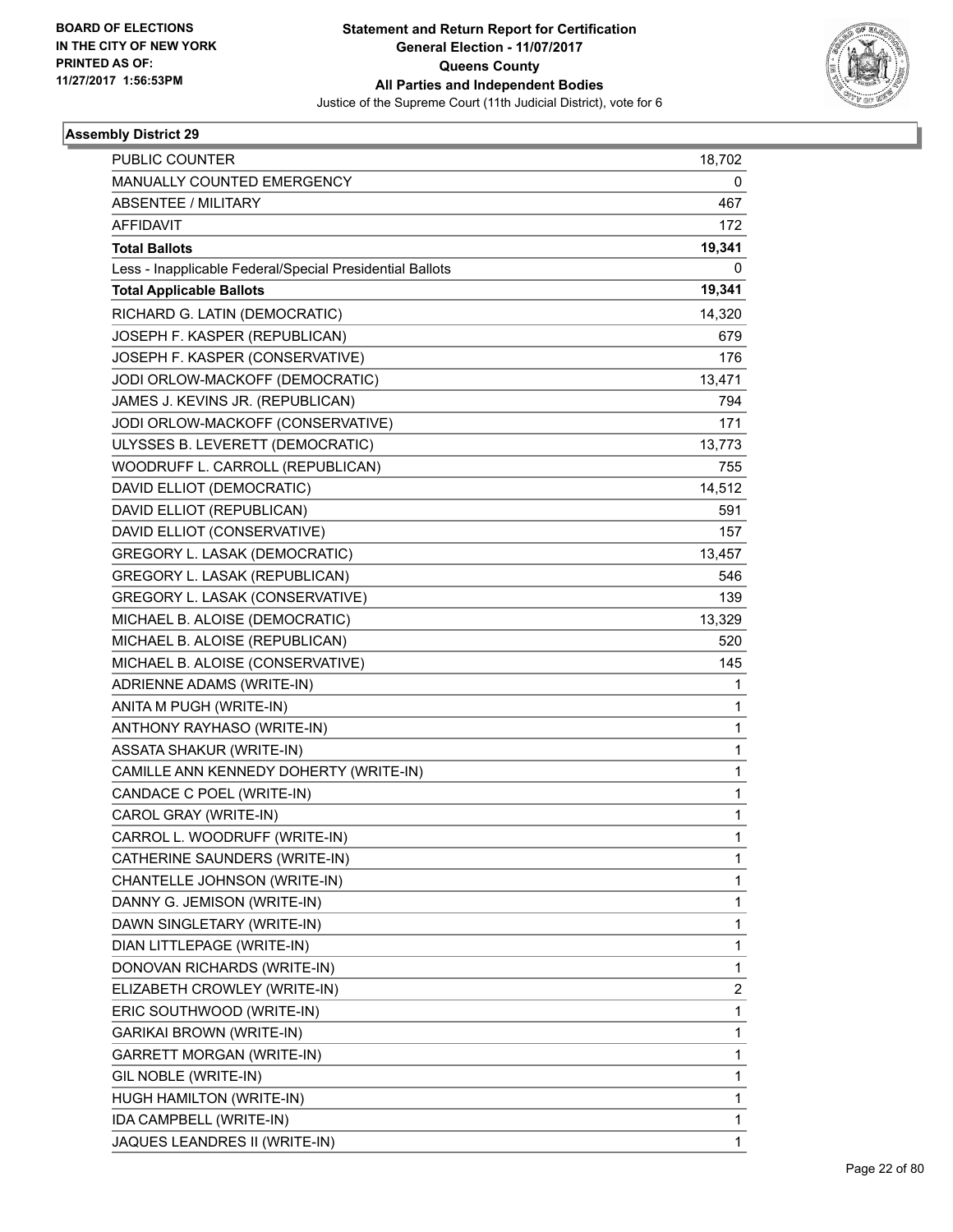

| JEANINA M DAVIDSON (WRITE-IN)      | 1            |
|------------------------------------|--------------|
| JEFFREY MORGAN (WRITE-IN)          | 1            |
| <b>JESSE JACKSON (WRITE-IN)</b>    | $\mathbf{1}$ |
| <b>JESSIE JEMISON (WRITE-IN)</b>   | 1            |
| JOHN DOHERTY JR. (WRITE-IN)        | 2            |
| JOHN W. CRONIN (WRITE-IN)          | 1            |
| JOHN W. DOHERTY JR. (WRITE-IN)     | 1            |
| KAREN KOSLOWITZ (WRITE-IN)         | 1            |
| LAURA BLACKBURN (WRITE-IN)         | 1            |
| MALCOLM X (WRITE-IN)               | 1            |
| MARLON CAMPBELL (WRITE-IN)         | 1            |
| MARTIN LUTHER KING JR (WRITE-IN)   | 1            |
| MELISSA DABERY (WRITE-IN)          | 1            |
| MICHAEL ALPERT (WRITE-IN)          | 1            |
| MICHAEL CARDELLO (WRITE-IN)        | 1            |
| MICHAEL G. SCALA (WRITE-IN)        | 1            |
| MICHAEL STIRRIP (WRITE-IN)         | 1            |
| MILES DAVIS (WRITE-IN)             | 1            |
| OLYMPIA BRAY (WRITE-IN)            | 1            |
| PHIL KATZ (WRITE-IN)               | 1            |
| RALPH HEALY (WRITE-IN)             | 1            |
| RENATO PEARSON (WRITE-IN)          | 1            |
| RICHARD BOCK (WRITE-IN)            | 1            |
| SHAKGARA PEARSON (WRITE-IN)        | 1            |
| STEPHEN ATKINS (WRITE-IN)          | 1            |
| TROY ROWE (WRITE-IN)               | 1            |
| <b>TYRONE FRANCIS (WRITE-IN)</b>   | 1            |
| UNATTRIBUTABLE WRITE-IN (WRITE-IN) | 49           |
| VICTOR CRAWFORD (WRITE-IN)         | 1            |
| <b>Total Votes</b>                 | 87,636       |
| Unrecorded                         | 28,410       |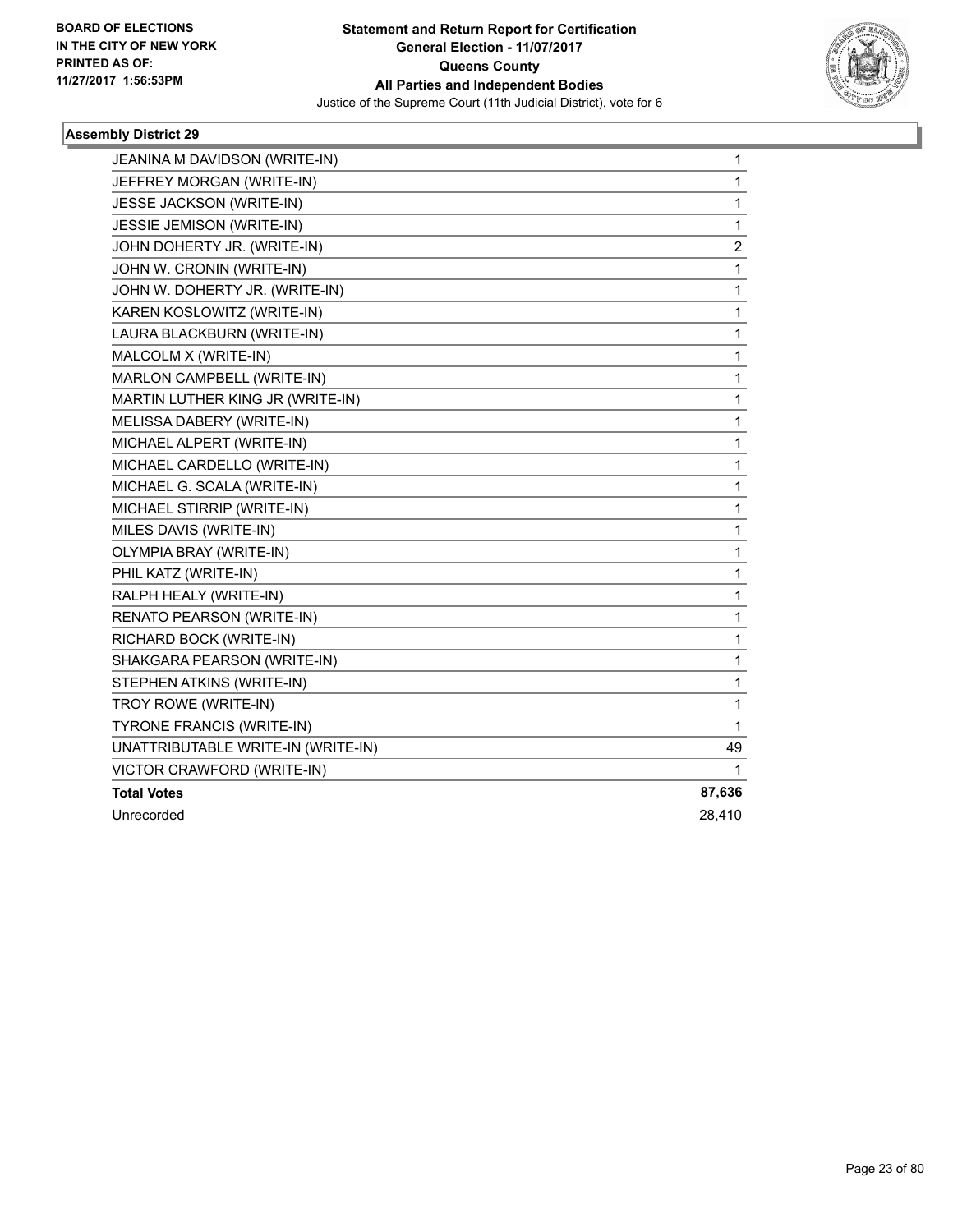

| PUBLIC COUNTER                                           | 17,607       |
|----------------------------------------------------------|--------------|
| MANUALLY COUNTED EMERGENCY                               | 0            |
| <b>ABSENTEE / MILITARY</b>                               | 482          |
| <b>AFFIDAVIT</b>                                         | 133          |
| <b>Total Ballots</b>                                     | 18,222       |
| Less - Inapplicable Federal/Special Presidential Ballots | 0            |
| <b>Total Applicable Ballots</b>                          | 18,222       |
| RICHARD G. LATIN (DEMOCRATIC)                            | 8,250        |
| JOSEPH F. KASPER (REPUBLICAN)                            | 4,850        |
| JOSEPH F. KASPER (CONSERVATIVE)                          | 1,030        |
| JODI ORLOW-MACKOFF (DEMOCRATIC)                          | 7,771        |
| JAMES J. KEVINS JR. (REPUBLICAN)                         | 4,550        |
| JODI ORLOW-MACKOFF (CONSERVATIVE)                        | 988          |
| ULYSSES B. LEVERETT (DEMOCRATIC)                         | 7,821        |
| WOODRUFF L. CARROLL (REPUBLICAN)                         | 5,085        |
| DAVID ELLIOT (DEMOCRATIC)                                | 8,129        |
| DAVID ELLIOT (REPUBLICAN)                                | 4,170        |
| DAVID ELLIOT (CONSERVATIVE)                              | 948          |
| <b>GREGORY L. LASAK (DEMOCRATIC)</b>                     | 7,742        |
| GREGORY L. LASAK (REPUBLICAN)                            | 4,083        |
| GREGORY L. LASAK (CONSERVATIVE)                          | 910          |
| MICHAEL B. ALOISE (DEMOCRATIC)                           | 7,700        |
| MICHAEL B. ALOISE (REPUBLICAN)                           | 4,044        |
| MICHAEL B. ALOISE (CONSERVATIVE)                         | 925          |
| AL PACINO (WRITE-IN)                                     | 1            |
| ALBERT ADAMS BREUD (WRITE-IN)                            | $\mathbf{1}$ |
| ALEXANDER BOGDAN (WRITE-IN)                              | 1            |
| ALFONSO KATT (WRITE-IN)                                  | $\mathbf{1}$ |
| ALLISON SEKUR (WRITE-IN)                                 | $\mathbf{1}$ |
| AMBER A'LEE FREST (WRITE-IN)                             | 1            |
| AMELIA TUMINARO-BERLIN (WRITE-IN)                        | $\mathbf{1}$ |
| ANDREW PIDDOUBNEY (WRITE-IN)                             | $\mathbf{1}$ |
| ANDREW ST. LAURENT (WRITE-IN)                            | 1            |
| ANIBAL ROGES (WRITE-IN)                                  | 1            |
| ANNE PAMPINELLA (WRITE-IN)                               | $\mathbf{1}$ |
| ANTHONY CARPINELLO (WRITE-IN)                            | 1            |
| ANTHONY NAPOLITANO (WRITE-IN)                            | $\mathbf{1}$ |
| ASIF MANSOR (WRITE-IN)                                   | $\mathbf{1}$ |
| BARACK OBAMA (WRITE-IN)                                  | 2            |
| BELA LUGOSI (WRITE-IN)                                   | $\mathbf{1}$ |
| BELINDA FISHER (WRITE-IN)                                | $\mathbf{1}$ |
| BERNIE SANDERS (WRITE-IN)                                | 2            |
| BORIS KARLOFF (WRITE-IN)                                 | $\mathbf 1$  |
| BRADLEY WALLS (WRITE-IN)                                 | 3            |
| BRENDAN JAMES (WRITE-IN)                                 | 1            |
| <b>BRIAN GABRIEL (WRITE-IN)</b>                          | $\mathbf{1}$ |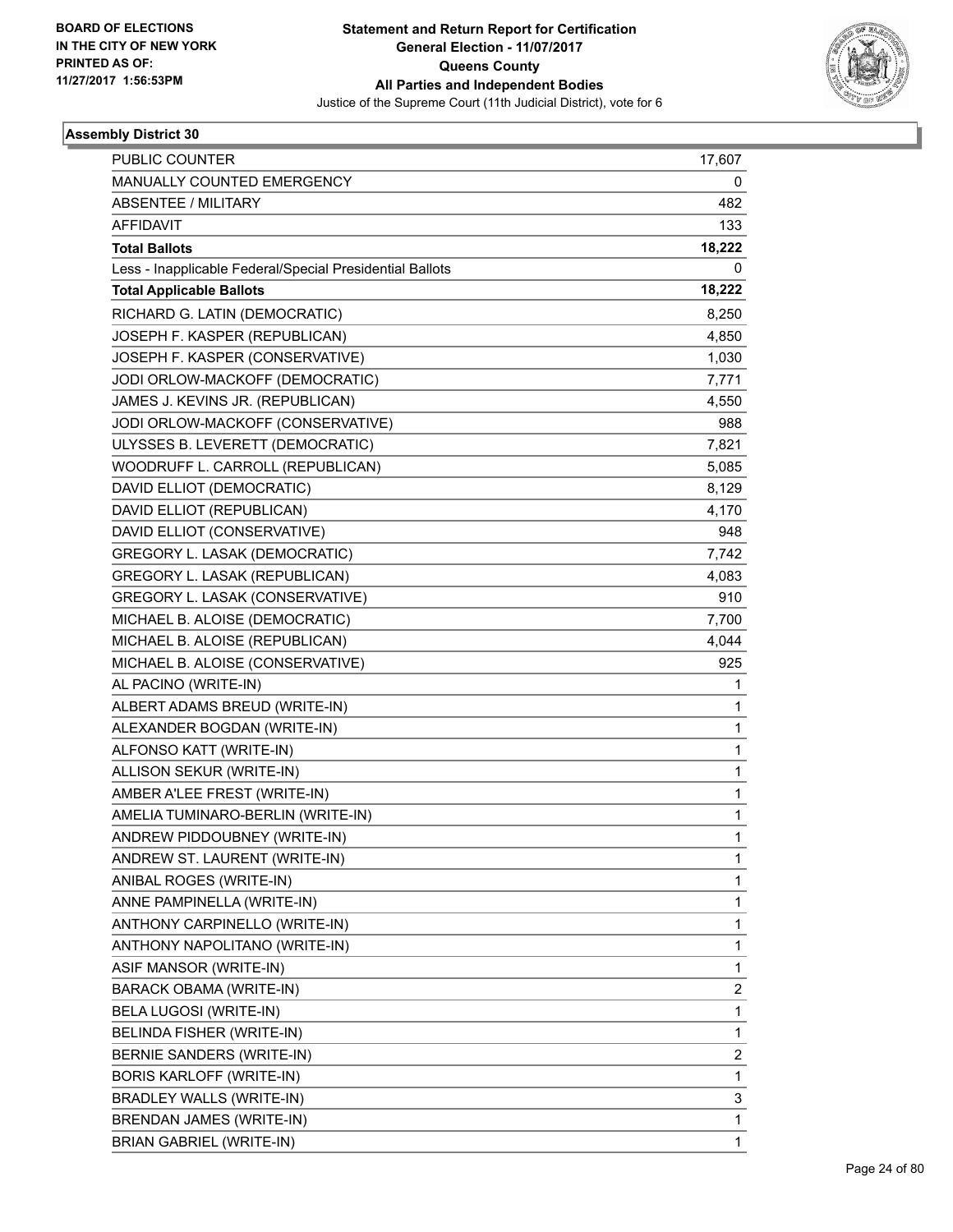

| CHAUNCEY KATT (WRITE-IN)       | $\mathbf{1}$ |
|--------------------------------|--------------|
| COOKIE KATT (WRITE-IN)         | $\mathbf{1}$ |
| DANIEL LIGHT (WRITE-IN)        | 1            |
| DAVID MENG (WRITE-IN)          | $\mathbf 1$  |
| DELMAS COSTIN (WRITE-IN)       | 1            |
| DENISE LAWSON (WRITE-IN)       | 1            |
| DEVON T. HENRY (WRITE-IN)      | $\mathbf 1$  |
| DONALD TRUMP (WRITE-IN)        | 1            |
| DONNIE FALCONE (WRITE-IN)      | 1            |
| EDWARD J. GRASSEL (WRITE-IN)   | $\mathbf 1$  |
| ELEANOLA MIGLIACCIO (WRITE-IN) | 1            |
| ERIK KEITSCH (WRITE-IN)        | 1            |
| FELIX BIERDERMAN (WRITE-IN)    | $\mathbf 1$  |
| FIORELLO LAGUARDIA (WRITE-IN)  | 1            |
| FUBU PAK (WRITE-IN)            | 1            |
| FUH ISLAM (WRITE-IN)           | $\mathbf 1$  |
| HILLARY CLINTON (WRITE-IN)     | 1            |
| IHOR KINAL (WRITE-IN)          | 1            |
| <b>ISAAC MOORE (WRITE-IN)</b>  | $\mathbf 1$  |
| IWAN KINAL (WRITE-IN)          | $\mathbf{1}$ |
| JACK BAER (WRITE-IN)           | 2            |
| JAMES C. QUINN (WRITE-IN)      | $\mathbf 1$  |
| JAMES HEINZMAN (WRITE-IN)      | 1            |
| JANIE WILLIAMS (WRITE-IN)      | 1            |
| JANINE PIRRO (WRITE-IN)        | $\mathbf 1$  |
| JEANA CARUBIA (WRITE-IN)       | 1            |
| JEFF CATALANO (WRITE-IN)       | 1            |
| JIM MCMILLANS (WRITE-IN)       | $\mathbf 1$  |
| JOE MATTEO (WRITE-IN)          | 1            |
| JOE REITH (WRITE-IN)           | 1            |
| JOHN D SABINI (WRITE-IN)       | 1            |
| JOHN DANG (WRITE-IN)           | 1            |
| JOHN HALL (WRITE-IN)           | 1            |
| JOHN HENRY (WRITE-IN)          | 1            |
| JOHN O'BRIAN (WRITE-IN)        | 1            |
| JOHN PEREZ (WRITE-IN)          | 1            |
| JOHN ROBELTA (WRITE-IN)        | 1            |
| JOHN SANDERS (WRITE-IN)        | 1            |
| JOSEPH GOLIA (WRITE-IN)        | 1            |
| JOSHUA BUTARCH (WRITE-IN)      | 1            |
| JOSIP SOUULY (WRITE-IN)        | 1            |
| JUDGE JEANINE PIRRO (WRITE-IN) | 1            |
| JUDITH MATTICH (WRITE-IN)      | 1            |
| KEITH KATSCH (WRITE-IN)        | 1            |
| KENNY MINAYA (WRITE-IN)        | 1            |
| KYRIE IRVING (WRITE-IN)        | $\mathbf{1}$ |
|                                |              |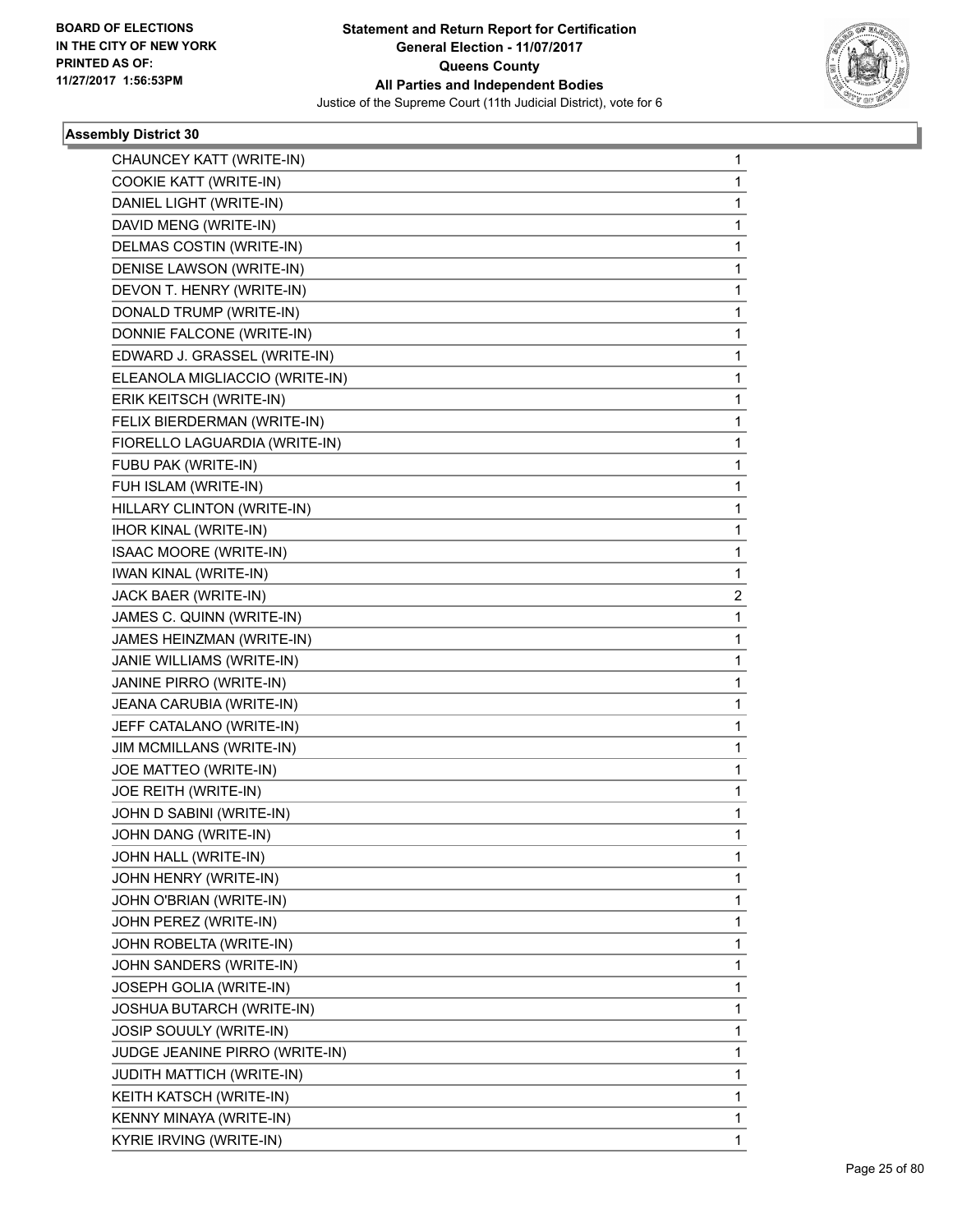

| LILLIAN CARUBIA (WRITE-IN)         | 1              |
|------------------------------------|----------------|
| MARK HERON (WRITE-IN)              | 1              |
| MARTIN VOGEL (WRITE-IN)            | 1              |
| MATTHEW CHRISTMAN (WRITE-IN)       | 1              |
| MAX KELLERMAN (WRITE-IN)           | 1              |
| MAYA LAWSON (WRITE-IN)             | 1              |
| MEGAN LUZIE (WRITE-IN)             | 1              |
| MELISSA SKLARZ (WRITE-IN)          | 1              |
| MICHAEL GERLICH (WRITE-IN)         | 1              |
| MICHAEL MCCANN (WRITE-IN)          | $\overline{2}$ |
| MICHELLE EICHORST (WRITE-IN)       | 1              |
| MICKEY MOUSE (WRITE-IN)            | 1              |
| MIKE GERBO (WRITE-IN)              | 1              |
| MOE HOWARD (WRITE-IN)              | 1              |
| MONTGOMERY BURNS (WRITE-IN)        | 1              |
| MONTY BREWSTER (WRITE-IN)          | 1.             |
| NICK GULUTTA (WRITE-IN)            | 1              |
| NICOLE MALLIOTAKIS (WRITE-IN)      | 1              |
| OSKANA KINAL (WRITE-IN)            | 1              |
| OSKAR GRASSEL (WRITE-IN)           | 1              |
| OWEN DUFFY (WRITE-IN)              | 1              |
| RALPH NADER (WRITE-IN)             | 1              |
| RICHARD ALLAOISE (WRITE-IN)        | 1              |
| ROBERT MCCREANOR (WRITE-IN)        | 1              |
| ROBERT PERVAN (WRITE-IN)           | 1              |
| RUDOLPH GIULIANI (WRITE-IN)        | 1              |
| SAMAD NEWAZ (WRITE-IN)             | 1              |
| SAMUEL WOLFSON (WRITE-IN)          | 1              |
| SARAH BENDER-NOAH (WRITE-IN)       | 1              |
| SILVANA ALAVA (WRITE-IN)           | 1              |
| STEPHEN WILLEFORD (WRITE-IN)       | 1              |
| STEVEN WEINER (WRITE-IN)           | 1              |
| SUSAN C. WARNOCK ESQ (WRITE-IN)    | 1              |
| SUSAN S. LEE (WRITE-IN)            | 1              |
| THOM POWERS (WRITE-IN)             | 1              |
| TOM DYWER (WRITE-IN)               | 1              |
| TOR JOHNSON (WRITE-IN)             | 1              |
| TREVOR LAWSON (WRITE-IN)           | 1              |
| TYLER MAXON (WRITE-IN)             | 1              |
| TYRELL BENNETT (WRITE-IN)          | 1.             |
| UNATTRIBUTABLE WRITE-IN (WRITE-IN) | 101            |
| VICTOR MANN (WRITE-IN)             | 1              |
| VLAD PUTIN (WRITE-IN)              | 1              |
| WILLIAM MENAKER (WRITE-IN)         | 1              |
| WILLIAM RADSKE (WRITE-IN)          | 1              |
| <b>Total Votes</b>                 | 79,215         |
|                                    |                |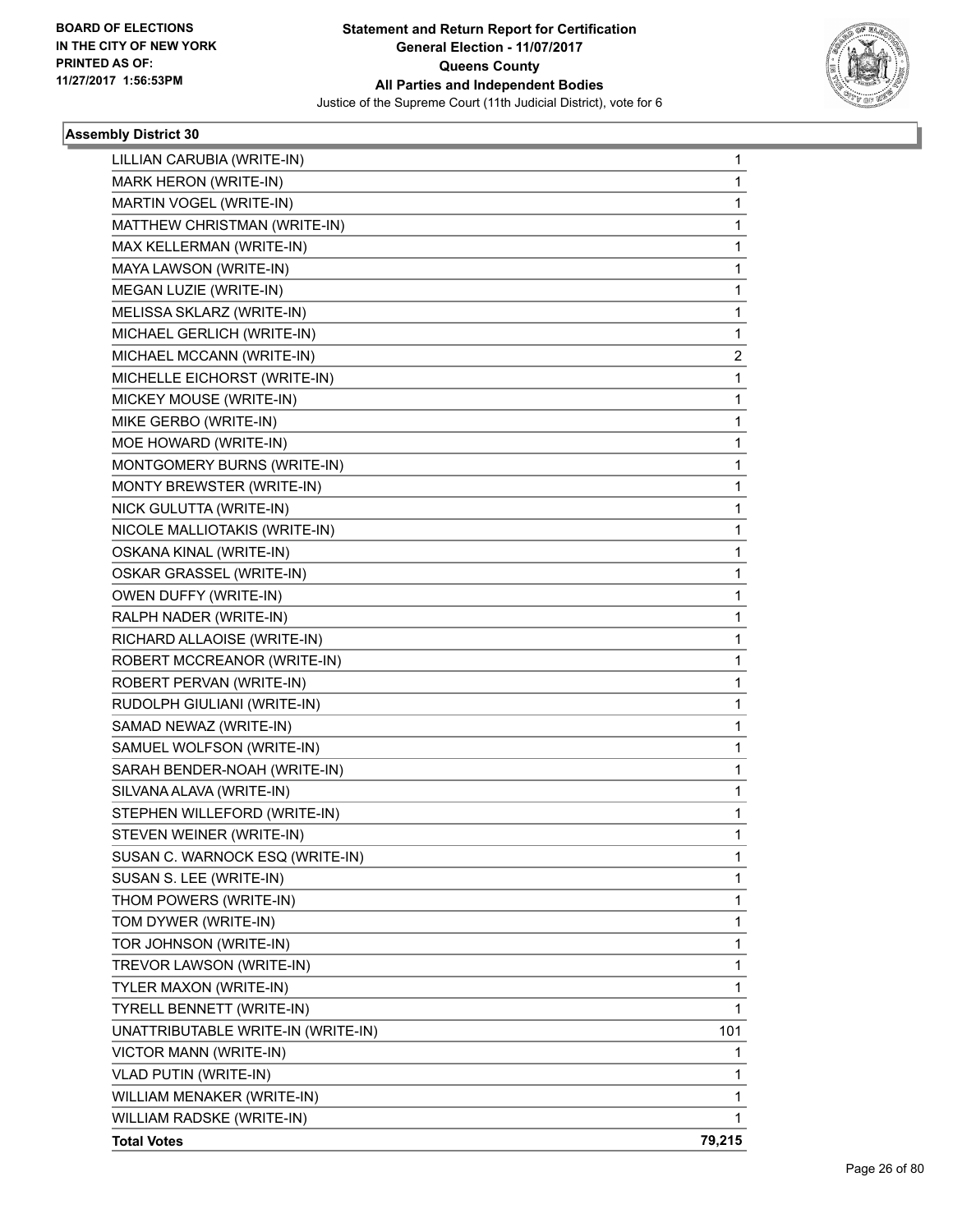

Unrecorded 30,117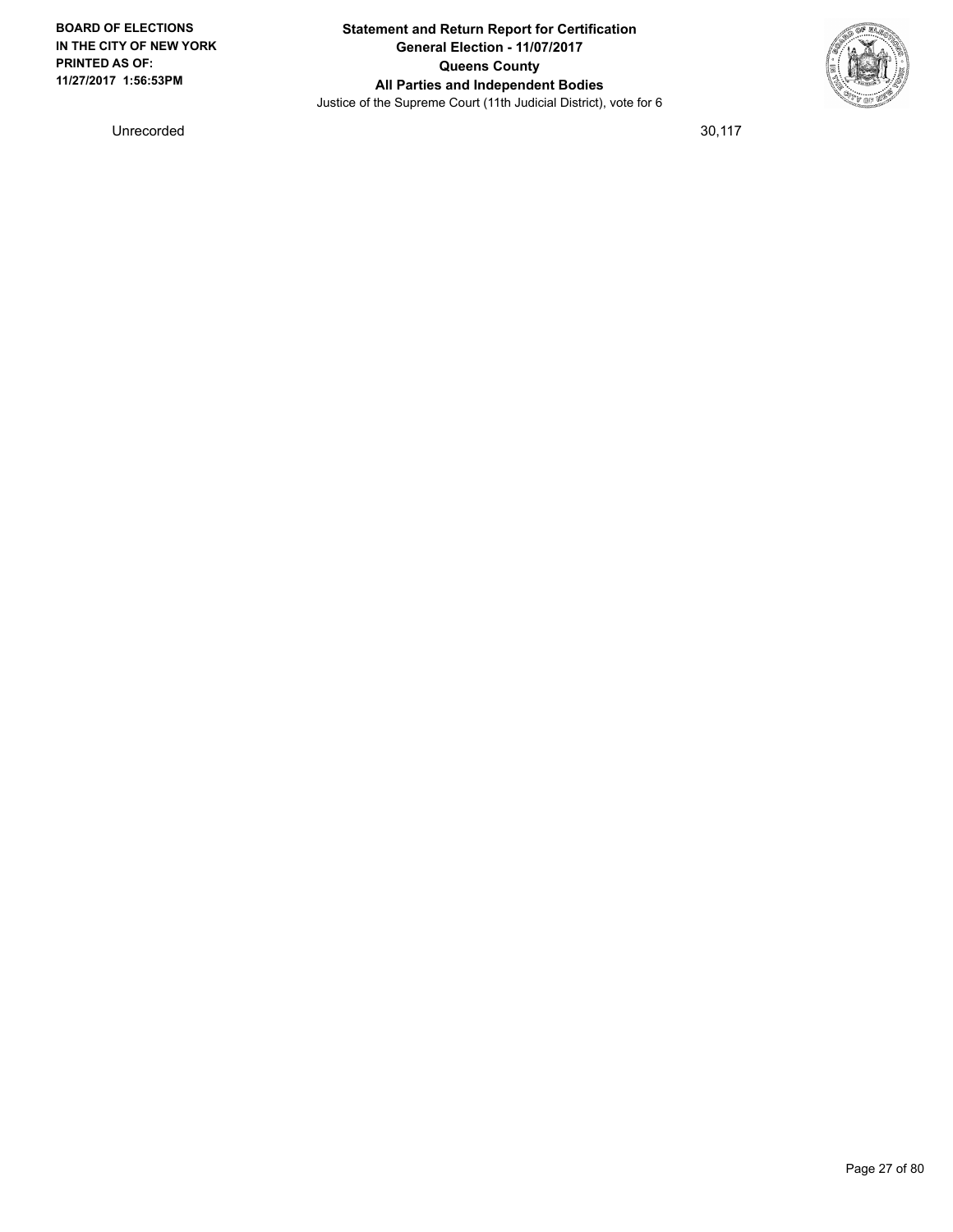

| <b>PUBLIC COUNTER</b>                                    | 12,442 |
|----------------------------------------------------------|--------|
| MANUALLY COUNTED EMERGENCY                               | 1.     |
| <b>ABSENTEE / MILITARY</b>                               | 320    |
| <b>AFFIDAVIT</b>                                         | 150    |
| <b>Total Ballots</b>                                     | 12,913 |
| Less - Inapplicable Federal/Special Presidential Ballots | 0      |
| <b>Total Applicable Ballots</b>                          | 12,913 |
| RICHARD G. LATIN (DEMOCRATIC)                            | 8,784  |
| JOSEPH F. KASPER (REPUBLICAN)                            | 870    |
| JOSEPH F. KASPER (CONSERVATIVE)                          | 227    |
| JODI ORLOW-MACKOFF (DEMOCRATIC)                          | 8,014  |
| JAMES J. KEVINS JR. (REPUBLICAN)                         | 935    |
| JODI ORLOW-MACKOFF (CONSERVATIVE)                        | 182    |
| ULYSSES B. LEVERETT (DEMOCRATIC)                         | 8,158  |
| WOODRUFF L. CARROLL (REPUBLICAN)                         | 919    |
| DAVID ELLIOT (DEMOCRATIC)                                | 8,755  |
| DAVID ELLIOT (REPUBLICAN)                                | 724    |
| DAVID ELLIOT (CONSERVATIVE)                              | 195    |
| GREGORY L. LASAK (DEMOCRATIC)                            | 8,017  |
| GREGORY L. LASAK (REPUBLICAN)                            | 671    |
| GREGORY L. LASAK (CONSERVATIVE)                          | 186    |
| MICHAEL B. ALOISE (DEMOCRATIC)                           | 7,967  |
| MICHAEL B. ALOISE (REPUBLICAN)                           | 643    |
| MICHAEL B. ALOISE (CONSERVATIVE)                         | 180    |
| ABBI CASELL (WRITE-IN)                                   | 1      |
| ALLAN JENNINGS (WRITE-IN)                                | 1      |
| BARBARA BRODMERKEL (WRITE-IN)                            | 1      |
| <b>BART HAGGERTY (WRITE-IN)</b>                          | 1      |
| BERNIE SANDERS (WRITE-IN)                                | 1      |
| BUDDHA ALLAH (WRITE-IN)                                  | 1      |
| <b>CLAIRE HICKSON (WRITE-IN)</b>                         | 1      |
| CLIFTON GUMBS (WRITE-IN)                                 | 1      |
| DAVID KIRBY (WRITE-IN)                                   | 1      |
| DEBRA PALAN (WRITE-IN)                                   | 1      |
| DENNIS RING (WRITE-IN)                                   | 1      |
| DONALD R BRODMERKEL JR (WRITE-IN)                        | 1      |
| EDWARD BENSON (WRITE-IN)                                 | 1      |
| EMILY COLLINS (WRITE-IN)                                 | 1      |
| ERIC A. ULRICH (WRITE-IN)                                | 1      |
| ERIC TEPERMAN (WRITE-IN)                                 | 1      |
| <b>GEORGE M. MACK (WRITE-IN)</b>                         | 1      |
| GLORIA BROWN MARSHALL (WRITE-IN)                         | 1      |
| HERBERT FAIR (WRITE-IN)                                  | 1      |
| JACQUES LEANDRE (WRITE-IN)                               | 1      |
| JOHN DEORCO (WRITE-IN)                                   | 1      |
| JOHN NAPOLITARES (WRITE-IN)                              | 1      |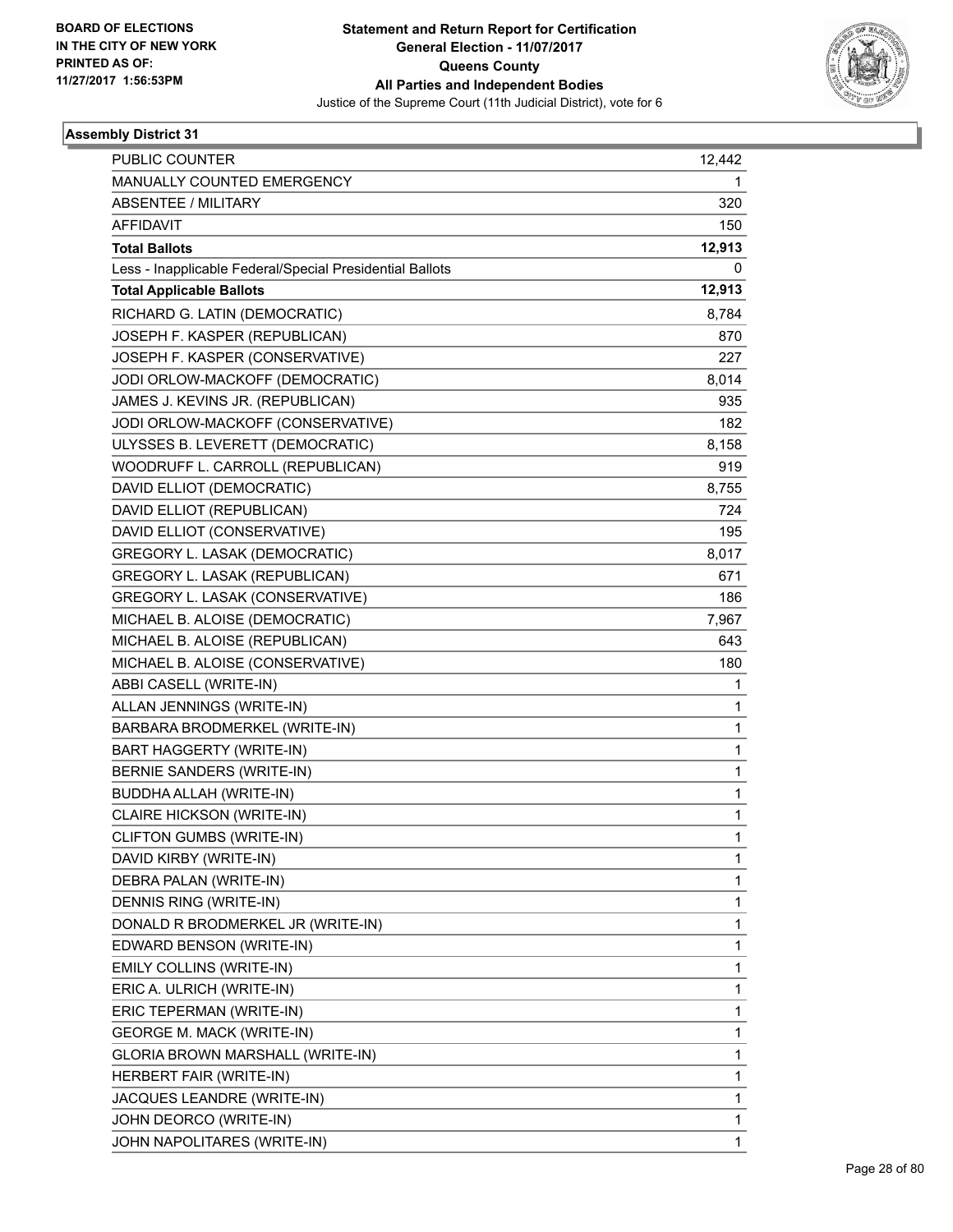

| JOHNNY SILVA (WRITE-IN)                   |        |
|-------------------------------------------|--------|
| <b>JUDGE JUDY (WRITE-IN)</b>              |        |
| KASHIEM BROWN (WRITE-IN)                  |        |
| MICKEY MOUSE (WRITE-IN)                   |        |
| MIKE SCALA (WRITE-IN)                     |        |
| NIKKI MAY KATEMAN (WRITE-IN)              |        |
| PETER L. DONAHUE (WRITE-IN)               |        |
| RUDOLPH GIULIANI (WRITE-IN)               |        |
| TANYA BLOCKER (WRITE-IN)                  |        |
| UNATTRIBUTABLE WRITE-IN (WRITE-IN)        | 59     |
| UNCOUNTED WRITE-IN PER STATUTE (WRITE-IN) | 2      |
| WILLIAM O GREEN JR (WRITE-IN)             |        |
| <b>Total Votes</b>                        | 55,520 |
| Unrecorded                                | 21.958 |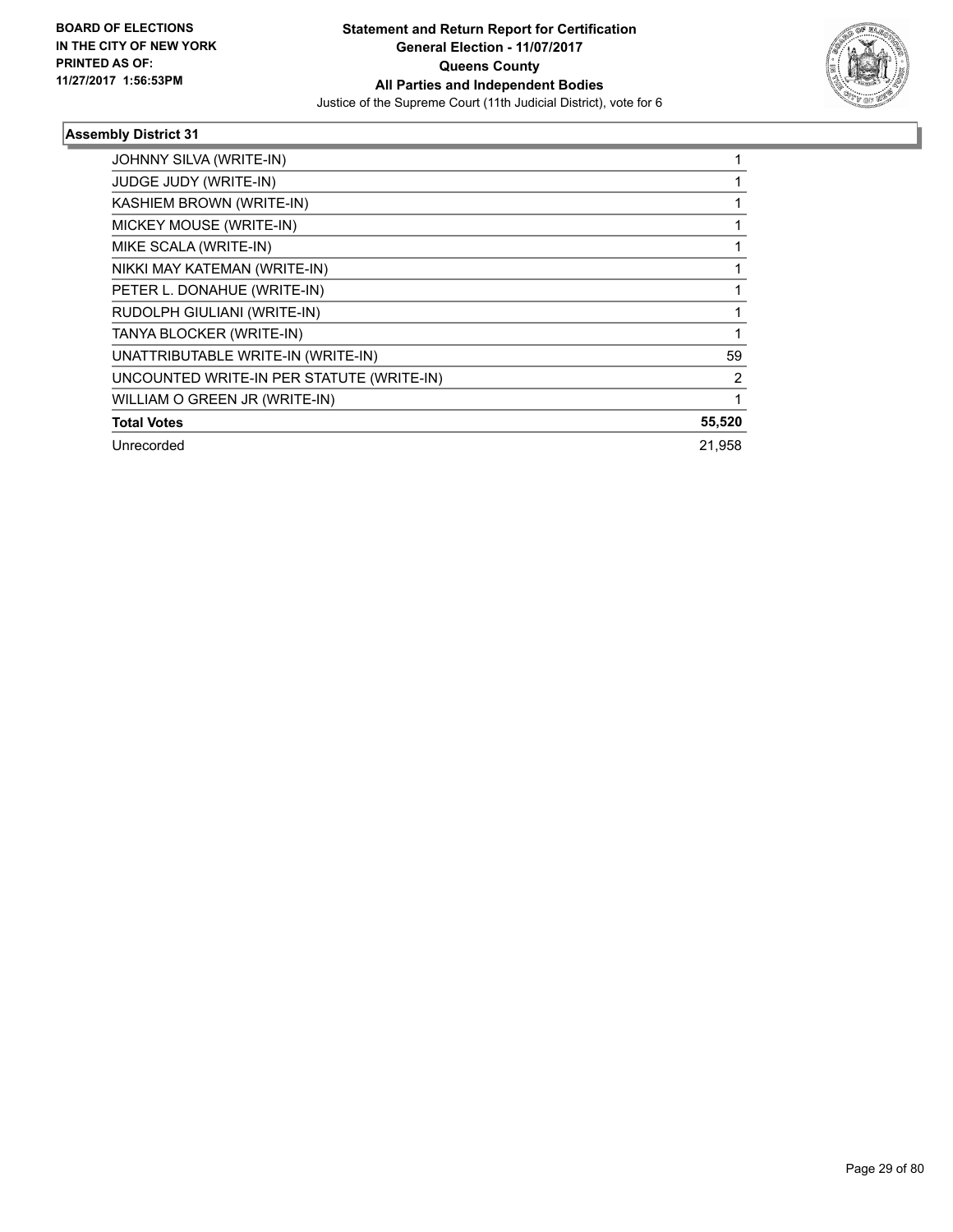

| <b>PUBLIC COUNTER</b>                                    | 17,110       |
|----------------------------------------------------------|--------------|
| MANUALLY COUNTED EMERGENCY                               | 0            |
| ABSENTEE / MILITARY                                      | 434          |
| <b>AFFIDAVIT</b>                                         | 168          |
| <b>Total Ballots</b>                                     | 17,712       |
| Less - Inapplicable Federal/Special Presidential Ballots | 0            |
| <b>Total Applicable Ballots</b>                          | 17,712       |
| RICHARD G. LATIN (DEMOCRATIC)                            | 12,442       |
| JOSEPH F. KASPER (REPUBLICAN)                            | 530          |
| JOSEPH F. KASPER (CONSERVATIVE)                          | 131          |
| JODI ORLOW-MACKOFF (DEMOCRATIC)                          | 11,471       |
| JAMES J. KEVINS JR. (REPUBLICAN)                         | 682          |
| JODI ORLOW-MACKOFF (CONSERVATIVE)                        | 140          |
| ULYSSES B. LEVERETT (DEMOCRATIC)                         | 11,660       |
| WOODRUFF L. CARROLL (REPUBLICAN)                         | 537          |
| DAVID ELLIOT (DEMOCRATIC)                                | 12,725       |
| DAVID ELLIOT (REPUBLICAN)                                | 429          |
| DAVID ELLIOT (CONSERVATIVE)                              | 117          |
| GREGORY L. LASAK (DEMOCRATIC)                            | 11,462       |
| GREGORY L. LASAK (REPUBLICAN)                            | 396          |
| GREGORY L. LASAK (CONSERVATIVE)                          | 106          |
| MICHAEL B. ALOISE (DEMOCRATIC)                           | 11,274       |
| MICHAEL B. ALOISE (REPUBLICAN)                           | 364          |
| MICHAEL B. ALOISE (CONSERVATIVE)                         | 112          |
| ALFRED C. SHARPTON (WRITE-IN)                            | 1            |
| ALTON MADDOX (WRITE-IN)                                  | 1            |
| ANDRE HARTLEY (WRITE-IN)                                 | 1            |
| <b>BRUCE ATKINS (WRITE-IN)</b>                           | 1            |
| <b>BRUCE WRIGHT (WRITE-IN)</b>                           | 1            |
| <b>BUTLER RICHARD (WRITE-IN)</b>                         | 1            |
| CARLTON LAING (WRITE-IN)                                 | $\mathbf 1$  |
| CHAITANYA JANI (WRITE-IN)                                | 1            |
| CHARLES BARON (WRITE-IN)                                 | 1            |
| EMEL KALV (WRITE-IN)                                     | 1            |
| GREGORY JOSAK (WRITE-IN)                                 | 1            |
| <b>GUNILLA NYGREN (WRITE-IN)</b>                         | 1            |
| JAMES KASPER (WRITE-IN)                                  | 1            |
| <b>JESUS CHRIST (WRITE-IN)</b>                           | 1            |
| JOHN KATSANOS (WRITE-IN)                                 | 1            |
| JONAED IGBAL (WRITE-IN)                                  | 1            |
| JOSEPH MARTHONE (WRITE-IN)                               | 1            |
| KEITH WRIGHT (WRITE-IN)                                  | 1            |
| LATOYA BENJAMIN (WRITE-IN)                               | 1            |
| LAVERN VAN DUSEN (WRITE-IN)                              | 1            |
| LENORA GERALD (WRITE-IN)                                 | 1            |
| MICHAEL A. JAMES (WRITE-IN)                              | $\mathbf{1}$ |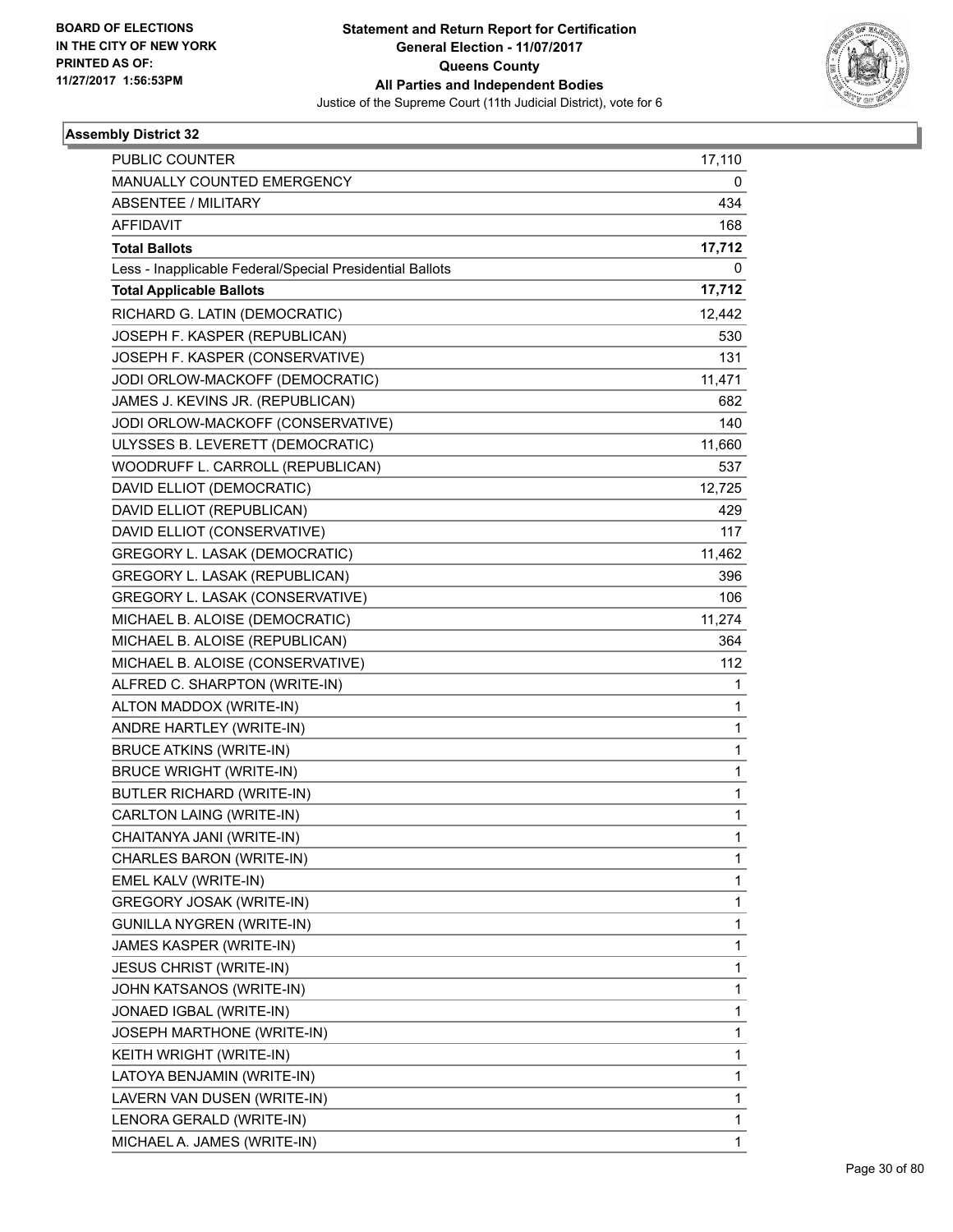

| MICHAEL FAULKNER (WRITE-IN)               |        |
|-------------------------------------------|--------|
| MOYA FANCISCO (WRITE-IN)                  |        |
| OLA KELLY (WRITE-IN)                      |        |
| PHILLIP HOM (WRITE-IN)                    |        |
| TANI MILLS (WRITE-IN)                     |        |
| TRACY A. CATAPANO-FOX (WRITE-IN)          |        |
| UNATTRIBUTABLE WRITE-IN (WRITE-IN)        | 54     |
| UNCOUNTED WRITE-IN PER STATUTE (WRITE-IN) | 8      |
| VICTORIA BROWN (WRITE-IN)                 |        |
| <b>Total Votes</b>                        | 74,669 |
| Unrecorded                                | 31.603 |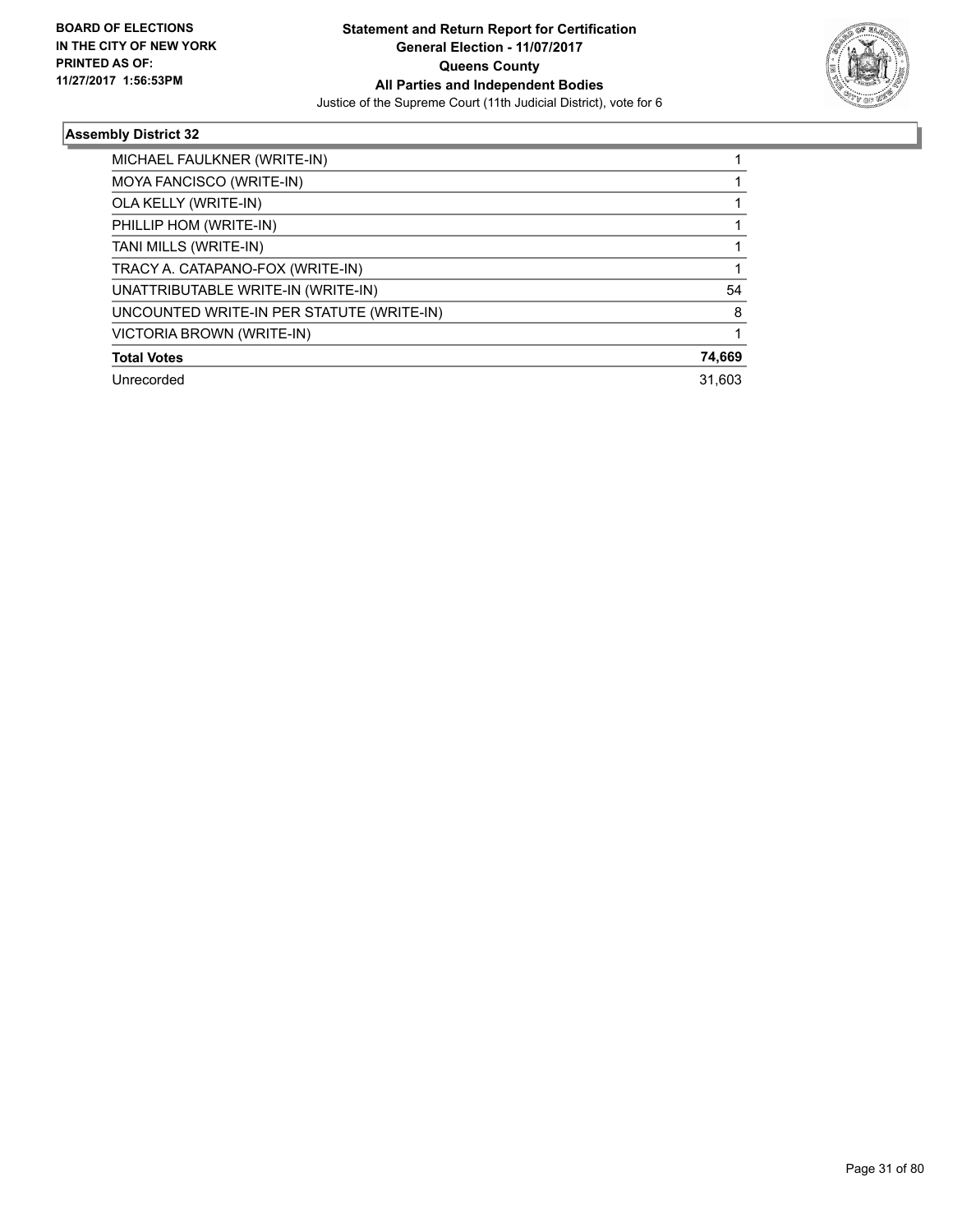

| <b>PUBLIC COUNTER</b>                                    | 21,009         |
|----------------------------------------------------------|----------------|
| MANUALLY COUNTED EMERGENCY                               | 6              |
| <b>ABSENTEE / MILITARY</b>                               | 473            |
| <b>AFFIDAVIT</b>                                         | 173            |
| <b>Total Ballots</b>                                     | 21,661         |
| Less - Inapplicable Federal/Special Presidential Ballots | 0              |
| <b>Total Applicable Ballots</b>                          | 21,661         |
| RICHARD G. LATIN (DEMOCRATIC)                            | 14.221         |
| JOSEPH F. KASPER (REPUBLICAN)                            | 2,122          |
| JOSEPH F. KASPER (CONSERVATIVE)                          | 569            |
| JODI ORLOW-MACKOFF (DEMOCRATIC)                          | 13,122         |
| JAMES J. KEVINS JR. (REPUBLICAN)                         | 2,143          |
| JODI ORLOW-MACKOFF (CONSERVATIVE)                        | 541            |
| ULYSSES B. LEVERETT (DEMOCRATIC)                         | 13,368         |
| WOODRUFF L. CARROLL (REPUBLICAN)                         | 2,293          |
| DAVID ELLIOT (DEMOCRATIC)                                | 14,338         |
| DAVID ELLIOT (REPUBLICAN)                                | 1,819          |
| DAVID ELLIOT (CONSERVATIVE)                              | 495            |
| GREGORY L. LASAK (DEMOCRATIC)                            | 13,238         |
| GREGORY L. LASAK (REPUBLICAN)                            | 1,759          |
| GREGORY L. LASAK (CONSERVATIVE)                          | 470            |
| MICHAEL B. ALOISE (DEMOCRATIC)                           | 13,026         |
| MICHAEL B. ALOISE (REPUBLICAN)                           | 1,736          |
| MICHAEL B. ALOISE (CONSERVATIVE)                         | 492            |
| ADAM CLAYTON POWELL (WRITE-IN)                           | 1              |
| ALTON MADDOX (WRITE-IN)                                  | $\overline{2}$ |
| ANDREW NAPOLITANO (WRITE-IN)                             | 1              |
| ANTHONY MARTONE (WRITE-IN)                               | 1              |
| ANTHONY RIVERS (WRITE-IN)                                | $\mathbf{1}$   |
| <b>BALLS JOHNSON (WRITE-IN)</b>                          | 1              |
| <b>BARACK OBAMA (WRITE-IN)</b>                           | $\mathbf 1$    |
| <b>BIG BIRD (WRITE-IN)</b>                               | 1              |
| BILLY BOD (WRITE-IN)                                     | 1              |
| BOOKER T. WASHINGTON (WRITE-IN)                          | 1              |
| BRIAN BYFIELD (WRITE-IN)                                 | 1              |
| C. VERON MASON (WRITE-IN)                                | 1              |
| CASILDA ROPPER-SIMPSON (WRITE-IN)                        | 1              |
| CHARLIE BROWN (WRITE-IN)                                 | 1              |
| CHE ALEXANDER (WRITE-IN)                                 | 1              |
| CHEDOZE CHEYERE (WRITE-IN)                               | 1              |
| CHEREE BUGGS (WRITE-IN)                                  | $\mathbf 1$    |
| CHRISTEL GARLAND (WRITE-IN)                              | 1              |
| COLLENTE PEAN (WRITE-IN)                                 | 1              |
| DALE PRENTICE JR. (WRITE-IN)                             | 1              |
| DANNY JARVIS (WRITE-IN)                                  | 1              |
| DAVID N FRENCE (WRITE-IN)                                | $\mathbf{1}$   |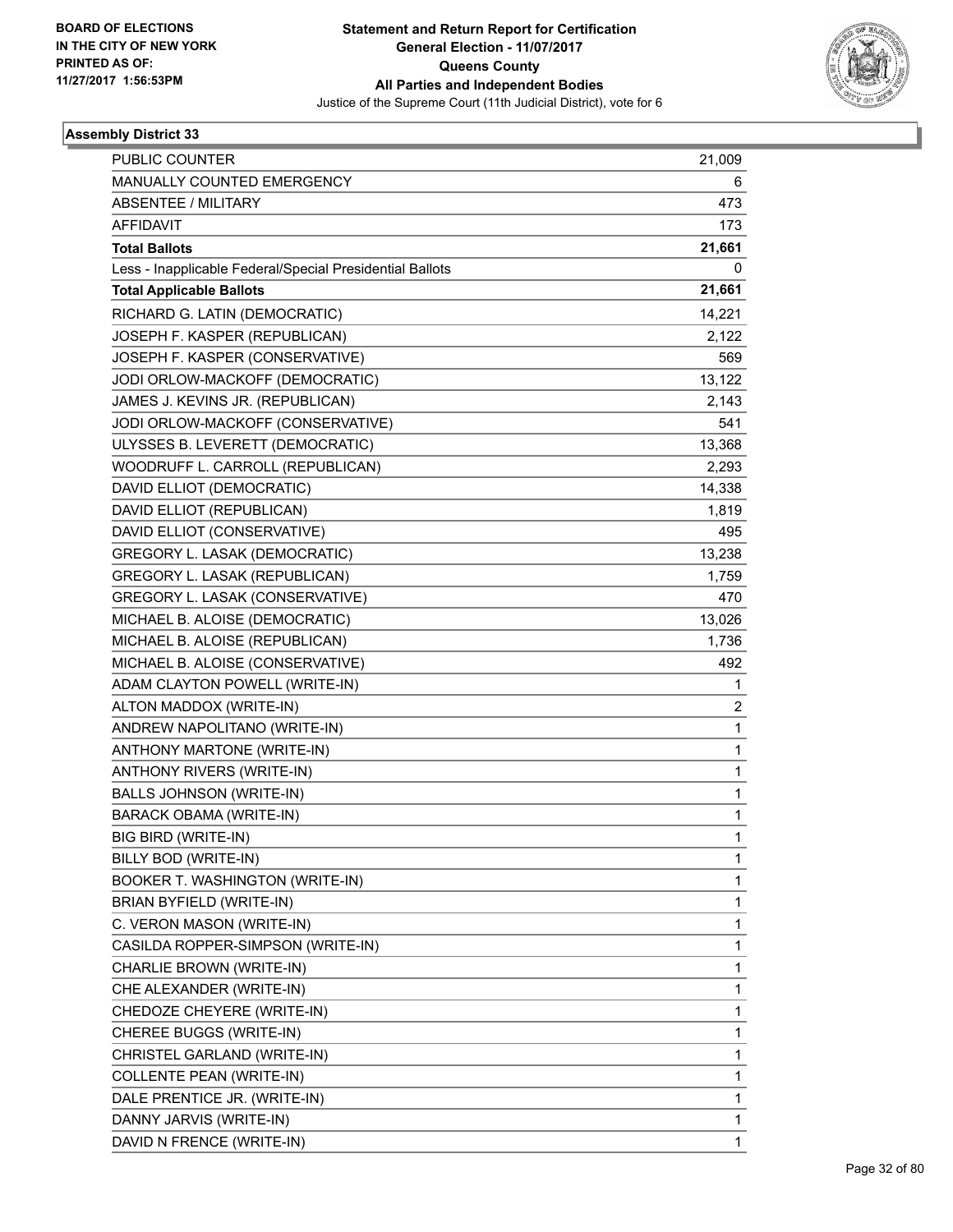

| DEAN PUENTE (WRITE-IN)             | 1 |
|------------------------------------|---|
| DENISE JOHNSON-WHITE (WRITE-IN)    | 1 |
| DONALD TRUMP (WRITE-IN)            | 1 |
| EMMANUEL AZOUNWU (WRITE-IN)        | 1 |
| ERIN BRENNAN (WRITE-IN)            | 1 |
| <b>GABINE FRENCH (WRITE-IN)</b>    | 1 |
| <b>GEORGE MACH (WRITE-IN)</b>      | 1 |
| HARRIETT TUBMAN (WRITE-IN)         | 1 |
| HENRY FOSTER (WRITE-IN)            | 1 |
| HILLARY CLINTON (WRITE-IN)         | 2 |
| HUGH BYFIELD (WRITE-IN)            | 1 |
| IDA B. WELLS (WRITE-IN)            | 1 |
| JAMES DUNN (WRITE-IN)              | 1 |
| JEAN JACQUES DESALLINES (WRITE-IN) | 1 |
| JEFF JOHNSON (WRITE-IN)            | 1 |
| JIM JOHNSON (WRITE-IN)             | 1 |
| JJ PUENTE (WRITE-IN)               | 1 |
| JOEY DOLLAR (WRITE-IN)             | 1 |
| JORGE MARTINEZ (WRITE-IN)          | 1 |
| KEVIN SATTERFIELD (WRITE-IN)       | 1 |
| LAURENCE GOLDSTEIN (WRITE-IN)      | 1 |
| LEONARD FIGIOLA (WRITE-IN)         | 1 |
| LETITIA JAMES (WRITE-IN)           | 1 |
| LURE PUENTE (WRITE-IN)             | 1 |
| MADELINE GONZALEZ (WRITE-IN)       | 1 |
| MALAIKA JABALI (WRITE-IN)          | 1 |
| MARCIA E. PRENTICE (WRITE-IN)      | 1 |
| MARCUS GARVEY (WRITE-IN)           | 1 |
| MARCUS PRENTICE (WRITE-IN)         | 1 |
| MATTHEW C. CAREY (WRITE-IN)        | 1 |
| MEGAN VELSOR (WRITE-IN)            | 1 |
| MICHAEL DOGDE (WRITE-IN)           | 1 |
| MICHAEL GAFFEY (WRITE-IN)          | 1 |
| NEIL GOLDSTEIN (WRITE-IN)          | 1 |
| OMANDER CLAY (WRITE-IN)            | 1 |
| PAUL ROBESON (WRITE-IN)            | 1 |
| RAMON JIMENEZ (WRITE-IN)           | 1 |
| ROGER WOREHAM (WRITE-IN)           | 1 |
| RONALD FISHER (WRITE-IN)           | 1 |
| RUDOLPH BEHRMAN (WRITE-IN)         | 1 |
| STEPHAN DEJEAN (WRITE-IN)          | 1 |
| STEVEN BORDENARO (WRITE-IN)        | 1 |
| SUE JOHNSON (WRITE-IN)             | 1 |
| TAFARI EXCELL (WRITE-IN)           | 1 |
| THURGOOD MARSHALL (WRITE-IN)       | 1 |
| TIMOTHY MADDEN (WRITE-IN)          | 1 |
|                                    |   |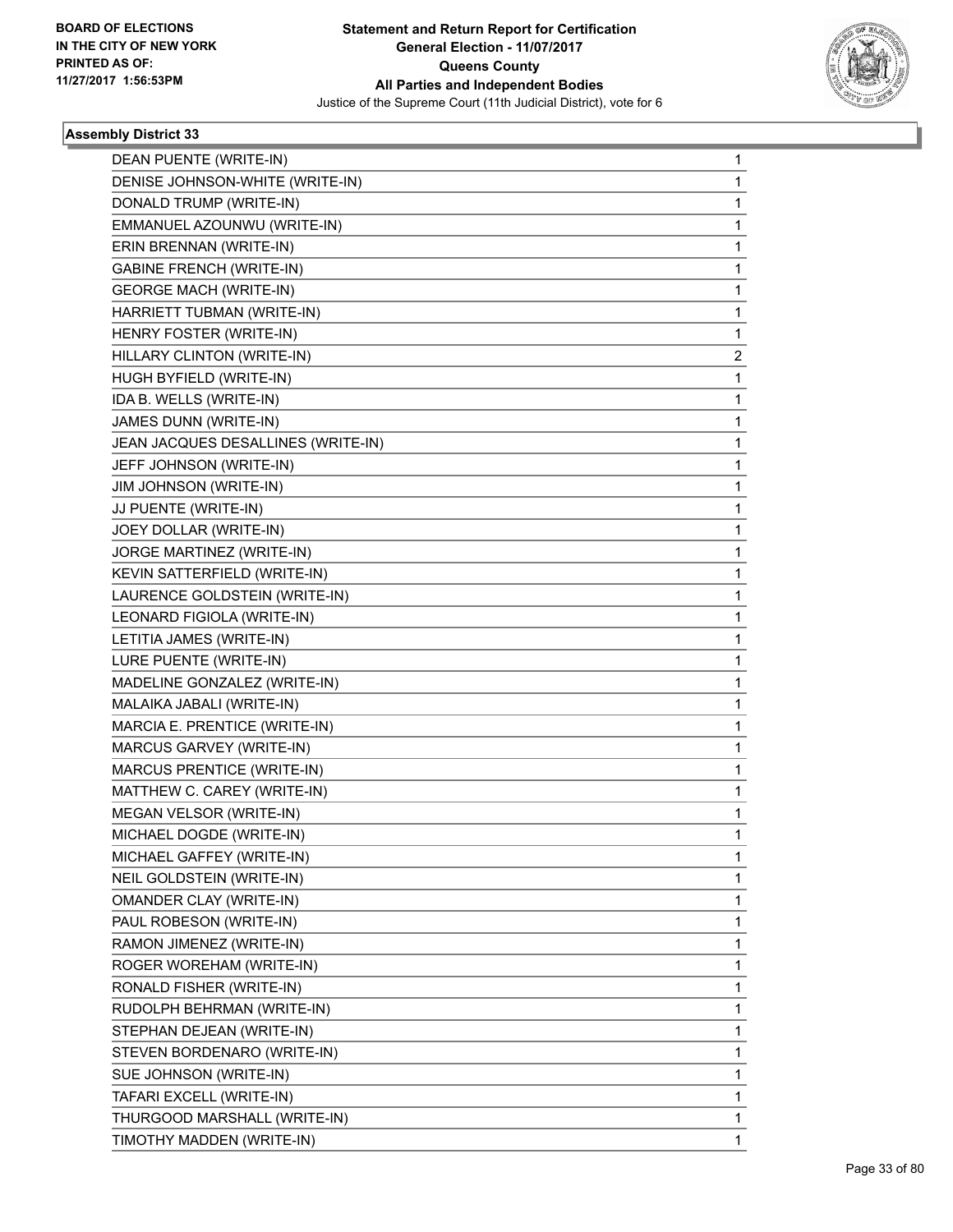

| UNATTRIBUTABLE WRITE-IN (WRITE-IN) | 87     |
|------------------------------------|--------|
| VIOLA PLUMMER (WRITE-IN)           |        |
| $W \to B$ DE BOIS (WRITE-IN)       |        |
| WARREN WILHELM JR (WRITE-IN)       |        |
| <b>Total Votes</b>                 | 95,912 |
| Unrecorded                         | 34.054 |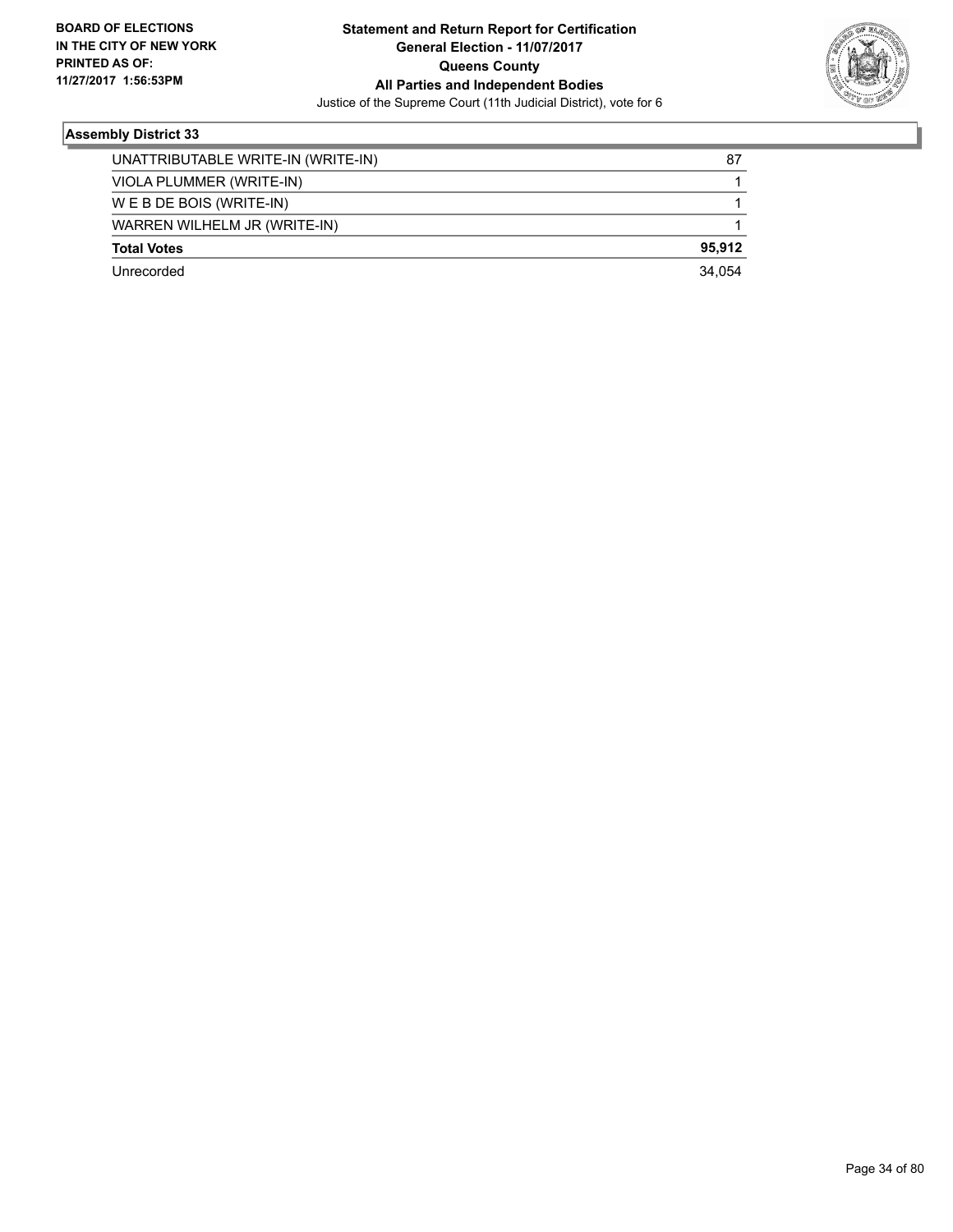

| PUBLIC COUNTER                                           | 10,767 |
|----------------------------------------------------------|--------|
| MANUALLY COUNTED EMERGENCY                               | 0      |
| <b>ABSENTEE / MILITARY</b>                               | 261    |
| <b>AFFIDAVIT</b>                                         | 124    |
| <b>Total Ballots</b>                                     | 11,152 |
| Less - Inapplicable Federal/Special Presidential Ballots | 0      |
| <b>Total Applicable Ballots</b>                          | 11,152 |
| RICHARD G. LATIN (DEMOCRATIC)                            | 6,691  |
| JOSEPH F. KASPER (REPUBLICAN)                            | 1,503  |
| JOSEPH F. KASPER (CONSERVATIVE)                          | 343    |
| JODI ORLOW-MACKOFF (DEMOCRATIC)                          | 6,021  |
| JAMES J. KEVINS JR. (REPUBLICAN)                         | 1,415  |
| JODI ORLOW-MACKOFF (CONSERVATIVE)                        | 331    |
| ULYSSES B. LEVERETT (DEMOCRATIC)                         | 6,057  |
| WOODRUFF L. CARROLL (REPUBLICAN)                         | 1,531  |
| DAVID ELLIOT (DEMOCRATIC)                                | 6,404  |
| DAVID ELLIOT (REPUBLICAN)                                | 1,258  |
| DAVID ELLIOT (CONSERVATIVE)                              | 294    |
| <b>GREGORY L. LASAK (DEMOCRATIC)</b>                     | 5,903  |
| GREGORY L. LASAK (REPUBLICAN)                            | 1,181  |
| GREGORY L. LASAK (CONSERVATIVE)                          | 253    |
| MICHAEL B. ALOISE (DEMOCRATIC)                           | 5,940  |
| MICHAEL B. ALOISE (REPUBLICAN)                           | 1,171  |
| MICHAEL B. ALOISE (CONSERVATIVE)                         | 269    |
| AJ BOSCO (WRITE-IN)                                      | 1      |
| ALEC BALDWIN (WRITE-IN)                                  | 1      |
| ANDREW GROSSMAN (WRITE-IN)                               | 1      |
| ANN COULTER (WRITE-IN)                                   | 1      |
| BARBARA HERSHEY (WRITE-IN)                               | 1      |
| <b>BARRY KRON (WRITE-IN)</b>                             | 1      |
| BENJAMIN SISKO (WRITE-IN)                                | 1      |
| <b>BERNIE SANDERS (WRITE-IN)</b>                         | 1      |
| BILL DE BLASIO (WRITE-IN)                                | 1      |
| <b>BRENDAN KLEIN (WRITE-IN)</b>                          | 1      |
| CARMEN VELAZQUEZ (WRITE-IN)                              | 1      |
| CHELSEA MANNING (WRITE-IN)                               | 1      |
| CLARENCE GOODMAN (WRITE-IN)                              | 1      |
| CRISTINA FURLONG (WRITE-IN)                              | 1      |
| DANIEL DROMM (WRITE-IN)                                  | 1      |
| DAVID ROTH (WRITE-IN)                                    | 1      |
| DOROTHY CHIN-BRANDT (WRITE-IN)                           | 1      |
| ERIC GARNER (WRITE-IN)                                   | 1      |
| ERNESTO PEPCHU (WRITE-IN)                                | 1      |
| EUSTACE FARGO (WRITE-IN)                                 | 1      |
| <b>GENE RUSSIANOFF (WRITE-IN)</b>                        | 1      |
| <b>GEOFF BOEHM (WRITE-IN)</b>                            | 1      |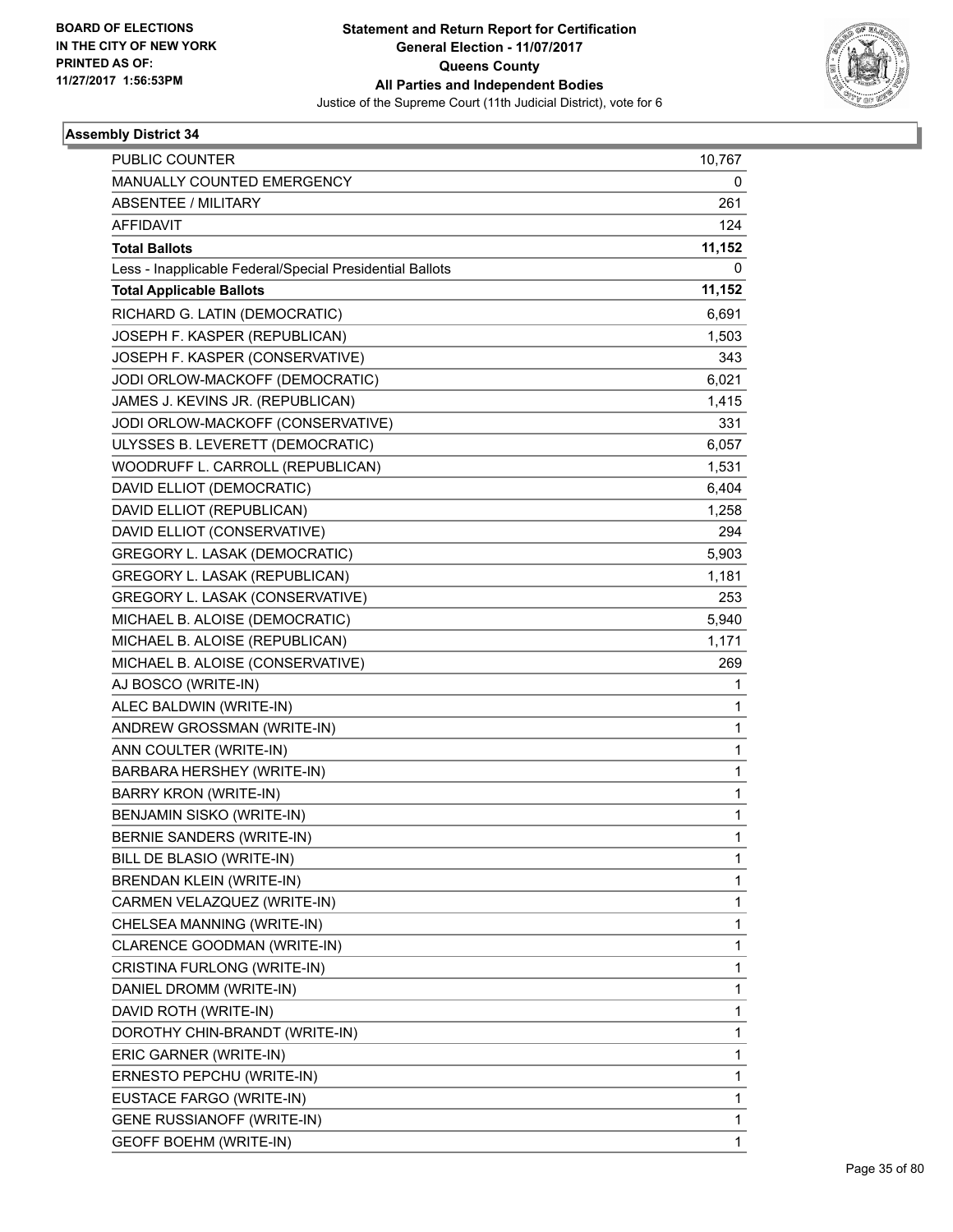

| <b>GERSHON GOLDMAN (WRITE-IN)</b> | 1 |
|-----------------------------------|---|
| HANS SOLO (WRITE-IN)              | 1 |
| HEATHER HEYER (WRITE-IN)          | 1 |
| HILOA MCGRUDER (WRITE-IN)         | 1 |
| HOWARD STERN (WRITE-IN)           | 1 |
| HOWDY DUDY (WRITE-IN)             | 1 |
| <b>IRON MAN (WRITE-IN)</b>        | 1 |
| JAMES RODRIGUEZ (WRITE-IN)        | 1 |
| JAMES WARD (WRITE-IN)             | 1 |
| JARED MELVILLE (WRITE-IN)         | 1 |
| JASON CHIN-FATT (WRITE-IN)        | 1 |
| JEAN LUC PICARD (WRITE-IN)        | 1 |
| JESSICA RAMOS (WRITE-IN)          | 1 |
| JOHN LIU (WRITE-IN)               | 1 |
| JOHN R. VANNATA (WRITE-IN)        | 1 |
| JORGE MORALES (WRITE-IN)          | 1 |
| JOSEPH DREDD (WRITE-IN)           | 1 |
| KID ROCK (WRITE-IN)               | 1 |
| LIL HOMIE (WRITE-IN)              | 1 |
| LINUS PAULING (WRITE-IN)          | 1 |
| LISA MONET (WRITE-IN)             | 1 |
| LOU SIMON (WRITE-IN)              | 1 |
| LUKE SKYWALKER (WRITE-IN)         | 1 |
| MEGAN K. ZWIEBEL (WRITE-IN)       | 1 |
| MICHAEL SAKS (WRITE-IN)           | 1 |
| NEAL ROSENSTEIN (WRITE-IN)        | 1 |
| NIKI MINAJ (WRITE-IN)             | 1 |
| NOMIKI KONST (WRITE-IN)           | 1 |
| PAM ELARDO (WRITE-IN)             | 1 |
| PATRICK J. HARTE (WRITE-IN)       | 1 |
| PATRICK MACGOUHEN (WRITE-IN)      | 1 |
| PAUL GRAZIANO (WRITE-IN)          | 1 |
| PETER PAN (WRITE-IN)              | 1 |
| RAMARLEY GRAHAM (WRITE-IN)        | 1 |
| RAUL GARCIA (WRITE-IN)            | 1 |
| REGGIE JACKSON (WRITE-IN)         | 1 |
| RICHARD FURLONG (WRITE-IN)        | 1 |
| RICO DREDD (WRITE-IN)             | 1 |
| ROB MCSIMUNIOS (WRITE-IN)         | 1 |
| ROBERT BRICK (WRITE-IN)           | 1 |
| RONALD REGAN (WRITE-IN)           | 1 |
| RUDI GRECO (WRITE-IN)             | 1 |
| SHARI-LEWIS VELTRE (WRITE-IN)     | 1 |
| SUSAN SARANDEN (WRITE-IN)         | 1 |
| SYLVIA PLUTH (WRITE-IN)           | 1 |
| TRISTAN CHIN-FATT (WRITE-IN)      | 1 |
|                                   |   |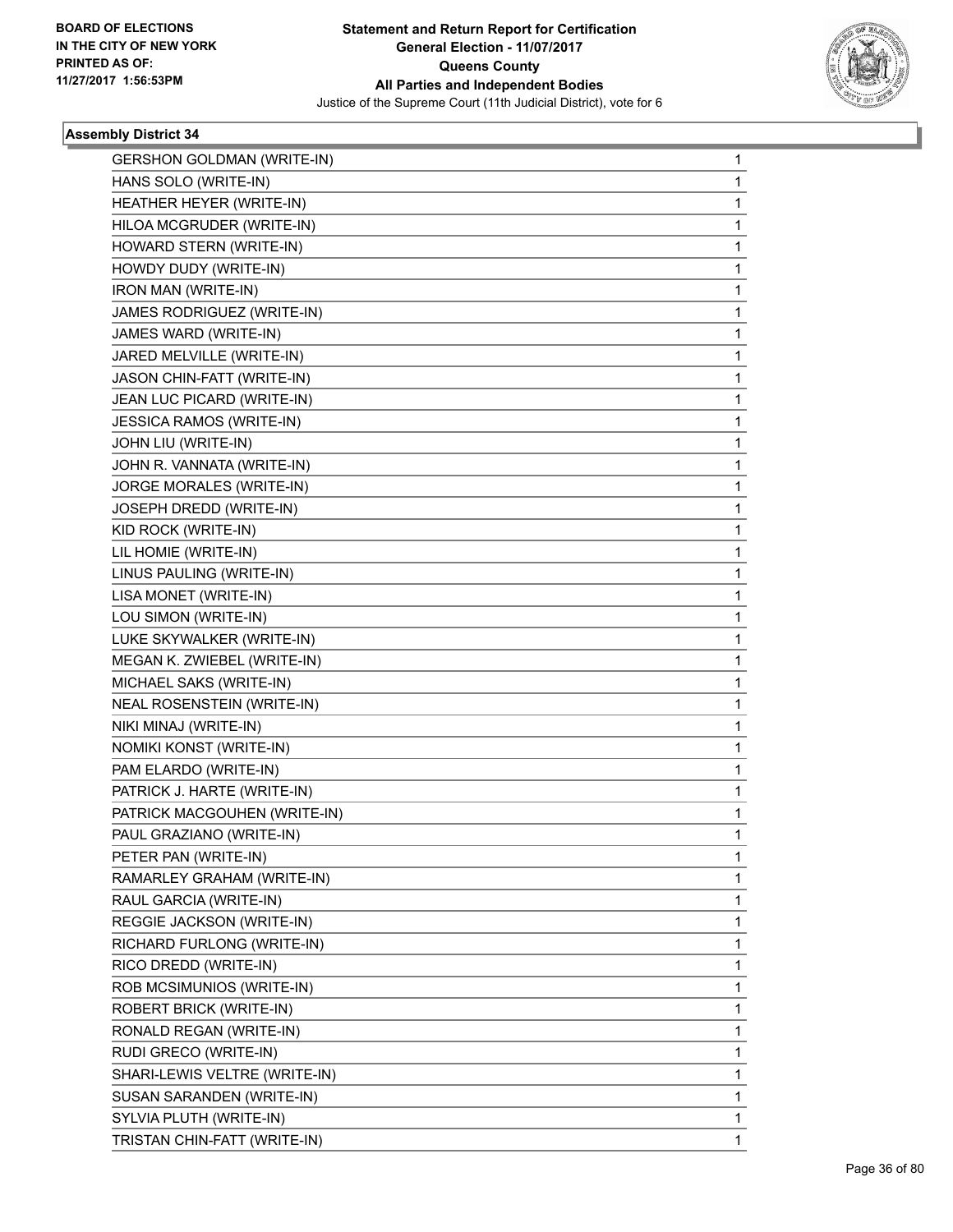

| UNATTRIBUTABLE WRITE-IN (WRITE-IN)        | 58             |
|-------------------------------------------|----------------|
| UNCOUNTED WRITE-IN PER STATUTE (WRITE-IN) | $\overline{2}$ |
| WILLIAM K. KREGLER (WRITE-IN)             |                |
| WILLIAM T. RIKER (WRITE-IN)               |                |
| WONDER WOMAN (WRITE-IN)                   |                |
| ZHU MEI CHEN (WRITE-IN)                   |                |
| <b>Total Votes</b>                        | 46.697         |
| Unrecorded                                | 20.215         |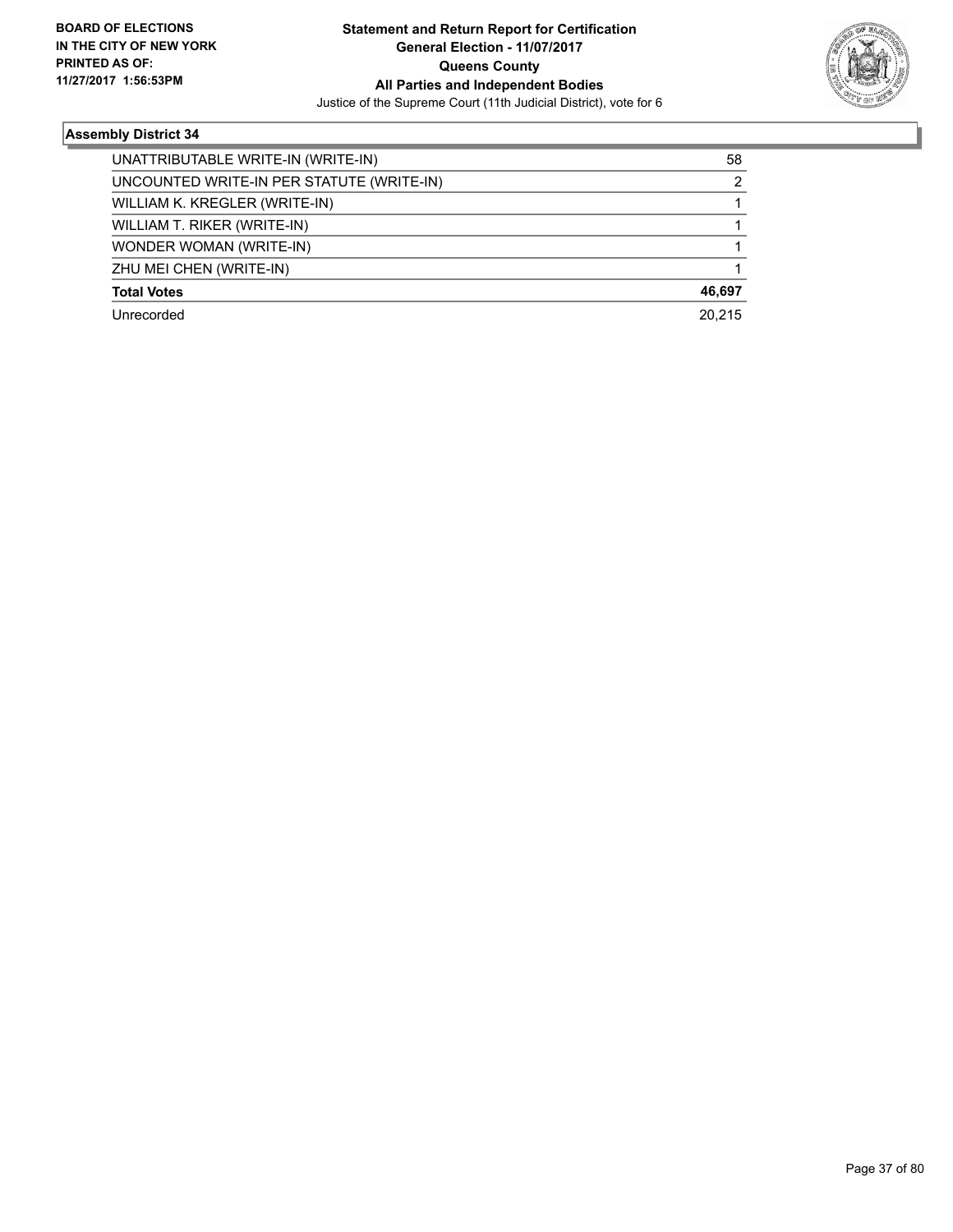

| PUBLIC COUNTER                                           | 9,131 |
|----------------------------------------------------------|-------|
| MANUALLY COUNTED EMERGENCY                               | 0     |
| <b>ABSENTEE / MILITARY</b>                               | 371   |
| <b>AFFIDAVIT</b>                                         | 70    |
| <b>Total Ballots</b>                                     | 9,572 |
| Less - Inapplicable Federal/Special Presidential Ballots | 0     |
| <b>Total Applicable Ballots</b>                          | 9,572 |
| RICHARD G. LATIN (DEMOCRATIC)                            | 5,690 |
| JOSEPH F. KASPER (REPUBLICAN)                            | 1,023 |
| JOSEPH F. KASPER (CONSERVATIVE)                          | 205   |
| JODI ORLOW-MACKOFF (DEMOCRATIC)                          | 5,201 |
| JAMES J. KEVINS JR. (REPUBLICAN)                         | 973   |
| JODI ORLOW-MACKOFF (CONSERVATIVE)                        | 210   |
| ULYSSES B. LEVERETT (DEMOCRATIC)                         | 5,248 |
| WOODRUFF L. CARROLL (REPUBLICAN)                         | 1,043 |
| DAVID ELLIOT (DEMOCRATIC)                                | 5,733 |
| DAVID ELLIOT (REPUBLICAN)                                | 824   |
| DAVID ELLIOT (CONSERVATIVE)                              | 182   |
| GREGORY L. LASAK (DEMOCRATIC)                            | 5,093 |
| GREGORY L. LASAK (REPUBLICAN)                            | 791   |
| GREGORY L. LASAK (CONSERVATIVE)                          | 175   |
| MICHAEL B. ALOISE (DEMOCRATIC)                           | 5,159 |
| MICHAEL B. ALOISE (REPUBLICAN)                           | 777   |
| MICHAEL B. ALOISE (CONSERVATIVE)                         | 184   |
| ALTON MADDOX (WRITE-IN)                                  | 1     |
| AMANDA LEE LUNA (WRITE-IN)                               | 1     |
| ANAT MAYTAI (WRITE-IN)                                   | 1     |
| ARIELLA WILLIAMS (WRITE-IN)                              | 1     |
| AUDRE LORDE (WRITE-IN)                                   | 1     |
| BELL HOOKS (WRITE-IN)                                    | 1     |
| BERNIE SANDERS (WRITE-IN)                                | 2     |
| CHELSEA CLINTON (WRITE-IN)                               | 1     |
| <b>CURIOUS GEORGE (WRITE-IN)</b>                         | 1     |
| DAVID GREENBERG (WRITE-IN)                               | 1     |
| DEVIN HOBBES (WRITE-IN)                                  | 1     |
| DOBA GER (WRITE-IN)                                      | 1     |
| DONALD ARIDAS (WRITE-IN)                                 | 1     |
| ELIZABETH WARREN (WRITE-IN)                              | 1     |
| FRANCISCO MOYA (WRITE-IN)                                | 1     |
| GAIUS JULIUS CAESAR (WRITE-IN)                           | 1     |
| HARVEY MILK (WRITE-IN)                                   | 1     |
| HIRAM MONSERRATE (WRITE-IN)                              | 1     |
| JEFFREY MIRANDA (WRITE-IN)                               | 1     |
| <b>JOHN SMITH (WRITE-IN)</b>                             | 1     |
| KENNETH O'DONNELL (WRITE-IN)                             | 1     |
| KEVIN M. MEDINA (WRITE-IN)                               | 1     |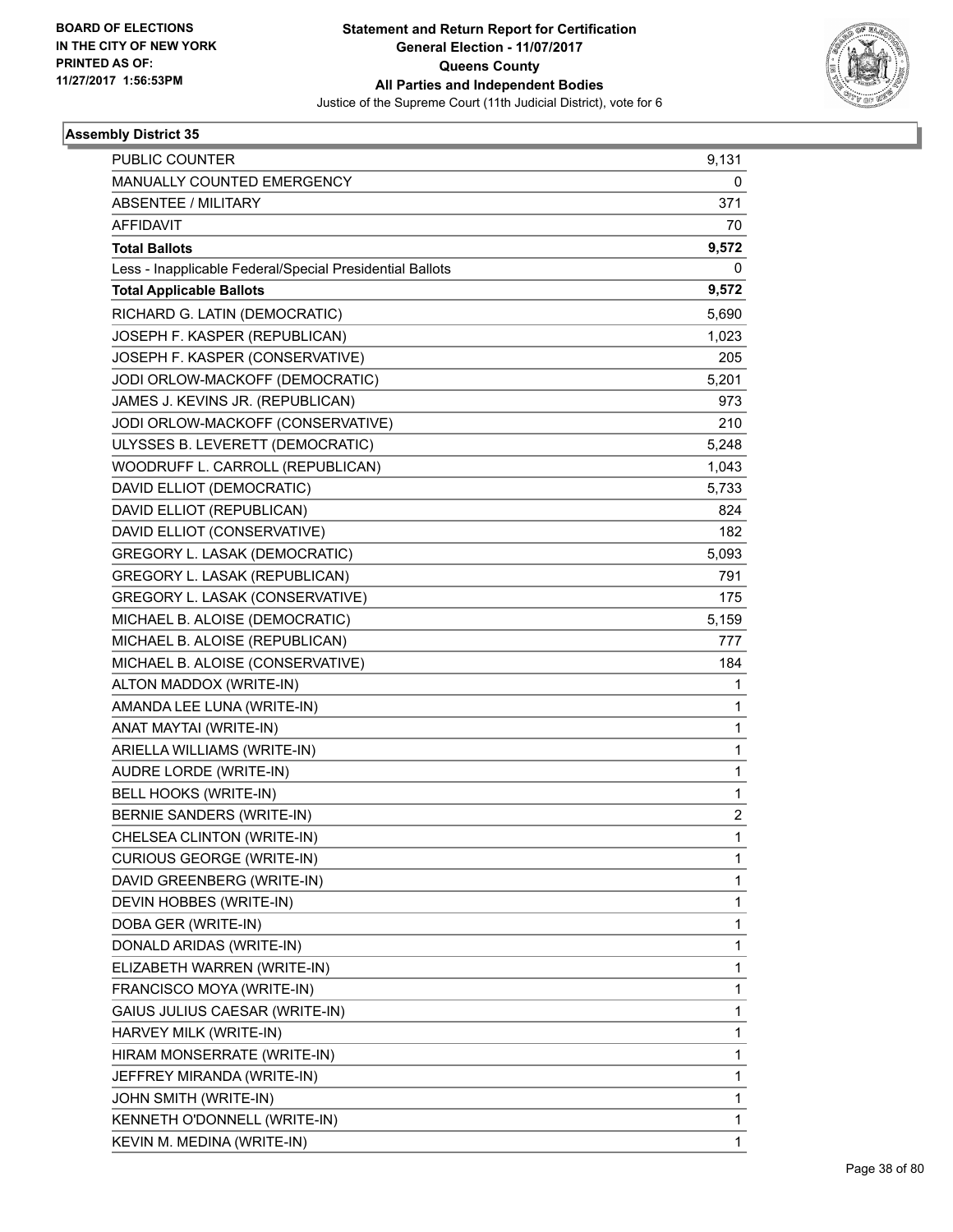

| KHAIN GER (WRITE-IN)                      |        |
|-------------------------------------------|--------|
| KURT COBAIN (WRITE-IN)                    |        |
| LANA GREENBERG (WRITE-IN)                 |        |
| MAI-AJAH L. KEEL (WRITE-IN)               |        |
| MARK J. BIBLIS (WRITE-IN)                 |        |
| MICHAEL WILLIAMS (WRITE-IN)               |        |
| MICHELLE OBAMA (WRITE-IN)                 |        |
| OTTO VON BISMARK (WRITE-IN)               |        |
| RUSSEL NITEHMAN (WRITE-IN)                |        |
| SARAH AHMED (WRITE-IN)                    |        |
| SVETLANA GREEN (WRITE-IN)                 |        |
| THOMAS TRAIN (WRITE-IN)                   |        |
| UNATTRIBUTABLE WRITE-IN (WRITE-IN)        | 54     |
| UNCOUNTED WRITE-IN PER STATUTE (WRITE-IN) | 3      |
| WILLIAM J. CLINTON (WRITE-IN)             | 1      |
| <b>Total Votes</b>                        | 38,604 |
| Unrecorded                                | 18,828 |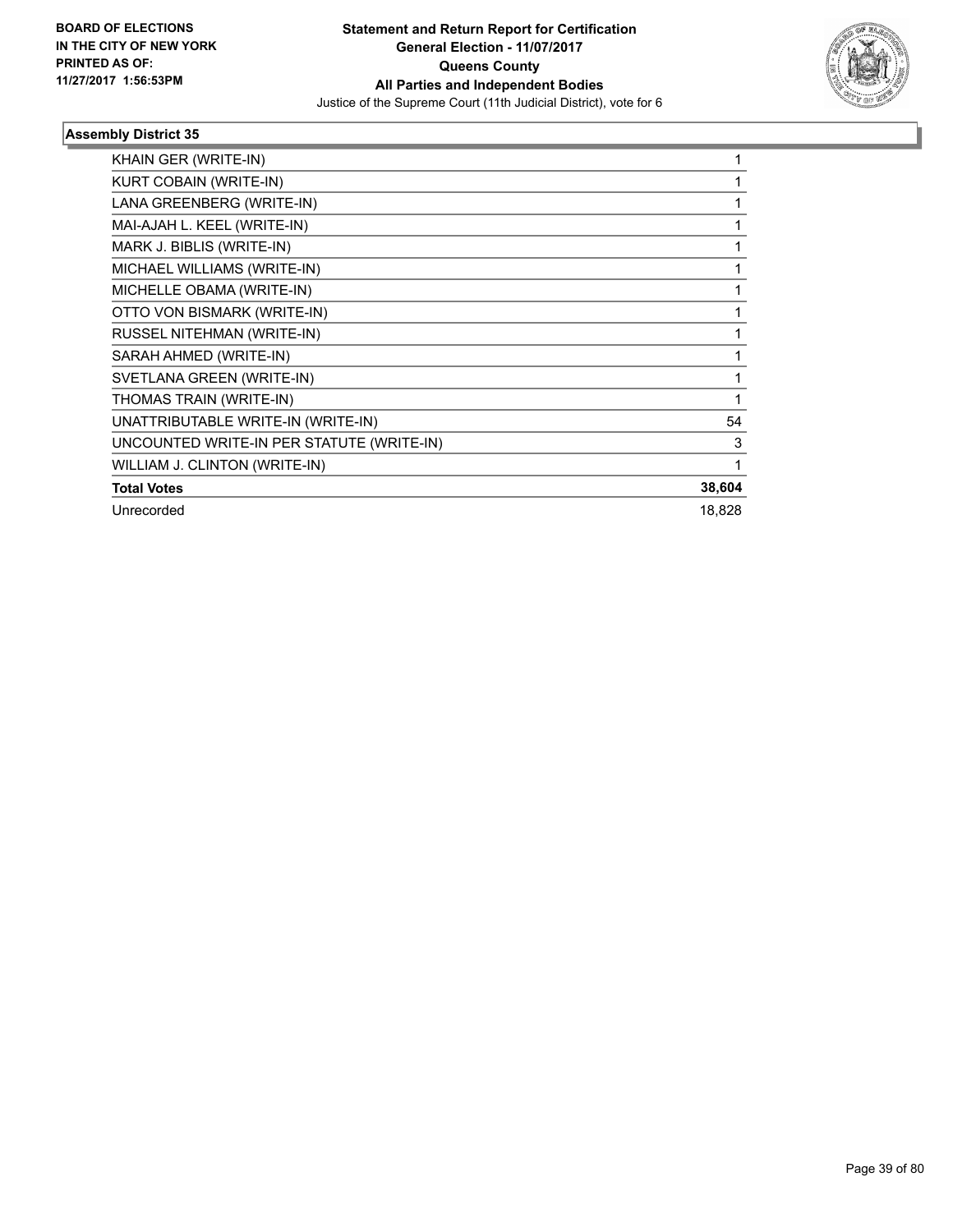

| <b>PUBLIC COUNTER</b>                                    | 18,085       |
|----------------------------------------------------------|--------------|
| MANUALLY COUNTED EMERGENCY                               | 0            |
| <b>ABSENTEE / MILITARY</b>                               | 311          |
| <b>AFFIDAVIT</b>                                         | 258          |
| <b>Total Ballots</b>                                     | 18,654       |
| Less - Inapplicable Federal/Special Presidential Ballots | 0            |
| <b>Total Applicable Ballots</b>                          | 18,654       |
| RICHARD G. LATIN (DEMOCRATIC)                            | 11,598       |
| JOSEPH F. KASPER (REPUBLICAN)                            | 2,870        |
| JOSEPH F. KASPER (CONSERVATIVE)                          | 557          |
| JODI ORLOW-MACKOFF (DEMOCRATIC)                          | 11,179       |
| JAMES J. KEVINS JR. (REPUBLICAN)                         | 2,656        |
| JODI ORLOW-MACKOFF (CONSERVATIVE)                        | 561          |
| ULYSSES B. LEVERETT (DEMOCRATIC)                         | 11,205       |
| WOODRUFF L. CARROLL (REPUBLICAN)                         | 2,913        |
| DAVID ELLIOT (DEMOCRATIC)                                | 11,217       |
| DAVID ELLIOT (REPUBLICAN)                                | 2,446        |
| DAVID ELLIOT (CONSERVATIVE)                              | 462          |
| GREGORY L. LASAK (DEMOCRATIC)                            | 10,889       |
| GREGORY L. LASAK (REPUBLICAN)                            | 2,354        |
| GREGORY L. LASAK (CONSERVATIVE)                          | 454          |
| MICHAEL B. ALOISE (DEMOCRATIC)                           | 10,965       |
| MICHAEL B. ALOISE (REPUBLICAN)                           | 2,358        |
| MICHAEL B. ALOISE (CONSERVATIVE)                         | 459          |
| AARON SCOHLDER (WRITE-IN)                                | 1            |
| ADAM GASSMAN (WRITE-IN)                                  | $\mathbf{1}$ |
| ADAM REESE (WRITE-IN)                                    | 1            |
| AILIE SILBERT (WRITE-IN)                                 | 1            |
| AJAMU BARACKA (WRITE-IN)                                 | $\mathbf{1}$ |
| AKEEM BROWDER (WRITE-IN)                                 | 1            |
| ALEXANDO BERG (WRITE-IN)                                 | $\mathbf{1}$ |
| ALMA MALDAVAR (WRITE-IN)                                 | 1            |
| AMY GLADSTEIN (WRITE-IN)                                 | 1            |
| AMY MULDOON (WRITE-IN)                                   | 1            |
| ANDREW WEISE (WRITE-IN)                                  | $\mathbf{1}$ |
| ANNAMAY COUGET (WRITE-IN)                                | 1            |
| ANTONIOS KEHAGIAS (WRITE-IN)                             | 1            |
| ASHLEY MINETT (WRITE-IN)                                 | $\mathbf{1}$ |
| AUGUST KNOX (WRITE-IN)                                   | 1            |
| BARRY FRANKENSTEIL (WRITE-IN)                            | $\mathbf{1}$ |
| BEN HOFFMAN (WRITE-IN)                                   | $\mathbf{1}$ |
| BENARD SANDERS (WRITE-IN)                                | 1            |
| BERNIE SANDERS (WRITE-IN)                                | 2            |
| <b>BJORN ROCHE (WRITE-IN)</b>                            | $\mathbf{1}$ |
| <b>BO DIETL (WRITE-IN)</b>                               | 1            |
| <b>BOB HOPE (WRITE-IN)</b>                               | $\mathbf{1}$ |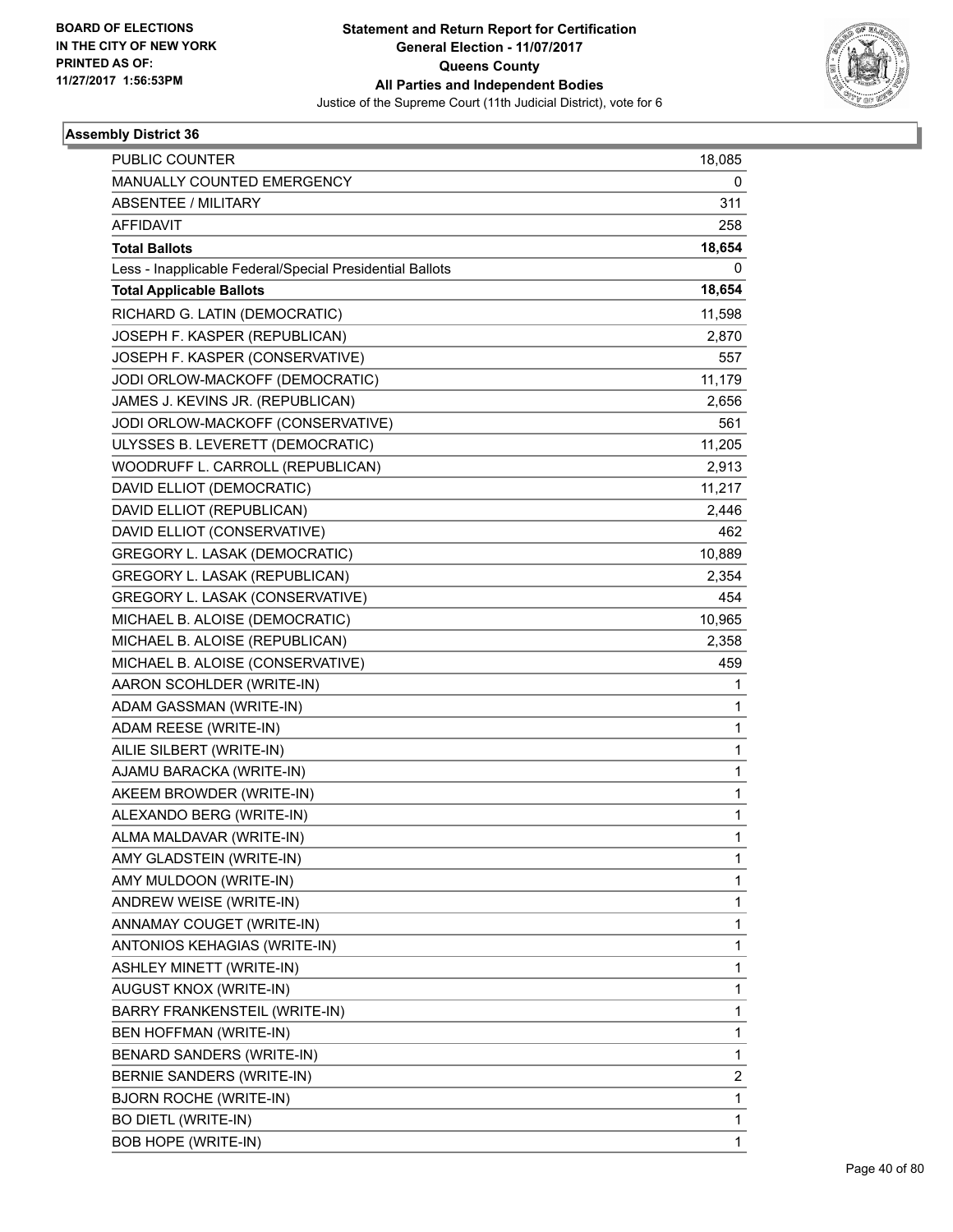

| CAPTAIN MORGAN (WRITE-IN)            | 1 |
|--------------------------------------|---|
| CAROLYN MALONEY (WRITE-IN)           | 1 |
| CATHY ROCHE (WRITE-IN)               | 1 |
| CHRISTINA VEGA (WRITE-IN)            | 1 |
| CINDER BLOCK (WRITE-IN)              | 1 |
| CONSTANTINA SUCCOL (WRITE-IN)        | 1 |
| COREY STOOK (WRITE-IN)               | 1 |
| COSTA CONSTANTINIDES (WRITE-IN)      | 2 |
| CYNTHIA CONTI (WRITE-IN)             | 1 |
| DAN RATHER (WRITE-IN)                | 1 |
| DAN STUCKLEY (WRITE-IN)              | 1 |
| DANA KIRSCHENBAIN STANLEY (WRITE-IN) | 1 |
| DANIEL D'AGOSTINO (WRITE-IN)         | 1 |
| DANIEL O DONNELL (WRITE-IN)          | 1 |
| DAVID SLUTSKY (WRITE-IN)             | 1 |
| DAVID TOLCHIN (WRITE-IN)             | 1 |
| DIRK MCCALL (WRITE-IN)               | 1 |
| DONALD MANES (WRITE-IN)              | 1 |
| DONALD TRUMP (WRITE-IN)              | 1 |
| DONALD TRUMP JR (WRITE-IN)           | 1 |
| EDWARD SNOWDEN (WRITE-IN)            | 1 |
| EFRAIN BORRERO (WRITE-IN)            | 1 |
| ELIOT SPITZER (WRITE-IN)             | 1 |
| ELLIOT SPITZER (WRITE-IN)            | 1 |
| EMILY R. DAVIS (WRITE-IN)            | 1 |
| FRANK COUGET (WRITE-IN)              | 1 |
| FRANK SACCHETTI (WRITE-IN)           | 1 |
| FRANKLIN DEALE (WRITE-IN)            | 1 |
| FRANKLYN SIEGEL (WRITE-IN)           | 1 |
| GABRIELA A. TORRANO (WRITE-IN)       | 1 |
| <b>GLENN GREENWALD (WRITE-IN)</b>    | 1 |
| GRIFFIN J. PAYNE (WRITE-IN)          | 1 |
| HANNAH RUTH (WRITE-IN)               | 1 |
| HILLARY CLINTON (WRITE-IN)           | 1 |
| JANET DIERBECK (WRITE-IN)            | 1 |
| JANI LANE (WRITE-IN)                 | 1 |
| JAVIER BORRERO (WRITE-IN)            | 1 |
| JEREMY S. RIBAKOV (WRITE-IN)         | 1 |
| JERRY CHRISTAFARATOS (WRITE-IN)      | 1 |
| JERRY J. RAIMONDO (WRITE-IN)         | 1 |
| JESSICA DIATTO (WRITE-IN)            | 1 |
| JESSICA GREENWOOD (WRITE-IN)         | 1 |
| JESSICA JONAS (WRITE-IN)             | 1 |
| JILL STEIN (WRITE-IN)                | 1 |
| JIMMY DORE (WRITE-IN)                | 1 |
| JOHN ANTHONY HARRIS (WRITE-IN)       | 1 |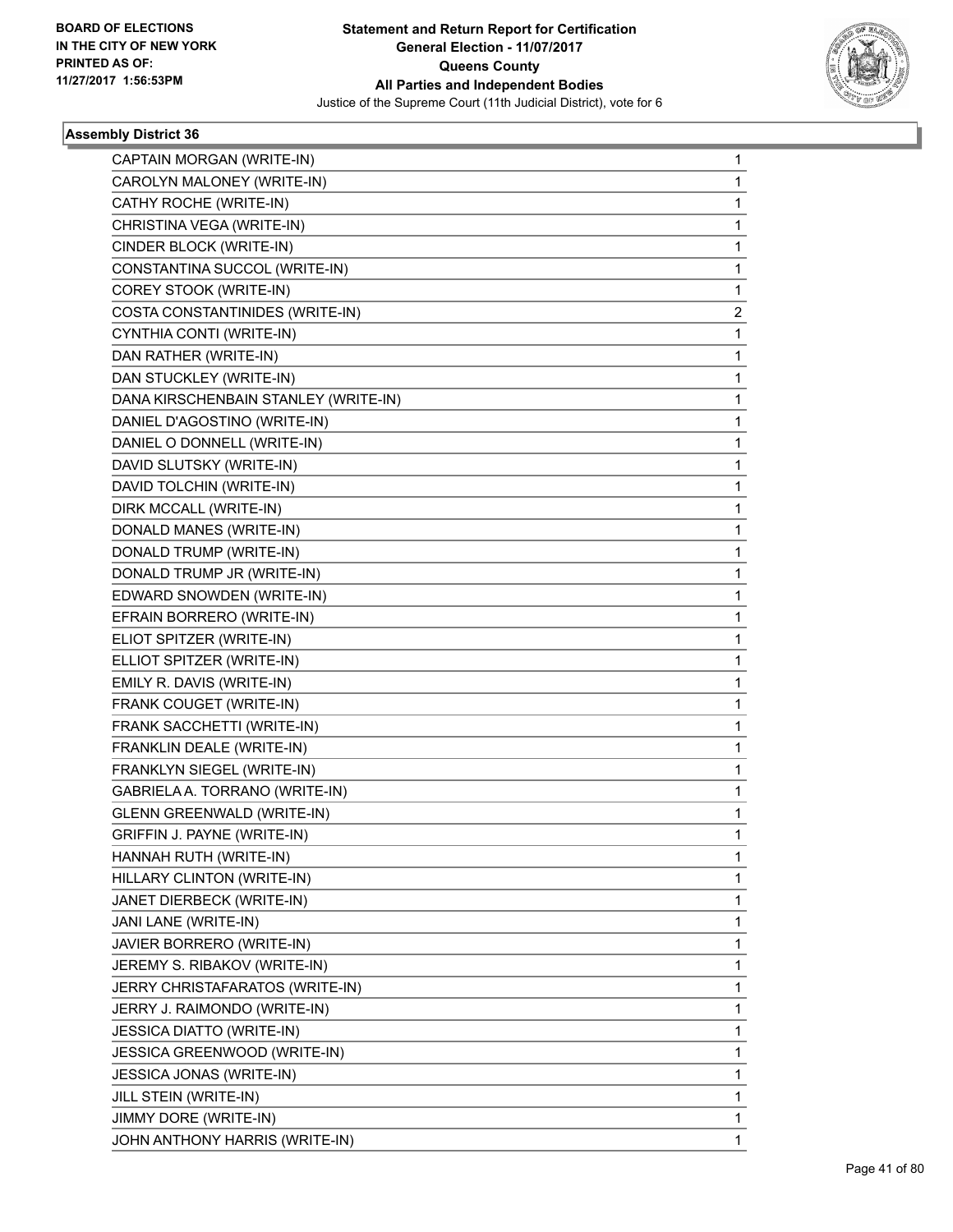

| JOHN SPENSIERI (WRITE-IN)       | 1           |
|---------------------------------|-------------|
| JORDAN DIATTO (WRITE-IN)        | 1           |
| JOSEPH CROWLEY (WRITE-IN)       | 1           |
| JOSHUA ABRAMS (WRITE-IN)        | 1           |
| JUDGE DREDD (WRITE-IN)          | 1           |
| JUSTIN TOURETZ (WRITE-IN)       | 1           |
| KARINA ALOMAR (WRITE-IN)        | 1           |
| KENNETH O'DONNELL (WRITE-IN)    | 1           |
| KEVIN KELLY (WRITE-IN)          | 1           |
| KRISTINA PECORELLI (WRITE-IN)   | 1           |
| LARA GREGORY (WRITE-IN)         | 2           |
| LARRY DAVID (WRITE-IN)          | 1           |
| LEONARDO PETTIER (WRITE-IN)     | 1           |
| LESLIE NIELSON (WRITE-IN)       | 1           |
| LISA DIERBECK (WRITE-IN)        | 1           |
| LISA JANKOWSKI (WRITE-IN)       | 1           |
| LISA WEBER (WRITE-IN)           | 1           |
| LUIGI BRANDMARTE (WRITE-IN)     | 1           |
| MAMIA ABA JAMAL (WRITE-IN)      | 1           |
| MANA KOUNS (WRITE-IN)           | 1           |
| MARK PARASHEVAS (WRITE-IN)      | 1           |
| MATT STONE (WRITE-IN)           | 1           |
| MAURICE E. MUIR (WRITE-IN)      | 1           |
| MEL BLANC (WRITE-IN)            | 1           |
| MEL BROOKS (WRITE-IN)           | 2           |
| MELISSA SKLARZ (WRITE-IN)       | 2           |
| MELISSA STOOK (WRITE-IN)        | $\mathbf 1$ |
| MICHAEL BLOOMBERG (WRITE-IN)    | 1           |
| MICHAEL STANLEY (WRITE-IN)      | 1           |
| MICHAEL X HARTOFELIS (WRITE-IN) | 1           |
| MICHELLE OBAMA (WRITE-IN)       | 1           |
| MONIKA WILCOX (WRITE-IN)        | 1           |
| NATE TREADWELL (WRITE-IN)       | 1           |
| NEIL CAFFREY (WRITE-IN)         | 1           |
| NICOLE ALOISE (WRITE-IN)        | 1           |
| NICOLE MALLIOTAKIS (WRITE-IN)   | 1           |
| NICOLE MIGLIORE (WRITE-IN)      | 1           |
| PETER ORPHANIDES (WRITE-IN)     | 1           |
| PHIL SAKOOR (WRITE-IN)          | 1           |
| PHILLIP HOM (WRITE-IN)          | 1           |
| PILAR ROMERO BRUNO (WRITE-IN)   | 1           |
| REBECCA BRATSPIES (WRITE-IN)    | 1           |
| RICHARD OSUNA (WRITE-IN)        | 1           |
| ROBIN WILLIAMS (WRITE-IN)       | 1           |
| ROBYN FISHER (WRITE-IN)         | 1           |
| RUTHANNE ROBSON (WRITE-IN)      | 1           |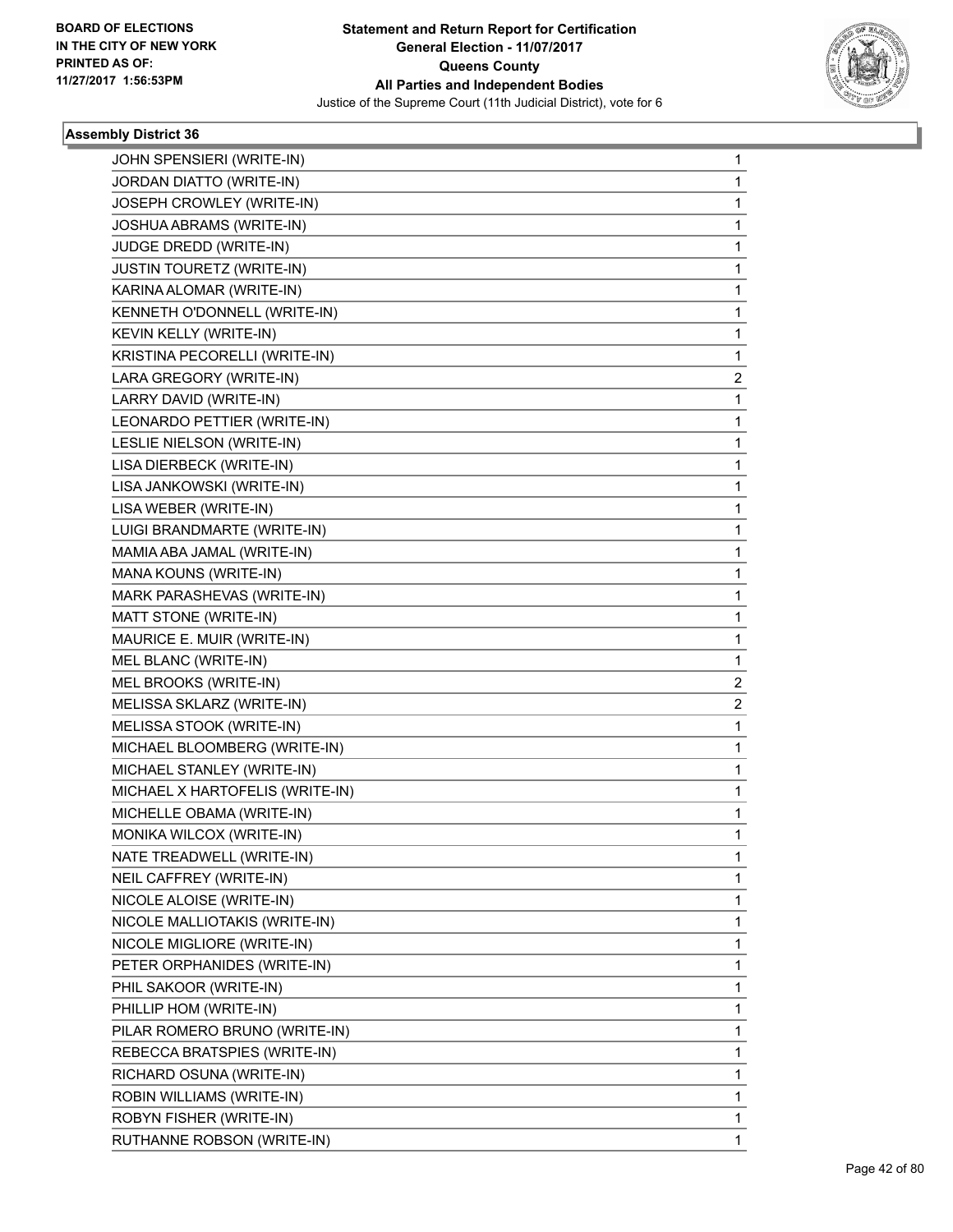

| SAM SCHATZ (WRITE-IN)                     | 1      |
|-------------------------------------------|--------|
| SAMUEL JACOBSON (WRITE-IN)                | 1      |
| SARA CHAPMAN (WRITE-IN)                   | 1      |
| SARA ISABELLE STANLEY (WRITE-IN)          | 1      |
| SARA STANLEY (WRITE-IN)                   | 1      |
| SCOTT A. ETHIER (WRITE-IN)                | 1      |
| SHAUN KING (WRITE-IN)                     | 1      |
| STAN CHIVEH (WRITE-IN)                    | 1      |
| STEVE SALAMI (WRITE-IN)                   | 1      |
| STEVEN DUMANSKI (WRITE-IN)                | 1      |
| TAN MINN (WRITE-IN)                       | 1      |
| TEDDY WINTERS (WRITE-IN)                  | 1      |
| TERENCE CANNON (WRITE-IN)                 | 1      |
| TOMEKA VORTE (WRITE-IN)                   | 1      |
| TOMMY TUTONE (WRITE-IN)                   | 1      |
| TONY SOPRANO (WRITE-IN)                   | 1      |
| TRACY A. CATAPANO-FOX (WRITE-IN)          | 1      |
| UNATTRIBUTABLE WRITE-IN (WRITE-IN)        | 133    |
| UNCOUNTED WRITE-IN PER STATUTE (WRITE-IN) | 1      |
| VITO RACANELLI (WRITE-IN)                 | 1      |
| WALLY DANKO (WRITE-IN)                    | 1      |
| <b>WESLEY CHENG (WRITE-IN)</b>            | 1      |
| WOODY ALLEN (WRITE-IN)                    | 1      |
| YUI CHAN (WRITE-IN)                       | 1      |
| ZACH RUSSELL (WRITE-IN)                   | 1      |
| <b>Total Votes</b>                        | 85,419 |
| Unrecorded                                | 26.505 |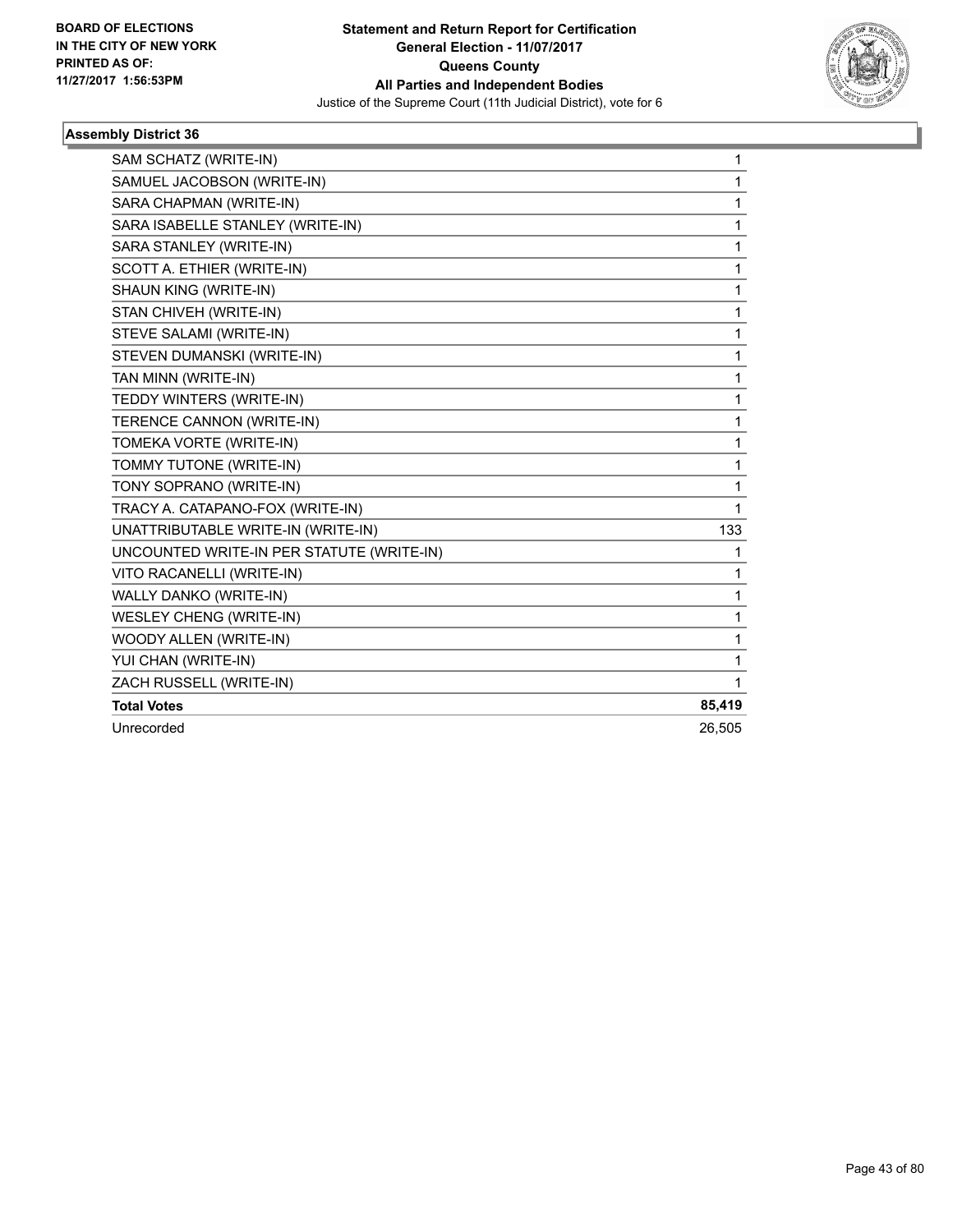

| PUBLIC COUNTER                                           | 15,803       |
|----------------------------------------------------------|--------------|
| MANUALLY COUNTED EMERGENCY                               | 6            |
| <b>ABSENTEE / MILITARY</b>                               | 272          |
| <b>AFFIDAVIT</b>                                         | 227          |
| <b>Total Ballots</b>                                     | 16,308       |
| Less - Inapplicable Federal/Special Presidential Ballots | 0            |
| <b>Total Applicable Ballots</b>                          | 16,308       |
| RICHARD G. LATIN (DEMOCRATIC)                            | 10,234       |
| JOSEPH F. KASPER (REPUBLICAN)                            | 2,051        |
| JOSEPH F. KASPER (CONSERVATIVE)                          | 439          |
| JODI ORLOW-MACKOFF (DEMOCRATIC)                          | 9,669        |
| JAMES J. KEVINS JR. (REPUBLICAN)                         | 1,960        |
| JODI ORLOW-MACKOFF (CONSERVATIVE)                        | 416          |
| ULYSSES B. LEVERETT (DEMOCRATIC)                         | 9,720        |
| WOODRUFF L. CARROLL (REPUBLICAN)                         | 2,123        |
| DAVID ELLIOT (DEMOCRATIC)                                | 9,944        |
| DAVID ELLIOT (REPUBLICAN)                                | 1,741        |
| DAVID ELLIOT (CONSERVATIVE)                              | 389          |
| <b>GREGORY L. LASAK (DEMOCRATIC)</b>                     | 9,398        |
| GREGORY L. LASAK (REPUBLICAN)                            | 1,655        |
| GREGORY L. LASAK (CONSERVATIVE)                          | 359          |
| MICHAEL B. ALOISE (DEMOCRATIC)                           | 9,399        |
| MICHAEL B. ALOISE (REPUBLICAN)                           | 1,648        |
| MICHAEL B. ALOISE (CONSERVATIVE)                         | 364          |
| ADAM O EMMERICH (WRITE-IN)                               | 1            |
| ADAM S. LIBORE (WRITE-IN)                                | $\mathbf{1}$ |
| ALBERT CHOI (WRITE-IN)                                   | 1            |
| ALEXIS CALUZA (WRITE-IN)                                 | 1            |
| ASIF RASHID (WRITE-IN)                                   | $\mathbf{1}$ |
| BENJAMIN BUTTON (WRITE-IN)                               | 1            |
| BETHANY LEE (WRITE-IN)                                   | 1            |
| <b>BLAKE BOLAN (WRITE-IN)</b>                            | 1            |
| BRIAN ALEXANDER (WRITE-IN)                               | 1            |
| CATHY NOLAN (WRITE-IN)                                   | 1            |
| CHARLES CAT (WRITE-IN)                                   | 1            |
| CHLOE MEAD (WRITE-IN)                                    | 1            |
| CHRISTOPHER FORD (WRITE-IN)                              | 1            |
| CHRISTOPHER REID (WRITE-IN)                              | 1            |
| CIARAN FAHY (WRITE-IN)                                   | 1            |
| COOKIE MONSTER (WRITE-IN)                                | 1            |
| CORI MARK (WRITE-IN)                                     | 1            |
| DANIEL ROBERT MURPHY (WRITE-IN)                          | 1            |
| DAVID A. BALL (WRITE-IN)                                 | 1            |
| DAVID FAHY (WRITE-IN)                                    | 1            |
| DAVID OSLOS (WRITE-IN)                                   | 1            |
| DAVID SESNOVICH (WRITE-IN)                               | $\mathbf{1}$ |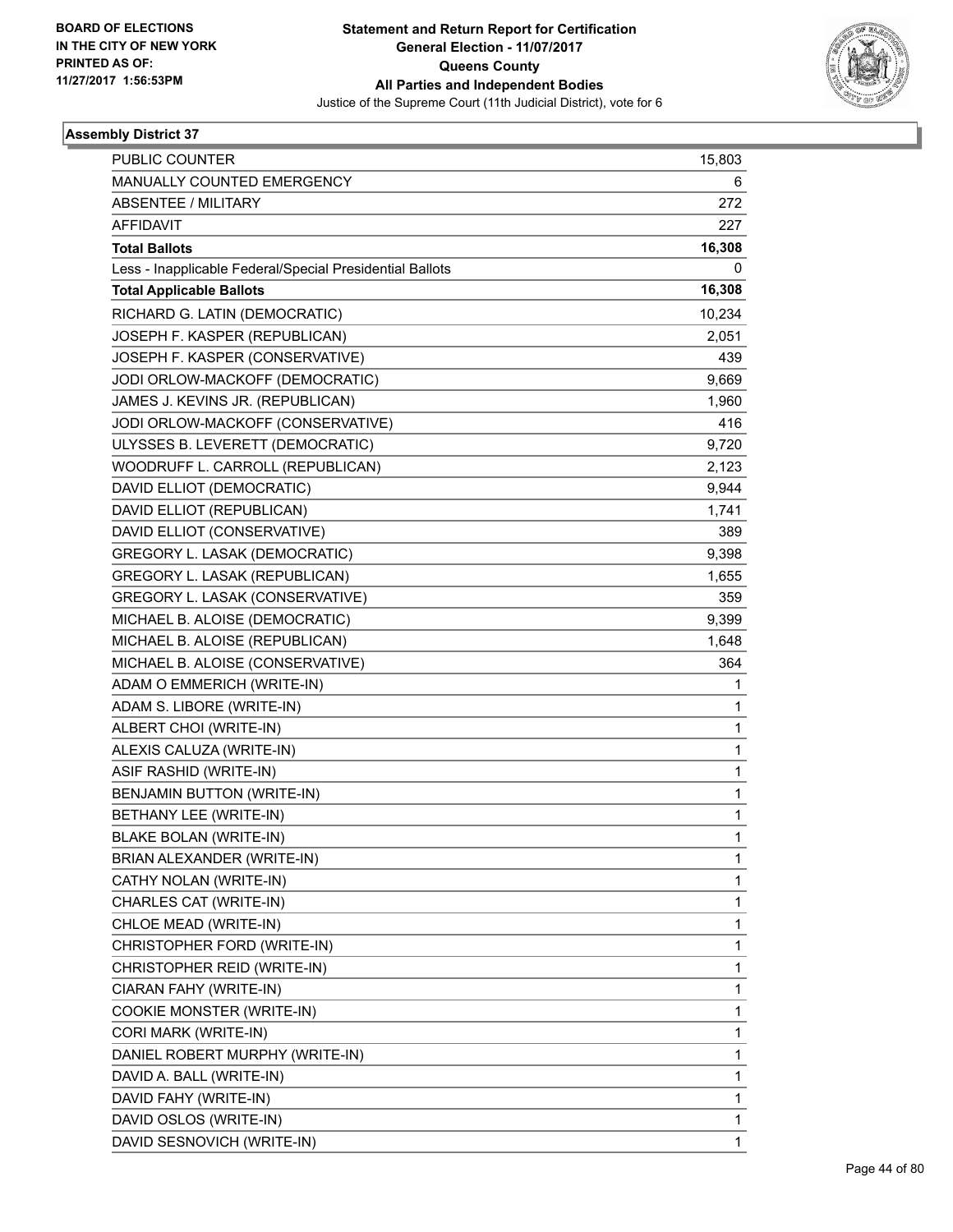

| DAVID W. WILSON (WRITE-IN)        | 1              |
|-----------------------------------|----------------|
| DAVY CROCKETT (WRITE-IN)          | 1              |
| DONALD DUCK (WRITE-IN)            | 2              |
| DONALD MANES (WRITE-IN)           | 1              |
| DONNY DAMIAN (WRITE-IN)           | 1              |
| EDWIN CADIZ JR (WRITE-IN)         | 1              |
| ENIA TITOVA (WRITE-IN)            | 1              |
| ERIC DRAVEN (WRITE-IN)            | 1              |
| EUGENE RHEE (WRITE-IN)            | 1              |
| FERNANDO RODAS (WRITE-IN)         | 1              |
| <b>GARY LONDIS (WRITE-IN)</b>     | 1              |
| <b>GRACE MENG (WRITE-IN)</b>      | 1              |
| HEATHER A. GALLAGHER (WRITE-IN)   | 1              |
| HENRY BERGER (WRITE-IN)           | 1              |
| HERBERT WACHTELL (WRITE-IN)       | 1              |
| HILLARY CLINTON (WRITE-IN)        | 1              |
| IZZY T. DOG (WRITE-IN)            | 1              |
| JAMES E. INIGUEZ (WRITE-IN)       | 1              |
| JASON MATUSKIEWICZ (WRITE-IN)     | 1              |
| JEB BUSH (WRITE-IN)               | 2              |
| JENNIFER LYN SHOENTHAL (WRITE-IN) | 1              |
| JEREMY ROSENBERG (WRITE-IN)       | 2              |
| JIMMY LEE (WRITE-IN)              | 1              |
| JOHN KATSANOS (WRITE-IN)          | 1              |
| JOHN PROVENZANO (WRITE-IN)        | 1              |
| JOHN SPENSIERI (WRITE-IN)         | 1              |
| KATELYN WOLFGANG (WRITE-IN)       | 1              |
| KATIE COURIC (WRITE-IN)           | 1              |
| KELLY BUTTERMORE (WRITE-IN)       | 1              |
| KENT BROCKMAN (WRITE-IN)          | 1              |
| KEVIN WALKER (WRITE-IN)           | 1              |
| KIMON THERMOS (WRITE-IN)          | $\mathbf{1}$   |
| LADY GAGA (WRITE-IN)              | 1              |
| LAMAR WARRS (WRITE-IN)            | 1              |
| LAWRENCE P. CORTELLI (WRITE-IN)   | 1              |
| LOGAN LEE (WRITE-IN)              | 1              |
| MARRY CLINTON (WRITE-IN)          | 1              |
| MARTIN LIPTON (WRITE-IN)          | 1              |
| MATILDA DURO (WRITE-IN)           | 1              |
| MATT ROVILLARD (WRITE-IN)         | 1              |
| MAURICE E. MUIR (WRITE-IN)        | 1              |
| MAX MCCANN (WRITE-IN)             | 1              |
| MAX STARCIC (WRITE-IN)            | 1              |
| MELISSA ORLANDO (WRITE-IN)        | 1              |
| MICHELLE ANDERSON (WRITE-IN)      | 1              |
| MICKEY MOUSE (WRITE-IN)           | $\overline{2}$ |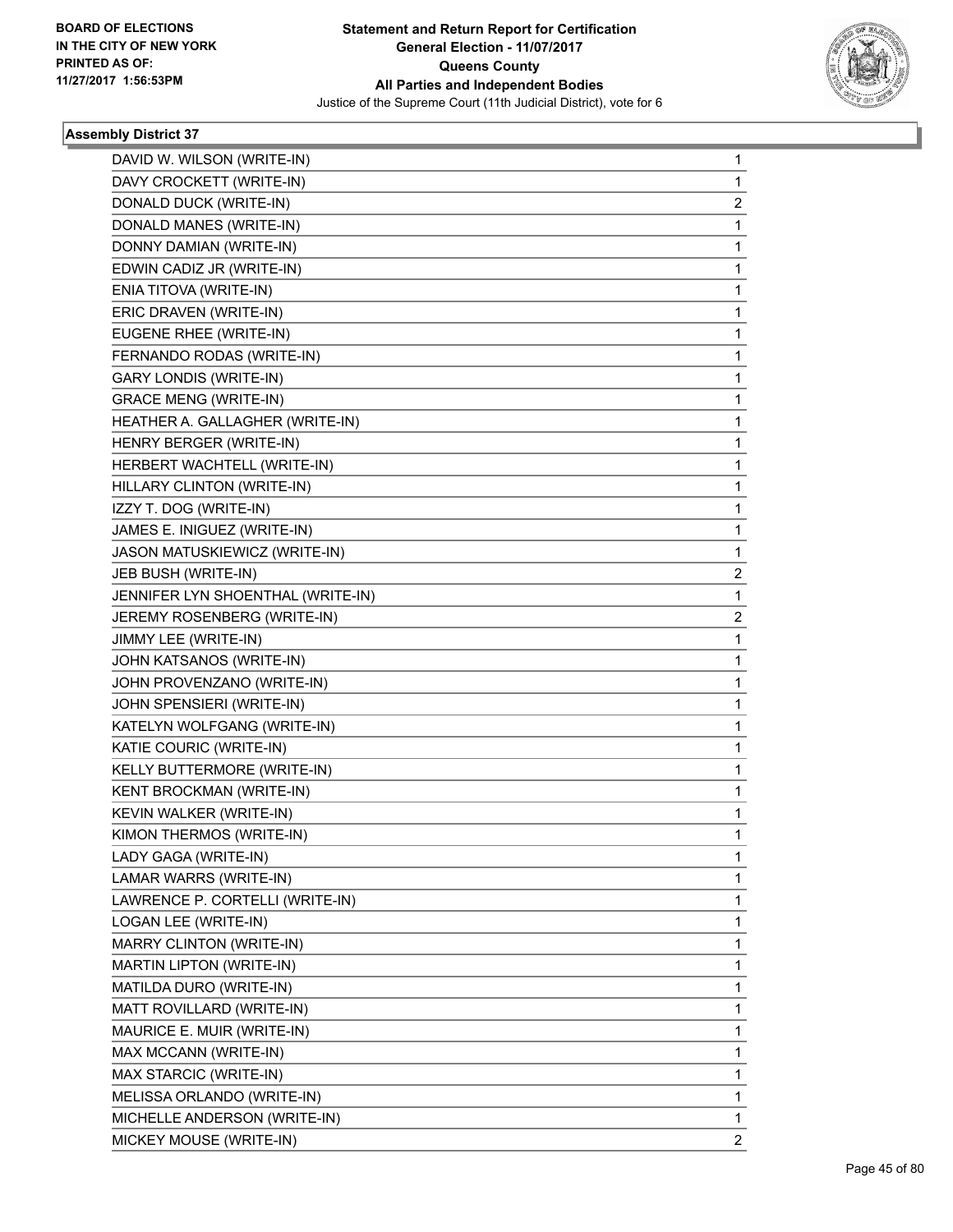

| MILEY CYRUS (WRITE-IN)             | 1      |
|------------------------------------|--------|
| MIRAN PAVSIC (WRITE-IN)            | 2      |
| MORGAN NEFF (WRITE-IN)             | 1      |
| NADINE KOHANE (WRITE-IN)           | 1      |
| NAZIBAH FARIAH (WRITE-IN)          | 1      |
| PHILLIP HOM (WRITE-IN)             | 1      |
| PI FINEY (WRITE-IN)                | 1      |
| RAVEN O'CONNELL (WRITE-IN)         | 1      |
| ROCKY CHIN (WRITE-IN)              | 1      |
| RYAN HALLAHAN (WRITE-IN)           | 1      |
| SHARON CADIZ (WRITE-IN)            | 1      |
| SONIA SOTOMAYOR (WRITE-IN)         | 1      |
| STEFANIE SHIH (WRITE-IN)           | 1      |
| STEVE CASSIDY (WRITE-IN)           | 1      |
| STEVEN ZINNANTI (WRITE-IN)         | 1      |
| STUART ROSENTHAL (WRITE-IN)        | 1      |
| TAHMID IBRAHIM (WRITE-IN)          | 1      |
| THEODORE STAMAS (WRITE-IN)         | 1      |
| TOM BROKAW (WRITE-IN)              | 1      |
| TRACY A. CATAPANO-FOX (WRITE-IN)   | 1      |
| TYMON BROWN (WRITE-IN)             | 1      |
| UNATTRIBUTABLE WRITE-IN (WRITE-IN) | 113    |
| VINCE TABONE (WRITE-IN)            | 1      |
| WALTER CRONKITE (WRITE-IN)         | 1      |
| WALTER N. IWACHIU (WRITE-IN)       | 1      |
| WILLIAM LEVIS (WRITE-IN)           | 1      |
| YUNGBI JANG (WRITE-IN)             | 1      |
| <b>Total Votes</b>                 | 71,721 |
| Unrecorded                         | 26,127 |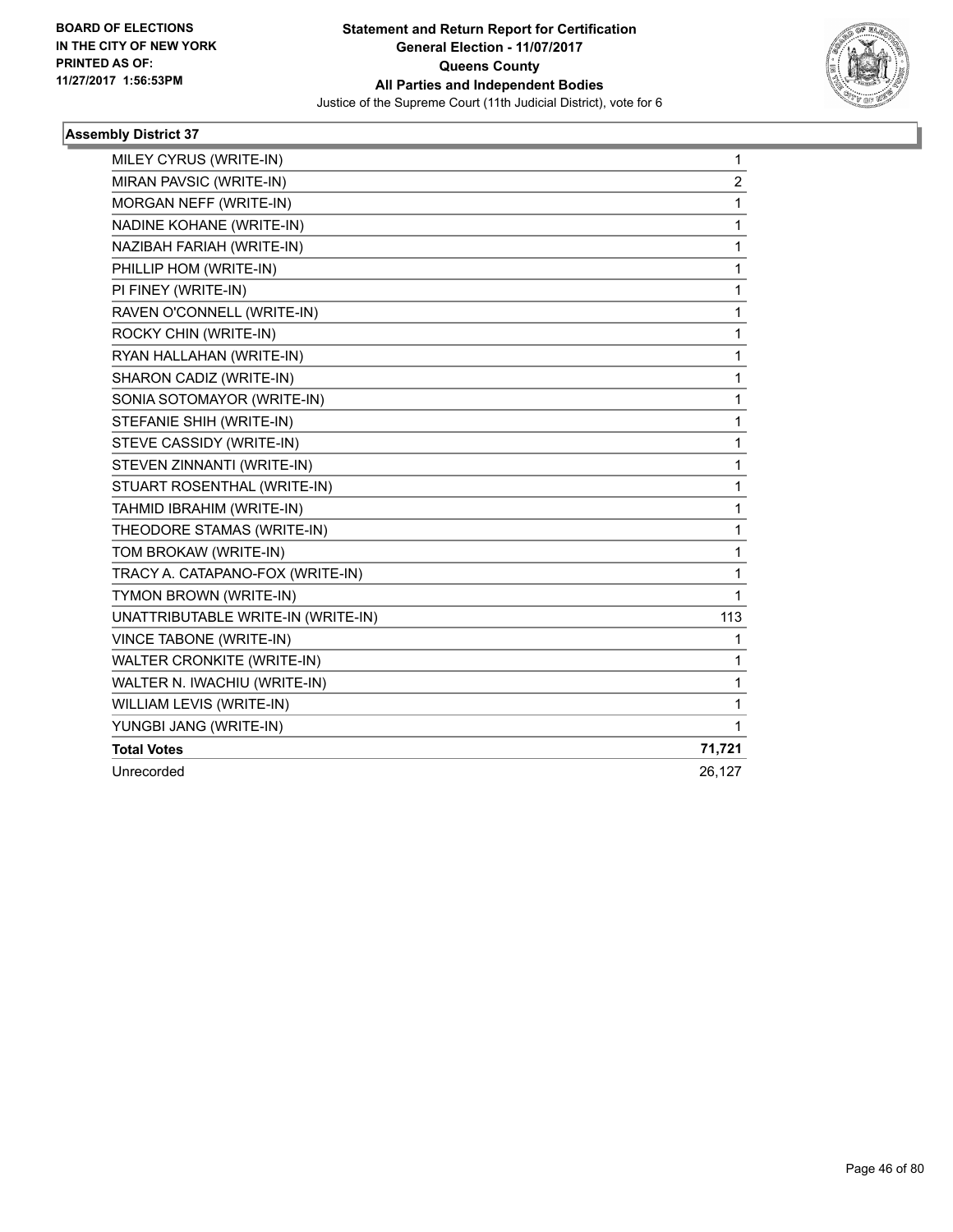

| PUBLIC COUNTER                                           | 10,926                  |
|----------------------------------------------------------|-------------------------|
| MANUALLY COUNTED EMERGENCY                               | 0                       |
| ABSENTEE / MILITARY                                      | 194                     |
| <b>AFFIDAVIT</b>                                         | 150                     |
| <b>Total Ballots</b>                                     | 11,270                  |
| Less - Inapplicable Federal/Special Presidential Ballots | 0                       |
| <b>Total Applicable Ballots</b>                          | 11,270                  |
| RICHARD G. LATIN (DEMOCRATIC)                            | 5,893                   |
| JOSEPH F. KASPER (REPUBLICAN)                            | 2,317                   |
| JOSEPH F. KASPER (CONSERVATIVE)                          | 539                     |
| JODI ORLOW-MACKOFF (DEMOCRATIC)                          | 5,352                   |
| JAMES J. KEVINS JR. (REPUBLICAN)                         | 2,244                   |
| JODI ORLOW-MACKOFF (CONSERVATIVE)                        | 479                     |
| ULYSSES B. LEVERETT (DEMOCRATIC)                         | 5,440                   |
| WOODRUFF L. CARROLL (REPUBLICAN)                         | 2,449                   |
| DAVID ELLIOT (DEMOCRATIC)                                | 5,787                   |
| DAVID ELLIOT (REPUBLICAN)                                | 2,027                   |
| DAVID ELLIOT (CONSERVATIVE)                              | 462                     |
| <b>GREGORY L. LASAK (DEMOCRATIC)</b>                     | 5,325                   |
| GREGORY L. LASAK (REPUBLICAN)                            | 1,946                   |
| GREGORY L. LASAK (CONSERVATIVE)                          | 445                     |
| MICHAEL B. ALOISE (DEMOCRATIC)                           | 5,337                   |
| MICHAEL B. ALOISE (REPUBLICAN)                           | 1,915                   |
| MICHAEL B. ALOISE (CONSERVATIVE)                         | 464                     |
| AMBER LYNN LEWIS (WRITE-IN)                              | 1                       |
| ANTHONY WEINER (WRITE-IN)                                | $\mathbf{1}$            |
| ARTHUR S. BROWN (WRITE-IN)                               | $\mathbf{1}$            |
| BARACK OBAMA (WRITE-IN)                                  | 1                       |
| BARBARA N. HOLMES (WRITE-IN)                             | $\mathbf{1}$            |
| <b>BOB MUELLER (WRITE-IN)</b>                            | $\mathbf{1}$            |
| CARMEN BLANCO (WRITE-IN)                                 | 1                       |
| CHUCK SCHUMER (WRITE-IN)                                 | $\mathbf{1}$            |
| DALAI LAMA (WRITE-IN)                                    | 1                       |
| EMILY HAUSER (WRITE-IN)                                  | 1                       |
| FRAN GALLEGHER (WRITE-IN)                                | $\mathbf{1}$            |
| <b>GLENN BURKE (WRITE-IN)</b>                            | $\mathbf 1$             |
| HILLARY CLINTON (WRITE-IN)                               | $\overline{\mathbf{c}}$ |
| IWAN AXT (WRITE-IN)                                      | $\mathbf{1}$            |
| JACOB DEGROM (WRITE-IN)                                  | 1                       |
| JAMES J. KELLY (WRITE-IN)                                | 1                       |
| JESUS VELEZ (WRITE-IN)                                   | $\mathbf 1$             |
| JOHN CENA (WRITE-IN)                                     | 1                       |
| JOSEPH ZAYAS (WRITE-IN)                                  | 1                       |
| JUDGE DREDD (WRITE-IN)                                   | $\mathbf 1$             |
| JUDGE JOE BROWN (WRITE-IN)                               | 1                       |
| JUDGE JUDY (WRITE-IN)                                    | $\mathbf{1}$            |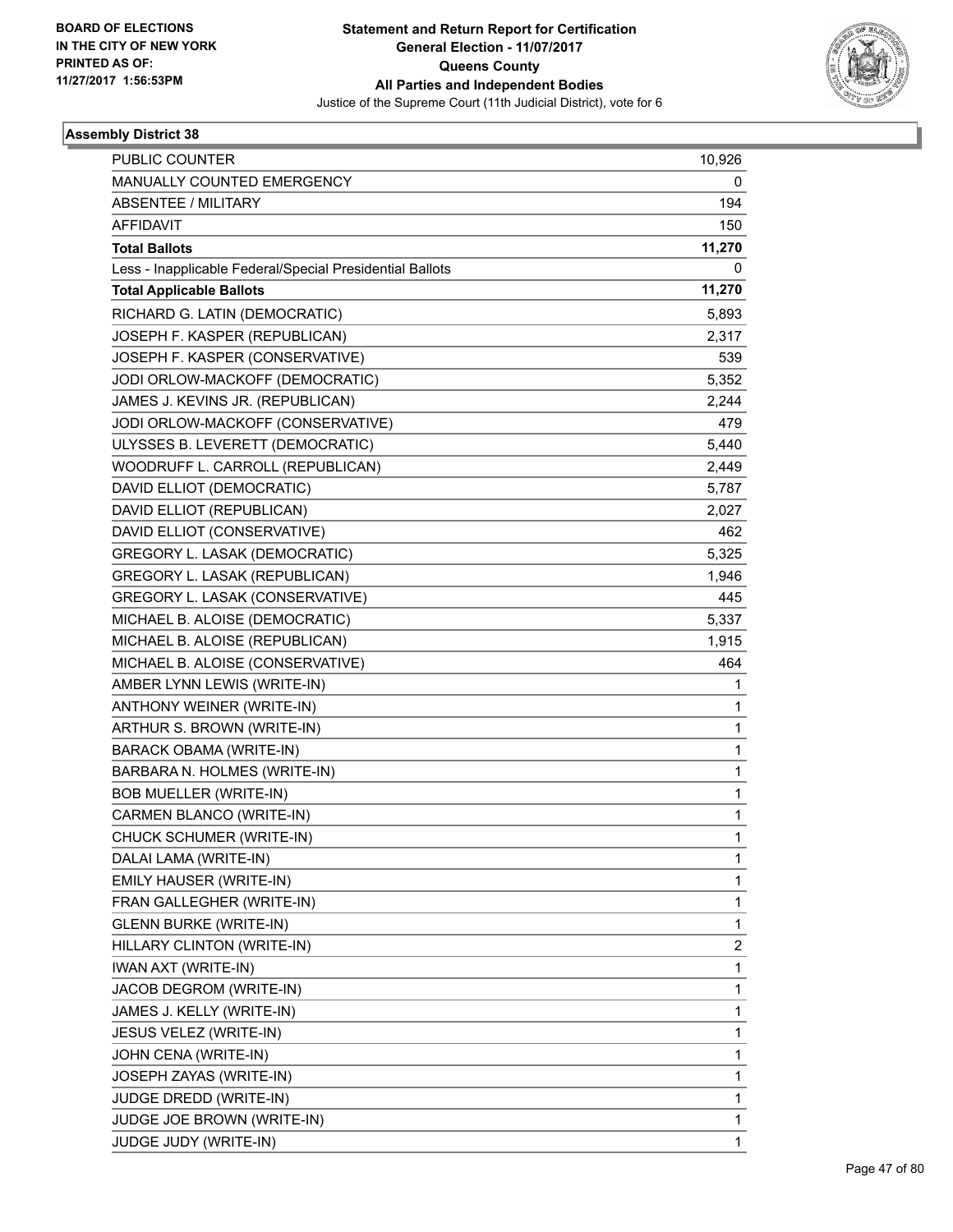

| KAROLIN M. ABBADESSA (WRITE-IN)    | 1      |
|------------------------------------|--------|
| <b>KRISTIN HAUSER (WRITE-IN)</b>   | 1      |
| LUIS HERNANDEZ (WRITE-IN)          |        |
| MARY E. BROGAN (WRITE-IN)          | 1      |
| MICHAEL BLOOMBERG (WRITE-IN)       | 1      |
| MICKEY MOUSE (WRITE-IN)            | 1      |
| MIKE TYSON (WRITE-IN)              | 1      |
| MISTA COLES (WRITE-IN)             | 1      |
| NOAH SYNDERGAURD (WRITE-IN)        | 1      |
| PEE WEE HERMAN (WRITE-IN)          | 1      |
| QUINN CORBIN (WRITE-IN)            | 1      |
| R.A DICKEY (WRITE-IN)              | 1      |
| RUDOLPH GIULIANI (WRITE-IN)        |        |
| SERGIO RODRIGUEZ (WRITE-IN)        | 2      |
| TIMMY JUDGE (WRITE-IN)             | 1      |
| UNATTRIBUTABLE WRITE-IN (WRITE-IN) | 73     |
| WILMER FLORES (WRITE-IN)           | 1      |
| <b>Total Votes</b>                 | 48,534 |
| Unrecorded                         | 19,086 |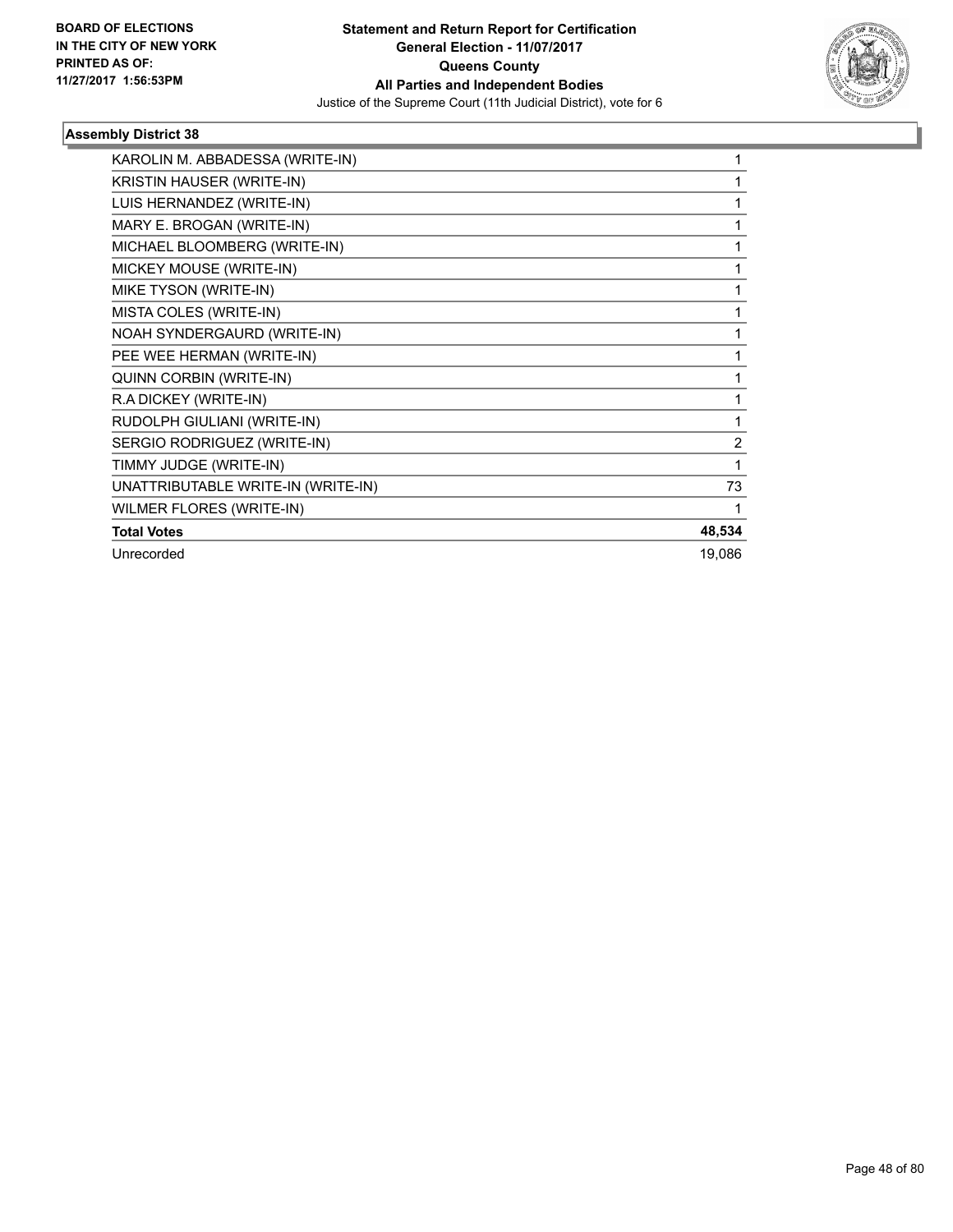

| PUBLIC COUNTER                                           | 7,789        |
|----------------------------------------------------------|--------------|
| MANUALLY COUNTED EMERGENCY                               | 0            |
| <b>ABSENTEE / MILITARY</b>                               | 129          |
| <b>AFFIDAVIT</b>                                         | 84           |
| <b>Total Ballots</b>                                     | 8,002        |
| Less - Inapplicable Federal/Special Presidential Ballots | 0            |
| <b>Total Applicable Ballots</b>                          | 8,002        |
| RICHARD G. LATIN (DEMOCRATIC)                            | 4,719        |
| JOSEPH F. KASPER (REPUBLICAN)                            | 1,059        |
| JOSEPH F. KASPER (CONSERVATIVE)                          | 209          |
| JODI ORLOW-MACKOFF (DEMOCRATIC)                          | 4,229        |
| JAMES J. KEVINS JR. (REPUBLICAN)                         | 1,027        |
| JODI ORLOW-MACKOFF (CONSERVATIVE)                        | 209          |
| ULYSSES B. LEVERETT (DEMOCRATIC)                         | 4,247        |
| WOODRUFF L. CARROLL (REPUBLICAN)                         | 1,042        |
| DAVID ELLIOT (DEMOCRATIC)                                | 4,574        |
| DAVID ELLIOT (REPUBLICAN)                                | 877          |
| DAVID ELLIOT (CONSERVATIVE)                              | 178          |
| <b>GREGORY L. LASAK (DEMOCRATIC)</b>                     | 4,131        |
| GREGORY L. LASAK (REPUBLICAN)                            | 828          |
| GREGORY L. LASAK (CONSERVATIVE)                          | 175          |
| MICHAEL B. ALOISE (DEMOCRATIC)                           | 4,154        |
| MICHAEL B. ALOISE (REPUBLICAN)                           | 810          |
| MICHAEL B. ALOISE (CONSERVATIVE)                         | 176          |
| ALI KHAZEL (WRITE-IN)                                    | 1            |
| AMY WINEHOUSE (WRITE-IN)                                 | $\mathbf{1}$ |
| ANA MARIA BAZAN (WRITE-IN)                               | 1            |
| ANDREW S. CHUNG (WRITE-IN)                               | 1            |
| CATALINA CRUZ (WRITE-IN)                                 | $\mathbf{1}$ |
| DAFFY DUCK (WRITE-IN)                                    | 1            |
| DAWA JUNG ACOSTA (WRITE-IN)                              | 1            |
| DONALD DUCK (WRITE-IN)                                   | 1            |
| DOUG HENWOOD (WRITE-IN)                                  | 1            |
| ELLIOT DAVIDSON (WRITE-IN)                               | 1            |
| ELOSIE MIDGEN (WRITE-IN)                                 | 1            |
| ERNIE BANKS (WRITE-IN)                                   | 1            |
| <b>GARDINER MILLER (WRITE-IN)</b>                        | 1            |
| HENRY BARANCZAK (WRITE-IN)                               | 1            |
| HUMPTY DUMPTY (WRITE-IN)                                 | 1            |
| IRAN MONSERRAT (WRITE-IN)                                | 1            |
| IVIA CARDOZA (WRITE-IN)                                  | 1            |
| JAMES IEINEZ (WRITE-IN)                                  | 1            |
| JAMES ROY (WRITE-IN)                                     | 1            |
| JEAN GREY (WRITE-IN)                                     | 1            |
| JINGHUI DU (WRITE-IN)                                    | 1            |
| JOE PISCOPO (WRITE-IN)                                   | 1            |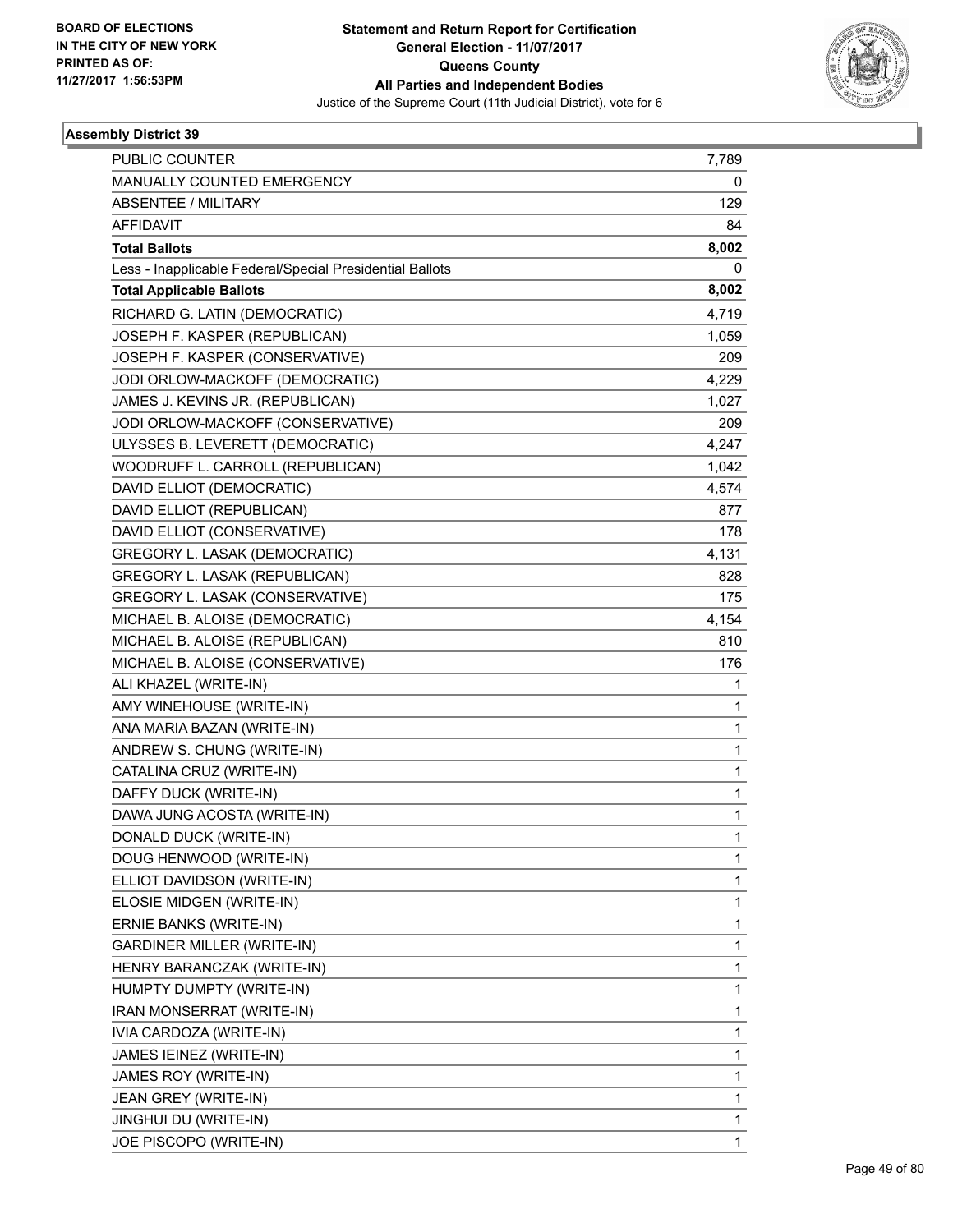

| <b>KRITON PANTELIDIS (WRITE-IN)</b>       |                |
|-------------------------------------------|----------------|
| LEO TOLSTOY (WRITE-IN)                    |                |
| MARY SHELLEY (WRITE-IN)                   |                |
| MERCEDES CANO (WRITE-IN)                  |                |
| MICKEY MOUSE (WRITE-IN)                   | $\overline{2}$ |
| MINNIE MOUSE (WRITE-IN)                   |                |
| MISS PIGGY (WRITE-IN)                     |                |
| NARESH GEHI (WRITE-IN)                    |                |
| PREET BHARARA (WRITE-IN)                  |                |
| PRINCE CHARMING (WRITE-IN)                |                |
| UNATTRIBUTABLE WRITE-IN (WRITE-IN)        | 53             |
| UNCOUNTED WRITE-IN PER STATUTE (WRITE-IN) | 3              |
| <b>Total Votes</b>                        | 32,733         |
| Unrecorded                                | 15.279         |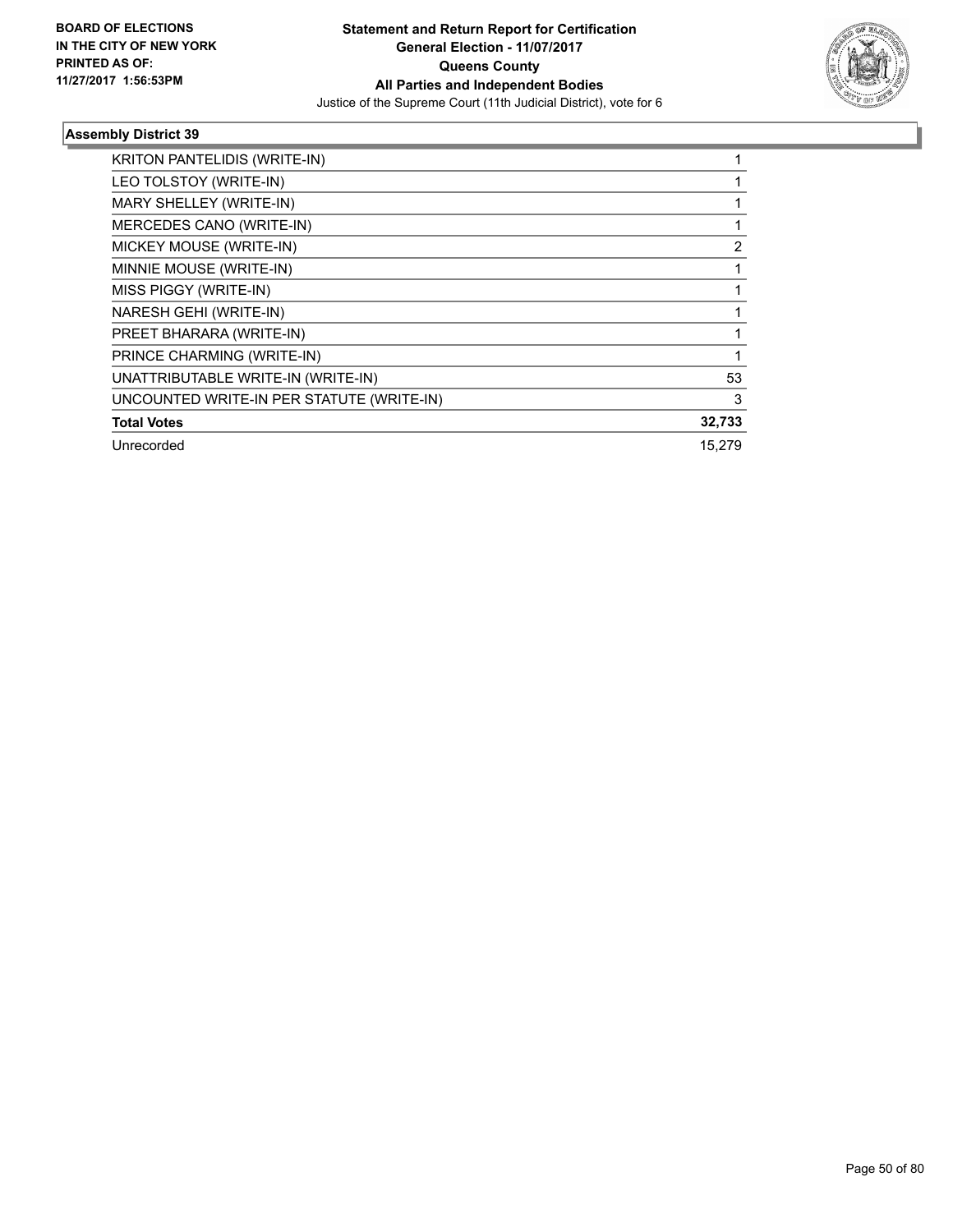

| PUBLIC COUNTER                                           | 9,647                   |
|----------------------------------------------------------|-------------------------|
| MANUALLY COUNTED EMERGENCY                               | 0                       |
| <b>ABSENTEE / MILITARY</b>                               | 309                     |
| <b>AFFIDAVIT</b>                                         | 67                      |
| <b>Total Ballots</b>                                     | 10,023                  |
| Less - Inapplicable Federal/Special Presidential Ballots | 0                       |
| <b>Total Applicable Ballots</b>                          | 10,023                  |
| RICHARD G. LATIN (DEMOCRATIC)                            | 4,375                   |
| JOSEPH F. KASPER (REPUBLICAN)                            | 2,531                   |
| JOSEPH F. KASPER (CONSERVATIVE)                          | 473                     |
| JODI ORLOW-MACKOFF (DEMOCRATIC)                          | 4,070                   |
| JAMES J. KEVINS JR. (REPUBLICAN)                         | 2,352                   |
| JODI ORLOW-MACKOFF (CONSERVATIVE)                        | 449                     |
| ULYSSES B. LEVERETT (DEMOCRATIC)                         | 4,018                   |
| WOODRUFF L. CARROLL (REPUBLICAN)                         | 2,523                   |
| DAVID ELLIOT (DEMOCRATIC)                                | 4,435                   |
| DAVID ELLIOT (REPUBLICAN)                                | 2,025                   |
| DAVID ELLIOT (CONSERVATIVE)                              | 450                     |
| GREGORY L. LASAK (DEMOCRATIC)                            | 4,037                   |
| GREGORY L. LASAK (REPUBLICAN)                            | 2,001                   |
| GREGORY L. LASAK (CONSERVATIVE)                          | 420                     |
| MICHAEL B. ALOISE (DEMOCRATIC)                           | 4,042                   |
| MICHAEL B. ALOISE (REPUBLICAN)                           | 2,002                   |
| MICHAEL B. ALOISE (CONSERVATIVE)                         | 425                     |
| AKEEM BROWDER (WRITE-IN)                                 | 1                       |
| ALISON TAN (WRITE-IN)                                    | $\mathbf{1}$            |
| ANGELO TIERNO (WRITE-IN)                                 | 2                       |
| ANTOLIN DUBIOS (WRITE-IN)                                | 1                       |
| BAWA ANRAR (WRITE-IN)                                    | $\mathbf{1}$            |
| BAWA KUDO (WRITE-IN)                                     | 1                       |
| BAWA NOOR (WRITE-IN)                                     | 1                       |
| BAWA ZIUN (WRITE-IN)                                     | 1                       |
| CHRISTOPHER GALLIGAN (WRITE-IN)                          | 1                       |
| DANIEL NOBLO (WRITE-IN)                                  | $\overline{\mathbf{c}}$ |
| DAVID KWANG (WRITE-IN)                                   | 1                       |
| EARL WARREN (WRITE-IN)                                   | 1                       |
| FONDIL MABOLS (WRITE-IN)                                 | 1                       |
| FRANCISCO MOYA (WRITE-IN)                                | 1                       |
| HUGO BLACK (WRITE-IN)                                    | 1                       |
| JACK RINALDI (WRITE-IN)                                  | 1                       |
| JAMES B. JIA (WRITE-IN)                                  | 1                       |
| JAMES C. QUINN (WRITE-IN)                                | 1                       |
| JAMES GRIFFIN (WRITE-IN)                                 | 1                       |
| JAMES J. TRIKAS (WRITE-IN)                               | 2                       |
| JAMES LONE (WRITE-IN)                                    | 1                       |
| JEFF MONKED (WRITE-IN)                                   | $\mathbf{1}$            |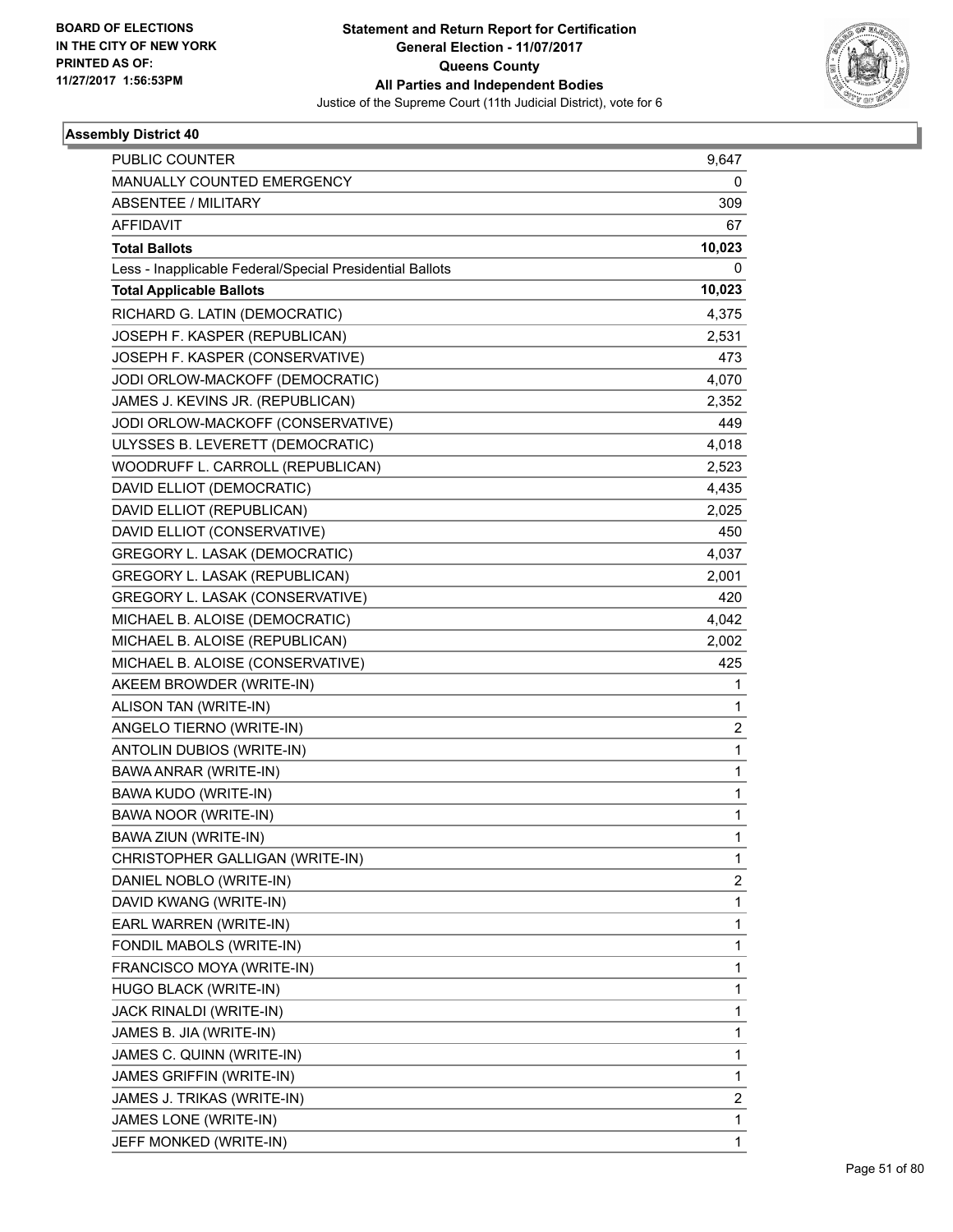

| JOHN CHO (WRITE-IN)                       | 1              |
|-------------------------------------------|----------------|
| JOHN MARSHALL (WRITE-IN)                  | 1              |
| JOHN MCGEE JR (WRITE-IN)                  | $\overline{2}$ |
| JOSEPH FIRRINCIELLI (WRITE-IN)            | 1              |
| JUDGE JUDY (WRITE-IN)                     | 1              |
| <b>JULIA WILLEBRAND (WRITE-IN)</b>        | 1              |
| LATISHA JAMES (WRITE-IN)                  | 1              |
| MEI WONG (WRITE-IN)                       | 1              |
| MICHAEL FAULKNER (WRITE-IN)               | 1              |
| MICHAEL GIAMBRONE (WRITE-IN)              | 1              |
| MICHAEL MCCARDLE (WRITE-IN)               | $\overline{2}$ |
| MICKEY MOUSE (WRITE-IN)                   | 3              |
| SAL ALBANESE (WRITE-IN)                   | $\overline{2}$ |
| SALAR MARLAZA SHAH (WRITE-IN)             | 1              |
| SCOTT STRINGER (WRITE-IN)                 | 1              |
| SEAN HANNITY (WRITE-IN)                   | 1              |
| THEODORE NUGENT (WRITE-IN)                | 1              |
| THOMAS E. LIM (WRITE-IN)                  | 1              |
| TUCKER CARLSON (WRITE-IN)                 | 1              |
| UNATTRIBUTABLE WRITE-IN (WRITE-IN)        | 43             |
| UNCOUNTED WRITE-IN PER STATUTE (WRITE-IN) | 8              |
| WILLIAM O. DOUGLAS (WRITE-IN)             | 1              |
| <b>Total Votes</b>                        | 40,729         |
| Unrecorded                                | 19.409         |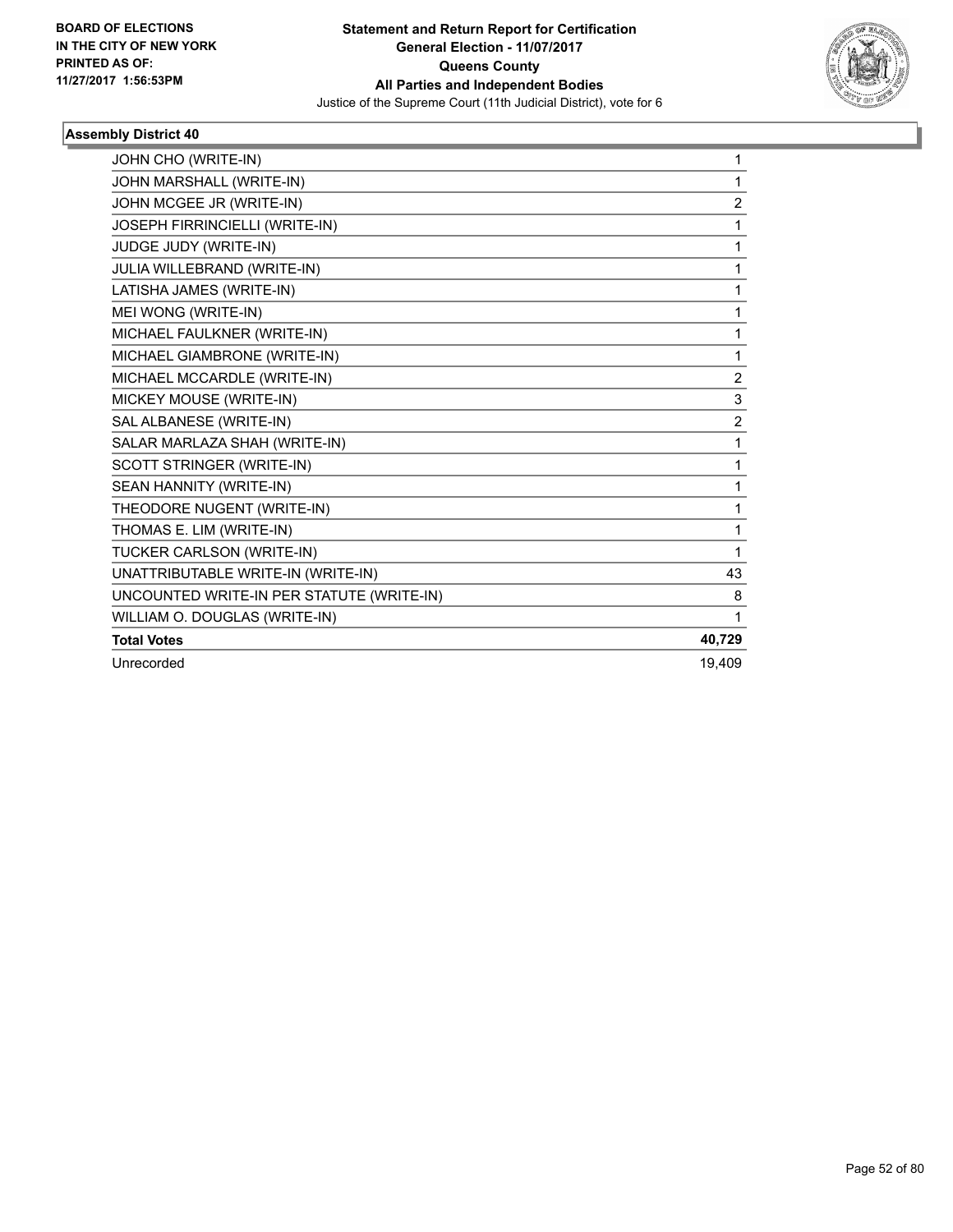

| PUBLIC COUNTER                                           | 275,543 |
|----------------------------------------------------------|---------|
| MANUALLY COUNTED EMERGENCY                               | 16      |
| <b>ABSENTEE / MILITARY</b>                               | 7,864   |
| AFFIDAVIT                                                | 2,707   |
| <b>Total Ballots</b>                                     | 286,130 |
| Less - Inapplicable Federal/Special Presidential Ballots | 0       |
| <b>Total Applicable Ballots</b>                          | 286,130 |
| RICHARD G. LATIN (DEMOCRATIC)                            | 157,616 |
| JOSEPH F. KASPER (REPUBLICAN)                            | 52,719  |
| JOSEPH F. KASPER (CONSERVATIVE)                          | 11,294  |
| JODI ORLOW-MACKOFF (DEMOCRATIC)                          | 148,659 |
| JAMES J. KEVINS JR. (REPUBLICAN)                         | 49,742  |
| JODI ORLOW-MACKOFF (CONSERVATIVE)                        | 11,000  |
| ULYSSES B. LEVERETT (DEMOCRATIC)                         | 148,753 |
| WOODRUFF L. CARROLL (REPUBLICAN)                         | 54,888  |
| DAVID ELLIOT (DEMOCRATIC)                                | 157,473 |
| DAVID ELLIOT (REPUBLICAN)                                | 45,453  |
| DAVID ELLIOT (CONSERVATIVE)                              | 9,930   |
| <b>GREGORY L. LASAK (DEMOCRATIC)</b>                     | 146,739 |
| GREGORY L. LASAK (REPUBLICAN)                            | 44,027  |
| GREGORY L. LASAK (CONSERVATIVE)                          | 9,540   |
| MICHAEL B. ALOISE (DEMOCRATIC)                           | 146,214 |
| MICHAEL B. ALOISE (REPUBLICAN)                           | 43,423  |
| MICHAEL B. ALOISE (CONSERVATIVE)                         | 9,701   |
| AARON BURR (WRITE-IN)                                    | 1       |
| AARON JUDGE (WRITE-IN)                                   | 3       |
| AARON SCOHLDER (WRITE-IN)                                | 1       |
| AARON WHAL (WRITE-IN)                                    | 1       |
| ABBEY F. GOLDSTEIN (WRITE-IN)                            | 1       |
| ABBI CASELL (WRITE-IN)                                   | 1       |
| ABE KATZ (WRITE-IN)                                      | 1       |
| ABE LINCOLN (WRITE-IN)                                   | 1       |
| ABIGAIL JANEU (WRITE-IN)                                 | 1       |
| ABIGAIL WINOKUR (WRITE-IN)                               | 1       |
| ABRAHAM M. GOLDSTEIN (WRITE-IN)                          | 1       |
| ADA SHENG (WRITE-IN)                                     | 1       |
| ADAM CLAYTON POWELL (WRITE-IN)                           | 1       |
| ADAM FERRIS (WRITE-IN)                                   | 1       |
| ADAM GASSMAN (WRITE-IN)                                  | 1       |
| ADAM KALISH (WRITE-IN)                                   | 1       |
| ADAM O EMMERICH (WRITE-IN)                               | 1       |
| ADAM REESE (WRITE-IN)                                    | 1       |
| ADAM S. LIBORE (WRITE-IN)                                | 1       |
| ADINA C. DRUXMAN (WRITE-IN)                              | 1       |
| ADRIENNE ADAMS (WRITE-IN)                                | 1       |
| AILIE SILBERT (WRITE-IN)                                 | 1       |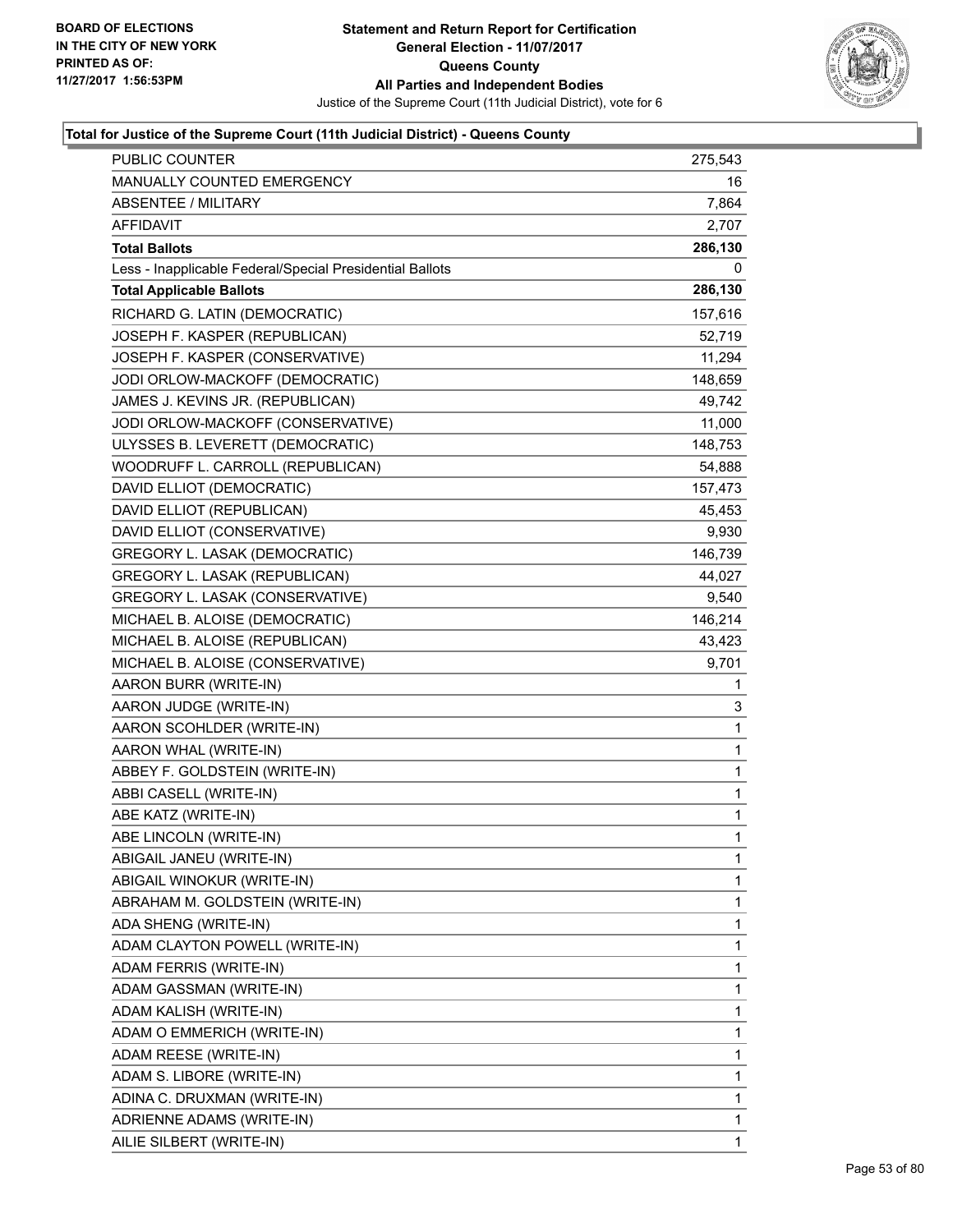

| AJ BOSCO (WRITE-IN)               | 1            |
|-----------------------------------|--------------|
| AJAMU BARACKA (WRITE-IN)          | 1            |
| AKEEM BROWDER (WRITE-IN)          | 3            |
| AKIVA GRUNBLATT (WRITE-IN)        | 1            |
| AL PACINO (WRITE-IN)              | 1            |
| AL PIENSI (WRITE-IN)              | 1            |
| ALAN JENNINGS (WRITE-IN)          | 1            |
| ALBERT ADAMS BREUD (WRITE-IN)     | 1            |
| ALBERT CHOI (WRITE-IN)            | $\mathbf{1}$ |
| ALBERT F. PENNISI (WRITE-IN)      | $\mathbf 1$  |
| ALEC BALDWIN (WRITE-IN)           | 1            |
| ALESSANDRO CANICATH (WRITE-IN)    | 1            |
| ALEX KARMAN (WRITE-IN)            | 1            |
| ALEXANDER BOGDAN (WRITE-IN)       | 1            |
| ALEXANDO BERG (WRITE-IN)          | $\mathbf{1}$ |
| ALEXANDRA ZERVOPOLUS (WRITE-IN)   | $\mathbf 1$  |
| ALEXIS CALUZA (WRITE-IN)          | 1            |
| ALFONSO KATT (WRITE-IN)           | 1            |
| ALFRED ANNENDERG (WRITE-IN)       | 1            |
| ALFRED C. SHARPTON (WRITE-IN)     | 1            |
| ALFRED E. NEWMAN (WRITE-IN)       | $\mathbf{1}$ |
| ALI KHAZEL (WRITE-IN)             | 1            |
| ALICE B. TOKLAS (WRITE-IN)        | 1            |
| ALISON TAN (WRITE-IN)             | 1            |
| ALLAN JENNINGS (WRITE-IN)         | 1            |
| ALLISON SEKUR (WRITE-IN)          | 1            |
| ALMA MALDAVAR (WRITE-IN)          | $\mathbf 1$  |
| ALTON MADDOX (WRITE-IN)           | 5            |
| AMANDA HOFFMAN (WRITE-IN)         | 1            |
| AMANDA LEE LUNA (WRITE-IN)        | 1            |
| AMBER A'LEE FREST (WRITE-IN)      | 1            |
| AMBER LYNN LEWIS (WRITE-IN)       | 1            |
| AMELIA TUMINARO-BERLIN (WRITE-IN) | 1            |
| AMY GLADSTEIN (WRITE-IN)          | 1            |
| AMY MULDOON (WRITE-IN)            | 1            |
| AMY WINEHOUSE (WRITE-IN)          | 1            |
| ANA MARIA BAZAN (WRITE-IN)        | 1            |
| ANAT MAYTAI (WRITE-IN)            | 1            |
| ANDERSON COOPER (WRITE-IN)        | 1            |
| ANDRE HARTLEY (WRITE-IN)          | 1            |
| ANDREW GROSSMAN (WRITE-IN)        | 1            |
| ANDREW NAPOLITANO (WRITE-IN)      | $\mathbf 1$  |
| ANDREW PIDDOUBNEY (WRITE-IN)      | 1            |
| ANDREW S. CHUNG (WRITE-IN)        | 1            |
| ANDREW S. WARGAN (WRITE-IN)       | 1            |
| ANDREW ST. LAURENT (WRITE-IN)     | 1            |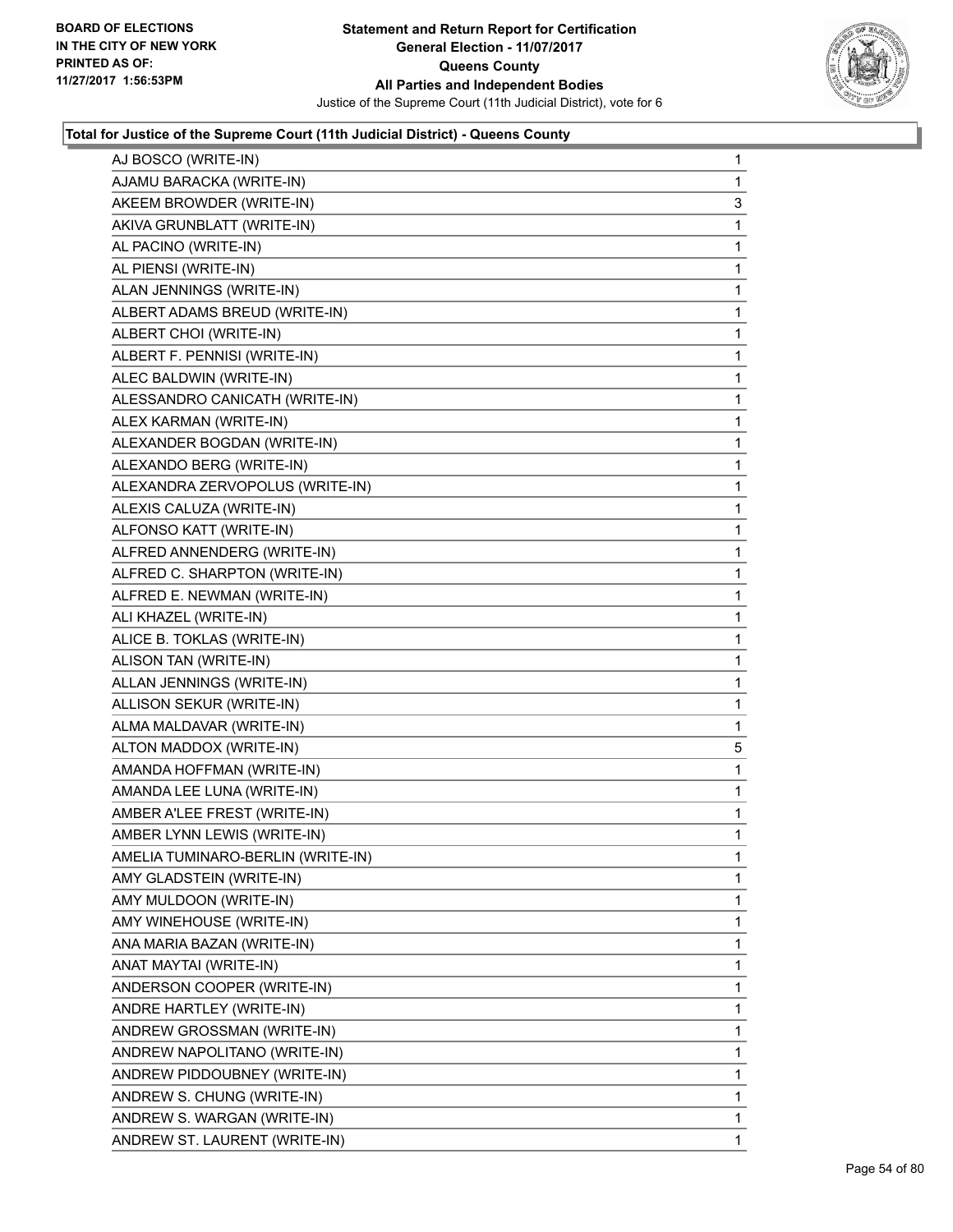

| ANDREW WEISE (WRITE-IN)          | 1              |
|----------------------------------|----------------|
| ANGELO TIERNO (WRITE-IN)         | 2              |
| ANIBAL ROGES (WRITE-IN)          | 1              |
| ANITA M PUGH (WRITE-IN)          | 1              |
| ANN COULTER (WRITE-IN)           | 1              |
| ANN E. LECTION (WRITE-IN)        | 1              |
| ANNAMAY COUGET (WRITE-IN)        | 1              |
| ANNE PAMPINELLA (WRITE-IN)       | 1              |
| ANTHONY CARPINELLO (WRITE-IN)    | 1              |
| ANTHONY MARTONE (WRITE-IN)       | 1              |
| ANTHONY NAPOLITANO (WRITE-IN)    | 1              |
| ANTHONY NAPOLITONO (WRITE-IN)    | 1              |
| ANTHONY RAYHASO (WRITE-IN)       | 1              |
| ANTHONY RIVERS (WRITE-IN)        | 1              |
| ANTHONY WEINER (WRITE-IN)        | 1              |
| ANTOLIN DUBIOS (WRITE-IN)        | 1              |
| ANTONIN SCALIA (WRITE-IN)        | 1              |
| ANTONIOS KEHAGIAS (WRITE-IN)     | 1              |
| ARIELLA WILLIAMS (WRITE-IN)      | 1              |
| ARLENE HOFFMAN (WRITE-IN)        | 1              |
| ARTHUR S. BROWN (WRITE-IN)       | 1              |
| ARYU KID (WRITE-IN)              | 1              |
| ASATA SHAKUR (WRITE-IN)          | 1              |
| <b>ASHLEY MINETT (WRITE-IN)</b>  | 1              |
| <b>ASHLEY POPE (WRITE-IN)</b>    | 1              |
| ASIF MANSOR (WRITE-IN)           | 1              |
| ASIF RASHID (WRITE-IN)           | 1              |
| ASSATA SHAKUR (WRITE-IN)         | 1              |
| ATTICUS AHN (WRITE-IN)           | 1              |
| AUDRE LORDE (WRITE-IN)           | 1              |
| AUGUST ASATI (WRITE-IN)          | 1              |
| <b>AUGUST KNOX (WRITE-IN)</b>    | 1              |
| <b>AUSTIN PETERSU (WRITE-IN)</b> | 1              |
| <b>BALLS JOHNSON (WRITE-IN)</b>  | 1              |
| BARACK OBAMA (WRITE-IN)          | 6              |
| BARBARA BRODMERKEL (WRITE-IN)    | 1              |
| BARBARA HERSHEY (WRITE-IN)       | 1              |
| BARBARA N. HOLMES (WRITE-IN)     | 1              |
| BARBARA NAMANI (WRITE-IN)        | 1              |
| BARRY FISHMAN (WRITE-IN)         | 1              |
| BARRY FRANKENSTEIL (WRITE-IN)    | 1              |
| BARRY KRON (WRITE-IN)            | $\overline{2}$ |
| BART HAGGERTY (WRITE-IN)         | 1              |
| BATYA WITTENBERG (WRITE-IN)      | 1              |
| BAWA ANRAR (WRITE-IN)            | 1              |
| BAWA KUDO (WRITE-IN)             | 1              |
|                                  |                |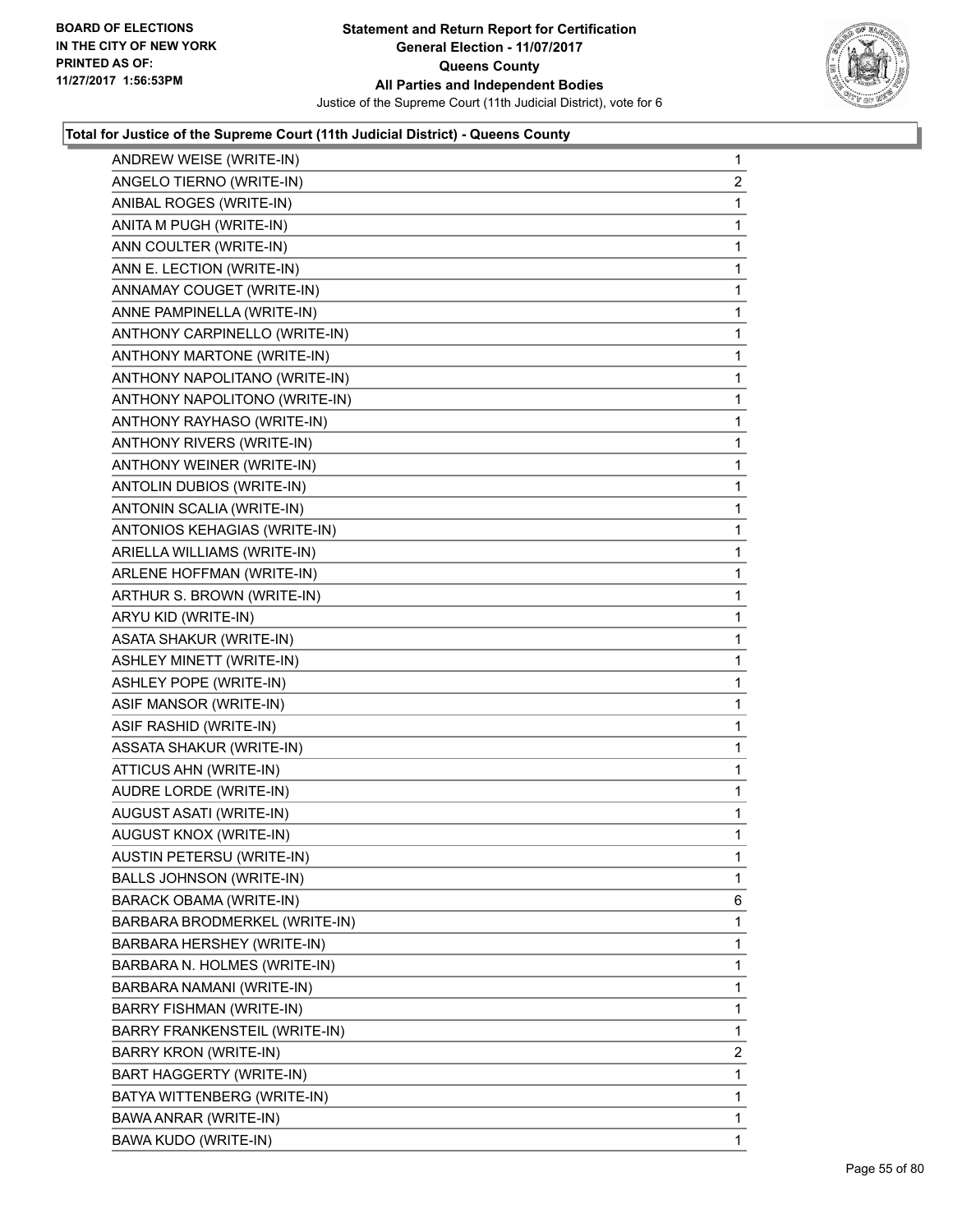

| BAWA NOOR (WRITE-IN)            | $\mathbf{1}$ |
|---------------------------------|--------------|
| BAWA ZIUN (WRITE-IN)            | 1            |
| BELA LUGOSI (WRITE-IN)          | 1            |
| BELINDA FISHER (WRITE-IN)       | 1            |
| <b>BELL HOOKS (WRITE-IN)</b>    | 1            |
| BEN HOFFMAN (WRITE-IN)          | 1            |
| BENARD SANDERS (WRITE-IN)       | 1            |
| BENJAMIN BUTTON (WRITE-IN)      | 1            |
| BENJAMIN KAYE (WRITE-IN)        | 2            |
| BENJAMIN SISKO (WRITE-IN)       | 1            |
| BENJAMIN WINOKUR (WRITE-IN)     | 1            |
| BERNIE SANDERS (WRITE-IN)       | 12           |
| BETHANY LEE (WRITE-IN)          | 1            |
| BIG BIRD (WRITE-IN)             | 3            |
| BILL DE BLASIO (WRITE-IN)       | 3            |
| BILL SWEENEY (WRITE-IN)         | 1            |
| BILL VASILIADIS (WRITE-IN)      | 1            |
| BILLY BOD (WRITE-IN)            | 1            |
| BINYAMIN LUBAN (WRITE-IN)       | 1            |
| <b>BJORN ROCHE (WRITE-IN)</b>   | 1            |
| <b>BLAIR NAMANI (WRITE-IN)</b>  | 1            |
| BLAKE BOLAN (WRITE-IN)          | 1            |
| BLANDON CASSANAVE (WRITE-IN)    | 1            |
| <b>BO DIETL (WRITE-IN)</b>      | 4            |
| <b>BOB HOPE (WRITE-IN)</b>      | 1            |
| <b>BOB MUELLER (WRITE-IN)</b>   | 1            |
| BON JOVI (WRITE-IN)             | 1            |
| BOOKER T. WASHINGTON (WRITE-IN) | 1            |
| <b>BORIS KARLOFF (WRITE-IN)</b> | 1            |
| BRADLEY WALLS (WRITE-IN)        | 3            |
| <b>BRENDAN JAMES (WRITE-IN)</b> | 1            |
| BRENDAN KLEIN (WRITE-IN)        | 1            |
| BRIAN ALEXANDER (WRITE-IN)      | 1            |
| BRIAN BYFIELD (WRITE-IN)        | 1            |
| BRIAN CRAWFORD (WRITE-IN)       | 1            |
| BRIAN GABRIEL (WRITE-IN)        | 1            |
| BRIAN GUILFEYLE (WRITE-IN)      | 1            |
| BRIAN H. LOWY (WRITE-IN)        | 1            |
| BRIAN HOLMAN (WRITE-IN)         | 1            |
| BRIAN J SULLIVAN (WRITE-IN)     | 1            |
| BRIAN J. SHANNON (WRITE-IN)     | 1            |
| BRIAN O'CONNELL (WRITE-IN)      | 1            |
| <b>BRUCE ATKINS (WRITE-IN)</b>  | 1            |
| <b>BRUCE POUMAN (WRITE-IN)</b>  | 1            |
| <b>BRUCE WRIGHT (WRITE-IN)</b>  | 1            |
| BUDDHA ALLAH (WRITE-IN)         | 1            |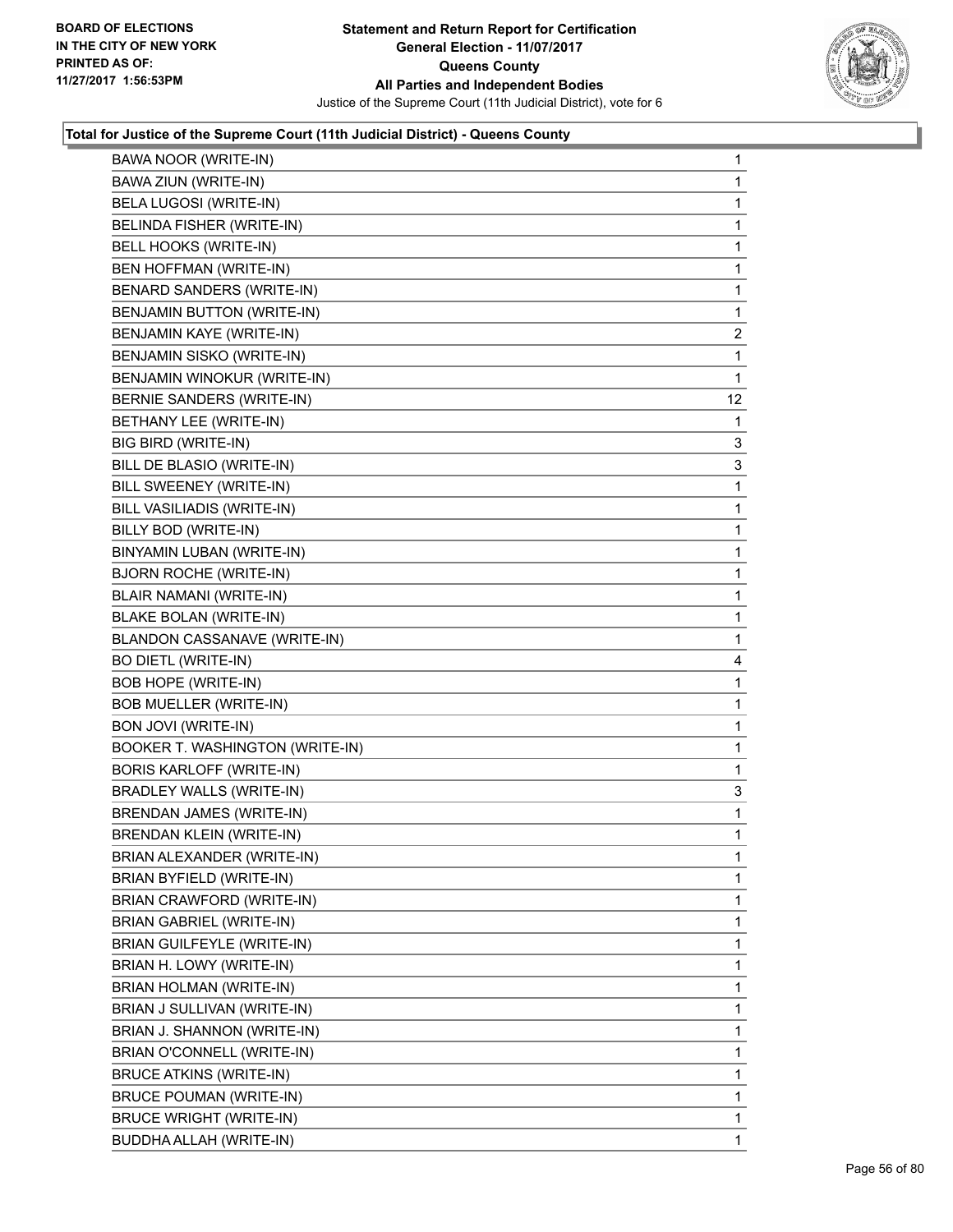

| <b>BUTLER RICHARD (WRITE-IN)</b><br>C. VERON MASON (WRITE-IN)<br>CAMILLE ANN KENNEDY DOHERTY (WRITE-IN)<br>CANDACE C POEL (WRITE-IN)<br>CAPTAIN MORGAN (WRITE-IN)<br>CAPTAIN PLANET (WRITE-IN)<br>CARL FOSTER (WRITE-IN)<br>CARLTON LAING (WRITE-IN)<br>CARMEN BLANCO (WRITE-IN)<br>CARMEN VELAZQUEZ (WRITE-IN)<br>CAROL GRAY (WRITE-IN)<br>CAROLYN MALONEY (WRITE-IN)<br>CARROL L. WOODRUFF (WRITE-IN)<br>CARSTEN CHARLES SABATHIA (WRITE-IN)<br>CASILDA ROPPER-SIMPSON (WRITE-IN)<br>CASSANDRA WILLIAMSON (WRITE-IN)<br>CATALINA CRUZ (WRITE-IN)<br>CATHERINE SAUNDERS (WRITE-IN)<br>CATHY NOLAN (WRITE-IN)<br>CATHY ROCHE (WRITE-IN)<br>CHAIM HECHT (WRITE-IN)<br>CHAITANYA JANI (WRITE-IN)<br>CHANTELLE JOHNSON (WRITE-IN)<br>CHARLES BARON (WRITE-IN)<br>CHARLES CAT (WRITE-IN)<br>CHARLES GUZZO (WRITE-IN)<br>CHARLES RUSSO (WRITE-IN)<br>CHARLIE BROWN (WRITE-IN)<br>CHARM WINCENTOSKY (WRITE-IN)<br>CHAUNCEY KATT (WRITE-IN)<br>CHE ALEXANDER (WRITE-IN)<br>CHEDOZE CHEYERE (WRITE-IN)<br>CHELSEA CLINTON (WRITE-IN)<br>CHELSEA MANNING (WRITE-IN)<br>CHEREE BUGGS (WRITE-IN)<br>CHESKY ROSENGARTEN (WRITE-IN)<br>CHESTER NIMITZ (WRITE-IN)<br>CHLOE MEAD (WRITE-IN)<br>CHRIS DAY (WRITE-IN)<br>CHRIS KREALIC (WRITE-IN)<br>CHRISTEL GARLAND (WRITE-IN)<br>CHRISTI J. ACKER (WRITE-IN)<br>CHRISTINA VEGA (WRITE-IN)<br>CHRISTINE TILAS (WRITE-IN) | <b>BUGS BUNNY (WRITE-IN)</b> | 1              |
|-----------------------------------------------------------------------------------------------------------------------------------------------------------------------------------------------------------------------------------------------------------------------------------------------------------------------------------------------------------------------------------------------------------------------------------------------------------------------------------------------------------------------------------------------------------------------------------------------------------------------------------------------------------------------------------------------------------------------------------------------------------------------------------------------------------------------------------------------------------------------------------------------------------------------------------------------------------------------------------------------------------------------------------------------------------------------------------------------------------------------------------------------------------------------------------------------------------------------------------------------------------------------------------------------------------------------------------------------------------|------------------------------|----------------|
|                                                                                                                                                                                                                                                                                                                                                                                                                                                                                                                                                                                                                                                                                                                                                                                                                                                                                                                                                                                                                                                                                                                                                                                                                                                                                                                                                           |                              | $\mathbf 1$    |
|                                                                                                                                                                                                                                                                                                                                                                                                                                                                                                                                                                                                                                                                                                                                                                                                                                                                                                                                                                                                                                                                                                                                                                                                                                                                                                                                                           |                              | $\mathbf{1}$   |
|                                                                                                                                                                                                                                                                                                                                                                                                                                                                                                                                                                                                                                                                                                                                                                                                                                                                                                                                                                                                                                                                                                                                                                                                                                                                                                                                                           |                              | 1              |
|                                                                                                                                                                                                                                                                                                                                                                                                                                                                                                                                                                                                                                                                                                                                                                                                                                                                                                                                                                                                                                                                                                                                                                                                                                                                                                                                                           |                              | 1              |
|                                                                                                                                                                                                                                                                                                                                                                                                                                                                                                                                                                                                                                                                                                                                                                                                                                                                                                                                                                                                                                                                                                                                                                                                                                                                                                                                                           |                              | 1              |
|                                                                                                                                                                                                                                                                                                                                                                                                                                                                                                                                                                                                                                                                                                                                                                                                                                                                                                                                                                                                                                                                                                                                                                                                                                                                                                                                                           |                              | 1              |
|                                                                                                                                                                                                                                                                                                                                                                                                                                                                                                                                                                                                                                                                                                                                                                                                                                                                                                                                                                                                                                                                                                                                                                                                                                                                                                                                                           |                              | 1              |
|                                                                                                                                                                                                                                                                                                                                                                                                                                                                                                                                                                                                                                                                                                                                                                                                                                                                                                                                                                                                                                                                                                                                                                                                                                                                                                                                                           |                              | $\mathbf{1}$   |
|                                                                                                                                                                                                                                                                                                                                                                                                                                                                                                                                                                                                                                                                                                                                                                                                                                                                                                                                                                                                                                                                                                                                                                                                                                                                                                                                                           |                              | 1              |
|                                                                                                                                                                                                                                                                                                                                                                                                                                                                                                                                                                                                                                                                                                                                                                                                                                                                                                                                                                                                                                                                                                                                                                                                                                                                                                                                                           |                              | 1              |
|                                                                                                                                                                                                                                                                                                                                                                                                                                                                                                                                                                                                                                                                                                                                                                                                                                                                                                                                                                                                                                                                                                                                                                                                                                                                                                                                                           |                              | 1              |
|                                                                                                                                                                                                                                                                                                                                                                                                                                                                                                                                                                                                                                                                                                                                                                                                                                                                                                                                                                                                                                                                                                                                                                                                                                                                                                                                                           |                              | 1              |
|                                                                                                                                                                                                                                                                                                                                                                                                                                                                                                                                                                                                                                                                                                                                                                                                                                                                                                                                                                                                                                                                                                                                                                                                                                                                                                                                                           |                              | 1              |
|                                                                                                                                                                                                                                                                                                                                                                                                                                                                                                                                                                                                                                                                                                                                                                                                                                                                                                                                                                                                                                                                                                                                                                                                                                                                                                                                                           |                              | $\mathbf{1}$   |
|                                                                                                                                                                                                                                                                                                                                                                                                                                                                                                                                                                                                                                                                                                                                                                                                                                                                                                                                                                                                                                                                                                                                                                                                                                                                                                                                                           |                              | 1              |
|                                                                                                                                                                                                                                                                                                                                                                                                                                                                                                                                                                                                                                                                                                                                                                                                                                                                                                                                                                                                                                                                                                                                                                                                                                                                                                                                                           |                              | 1              |
|                                                                                                                                                                                                                                                                                                                                                                                                                                                                                                                                                                                                                                                                                                                                                                                                                                                                                                                                                                                                                                                                                                                                                                                                                                                                                                                                                           |                              | 1              |
|                                                                                                                                                                                                                                                                                                                                                                                                                                                                                                                                                                                                                                                                                                                                                                                                                                                                                                                                                                                                                                                                                                                                                                                                                                                                                                                                                           |                              | 1              |
|                                                                                                                                                                                                                                                                                                                                                                                                                                                                                                                                                                                                                                                                                                                                                                                                                                                                                                                                                                                                                                                                                                                                                                                                                                                                                                                                                           |                              | 1              |
|                                                                                                                                                                                                                                                                                                                                                                                                                                                                                                                                                                                                                                                                                                                                                                                                                                                                                                                                                                                                                                                                                                                                                                                                                                                                                                                                                           |                              | $\mathbf{1}$   |
|                                                                                                                                                                                                                                                                                                                                                                                                                                                                                                                                                                                                                                                                                                                                                                                                                                                                                                                                                                                                                                                                                                                                                                                                                                                                                                                                                           |                              | 1              |
|                                                                                                                                                                                                                                                                                                                                                                                                                                                                                                                                                                                                                                                                                                                                                                                                                                                                                                                                                                                                                                                                                                                                                                                                                                                                                                                                                           |                              | 1              |
|                                                                                                                                                                                                                                                                                                                                                                                                                                                                                                                                                                                                                                                                                                                                                                                                                                                                                                                                                                                                                                                                                                                                                                                                                                                                                                                                                           |                              | 1              |
|                                                                                                                                                                                                                                                                                                                                                                                                                                                                                                                                                                                                                                                                                                                                                                                                                                                                                                                                                                                                                                                                                                                                                                                                                                                                                                                                                           |                              | 1              |
|                                                                                                                                                                                                                                                                                                                                                                                                                                                                                                                                                                                                                                                                                                                                                                                                                                                                                                                                                                                                                                                                                                                                                                                                                                                                                                                                                           |                              | 1              |
|                                                                                                                                                                                                                                                                                                                                                                                                                                                                                                                                                                                                                                                                                                                                                                                                                                                                                                                                                                                                                                                                                                                                                                                                                                                                                                                                                           |                              | $\mathbf{1}$   |
|                                                                                                                                                                                                                                                                                                                                                                                                                                                                                                                                                                                                                                                                                                                                                                                                                                                                                                                                                                                                                                                                                                                                                                                                                                                                                                                                                           |                              | 1              |
|                                                                                                                                                                                                                                                                                                                                                                                                                                                                                                                                                                                                                                                                                                                                                                                                                                                                                                                                                                                                                                                                                                                                                                                                                                                                                                                                                           |                              | 1              |
|                                                                                                                                                                                                                                                                                                                                                                                                                                                                                                                                                                                                                                                                                                                                                                                                                                                                                                                                                                                                                                                                                                                                                                                                                                                                                                                                                           |                              | 1              |
|                                                                                                                                                                                                                                                                                                                                                                                                                                                                                                                                                                                                                                                                                                                                                                                                                                                                                                                                                                                                                                                                                                                                                                                                                                                                                                                                                           |                              | 1              |
|                                                                                                                                                                                                                                                                                                                                                                                                                                                                                                                                                                                                                                                                                                                                                                                                                                                                                                                                                                                                                                                                                                                                                                                                                                                                                                                                                           |                              | 1              |
|                                                                                                                                                                                                                                                                                                                                                                                                                                                                                                                                                                                                                                                                                                                                                                                                                                                                                                                                                                                                                                                                                                                                                                                                                                                                                                                                                           |                              | 1              |
|                                                                                                                                                                                                                                                                                                                                                                                                                                                                                                                                                                                                                                                                                                                                                                                                                                                                                                                                                                                                                                                                                                                                                                                                                                                                                                                                                           |                              | $\mathbf{2}$   |
|                                                                                                                                                                                                                                                                                                                                                                                                                                                                                                                                                                                                                                                                                                                                                                                                                                                                                                                                                                                                                                                                                                                                                                                                                                                                                                                                                           |                              | 1              |
|                                                                                                                                                                                                                                                                                                                                                                                                                                                                                                                                                                                                                                                                                                                                                                                                                                                                                                                                                                                                                                                                                                                                                                                                                                                                                                                                                           |                              | $\overline{2}$ |
|                                                                                                                                                                                                                                                                                                                                                                                                                                                                                                                                                                                                                                                                                                                                                                                                                                                                                                                                                                                                                                                                                                                                                                                                                                                                                                                                                           |                              | 1              |
|                                                                                                                                                                                                                                                                                                                                                                                                                                                                                                                                                                                                                                                                                                                                                                                                                                                                                                                                                                                                                                                                                                                                                                                                                                                                                                                                                           |                              | 1              |
|                                                                                                                                                                                                                                                                                                                                                                                                                                                                                                                                                                                                                                                                                                                                                                                                                                                                                                                                                                                                                                                                                                                                                                                                                                                                                                                                                           |                              | 1              |
|                                                                                                                                                                                                                                                                                                                                                                                                                                                                                                                                                                                                                                                                                                                                                                                                                                                                                                                                                                                                                                                                                                                                                                                                                                                                                                                                                           |                              | 1              |
|                                                                                                                                                                                                                                                                                                                                                                                                                                                                                                                                                                                                                                                                                                                                                                                                                                                                                                                                                                                                                                                                                                                                                                                                                                                                                                                                                           |                              | 1              |
|                                                                                                                                                                                                                                                                                                                                                                                                                                                                                                                                                                                                                                                                                                                                                                                                                                                                                                                                                                                                                                                                                                                                                                                                                                                                                                                                                           |                              | $\mathbf{1}$   |
|                                                                                                                                                                                                                                                                                                                                                                                                                                                                                                                                                                                                                                                                                                                                                                                                                                                                                                                                                                                                                                                                                                                                                                                                                                                                                                                                                           |                              | 1              |
|                                                                                                                                                                                                                                                                                                                                                                                                                                                                                                                                                                                                                                                                                                                                                                                                                                                                                                                                                                                                                                                                                                                                                                                                                                                                                                                                                           |                              | 1              |
|                                                                                                                                                                                                                                                                                                                                                                                                                                                                                                                                                                                                                                                                                                                                                                                                                                                                                                                                                                                                                                                                                                                                                                                                                                                                                                                                                           |                              | 1              |
|                                                                                                                                                                                                                                                                                                                                                                                                                                                                                                                                                                                                                                                                                                                                                                                                                                                                                                                                                                                                                                                                                                                                                                                                                                                                                                                                                           | CHRISTOPHER FORD (WRITE-IN)  | 1              |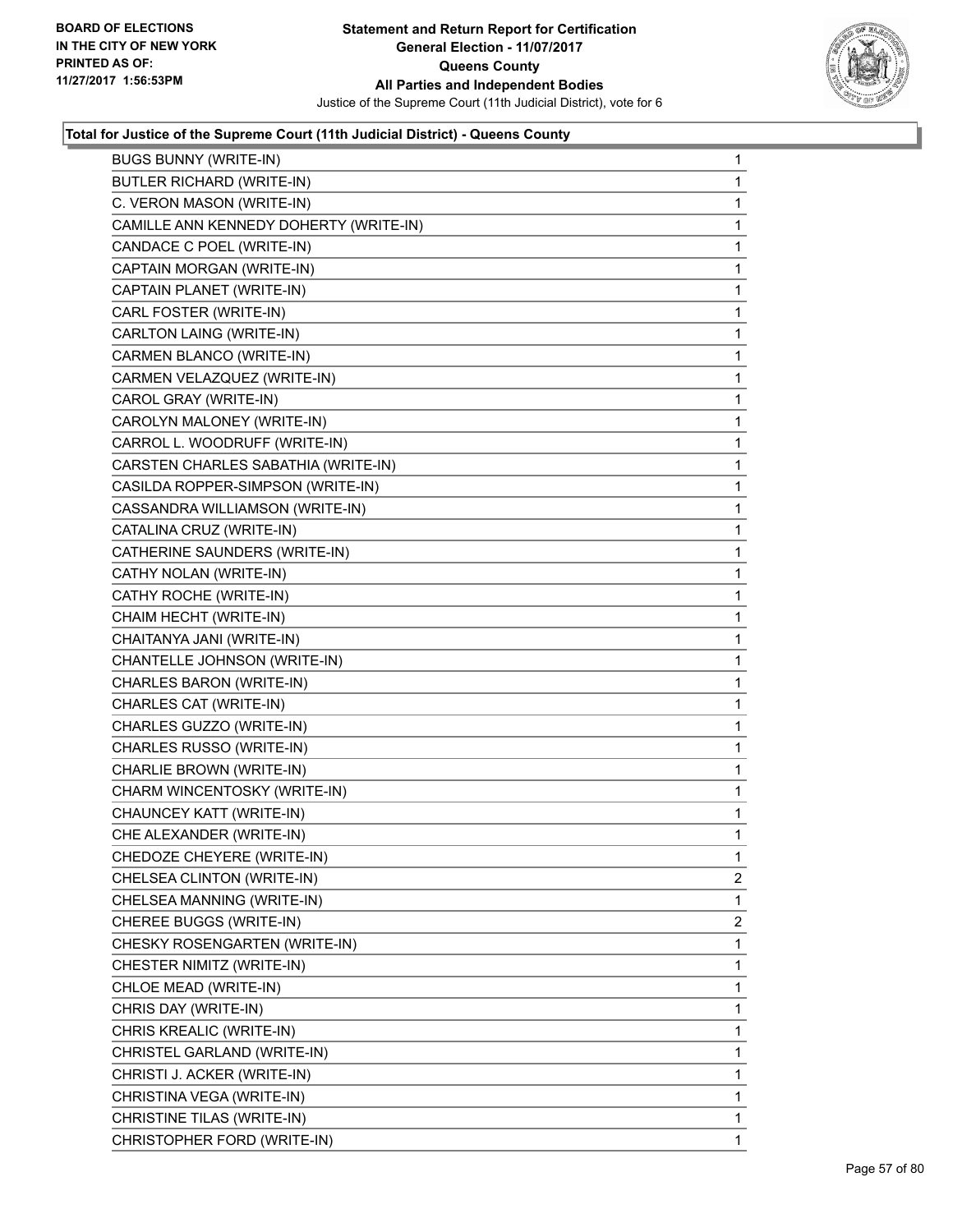

| CHRISTOPHER GALLIGAN (WRITE-IN)                            | 1              |
|------------------------------------------------------------|----------------|
| CHRISTOPHER REID (WRITE-IN)                                | 1<br>1         |
| CHUCK SCHUMER (WRITE-IN)                                   |                |
| CIARAN FAHY (WRITE-IN)                                     | 1              |
| CINDER BLOCK (WRITE-IN)                                    | 1              |
| CLAIRE HICKSON (WRITE-IN)                                  | 1              |
| CLARENCE GOODMAN (WRITE-IN)<br>CLARK WHITSETT (WRITE-IN)   | 1              |
|                                                            | 1<br>1         |
| CLIFTON GUMBS (WRITE-IN)<br><b>COLIN FEENEY (WRITE-IN)</b> |                |
|                                                            | 1              |
| <b>COLLEEN PIEENCE (WRITE-IN)</b>                          | 1              |
| COLLENTE PEAN (WRITE-IN)                                   | 1              |
| CONDOLEZZA RICE (WRITE-IN)                                 | 1              |
| CONSTANCE GONZALEZ (WRITE-IN)                              | 1              |
| CONSTANTINA SUCCOL (WRITE-IN)                              | 1              |
| COOKIE KATT (WRITE-IN)                                     | 1              |
| COOKIE MONSTER (WRITE-IN)                                  | 1              |
| COREY STOOK (WRITE-IN)                                     | 1              |
| CORI MARK (WRITE-IN)                                       | 1              |
| COSTA CONSTANTINIDES (WRITE-IN)                            | $\overline{c}$ |
| CRAIG I. MARGOLIS (WRITE-IN)                               | 1              |
| CRAIG RAMSEUER (WRITE-IN)                                  | 1              |
| CRANJIS MCBASKETBALL (WRITE-IN)                            | 1              |
| CRISTINA FURLONG (WRITE-IN)                                | 1              |
| CURIOUS GEORGE (WRITE-IN)                                  | 1              |
| CURTIS JACKSON (WRITE-IN)                                  | $\overline{c}$ |
| CYNTHIA CONTI (WRITE-IN)                                   | 1              |
| DAFFY DUCK (WRITE-IN)                                      | 2              |
| DAISY DUCK (WRITE-IN)                                      | 1              |
| DALAI LAMA (WRITE-IN)                                      | 1              |
| DALE PRENTICE JR. (WRITE-IN)                               | 1              |
| DAN HANLON (WRITE-IN)                                      | 1              |
| DAN MCLAUGHLIN (WRITE-IN)                                  | 1              |
| DAN RATHER (WRITE-IN)                                      | 1.             |
| DAN STUCKLEY (WRITE-IN)                                    | 1              |
| DANA KIRSCHENBAIN STANLEY (WRITE-IN)                       | 1              |
| DANIEL ARONOFF (WRITE-IN)                                  | 1              |
| DANIEL D'AGOSTINO (WRITE-IN)                               | 1              |
| DANIEL DROMM (WRITE-IN)                                    | 1              |
| DANIEL HALLORAN (WRITE-IN)                                 | 2              |
| DANIEL LIGHT (WRITE-IN)                                    | 1              |
| DANIEL NOBLO (WRITE-IN)                                    | 2              |
| DANIEL O DONNELL (WRITE-IN)                                | 1              |
| DANIEL ROBERT MURPHY (WRITE-IN)                            |                |
|                                                            | 1              |
| DANIEL UOBSKIND (WRITE-IN)                                 | 1              |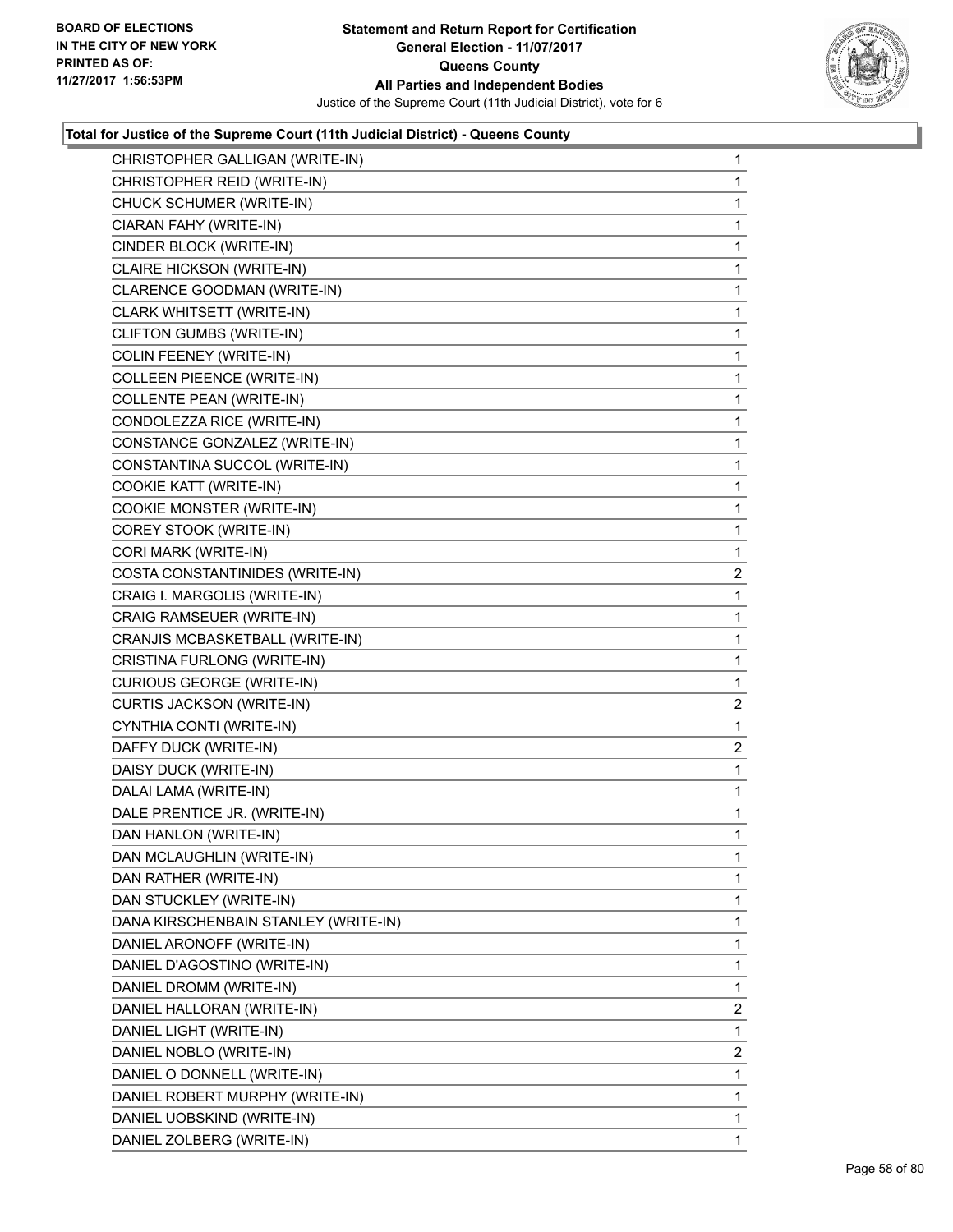

|                                 | $\mathbf{1}$ |
|---------------------------------|--------------|
| DANIELLE TCHOLAKIAN (WRITE-IN)  | 1            |
| DANNY G. JEMISON (WRITE-IN)     | 1            |
| DANNY JARVIS (WRITE-IN)         | 1            |
| DANNY ULONNOR (WRITE-IN)        | 1            |
| DARGIS MACARHUT (WRITE-IN)      | 1            |
| DAVID A. BALL (WRITE-IN)        | 1            |
| DAVID DINKINS (WRITE-IN)        | 1            |
| DAVID FAHY (WRITE-IN)           | 1            |
| DAVID GREENBERG (WRITE-IN)      | 1            |
| DAVID HARRIS (WRITE-IN)         | 1            |
| DAVID JEMEL (WRITE-IN)          | 1            |
| DAVID JONATHAN JEMEL (WRITE-IN) | 1            |
| DAVID KATZ (WRITE-IN)           | 1            |
| DAVID KIRBY (WRITE-IN)          | 1            |
| DAVID KWANG (WRITE-IN)          | 1            |
| DAVID MANDEZ (WRITE-IN)         | 1            |
| DAVID MENG (WRITE-IN)           | 1            |
| DAVID N FRENCE (WRITE-IN)       | 1            |
| DAVID OSLOS (WRITE-IN)          | 1            |
| DAVID ROTH (WRITE-IN)           | 1            |
| DAVID S. DIKMAN (WRITE-IN)      | 1            |
| DAVID S. PUMPKINS (WRITE-IN)    | 2            |
| DAVID SESNOVICH (WRITE-IN)      | 1            |
|                                 |              |
| DAVID SLUTSKY (WRITE-IN)        | 1            |
| DAVID TOLCHIN (WRITE-IN)        | 1            |
| DAVID W. WILSON (WRITE-IN)      | 1            |
| DAVY CROCKETT (WRITE-IN)        | 1            |
| DAWA JUNG ACOSTA (WRITE-IN)     | 1            |
| DAWN SINGLETARY (WRITE-IN)      | 1            |
| DEAN PUENTE (WRITE-IN)          | 1            |
| DEBRA PALAN (WRITE-IN)          | 1            |
| DEBRA ROGERS (WRITE-IN)         | 1            |
| DEE DEE RAMONE (WRITE-IN)       | 1            |
| DELMAS COSTIN (WRITE-IN)        | 1            |
| DENISE JOHNSON-WHITE (WRITE-IN) | 1            |
| DENISE LAWSON (WRITE-IN)        | 1            |
| DENNIS RING (WRITE-IN)          | 1            |
| DENNIS RODMAN (WRITE-IN)        | 1            |
| DENZEL WASHINGTON (WRITE-IN)    | 1            |
| DERMOT INONY (WRITE-IN)         | 1            |
| DEVIN HOBBES (WRITE-IN)         | 1            |
| DEVON T. HENRY (WRITE-IN)       | 1            |
| DIAN LITTLEPAGE (WRITE-IN)      | 1            |
| DIANA K. RUAVERA (WRITE-IN)     | 1            |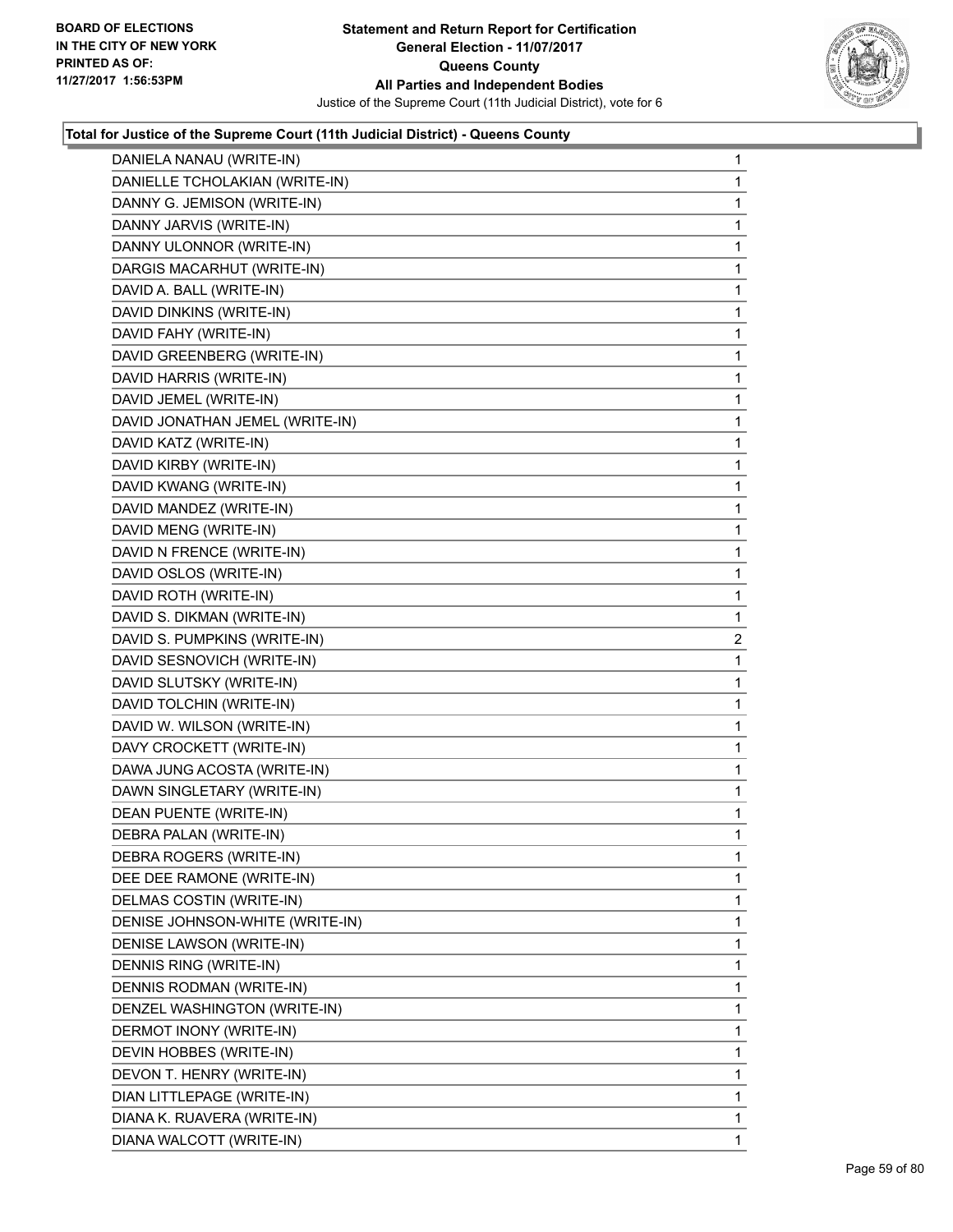

| DIANE C. WALCZYK-FUREY (WRITE-IN)  | 1  |
|------------------------------------|----|
| DIMITRA TZORTZATOS (WRITE-IN)      | 1  |
| DIMITRI SPANOS (WRITE-IN)          | 1  |
| DIRK MCCALL (WRITE-IN)             | 1  |
| DOBA GER (WRITE-IN)                | 1  |
| DOMENICA VIOLA (WRITE-IN)          | 1  |
| DON KEE (WRITE-IN)                 | 1  |
| DONALD ARIDAS (WRITE-IN)           | 1  |
| DONALD DUCK (WRITE-IN)             | 4  |
| DONALD MANES (WRITE-IN)            | 2  |
| DONALD R BRODMERKEL JR (WRITE-IN)  | 1  |
| DONALD TRUMP (WRITE-IN)            | 13 |
| DONALD TRUMP JR (WRITE-IN)         | 2  |
| DONNA GOLIA (WRITE-IN)             | 1  |
| DONNIE FALCONE (WRITE-IN)          | 1  |
| DONNY DAMIAN (WRITE-IN)            | 1  |
| DONOVAN RICHARDS (WRITE-IN)        | 1  |
| DOR FIRESTONE (WRITE-IN)           | 1  |
| DORIS BROWN (WRITE-IN)             | 1  |
| DOROTHY CHIN-BRANDT (WRITE-IN)     | 1  |
| DOUG HENWOOD (WRITE-IN)            | 1  |
| DOUG OWENS (WRITE-IN)              | 1  |
| DOUGLAS MICHAELS (WRITE-IN)        | 1  |
| DOUGLAS PRESCOTT (WRITE-IN)        | 1  |
| DR. MICHAEL FROGEL (WRITE-IN)      | 1  |
| EARL WARREN (WRITE-IN)             | 1  |
| ED CIACCIO (WRITE-IN)              | 1  |
| EDWARD A. FLORES (WRITE-IN)        | 1  |
| EDWARD BENSON (WRITE-IN)           | 1  |
| EDWARD FOX (WRITE-IN)              | 1  |
| EDWARD J. GRASSEL (WRITE-IN)       | 1  |
| EDWARD MUCCINI (WRITE-IN)          | 1  |
| EDWARD PEREZ (WRITE-IN)            | 1  |
| EDWARD SNOWDEN (WRITE-IN)          | 1  |
| EDWIN CADIZ JR (WRITE-IN)          | 1  |
| EFRAIN BORRERO (WRITE-IN)          | 1  |
| ELEANOLA MIGLIACCIO (WRITE-IN)     | 1  |
| ELEANOR SHORIN (WRITE-IN)          | 1  |
| ELI BIEGELERSEV (WRITE-IN)         | 1  |
| ELIANNA WADITEL (WRITE-IN)         | 1  |
| ELIAS JANEU (WRITE-IN)             | 1  |
| ELIOT SPITZER (WRITE-IN)           | 1  |
| ELIZABETH ANDERSON (WRITE-IN)      | 1  |
| ELIZABETH CROWLEY (WRITE-IN)       | 2  |
| ELIZABETH TANZER-RITTER (WRITE-IN) | 1  |
| ELIZABETH WARREN (WRITE-IN)        | 1  |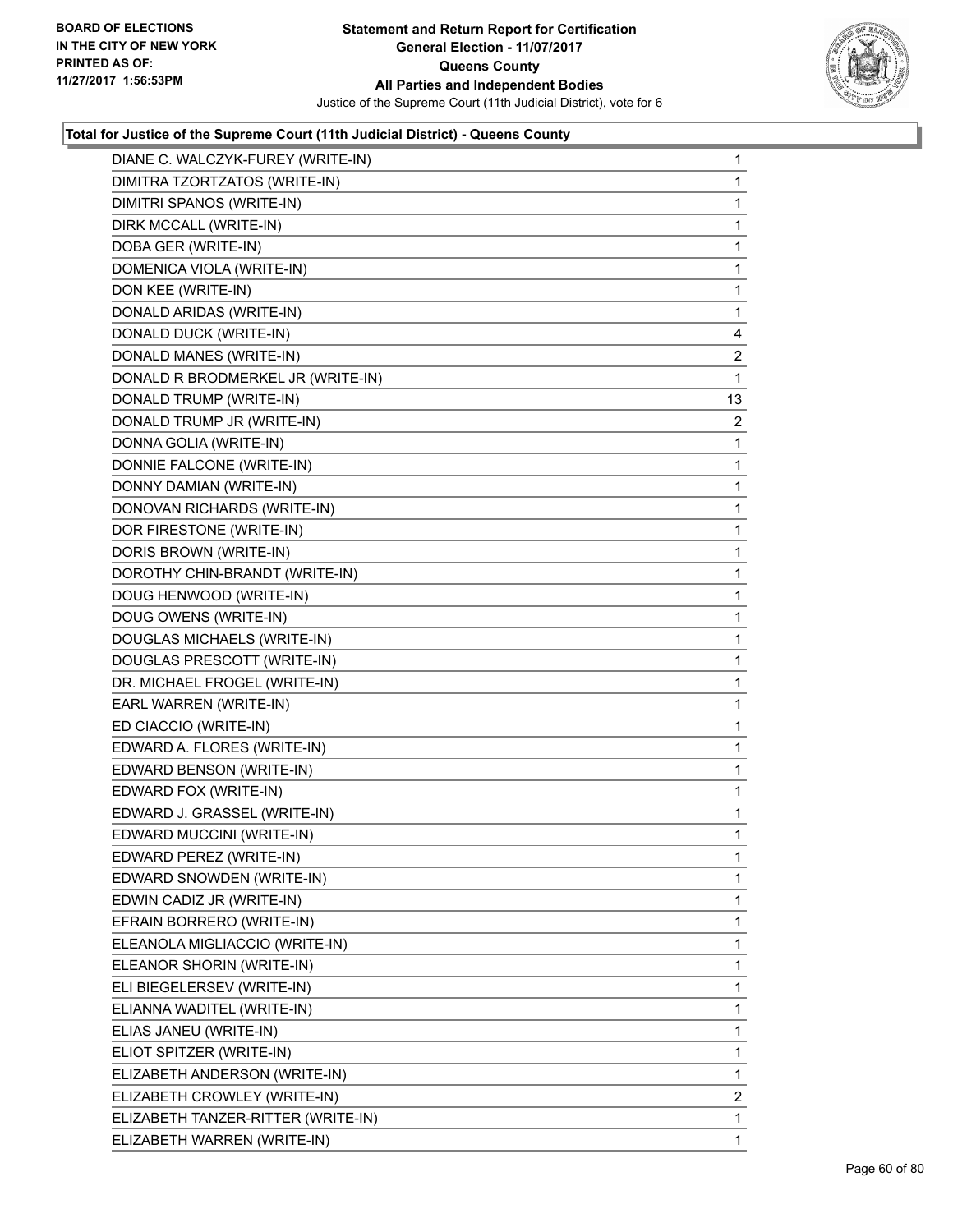

| ELLIOT DAVIDSON (WRITE-IN)    | 1              |
|-------------------------------|----------------|
| ELLIOT SPITZER (WRITE-IN)     | 1              |
| ELMER FUDD (WRITE-IN)         | 1              |
| ELOSIE MIDGEN (WRITE-IN)      | 1              |
| ELVIS PARSELY (WRITE-IN)      | 1              |
| EMEL KALV (WRITE-IN)          | 1              |
| EMILY COLLINS (WRITE-IN)      | 1              |
| EMILY HAUSER (WRITE-IN)       | 1              |
| EMILY HERNANDEZ (WRITE-IN)    | 1              |
| EMILY R. DAVIS (WRITE-IN)     | 1              |
| EMILY RUBEN (WRITE-IN)        | 1              |
| EMMANUEL AZOUNWU (WRITE-IN)   | 1              |
| EN MEE (WRITE-IN)             | 1              |
| ENIA TITOVA (WRITE-IN)        | 1              |
| ERIC A. ULRICH (WRITE-IN)     | 1              |
| ERIC DRAVEN (WRITE-IN)        | 1              |
| ERIC GARNER (WRITE-IN)        | 1              |
| ERIC SOUTHWOOD (WRITE-IN)     | 1              |
| ERIC TEPERMAN (WRITE-IN)      | 1              |
| ERICA SHAPIRO (WRITE-IN)      | 1              |
| ERIK DE PAULA (WRITE-IN)      | 1              |
| ERIK KEITSCH (WRITE-IN)       | 1              |
| ERIN BRENNAN (WRITE-IN)       | 1              |
| ERNEST HART (WRITE-IN)        | 1              |
| ERNESTO PEPCHU (WRITE-IN)     | 1              |
| ERNIE BANKS (WRITE-IN)        | 1              |
| ERWIN DALE THOMAS (WRITE-IN)  | 1              |
| EUGENE P. SCHATZ (WRITE-IN)   | 1              |
| EUGENE RHEE (WRITE-IN)        | 1              |
| EUSTACE FARGO (WRITE-IN)      | 1              |
| EVE ARGREAS (WRITE-IN)        | 1              |
| EVELYN KANS (WRITE-IN)        | $\mathbf{1}$   |
| FAISAL REHMAN (WRITE-IN)      | 1              |
| FAY BROWN (WRITE-IN)          | 1              |
| FELIX BIERDERMAN (WRITE-IN)   | 1              |
| FERNANDO RODAS (WRITE-IN)     | 1              |
| FIDEL CASTRO (WRITE-IN)       | 1              |
| FIORELLO LAGUARDIA (WRITE-IN) | 1              |
| FONDIL MABOLS (WRITE-IN)      | 1              |
| FRAN GALLEGHER (WRITE-IN)     | 1              |
| FRANCISCO MOYA (WRITE-IN)     | $\overline{2}$ |
| FRANK COUGET (WRITE-IN)       | 1              |
| FRANK KELLY (WRITE-IN)        | 1              |
| FRANK KENNA (WRITE-IN)        | 1              |
| FRANK MAGGI (WRITE-IN)        | 1              |
| FRANK MANETTA (WRITE-IN)      | 1              |
|                               |                |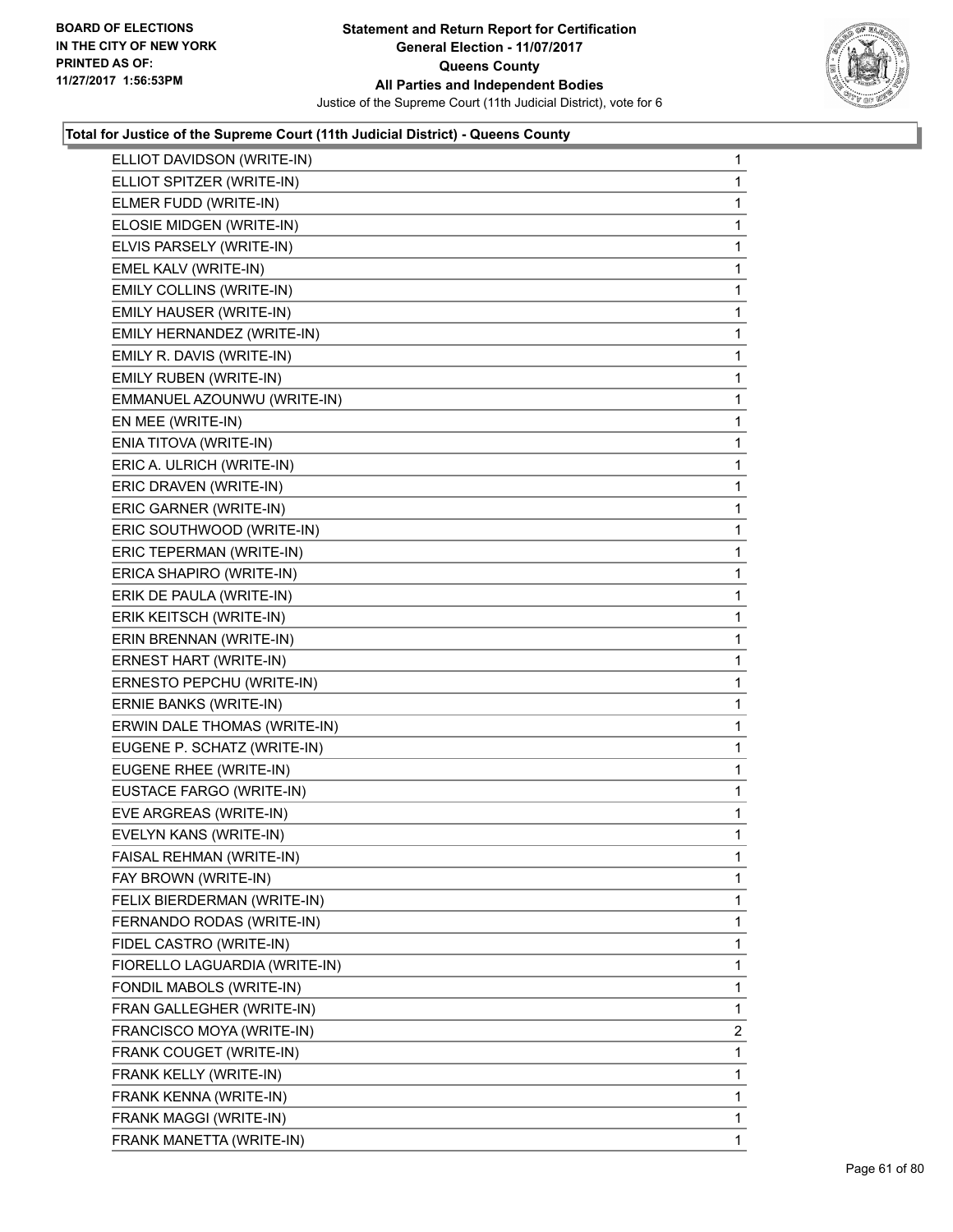

| FRANK PADAVAN (WRITE-IN)            | 1 |
|-------------------------------------|---|
| FRANK SACCHETTI (WRITE-IN)          | 1 |
| FRANKLIN DEALE (WRITE-IN)           | 1 |
| FRANKLYN SIEGEL (WRITE-IN)          | 1 |
| FRASIER CRANE (WRITE-IN)            | 1 |
| FRENNETH DONAGGER (WRITE-IN)        | 1 |
| FUBU PAK (WRITE-IN)                 | 1 |
| FUH ISLAM (WRITE-IN)                | 1 |
| <b>GABINE FRENCH (WRITE-IN)</b>     | 1 |
| GABRIELA A. TORRANO (WRITE-IN)      | 1 |
| GAIUS JULIUS CAESAR (WRITE-IN)      | 1 |
| <b>GARDINER MILLER (WRITE-IN)</b>   | 1 |
| <b>GARIKAI BROWN (WRITE-IN)</b>     | 1 |
| <b>GARRETT MORGAN (WRITE-IN)</b>    | 1 |
| <b>GARY LONDIS (WRITE-IN)</b>       | 1 |
| <b>GARY SALVATO (WRITE-IN)</b>      | 1 |
| <b>GENARO BASTOS (WRITE-IN)</b>     | 1 |
| <b>GENE RUSSIANOFF (WRITE-IN)</b>   | 1 |
| <b>GEOFF BOEHM (WRITE-IN)</b>       | 1 |
| <b>GEORGE GREEN (WRITE-IN)</b>      | 1 |
| <b>GEORGE HARISON (WRITE-IN)</b>    | 1 |
| <b>GEORGE M. MACK (WRITE-IN)</b>    | 1 |
| <b>GEORGE MACH (WRITE-IN)</b>       | 1 |
| <b>GEORGE PATAKI (WRITE-IN)</b>     | 1 |
| <b>GEORGE WASHINGTON (WRITE-IN)</b> | 1 |
| <b>GEORGE ZAMMIT (WRITE-IN)</b>     | 1 |
| GERALDINE CHAPEY (WRITE-IN)         | 1 |
| GERARD J. CASH (WRITE-IN)           | 1 |
| GERARD M. ABE (WRITE-IN)            | 1 |
| GERARD M. DEEMILAN (WRITE-IN)       | 1 |
| <b>GERMAINE AUGUSTE (WRITE-IN)</b>  | 1 |
| <b>GERSHON GOLDMAN (WRITE-IN)</b>   | 1 |
| GIDEON JANEU (WRITE-IN)             | 1 |
| GIL NOBLE (WRITE-IN)                | 1 |
| GIL WINOKUR (WRITE-IN)              | 1 |
| GILBERT GETTFRIED (WRITE-IN)        | 1 |
| GIOVONNI POLITO (WRITE-IN)          | 1 |
| GIUSEPPE DAMICO (WRITE-IN)          | 1 |
| <b>GLENN BURKE (WRITE-IN)</b>       | 1 |
| GLENN GREENWALD (WRITE-IN)          | 1 |
| GLORIA AGUILERO (WRITE-IN)          | 1 |
| GLORIA BROWN MARSHALL (WRITE-IN)    | 1 |
| <b>GRACE MENG (WRITE-IN)</b>        | 1 |
| <b>GRANT M. LALLY (WRITE-IN)</b>    | 1 |
| <b>GREG GUTFELD (WRITE-IN)</b>      | 1 |
| <b>GREG POPOVICH (WRITE-IN)</b>     | 1 |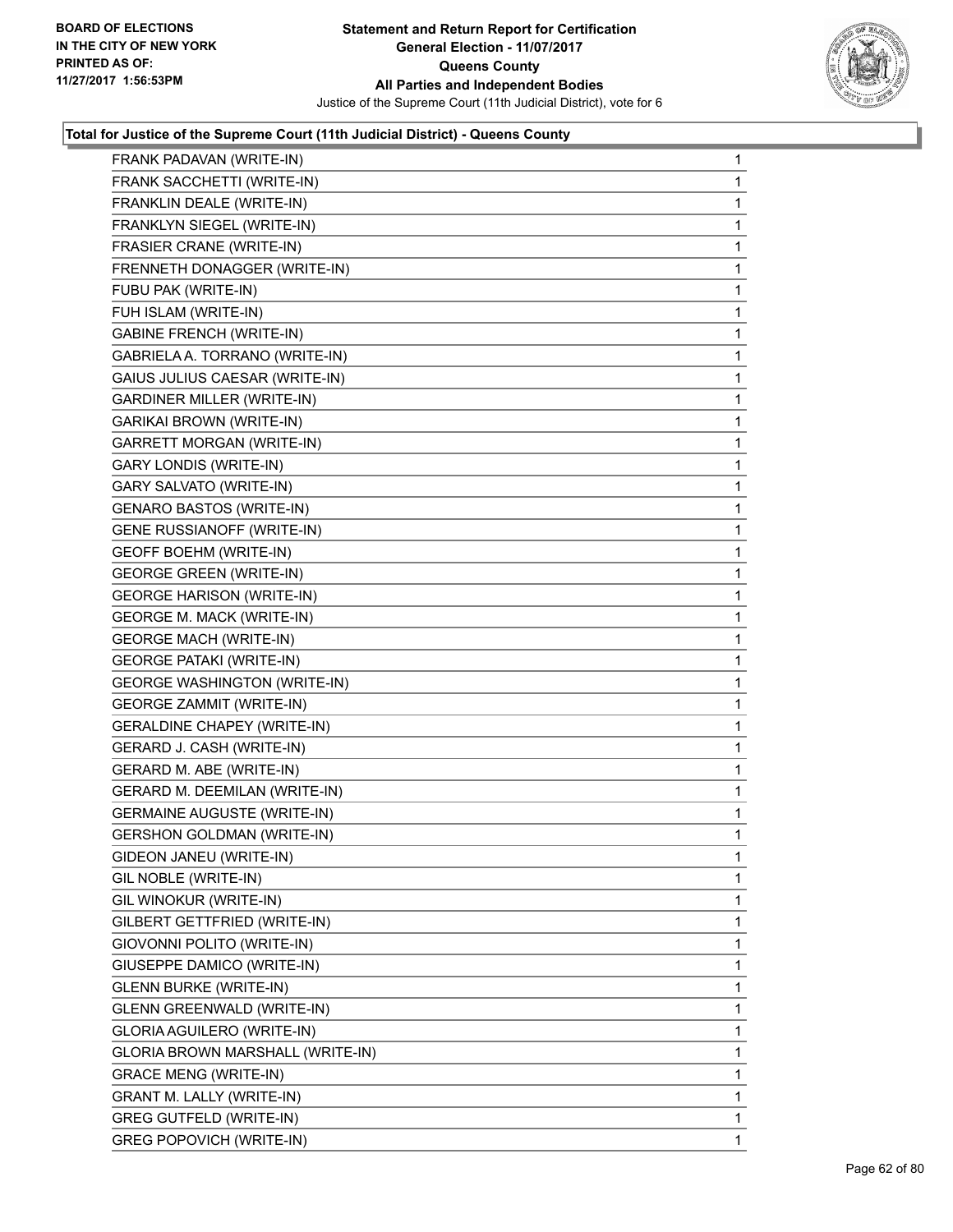

| <b>GREG YENIK (WRITE-IN)</b>     | $\mathbf{1}$   |
|----------------------------------|----------------|
| <b>GREGORY JOSAK (WRITE-IN)</b>  | 1              |
| GREGORY LACHAGA (WRITE-IN)       | 1              |
| GREGORY ZINOVIEV (WRITE-IN)      | 1              |
| GRIFFIN J. PAYNE (WRITE-IN)      | 1              |
| <b>GUNILLA NYGREN (WRITE-IN)</b> | 1              |
| HAI NGUYEN (WRITE-IN)            | 1              |
| HALLIE TENENBAUM (WRITE-IN)      | 1              |
| HANNAH RUTH (WRITE-IN)           | 1              |
| HANNON FERTZ (WRITE-IN)          | 1              |
| HANS SOLO (WRITE-IN)             | 1              |
| HARLEY D. DIAMOND (WRITE-IN)     | 1              |
| HARRET LOW (WRITE-IN)            | 1              |
| HARRIETT TUBMAN (WRITE-IN)       | 1              |
| HARRY NUSSDORF (WRITE-IN)        | 1              |
| HARVEY MILK (WRITE-IN)           | 1              |
| HEATHER A. GALLAGHER (WRITE-IN)  | 1              |
| HEATHER HEYER (WRITE-IN)         | 1              |
| <b>HEATHER SUMMA (WRITE-IN)</b>  | 1              |
| HEDI KLUME (WRITE-IN)            | 1              |
| HENRY BARANCZAK (WRITE-IN)       | 1              |
| HENRY BERGER (WRITE-IN)          | 1              |
| HENRY FOSTER (WRITE-IN)          | 1              |
| HENRY LAGOS (WRITE-IN)           | 1              |
| HENRY LEWIS (WRITE-IN)           | 1              |
| HERBERT FAIR (WRITE-IN)          | 1              |
| HERBERT WACHTELL (WRITE-IN)      | 1              |
| HILLARY CLINTON (WRITE-IN)       | 11             |
| HILOA MCGRUDER (WRITE-IN)        | 1              |
| HINGLE MCCRINGLEBERRY (WRITE-IN) | 1              |
| HIRAM MONSERRATE (WRITE-IN)      | 1              |
| HO D. DAW (WRITE-IN)             | 1              |
| HOLLY REED (WRITE-IN)            | 1              |
| HOWARD STERN (WRITE-IN)          | $\overline{2}$ |
| HOWDY DUDY (WRITE-IN)            | 1              |
| HUGH BYFIELD (WRITE-IN)          | 1              |
| HUGH HAMILTON (WRITE-IN)         | 1              |
| HUGO BLACK (WRITE-IN)            | 1              |
| HUMPTY DUMPTY (WRITE-IN)         | 1              |
| IAN HOFFMAN (WRITE-IN)           | 1              |
| IDA B. WELLS (WRITE-IN)          | 1              |
| IDA CAMPBELL (WRITE-IN)          | 1              |
| IDISA GOLD (WRITE-IN)            | 1              |
| IHOR KINAL (WRITE-IN)            | 1              |
| ILENA STOLLER (WRITE-IN)         | 1              |
| ILLIANA MOLINA (WRITE-IN)        | 1              |
|                                  |                |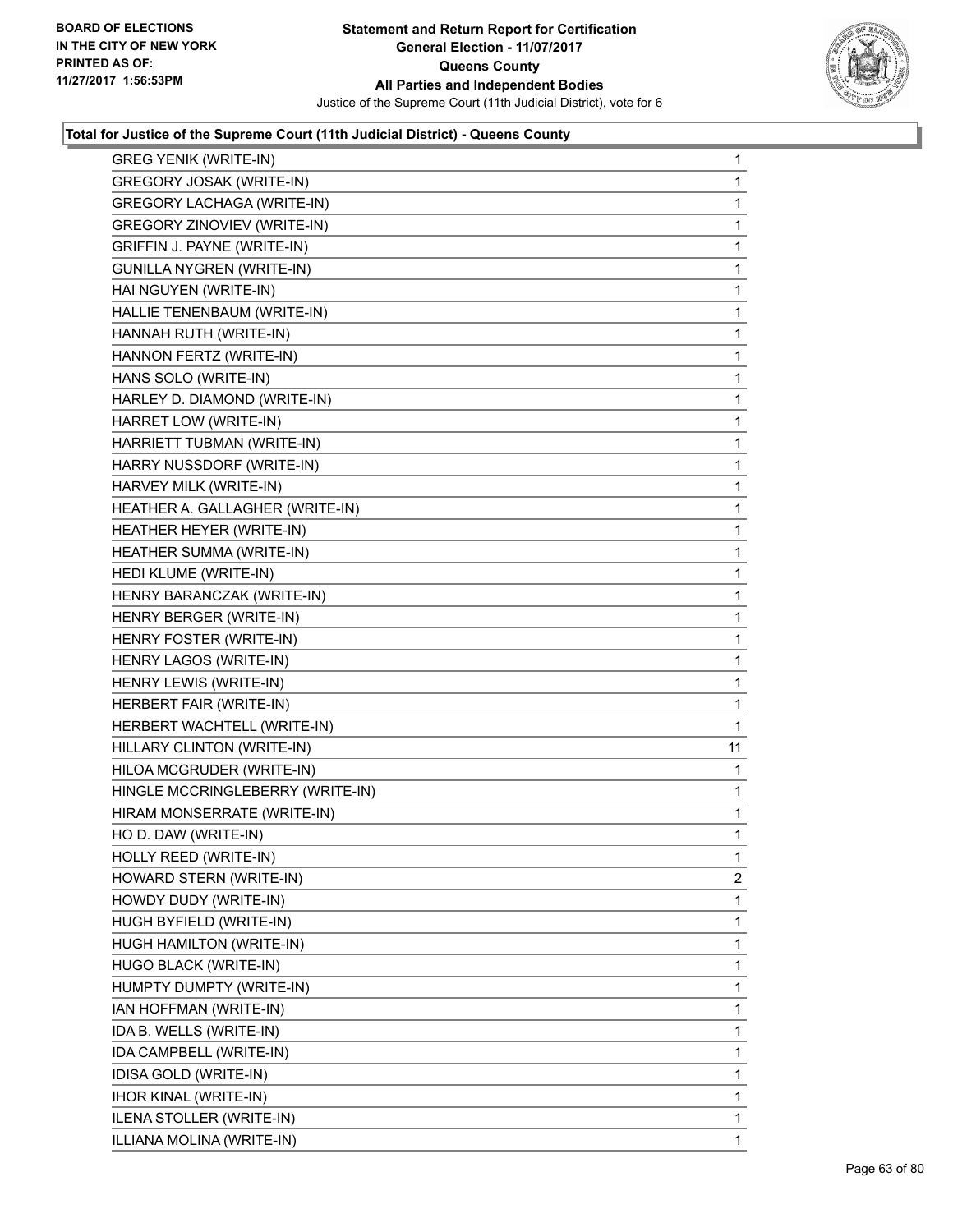

| <b>IMRAN RIFFAT (WRITE-IN)</b> | 1              |
|--------------------------------|----------------|
| IRAN MONSERRAT (WRITE-IN)      | 1              |
| <b>IRON MAN (WRITE-IN)</b>     | 1              |
| <b>ISAAC MOORE (WRITE-IN)</b>  | 1              |
| IVIA CARDOZA (WRITE-IN)        | 1              |
| IWAN AXT (WRITE-IN)            | 1              |
| IWAN KINAL (WRITE-IN)          | 1              |
| IZZY T. DOG (WRITE-IN)         | 1              |
| JACK BAER (WRITE-IN)           | 2              |
| JACK NICHOLSON (WRITE-IN)      | 1              |
| JACK RINALDI (WRITE-IN)        | 1              |
| JACK SPARROW (WRITE-IN)        | 1              |
| JACOB DEGROM (WRITE-IN)        | 1              |
| JACQUES LEANDRE (WRITE-IN)     | 1              |
| JALOS RETAG (WRITE-IN)         | 1              |
| JAMEL MILLER (WRITE-IN)        | 1              |
| JAMES B. JIA (WRITE-IN)        | 1              |
| JAMES BOYLIN (WRITE-IN)        | 1              |
| JAMES C. QUINN (WRITE-IN)      | $\overline{a}$ |
| JAMES DUNN (WRITE-IN)          | 1              |
| JAMES E. INIGUEZ (WRITE-IN)    | 1              |
| JAMES GRIFFIN (WRITE-IN)       | 1              |
| JAMES HEINZMAN (WRITE-IN)      | 1              |
| JAMES IEINEZ (WRITE-IN)        | 1              |
| JAMES J. KELLY (WRITE-IN)      | 1              |
| JAMES J. TRIKAS (WRITE-IN)     | 2              |
| JAMES KASPER (WRITE-IN)        | 1              |
| JAMES LONE (WRITE-IN)          | 1              |
| JAMES RODRIGUEZ (WRITE-IN)     | 1              |
| JAMES ROY (WRITE-IN)           | 1              |
| JAMES WARD (WRITE-IN)          | 1              |
| JANCIE CHEN (WRITE-IN)         | 1              |
| JANET DIERBECK (WRITE-IN)      | 1              |
| JANETTE OSHAN (WRITE-IN)       | 1              |
| JANI LANE (WRITE-IN)           | 1              |
| JANICE CHEN (WRITE-IN)         | 1              |
| JANIE WILLIAMS (WRITE-IN)      | 1              |
| JANINE PIRRO (WRITE-IN)        | 2              |
| JAQUES LEANDRES II (WRITE-IN)  | 1              |
| JARED MELVILLE (WRITE-IN)      | 1              |
| JASMINE GONZALEZ (WRITE-IN)    | 1              |
| JASON BOURNE (WRITE-IN)        | 1              |
| JASON CHIN-FATT (WRITE-IN)     | 1              |
| JASON MATUSKIEWICZ (WRITE-IN)  | 1              |
| JASON NETHERWOOD (WRITE-IN)    | 1              |
| JAVIER BORRERO (WRITE-IN)      | 1              |
|                                |                |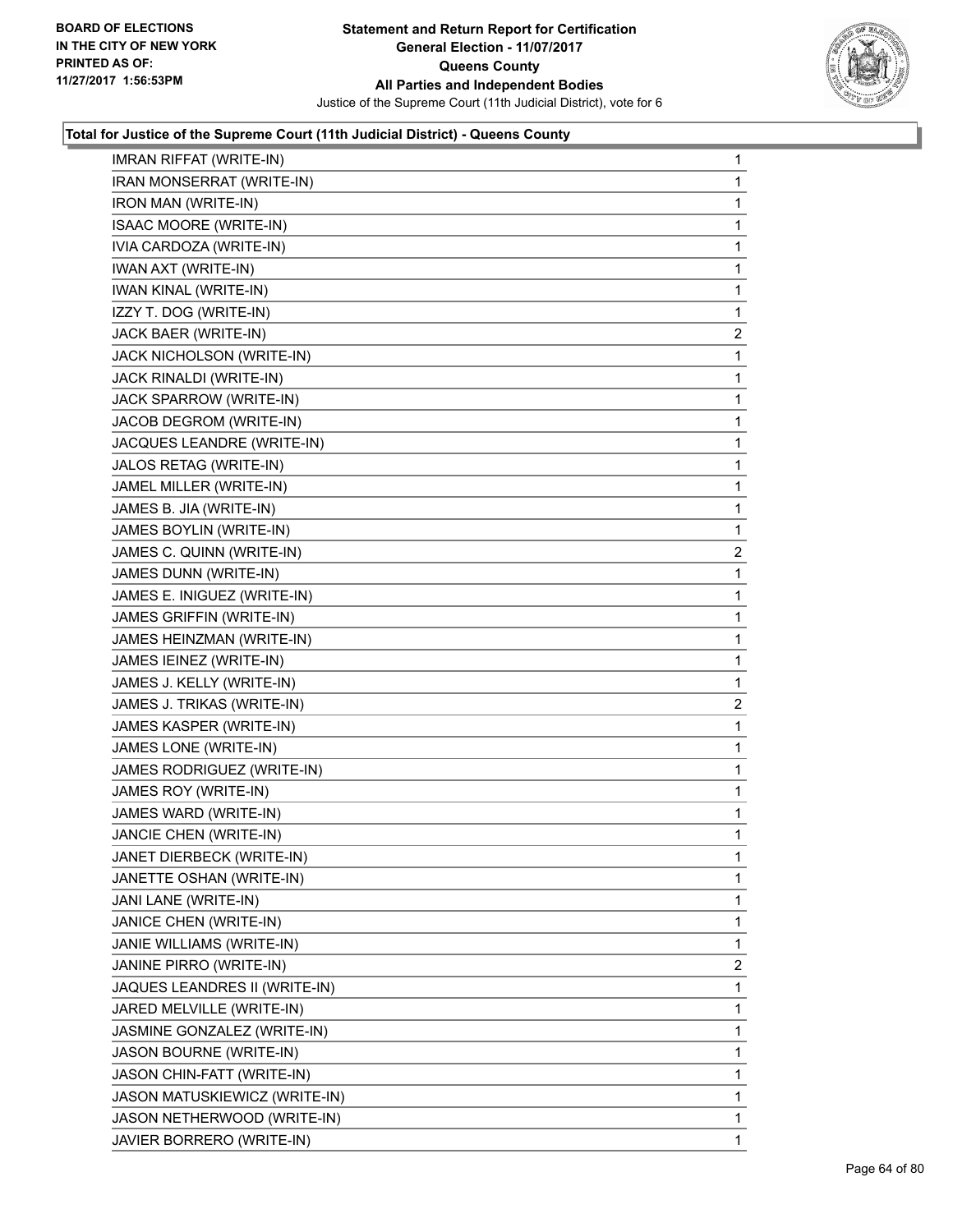

| JEAN GREY (WRITE-IN)               | 1            |
|------------------------------------|--------------|
| JEAN JACQUES DESALLINES (WRITE-IN) | 1            |
| JEAN LUC PICARD (WRITE-IN)         | 1            |
| JEANA CARUBIA (WRITE-IN)           | 1            |
| JEANINA M DAVIDSON (WRITE-IN)      | 1            |
| JEB BUSH (WRITE-IN)                | 2            |
| JEFF CATALANO (WRITE-IN)           | 1            |
| JEFF JOHNSON (WRITE-IN)            | 1            |
| JEFF MONKED (WRITE-IN)             | 1            |
| JEFFREY MIRANDA (WRITE-IN)         | 1            |
| JEFFREY MORGAN (WRITE-IN)          | 1            |
| JEFFREY STILLMAN (WRITE-IN)        | 1            |
| JENNIFER LONDONO (WRITE-IN)        | 1            |
| JENNIFER LYN SHOENTHAL (WRITE-IN)  | 1            |
| JENNIFER PULICK (WRITE-IN)         | 1            |
| JENNIFER RUIZ (WRITE-IN)           | 1            |
| JEREMY ROSENBERG (WRITE-IN)        | 2            |
| JEREMY S. RIBAKOV (WRITE-IN)       | 1            |
| JERMANINE DUPRI (WRITE-IN)         | 1            |
| JERRY CHRISTAFARATOS (WRITE-IN)    | 1            |
| JERRY J. RAIMONDO (WRITE-IN)       | 1            |
| JESSE JACKSON (WRITE-IN)           | 1            |
| JESSICA CHIN (WRITE-IN)            | 1            |
| JESSICA DIATTO (WRITE-IN)          | 1            |
| JESSICA GREENWOOD (WRITE-IN)       | 1            |
| JESSICA JONAS (WRITE-IN)           | 1            |
| <b>JESSICA RAMOS (WRITE-IN)</b>    | 1            |
| JESSIE JEMISON (WRITE-IN)          | 1            |
| <b>JESUS CHRIST (WRITE-IN)</b>     | 1            |
| JESUS VELEZ (WRITE-IN)             | 1            |
| JILL STEIN (WRITE-IN)              | 1            |
| JIM JOHNSON (WRITE-IN)             | 1            |
| <b>JIM MARCUS (WRITE-IN)</b>       | 1            |
| <b>JIM MCMILLANS (WRITE-IN)</b>    | 1            |
| JIM MULLEN (WRITE-IN)              | 1            |
| JIMMY CARTER (WRITE-IN)            | 1            |
| JIMMY DORE (WRITE-IN)              | 1            |
| JIMMY FALLON (WRITE-IN)            | 1            |
| JIMMY LEE (WRITE-IN)               | 1            |
| JINGHUI DU (WRITE-IN)              | 1            |
| JJ PUENTE (WRITE-IN)               | 1            |
| JO CAT (WRITE-IN)                  | 1            |
| JOE BIDEN (WRITE-IN)               | 1            |
| JOE DICANIO SR (WRITE-IN)          | 1            |
| JOE ELBOW (WRITE-IN)               | 1            |
| JOE MATTEO (WRITE-IN)              | $\mathbf{1}$ |
|                                    |              |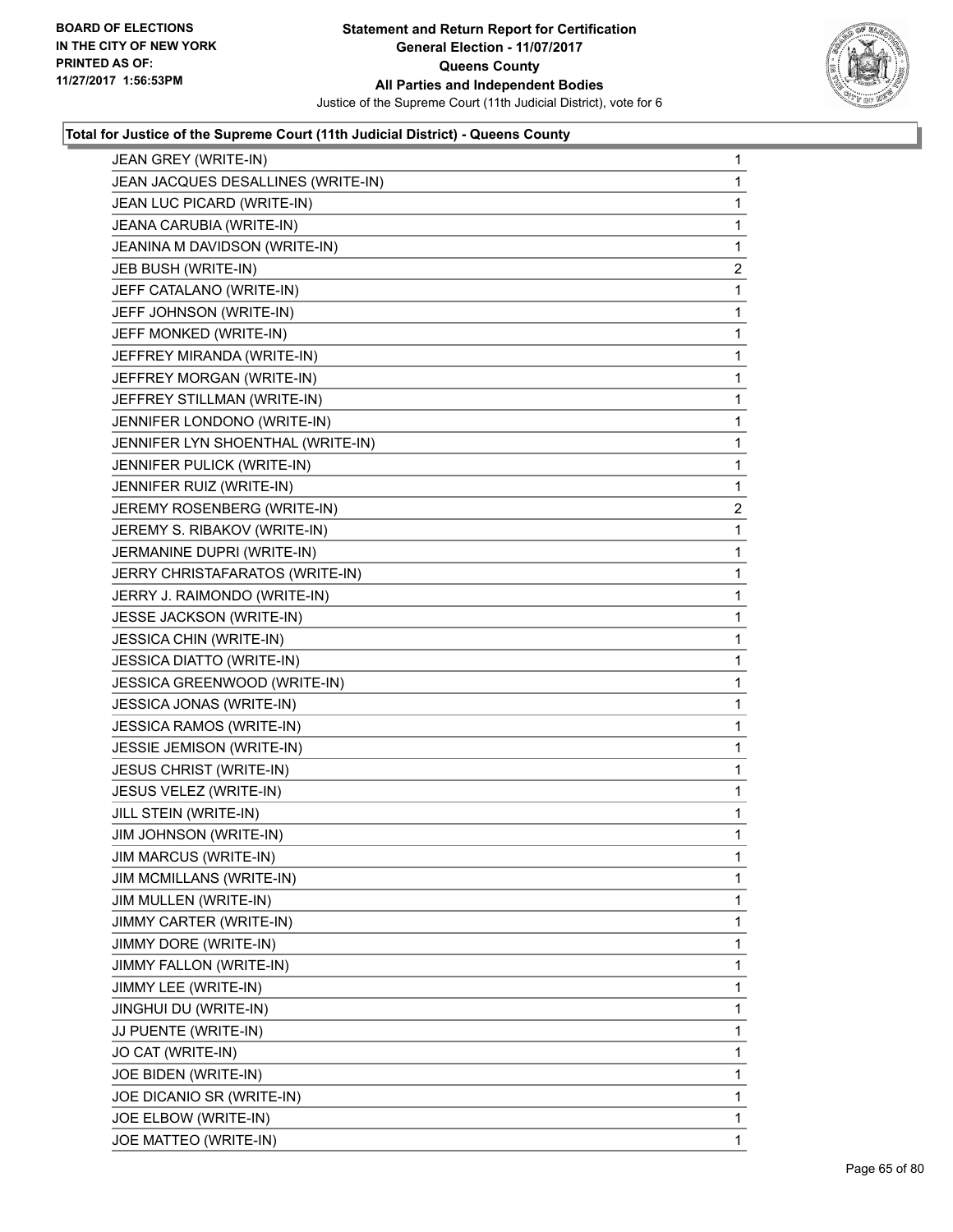

| JOE PISCOPO (WRITE-IN)         |                         |
|--------------------------------|-------------------------|
|                                | 1                       |
| JOE REITH (WRITE-IN)           | 1                       |
| JOEL BLUMENFELD (WRITE-IN)     | $\overline{a}$          |
| JOEL BLUMFELD (WRITE-IN)       | 1                       |
| JOEL SERRANO (WRITE-IN)        | 2                       |
| JOEY DOLLAR (WRITE-IN)         | 1                       |
| JOEY KATZ (WRITE-IN)           | 1                       |
| JOEY RAMONE (WRITE-IN)         | 1                       |
| JOHN AMATO (WRITE-IN)          | 1                       |
| JOHN ANTHONY HARRIS (WRITE-IN) | 1                       |
| JOHN BUA (WRITE-IN)            | 1                       |
| JOHN CENA (WRITE-IN)           | 1                       |
| JOHN CHO (WRITE-IN)            | 1                       |
| JOHN D SABINI (WRITE-IN)       | 1                       |
| JOHN D. BIASE (WRITE-IN)       | 1                       |
| JOHN DALY (WRITE-IN)           | 1                       |
| JOHN DANG (WRITE-IN)           | 1                       |
| JOHN DEORCO (WRITE-IN)         | 1                       |
| JOHN DOHERTY JR. (WRITE-IN)    | 2                       |
| JOHN F. KENNEDY (WRITE-IN)     | 1                       |
| JOHN HALL (WRITE-IN)           | 1                       |
| JOHN HENRY (WRITE-IN)          | 1                       |
| JOHN J. SENTUCCI (WRITE-IN)    | 1                       |
| JOHN KATSANOS (WRITE-IN)       | $\overline{\mathbf{c}}$ |
| JOHN L. JANCE (WRITE-IN)       | 1                       |
| JOHN LIU (WRITE-IN)            | 1                       |
| JOHN LYDON (WRITE-IN)          | 1                       |
| JOHN MARSHALL (WRITE-IN)       | 1                       |
| JOHN MCGEE JR (WRITE-IN)       | $\mathbf{2}$            |
| JOHN MCGOLDRICK (WRITE-IN)     | 1                       |
| JOHN NAPOLITARES (WRITE-IN)    | 1                       |
| JOHN O'BRIAN (WRITE-IN)        | 1                       |
| JOHN OLIVER (WRITE-IN)         | 1                       |
| JOHN PEREZ (WRITE-IN)          | 1                       |
| JOHN PODESTA (WRITE-IN)        | 1                       |
| JOHN PROVENZANO (WRITE-IN)     | 1                       |
| JOHN R. VANNATA (WRITE-IN)     | 1                       |
| JOHN ROBELTA (WRITE-IN)        | 1                       |
| JOHN SANDERS (WRITE-IN)        | 1                       |
| JOHN SMITH (WRITE-IN)          | 2                       |
| JOHN SPENSIERI (WRITE-IN)      | 2                       |
| JOHN SPINELLI (WRITE-IN)       | 1                       |
| JOHN VANNATA (WRITE-IN)        | 1                       |
| JOHN W. CRONIN (WRITE-IN)      | 1                       |
|                                | 1                       |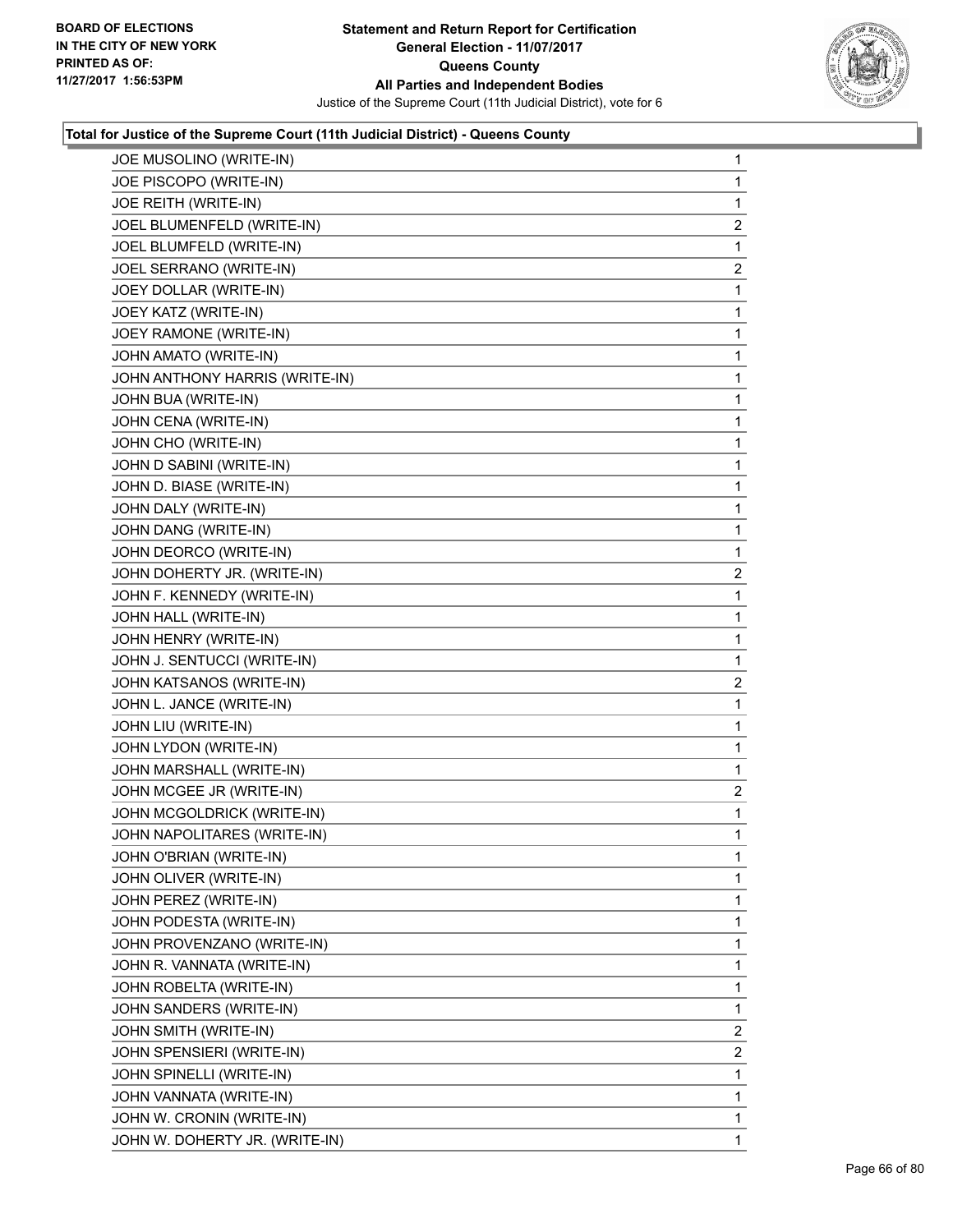

| JOHN ZOLL (WRITE-IN)                  | 1              |
|---------------------------------------|----------------|
| JOHNNY SILVA (WRITE-IN)               | 1              |
| JON BLATT (WRITE-IN)                  | 1              |
| JONAED IGBAL (WRITE-IN)               | 1              |
| JONAH RYAN (WRITE-IN)                 | 1              |
| JONATHAN HUI (WRITE-IN)               | $\overline{c}$ |
| JONATHAN PEIHS (WRITE-IN)             | 1              |
| JONATHAN S. KINGSTON (WRITE-IN)       | 1              |
| JORDAN DIATTO (WRITE-IN)              | 1              |
| JORGE I MONTOYA (WRITE-IN)            | 1              |
| JORGE MARTINEZ (WRITE-IN)             | 1              |
| JORGE MORALES (WRITE-IN)              | 1              |
| JOSE F. STALIA (WRITE-IN)             | 1              |
| JOSEF WASNER (WRITE-IN)               | 1              |
| JOSEPH ADABBO JR (WRITE-IN)           | 1              |
| JOSEPH CALLAGHAN (WRITE-IN)           | 1              |
| JOSEPH CHIANTELLA (WRITE-IN)          | 2              |
| JOSEPH CONWAY (WRITE-IN)              | 1              |
| JOSEPH CRISTIANO (WRITE-IN)           | 1              |
| JOSEPH CROWLEY (WRITE-IN)             | 1              |
| JOSEPH DREDD (WRITE-IN)               | 1              |
| JOSEPH FINN (WRITE-IN)                | 1              |
| JOSEPH FIRRINCIELLI (WRITE-IN)        | 1              |
| JOSEPH FUOCO (WRITE-IN)               | 1              |
| JOSEPH FYNN (WRITE-IN)                | 1              |
| JOSEPH GOLIA (WRITE-IN)               | 1              |
| JOSEPH H. NIVIN (WRITE-IN)            | 1              |
| JOSEPH JENKUSKY (WRITE-IN)            | 1              |
| JOSEPH MARTHONE (WRITE-IN)            | 1              |
| JOSEPH MINOGUE (WRITE-IN)             | 1              |
| JOSEPH PAPAZISSIS (WRITE-IN)          | 1              |
| JOSEPH PETER BUSH (WRITE-IN)          | 1              |
| JOSEPH ROMANOW (WRITE-IN)             | 1              |
| JOSEPH TAGONE (WRITE-IN)              | 1              |
| JOSEPH ULONNOR (WRITE-IN)             | 1              |
| JOSEPH ZAYAS (WRITE-IN)               | 1              |
| <b>JOSHUA ABRAMS (WRITE-IN)</b>       | 1              |
| JOSHUA BUTARCH (WRITE-IN)             | 1              |
| JOSHUA MAYNARD (WRITE-IN)             | 1              |
| JOSIP SOUULY (WRITE-IN)               | 1              |
| JOSPEH H. NIUM (WRITE-IN)             | 1              |
| JUAN C. RESTREPO-RODRIGUEZ (WRITE-IN) | 1              |
| JUDGE DREDD (WRITE-IN)                | 3              |
| JUDGE JEANINE PIRRO (WRITE-IN)        | 1              |
| JUDGE JOE BROWN (WRITE-IN)            | 1              |
| JUDGE JUDY (WRITE-IN)                 | 6              |
|                                       |                |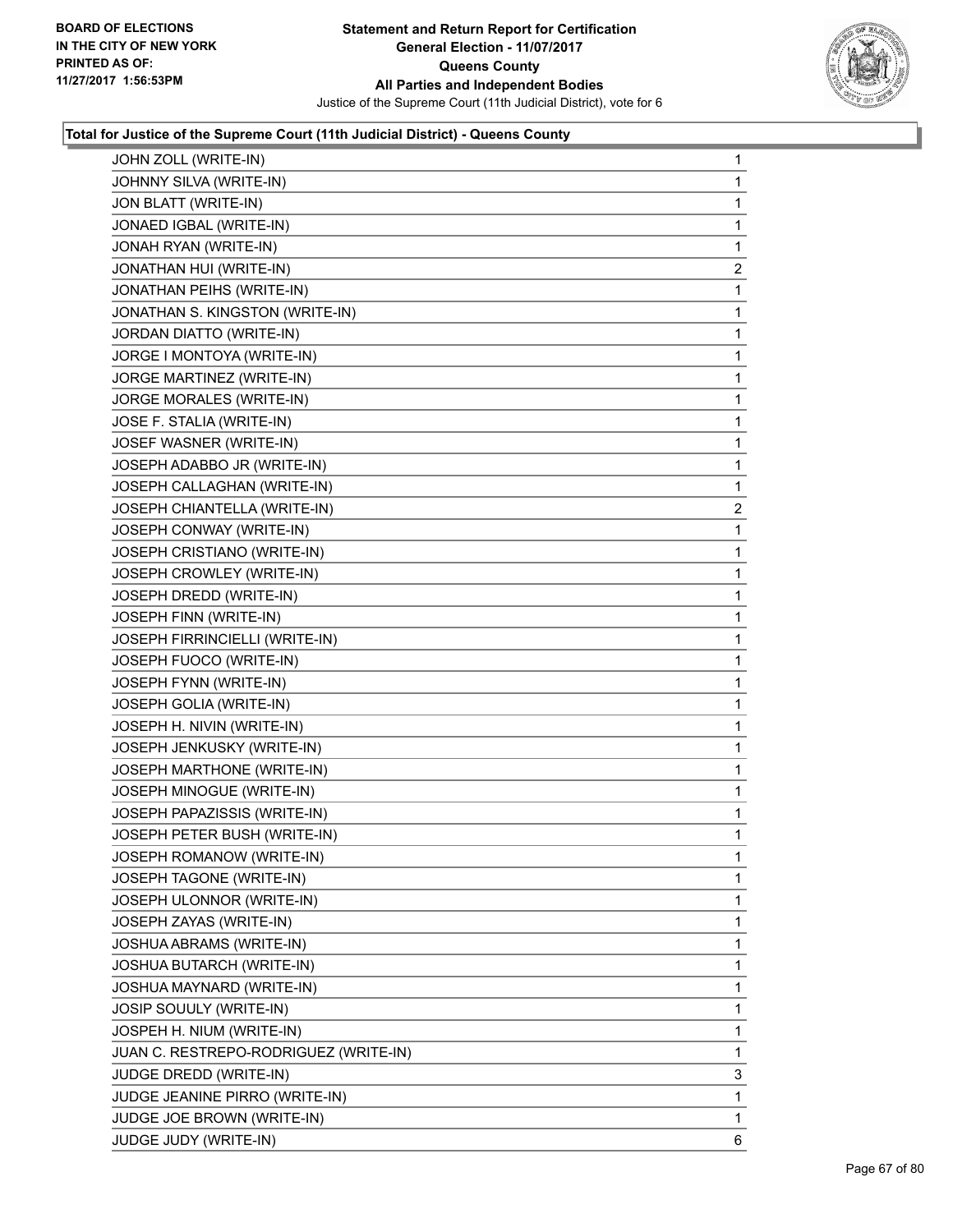

| JUDGE JUDY STANTEIN (WRITE-IN)   | 1              |
|----------------------------------|----------------|
| JUDGE LOVE (WRITE-IN)            | 1              |
| JUDGE PILLO (WRITE-IN)           | 1              |
| JUDGE REINHOLD (WRITE-IN)        | 1              |
| JUDITH MATTICH (WRITE-IN)        | 1              |
| JUDY HUANG (WRITE-IN)            | 1              |
| JULIA WILLEBRAND (WRITE-IN)      | 1              |
| JUMBO POMERAMAN (WRITE-IN)       | 1              |
| <b>JUSTIN RITTER (WRITE-IN)</b>  | 1              |
| <b>JUSTIN TOURETZ (WRITE-IN)</b> | 1              |
| KANYE WEST (WRITE-IN)            | 1              |
| KAREN KOSLOWITZ (WRITE-IN)       | 1              |
| KARINA ALOMAR (WRITE-IN)         | 1              |
| KARL MARX (WRITE-IN)             | 1              |
| KAROLIN M. ABBADESSA (WRITE-IN)  | 1              |
| KASHIEM BROWN (WRITE-IN)         | 1              |
| KATELYN WOLFGANG (WRITE-IN)      | 1              |
| KATIE COURIC (WRITE-IN)          | 1              |
| KAYSEA JENKUSKY (WRITE-IN)       | 1              |
| KEECY KATSHUKIL (WRITE-IN)       | 1              |
| KEITH KATSCH (WRITE-IN)          | 1              |
| KEITH MORTON (WRITE-IN)          | 1              |
| KEITH NEWMAN (WRITE-IN)          | 1              |
| KEITH RICHARDS (WRITE-IN)        | 1              |
| KEITH SULLIVAN (WRITE-IN)        | 1              |
| KEITH WRIGHT (WRITE-IN)          | 1              |
| KELLY BUTTERMORE (WRITE-IN)      | 1              |
| <b>KEN STEIN (WRITE-IN)</b>      | 1              |
| KENNETH IVES (WRITE-IN)          | 1              |
| KENNETH O'DONNELL (WRITE-IN)     | $\overline{2}$ |
| KENNETH O'REESE (WRITE-IN)       | 1              |
| KENNETH SOKOL (WRITE-IN)         | 4              |
| KENNY MINAYA (WRITE-IN)          | 1              |
| KENT BROCKMAN (WRITE-IN)         | 1              |
| KERI ANNE SHARKEY (WRITE-IN)     | 1              |
| <b>KERMIT FROG (WRITE-IN)</b>    | 1              |
| KEVIN BOYLE (WRITE-IN)           | 1              |
| KEVIN KC TSUI (WRITE-IN)         | 1              |
| KEVIN KELLY (WRITE-IN)           | 1              |
| KEVIN M. MEDINA (WRITE-IN)       | 1              |
| KEVIN NASH (WRITE-IN)            | 1              |
| KEVIN O'CONNELL (WRITE-IN)       | 1              |
| KEVIN RICHARDISON (WRITE-IN)     | 1              |
| KEVIN SATTERFIELD (WRITE-IN)     | 1              |
| KEVIN WALKER (WRITE-IN)          | 1              |
| KEVIN WONG (WRITE-IN)            | 1.             |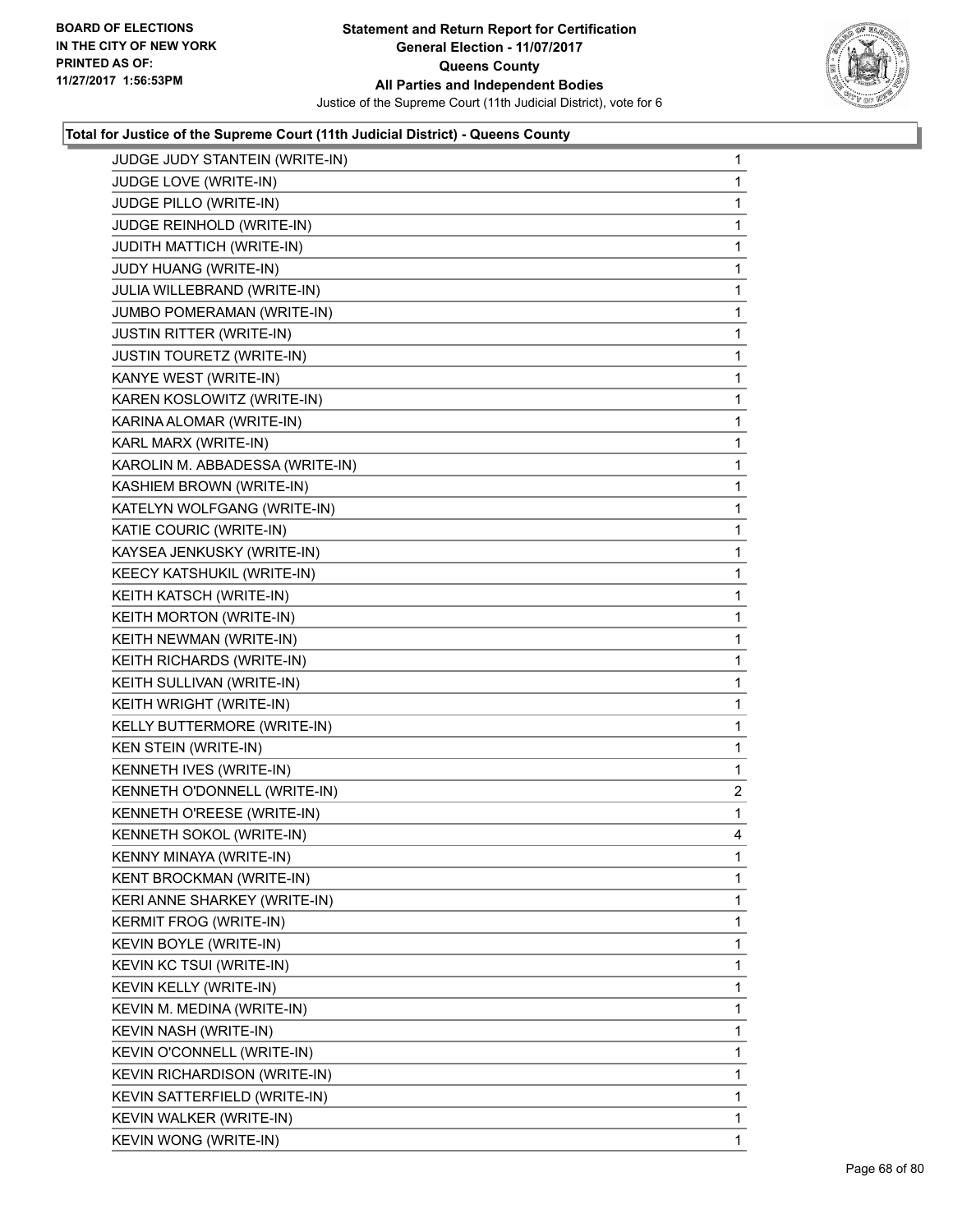

| KHAIN GER (WRITE-IN)             | 1            |
|----------------------------------|--------------|
| KID ROCK (WRITE-IN)              | 1            |
| KIM JUNG UN (WRITE-IN)           | 1            |
| KIM SMALLEY (WRITE-IN)           | 1            |
| KIMON THERMOS (WRITE-IN)         | 1            |
| KRISTIN HAUSER (WRITE-IN)        | 1            |
| KRISTINA DETMER (WRITE-IN)       | 1            |
| KRISTINA PECORELLI (WRITE-IN)    | 1            |
| KRITON PANTELIDIS (WRITE-IN)     | 1            |
| KURT COBAIN (WRITE-IN)           | 1            |
| KWEKIE APEAM-DURKO (WRITE-IN)    | 1            |
| KYLE DIANGKINAY (WRITE-IN)       | 1            |
| KYRIE IRVING (WRITE-IN)          | 1            |
| LADY GAGA (WRITE-IN)             | 1            |
| LAMAR WARRS (WRITE-IN)           | 1            |
| LANA GREENBERG (WRITE-IN)        | 1            |
| LANCE HARRIS (WRITE-IN)          | 1            |
| LARA GREGORY (WRITE-IN)          | 2            |
| LARRY CANDIDO (WRITE-IN)         | 1            |
| LARRY DAVID (WRITE-IN)           | 1            |
| LATISHA JAMES (WRITE-IN)         | 1            |
| LATOYA BENJAMIN (WRITE-IN)       | 1            |
| LATOYA SHERIECE (WRITE-IN)       | 1            |
| LAURA BLACKBURN (WRITE-IN)       | 1            |
| LAUREN CACIOPPO (WRITE-IN)       | 1            |
| LAUREN FELICIONE (WRITE-IN)      | 1            |
| LAURENCE GOLDSTEIN (WRITE-IN)    | 1            |
| LAURENCE LOVE (WRITE-IN)         | 1            |
| LAVERN VAN DUSEN (WRITE-IN)      | $\mathbf{1}$ |
| LAWRENCE BRENNER (WRITE-IN)      | 1            |
| LAWRENCE P. CORTELLI (WRITE-IN)  | 1            |
| LEARNED HAND (WRITE-IN)          | 1            |
| LEE DONALD RADIN (WRITE-IN)      | 1            |
| LEE FAGAN (WRITE-IN)             | 1            |
| LENORA GERALD (WRITE-IN)         | 1            |
| LEO TOLSTOY (WRITE-IN)           | 1            |
| LEON TROTSKY (WRITE-IN)          | 1            |
| LEONARD FIGIOLA (WRITE-IN)       | 1            |
| LEONARDO DI CAPRIO (WRITE-IN)    | 1            |
| LEONARDO PETTIER (WRITE-IN)      | 1            |
| LESLIE CROCKER SHYDER (WRITE-IN) | 1            |
| LESLIE NIELSON (WRITE-IN)        | 1            |
| LESTER NAPOLEAN GREEN (WRITE-IN) | 1            |
| LETITIA JAMES (WRITE-IN)         | 1            |
| LEV KAMINEV (WRITE-IN)           | 1            |
| LIL HOMIE (WRITE-IN)             | $\mathbf{1}$ |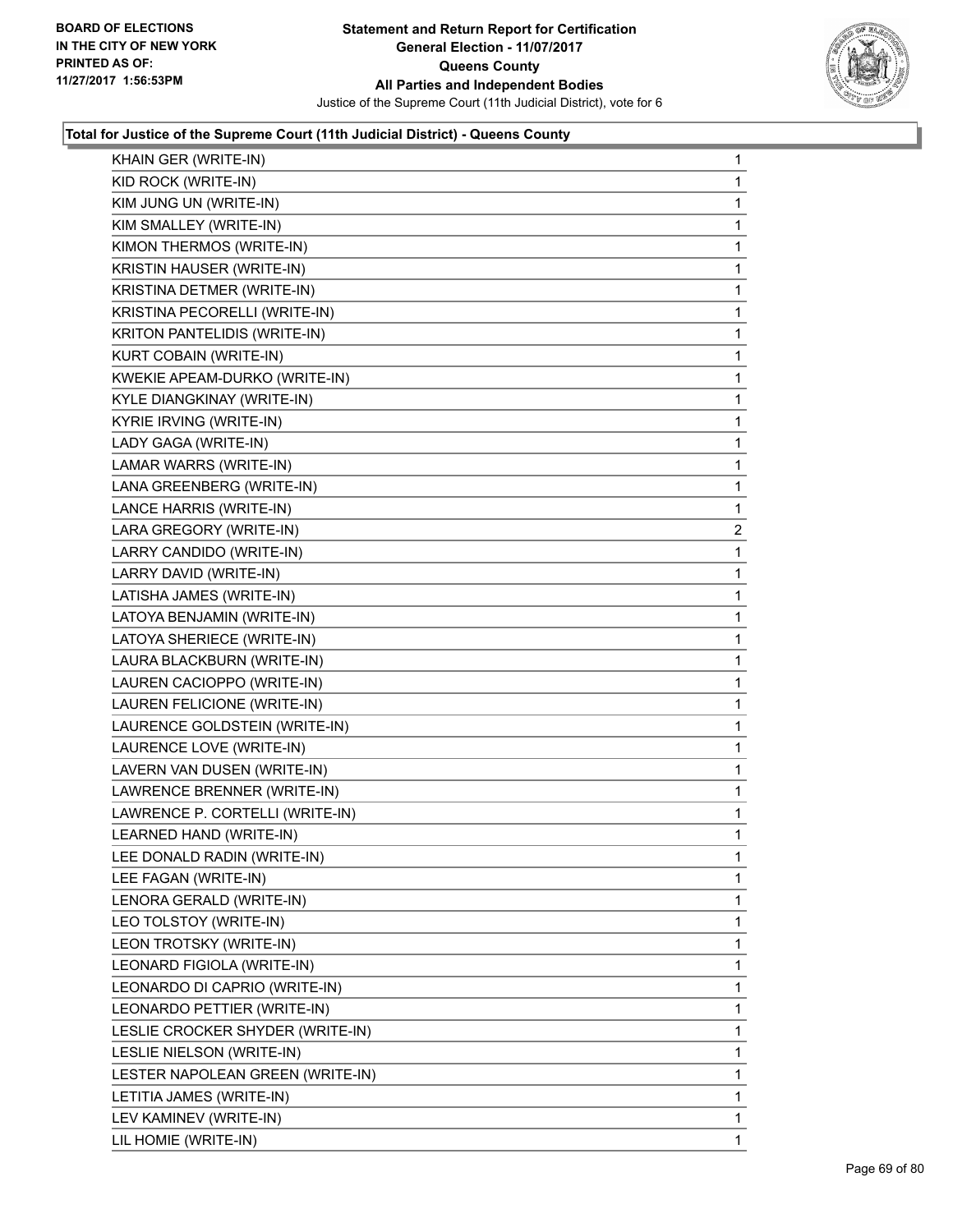

| LILLIAN CARUBIA (WRITE-IN)       | $\mathbf{1}$ |
|----------------------------------|--------------|
| LINDA WANCEL (WRITE-IN)          | 1            |
| LINUS PAULING (WRITE-IN)         | 1            |
| LISA DIERBECK (WRITE-IN)         | 1            |
| LISA JANKOWSKI (WRITE-IN)        | 1            |
| LISA MONET (WRITE-IN)            | 1            |
| LISA WEBER (WRITE-IN)            | 1            |
| LOGAN LEE (WRITE-IN)             | 1            |
| LORETTA FROHUHSEFER (WRITE-IN)   | 1            |
| LOU SIMON (WRITE-IN)             | 1            |
| LUIGI BRANDMARTE (WRITE-IN)      | 1            |
| LUIS HERNANDEZ (WRITE-IN)        | 1            |
| LUKE SCARDIGNO (WRITE-IN)        | 1            |
| LUKE SKYWALKER (WRITE-IN)        | 1            |
| LURE PUENTE (WRITE-IN)           | 1            |
| M.L FAGAN (WRITE-IN)             | 1            |
| MADELINE GONZALEZ (WRITE-IN)     | 1            |
| MAI-AJAH L. KEEL (WRITE-IN)      | 1            |
| MALAIKA JABALI (WRITE-IN)        | 1            |
| MALCOLM X (WRITE-IN)             | 1            |
| MAMIA ABA JAMAL (WRITE-IN)       | 1            |
| MANA KOUNS (WRITE-IN)            | 1            |
| MARC GREENBERG (WRITE-IN)        | 1            |
| MARCIA E. PRENTICE (WRITE-IN)    | 1            |
| <b>MARCUS GARVEY (WRITE-IN)</b>  | 1            |
| MARCUS PRENTICE (WRITE-IN)       | 1            |
| MARIANNE FELDMAN (WRITE-IN)      | 1            |
| MARIO RESOS (WRITE-IN)           | 1            |
| MARK HERON (WRITE-IN)            | 1            |
| MARK J. BIBLIS (WRITE-IN)        | 1            |
| MARK LEARY (WRITE-IN)            | 1            |
| MARK LEVIN (WRITE-IN)            | 1            |
| MARK NIERMAN (WRITE-IN)          | 1            |
| MARK PARASHEVAS (WRITE-IN)       | 1            |
| MARK STEVEN ANDERSON (WRITE-IN)  | 1            |
| MARK STUMER (WRITE-IN)           | 1            |
| MARLON CAMPBELL (WRITE-IN)       | 1            |
| MARRY CLINTON (WRITE-IN)         | 1            |
| MARSHALL MATHERS (WRITE-IN)      | 1            |
| MARTHA TOM (WRITE-IN)            | 1            |
| MARTIN A ROWLAND (WRITE-IN)      | 1            |
| MARTIN GOLDMAN (WRITE-IN)        | 1            |
| MARTIN KANE (WRITE-IN)           | 1            |
| <b>MARTIN LIPTON (WRITE-IN)</b>  | 1            |
| MARTIN LUTHER KING JR (WRITE-IN) | 1            |
| MARTIN VOGEL (WRITE-IN)          | 1.           |
|                                  |              |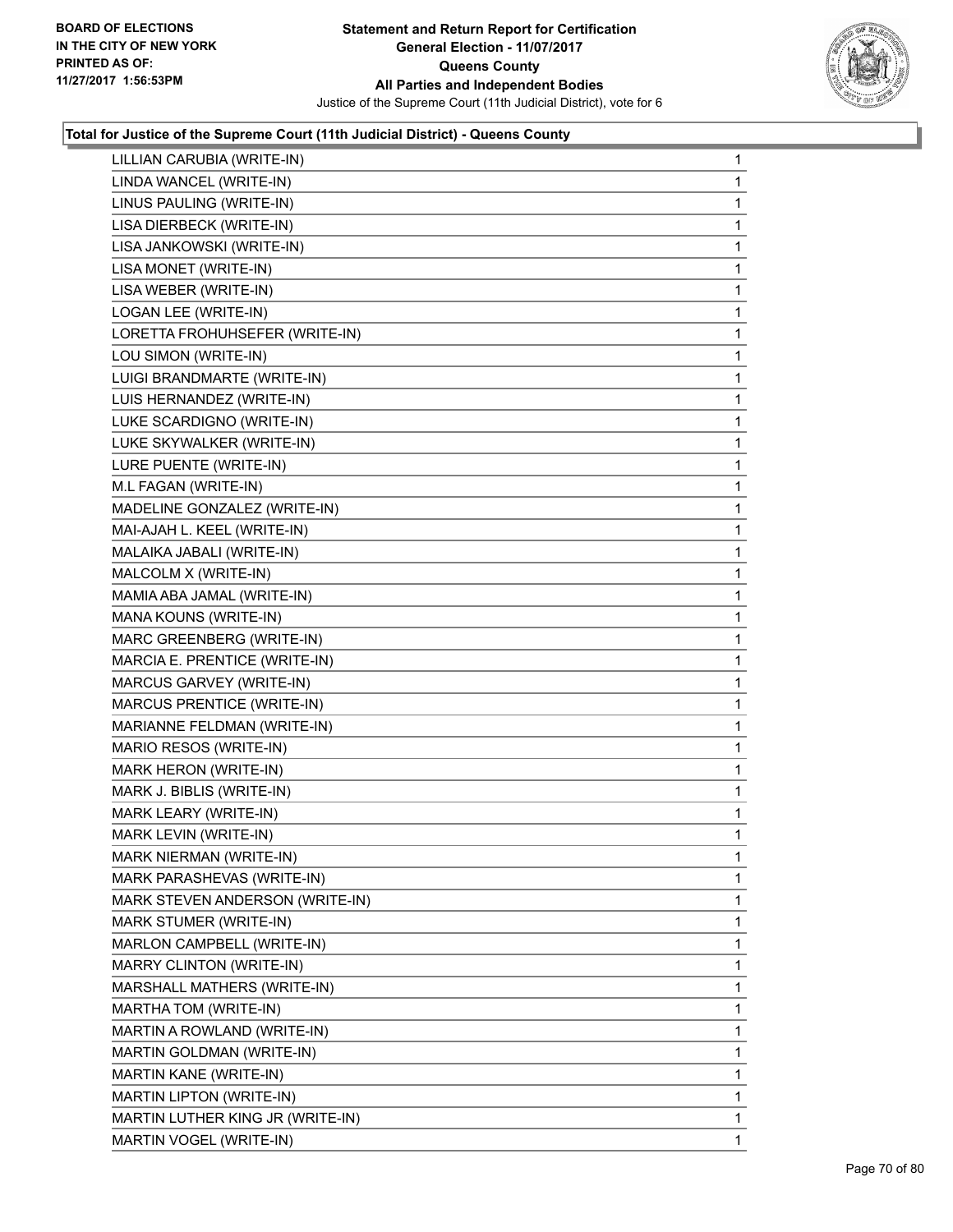

| MARY ELLEN FITZMAURILE (WRITE-IN)<br>1<br>MARY ELLEN PASCONE (WRITE-IN)<br>1<br>MARY ROSS (WRITE-IN)<br>1<br>MARY SHELLEY (WRITE-IN)<br>1<br>MATILDA DURO (WRITE-IN)<br>1<br>MATT CORTES (WRITE-IN)<br>1<br>MATT ROVILLARD (WRITE-IN)<br>1<br>MATT STONE (WRITE-IN)<br>1<br>MATTHEW C. CAREY (WRITE-IN)<br>1<br>MATTHEW CHRISTMAN (WRITE-IN)<br>1<br>MATTHEW D HUNTER (WRITE-IN)<br>1<br>MATTHEW D. STUPP (WRITE-IN)<br>1<br>MATTHEW LOPORTO (WRITE-IN)<br>1<br>MAURICE E. MUIR (WRITE-IN)<br>3<br>1<br>MAX KELLERMAN (WRITE-IN)<br>MAX MCCANN (WRITE-IN)<br>1<br>MAX STARCIC (WRITE-IN)<br>1<br>MAYA E. KOROUCH (WRITE-IN)<br>1<br>MAYA LAWSON (WRITE-IN)<br>1<br>MEGAN K. ZWIEBEL (WRITE-IN)<br>1<br>MEGAN LUZIE (WRITE-IN)<br>1<br>MEGAN VELSOR (WRITE-IN)<br>1<br>MEI WONG (WRITE-IN)<br>1<br>MEL BLANC (WRITE-IN)<br>1<br>MEL BROOKS (WRITE-IN)<br>2<br>MELANIE GROSS (WRITE-IN)<br>1<br>MELANIE SILLETTI (WRITE-IN)<br>1<br>MELISSA CAVALIEVE (WRITE-IN)<br>1<br>MELISSA DABERY (WRITE-IN)<br>1<br>MELISSA ORLANDO (WRITE-IN)<br>1<br>MELISSA SKLARZ (WRITE-IN)<br>3<br>MELISSA STOOK (WRITE-IN)<br>1<br>MERCEDES CANO (WRITE-IN)<br>1<br>MESSINA PLASE (WRITE-IN)<br>1<br>MICA BREJINSKI (WRITE-IN)<br>1<br>MICHAEL A. JAMES (WRITE-IN)<br>1<br>MICHAEL ALPERT (WRITE-IN)<br>1<br>MICHAEL BLECHER (WRITE-IN)<br>1<br>MICHAEL BLOOMBERG (WRITE-IN)<br>3<br>MICHAEL CAPONINO (WRITE-IN)<br>1<br>MICHAEL CARDELLO (WRITE-IN)<br>1<br>MICHAEL DOGDE (WRITE-IN)<br>1<br>MICHAEL FAULKNER (WRITE-IN)<br>$\overline{2}$<br>MICHAEL FRIEND (WRITE-IN)<br>1<br>MICHAEL G. SCALA (WRITE-IN)<br>1 | MARY E. BROGAN (WRITE-IN) | 1 |
|-----------------------------------------------------------------------------------------------------------------------------------------------------------------------------------------------------------------------------------------------------------------------------------------------------------------------------------------------------------------------------------------------------------------------------------------------------------------------------------------------------------------------------------------------------------------------------------------------------------------------------------------------------------------------------------------------------------------------------------------------------------------------------------------------------------------------------------------------------------------------------------------------------------------------------------------------------------------------------------------------------------------------------------------------------------------------------------------------------------------------------------------------------------------------------------------------------------------------------------------------------------------------------------------------------------------------------------------------------------------------------------------------------------------------------------------------------------------------------------------------------------------------------------------------------------------------------------------------|---------------------------|---|
|                                                                                                                                                                                                                                                                                                                                                                                                                                                                                                                                                                                                                                                                                                                                                                                                                                                                                                                                                                                                                                                                                                                                                                                                                                                                                                                                                                                                                                                                                                                                                                                               |                           |   |
|                                                                                                                                                                                                                                                                                                                                                                                                                                                                                                                                                                                                                                                                                                                                                                                                                                                                                                                                                                                                                                                                                                                                                                                                                                                                                                                                                                                                                                                                                                                                                                                               |                           |   |
|                                                                                                                                                                                                                                                                                                                                                                                                                                                                                                                                                                                                                                                                                                                                                                                                                                                                                                                                                                                                                                                                                                                                                                                                                                                                                                                                                                                                                                                                                                                                                                                               |                           |   |
|                                                                                                                                                                                                                                                                                                                                                                                                                                                                                                                                                                                                                                                                                                                                                                                                                                                                                                                                                                                                                                                                                                                                                                                                                                                                                                                                                                                                                                                                                                                                                                                               |                           |   |
|                                                                                                                                                                                                                                                                                                                                                                                                                                                                                                                                                                                                                                                                                                                                                                                                                                                                                                                                                                                                                                                                                                                                                                                                                                                                                                                                                                                                                                                                                                                                                                                               |                           |   |
|                                                                                                                                                                                                                                                                                                                                                                                                                                                                                                                                                                                                                                                                                                                                                                                                                                                                                                                                                                                                                                                                                                                                                                                                                                                                                                                                                                                                                                                                                                                                                                                               |                           |   |
|                                                                                                                                                                                                                                                                                                                                                                                                                                                                                                                                                                                                                                                                                                                                                                                                                                                                                                                                                                                                                                                                                                                                                                                                                                                                                                                                                                                                                                                                                                                                                                                               |                           |   |
|                                                                                                                                                                                                                                                                                                                                                                                                                                                                                                                                                                                                                                                                                                                                                                                                                                                                                                                                                                                                                                                                                                                                                                                                                                                                                                                                                                                                                                                                                                                                                                                               |                           |   |
|                                                                                                                                                                                                                                                                                                                                                                                                                                                                                                                                                                                                                                                                                                                                                                                                                                                                                                                                                                                                                                                                                                                                                                                                                                                                                                                                                                                                                                                                                                                                                                                               |                           |   |
|                                                                                                                                                                                                                                                                                                                                                                                                                                                                                                                                                                                                                                                                                                                                                                                                                                                                                                                                                                                                                                                                                                                                                                                                                                                                                                                                                                                                                                                                                                                                                                                               |                           |   |
|                                                                                                                                                                                                                                                                                                                                                                                                                                                                                                                                                                                                                                                                                                                                                                                                                                                                                                                                                                                                                                                                                                                                                                                                                                                                                                                                                                                                                                                                                                                                                                                               |                           |   |
|                                                                                                                                                                                                                                                                                                                                                                                                                                                                                                                                                                                                                                                                                                                                                                                                                                                                                                                                                                                                                                                                                                                                                                                                                                                                                                                                                                                                                                                                                                                                                                                               |                           |   |
|                                                                                                                                                                                                                                                                                                                                                                                                                                                                                                                                                                                                                                                                                                                                                                                                                                                                                                                                                                                                                                                                                                                                                                                                                                                                                                                                                                                                                                                                                                                                                                                               |                           |   |
|                                                                                                                                                                                                                                                                                                                                                                                                                                                                                                                                                                                                                                                                                                                                                                                                                                                                                                                                                                                                                                                                                                                                                                                                                                                                                                                                                                                                                                                                                                                                                                                               |                           |   |
|                                                                                                                                                                                                                                                                                                                                                                                                                                                                                                                                                                                                                                                                                                                                                                                                                                                                                                                                                                                                                                                                                                                                                                                                                                                                                                                                                                                                                                                                                                                                                                                               |                           |   |
|                                                                                                                                                                                                                                                                                                                                                                                                                                                                                                                                                                                                                                                                                                                                                                                                                                                                                                                                                                                                                                                                                                                                                                                                                                                                                                                                                                                                                                                                                                                                                                                               |                           |   |
|                                                                                                                                                                                                                                                                                                                                                                                                                                                                                                                                                                                                                                                                                                                                                                                                                                                                                                                                                                                                                                                                                                                                                                                                                                                                                                                                                                                                                                                                                                                                                                                               |                           |   |
|                                                                                                                                                                                                                                                                                                                                                                                                                                                                                                                                                                                                                                                                                                                                                                                                                                                                                                                                                                                                                                                                                                                                                                                                                                                                                                                                                                                                                                                                                                                                                                                               |                           |   |
|                                                                                                                                                                                                                                                                                                                                                                                                                                                                                                                                                                                                                                                                                                                                                                                                                                                                                                                                                                                                                                                                                                                                                                                                                                                                                                                                                                                                                                                                                                                                                                                               |                           |   |
|                                                                                                                                                                                                                                                                                                                                                                                                                                                                                                                                                                                                                                                                                                                                                                                                                                                                                                                                                                                                                                                                                                                                                                                                                                                                                                                                                                                                                                                                                                                                                                                               |                           |   |
|                                                                                                                                                                                                                                                                                                                                                                                                                                                                                                                                                                                                                                                                                                                                                                                                                                                                                                                                                                                                                                                                                                                                                                                                                                                                                                                                                                                                                                                                                                                                                                                               |                           |   |
|                                                                                                                                                                                                                                                                                                                                                                                                                                                                                                                                                                                                                                                                                                                                                                                                                                                                                                                                                                                                                                                                                                                                                                                                                                                                                                                                                                                                                                                                                                                                                                                               |                           |   |
|                                                                                                                                                                                                                                                                                                                                                                                                                                                                                                                                                                                                                                                                                                                                                                                                                                                                                                                                                                                                                                                                                                                                                                                                                                                                                                                                                                                                                                                                                                                                                                                               |                           |   |
|                                                                                                                                                                                                                                                                                                                                                                                                                                                                                                                                                                                                                                                                                                                                                                                                                                                                                                                                                                                                                                                                                                                                                                                                                                                                                                                                                                                                                                                                                                                                                                                               |                           |   |
|                                                                                                                                                                                                                                                                                                                                                                                                                                                                                                                                                                                                                                                                                                                                                                                                                                                                                                                                                                                                                                                                                                                                                                                                                                                                                                                                                                                                                                                                                                                                                                                               |                           |   |
|                                                                                                                                                                                                                                                                                                                                                                                                                                                                                                                                                                                                                                                                                                                                                                                                                                                                                                                                                                                                                                                                                                                                                                                                                                                                                                                                                                                                                                                                                                                                                                                               |                           |   |
|                                                                                                                                                                                                                                                                                                                                                                                                                                                                                                                                                                                                                                                                                                                                                                                                                                                                                                                                                                                                                                                                                                                                                                                                                                                                                                                                                                                                                                                                                                                                                                                               |                           |   |
|                                                                                                                                                                                                                                                                                                                                                                                                                                                                                                                                                                                                                                                                                                                                                                                                                                                                                                                                                                                                                                                                                                                                                                                                                                                                                                                                                                                                                                                                                                                                                                                               |                           |   |
|                                                                                                                                                                                                                                                                                                                                                                                                                                                                                                                                                                                                                                                                                                                                                                                                                                                                                                                                                                                                                                                                                                                                                                                                                                                                                                                                                                                                                                                                                                                                                                                               |                           |   |
|                                                                                                                                                                                                                                                                                                                                                                                                                                                                                                                                                                                                                                                                                                                                                                                                                                                                                                                                                                                                                                                                                                                                                                                                                                                                                                                                                                                                                                                                                                                                                                                               |                           |   |
|                                                                                                                                                                                                                                                                                                                                                                                                                                                                                                                                                                                                                                                                                                                                                                                                                                                                                                                                                                                                                                                                                                                                                                                                                                                                                                                                                                                                                                                                                                                                                                                               |                           |   |
|                                                                                                                                                                                                                                                                                                                                                                                                                                                                                                                                                                                                                                                                                                                                                                                                                                                                                                                                                                                                                                                                                                                                                                                                                                                                                                                                                                                                                                                                                                                                                                                               |                           |   |
|                                                                                                                                                                                                                                                                                                                                                                                                                                                                                                                                                                                                                                                                                                                                                                                                                                                                                                                                                                                                                                                                                                                                                                                                                                                                                                                                                                                                                                                                                                                                                                                               |                           |   |
|                                                                                                                                                                                                                                                                                                                                                                                                                                                                                                                                                                                                                                                                                                                                                                                                                                                                                                                                                                                                                                                                                                                                                                                                                                                                                                                                                                                                                                                                                                                                                                                               |                           |   |
|                                                                                                                                                                                                                                                                                                                                                                                                                                                                                                                                                                                                                                                                                                                                                                                                                                                                                                                                                                                                                                                                                                                                                                                                                                                                                                                                                                                                                                                                                                                                                                                               |                           |   |
|                                                                                                                                                                                                                                                                                                                                                                                                                                                                                                                                                                                                                                                                                                                                                                                                                                                                                                                                                                                                                                                                                                                                                                                                                                                                                                                                                                                                                                                                                                                                                                                               |                           |   |
|                                                                                                                                                                                                                                                                                                                                                                                                                                                                                                                                                                                                                                                                                                                                                                                                                                                                                                                                                                                                                                                                                                                                                                                                                                                                                                                                                                                                                                                                                                                                                                                               |                           |   |
|                                                                                                                                                                                                                                                                                                                                                                                                                                                                                                                                                                                                                                                                                                                                                                                                                                                                                                                                                                                                                                                                                                                                                                                                                                                                                                                                                                                                                                                                                                                                                                                               |                           |   |
|                                                                                                                                                                                                                                                                                                                                                                                                                                                                                                                                                                                                                                                                                                                                                                                                                                                                                                                                                                                                                                                                                                                                                                                                                                                                                                                                                                                                                                                                                                                                                                                               |                           |   |
|                                                                                                                                                                                                                                                                                                                                                                                                                                                                                                                                                                                                                                                                                                                                                                                                                                                                                                                                                                                                                                                                                                                                                                                                                                                                                                                                                                                                                                                                                                                                                                                               |                           |   |
|                                                                                                                                                                                                                                                                                                                                                                                                                                                                                                                                                                                                                                                                                                                                                                                                                                                                                                                                                                                                                                                                                                                                                                                                                                                                                                                                                                                                                                                                                                                                                                                               |                           |   |
|                                                                                                                                                                                                                                                                                                                                                                                                                                                                                                                                                                                                                                                                                                                                                                                                                                                                                                                                                                                                                                                                                                                                                                                                                                                                                                                                                                                                                                                                                                                                                                                               |                           |   |
|                                                                                                                                                                                                                                                                                                                                                                                                                                                                                                                                                                                                                                                                                                                                                                                                                                                                                                                                                                                                                                                                                                                                                                                                                                                                                                                                                                                                                                                                                                                                                                                               |                           |   |
|                                                                                                                                                                                                                                                                                                                                                                                                                                                                                                                                                                                                                                                                                                                                                                                                                                                                                                                                                                                                                                                                                                                                                                                                                                                                                                                                                                                                                                                                                                                                                                                               |                           |   |
|                                                                                                                                                                                                                                                                                                                                                                                                                                                                                                                                                                                                                                                                                                                                                                                                                                                                                                                                                                                                                                                                                                                                                                                                                                                                                                                                                                                                                                                                                                                                                                                               |                           |   |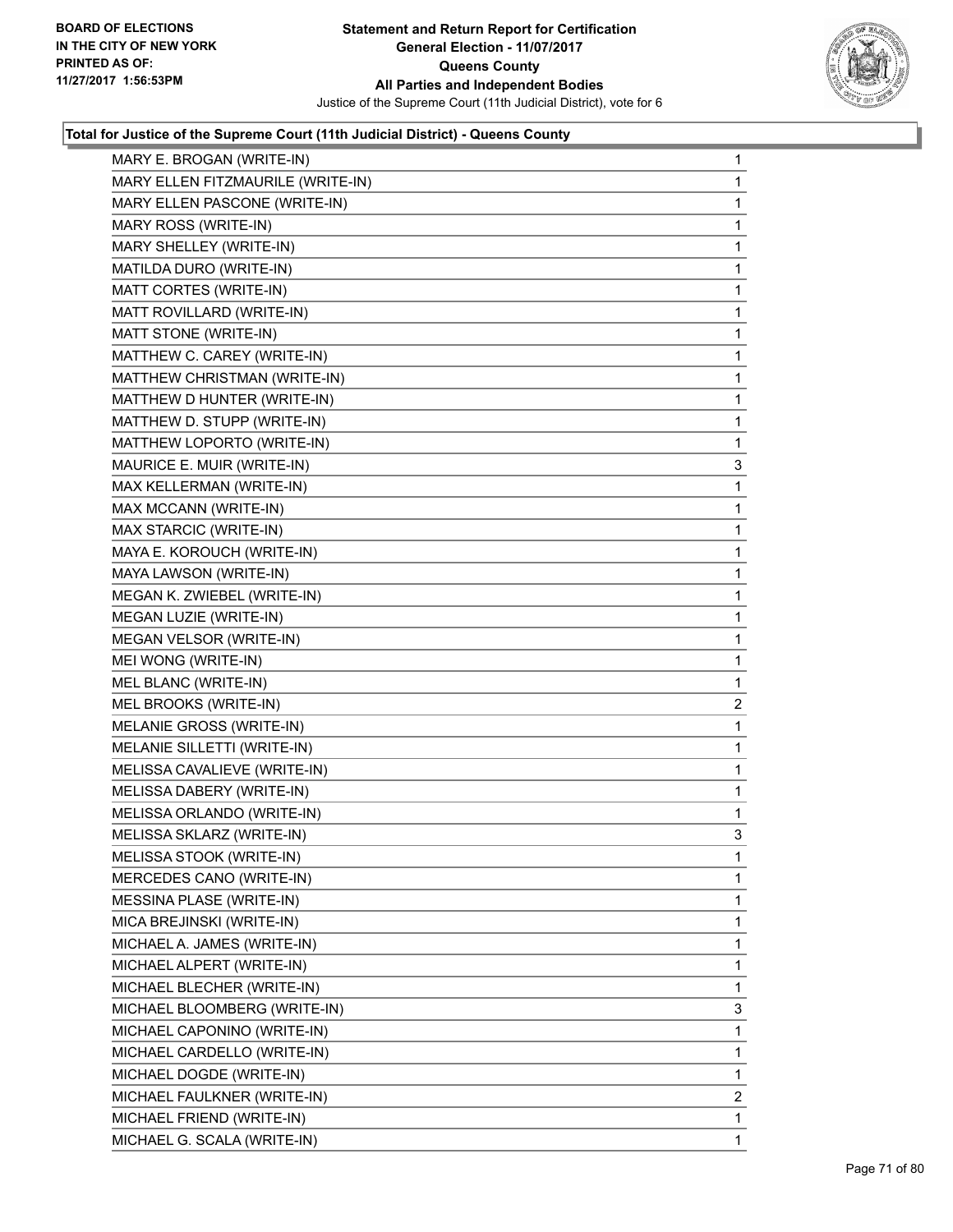

| MICHAEL GAFFEY (WRITE-IN)           | 1              |
|-------------------------------------|----------------|
| MICHAEL GERLICH (WRITE-IN)          | 1              |
| MICHAEL GIAMBRONE (WRITE-IN)        | 1              |
| MICHAEL GOLDMAN (WRITE-IN)          | 3              |
| MICHAEL MCCANN (WRITE-IN)           | 2              |
| MICHAEL MCCARDLE (WRITE-IN)         | $\overline{2}$ |
| MICHAEL NOYAR (WRITE-IN)            | 1              |
| MICHAEL PISAPIA (WRITE-IN)          | 1              |
| MICHAEL R PRESCIA (WRITE-IN)        | 1              |
| MICHAEL SAKS (WRITE-IN)             | 1              |
| MICHAEL STANLEY (WRITE-IN)          | 1              |
| MICHAEL STIRRIP (WRITE-IN)          | 1              |
| MICHAEL V. GRASSO (WRITE-IN)        | 1              |
| MICHAEL WILLIAMS (WRITE-IN)         | 1              |
| MICHAEL X HARTOFELIS (WRITE-IN)     | 1              |
| MICHELE OBAMA (WRITE-IN)            | 1              |
| MICHELLE ANDERSON (WRITE-IN)        | 1              |
| MICHELLE DALY (WRITE-IN)            | 1              |
| MICHELLE EICHORST (WRITE-IN)        | 1              |
| MICHELLE OBAMA (WRITE-IN)           | $\overline{a}$ |
| MICK JAGGER (WRITE-IN)              | 1              |
| MICKEY MANTLE (WRITE-IN)            | 1              |
| MICKEY MOUSE (WRITE-IN)             | 14             |
| MIKE GERBO (WRITE-IN)               | 1              |
| MIKE MILLER (WRITE-IN)              | 1              |
| MIKE SCALA (WRITE-IN)               | 1              |
| MIKE TYSON (WRITE-IN)               | 1              |
| MIKE VENTURA (WRITE-IN)             | 1              |
| MILES DAVIS (WRITE-IN)              | 1              |
| MILEY CYRUS (WRITE-IN)              | $\mathbf{1}$   |
| MILLARD FILLMORE (WRITE-IN)         | 1              |
| MILTON DAVIS (WRITE-IN)             | 1              |
| MINNIE MOUSE (WRITE-IN)             | 3              |
| MIRAN PAVSIC (WRITE-IN)             | 2              |
| MISS PIGGY (WRITE-IN)               | 2              |
| MISTA COLES (WRITE-IN)              | 1              |
| MITCHELL STACEY FRIEDMAN (WRITE-IN) | $\overline{2}$ |
| MOE HOWARD (WRITE-IN)               | 1              |
| MONIKA WILCOX (WRITE-IN)            | 1              |
| MONTE SUMA (WRITE-IN)               | 1              |
| MONTGOMERY BURNS (WRITE-IN)         | 1              |
| MONTGOMERY SUMMA (WRITE-IN)         | 1              |
| MONTY BREWSTER (WRITE-IN)           | 1              |
| MORDECHAI DRUXMAN (WRITE-IN)        | 1              |
| MORGAN NEFF (WRITE-IN)              | 1              |
| MOTHER GOOSE (WRITE-IN)             | 1.             |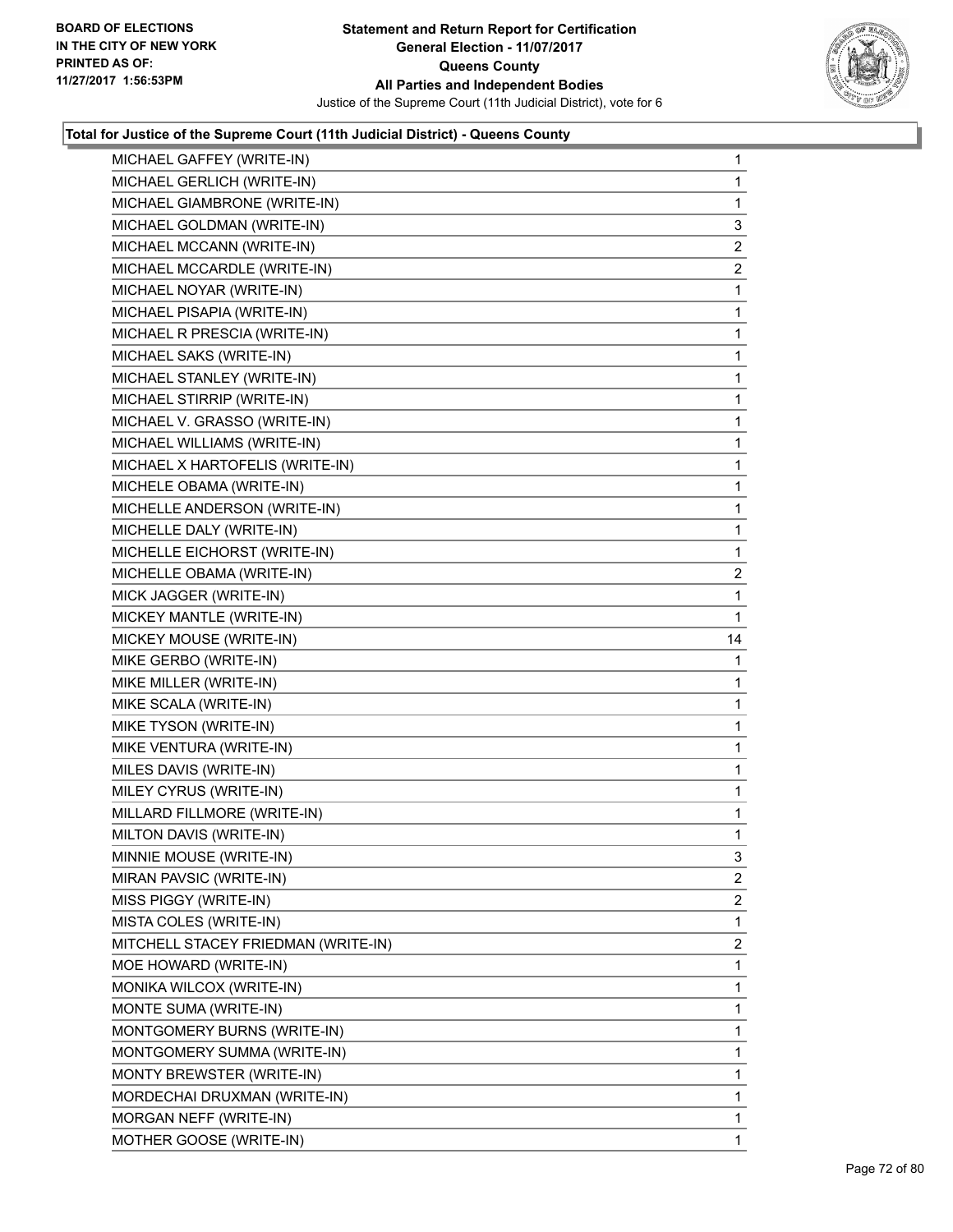

| MOYA FANCISCO (WRITE-IN)          | $\mathbf 1$ |
|-----------------------------------|-------------|
| MURTUZA QUAIZAR (WRITE-IN)        | 1           |
| NADINE KOHANE (WRITE-IN)          | 1           |
| NANCY HORN (WRITE-IN)             | 1           |
| NANCY O'NELL (WRITE-IN)           | 1           |
| NARESH GEHI (WRITE-IN)            | 1           |
| NATE TREADWELL (WRITE-IN)         | 1           |
| NAVID ZARENIJAD (WRITE-IN)        | 1           |
| NAZIBAH FARIAH (WRITE-IN)         | 1           |
| <b>NEAL ROSENSTEIN (WRITE-IN)</b> | 1           |
| NECHAMA PEIKES (WRITE-IN)         | 2           |
| NEIL CAFFREY (WRITE-IN)           | 1           |
| NEIL GOLDSTEIN (WRITE-IN)         | 1           |
| NEIL OSHAN (WRITE-IN)             | 1           |
| NICHOLAS G. LEVIS (WRITE-IN)      | 1           |
| NICHOLAS LIOTTA (WRITE-IN)        | 1           |
| NICHOLAS PHILIPPON (WRITE-IN)     | 1           |
| NICHOLOS BURKE (WRITE-IN)         | 1           |
| NICK GULUTTA (WRITE-IN)           | 1           |
| NICOLE ALOISE (WRITE-IN)          | 1           |
| NICOLE BODE (WRITE-IN)            | 1           |
| NICOLE BRAMSTEDT (WRITE-IN)       | 1           |
| NICOLE MALLIOTAKIS (WRITE-IN)     | 2           |
| NICOLE MIGLIORE (WRITE-IN)        | 1           |
| NIKI MINAJ (WRITE-IN)             | 1           |
| NIKKI MAY KATEMAN (WRITE-IN)      | 1           |
| NOAH HUROWITZ (WRITE-IN)          | 1           |
| NOAH MILLER (WRITE-IN)            | 1           |
| NOAH SYNDERGAURD (WRITE-IN)       | 1           |
| NOMIKI KONST (WRITE-IN)           | 1           |
| NUNZIO ARIANO (WRITE-IN)          | 1           |
| OBI WAN KENOBI (WRITE-IN)         | 1           |
| OLA KELLY (WRITE-IN)              | 1           |
| OLYMPIA BRAY (WRITE-IN)           | 1           |
| OMANDER CLAY (WRITE-IN)           | 1           |
| ORSON MORAN (WRITE-IN)            | 1           |
| OSKANA KINAL (WRITE-IN)           | 1           |
| OSKAR GRASSEL (WRITE-IN)          | 1           |
| OTTO VON BISMARK (WRITE-IN)       | 1           |
| OWEN DUFFY (WRITE-IN)             | 1           |
| PAM ELARDO (WRITE-IN)             | 1           |
| PATRICK HEDLUND (WRITE-IN)        | 1           |
| PATRICK J. HARTE (WRITE-IN)       | 1           |
| PATRICK LAMOTHE (WRITE-IN)        | 1           |
| PATRICK M. KOGUT (WRITE-IN)       | 1           |
| PATRICK MACGOUHEN (WRITE-IN)      | 1           |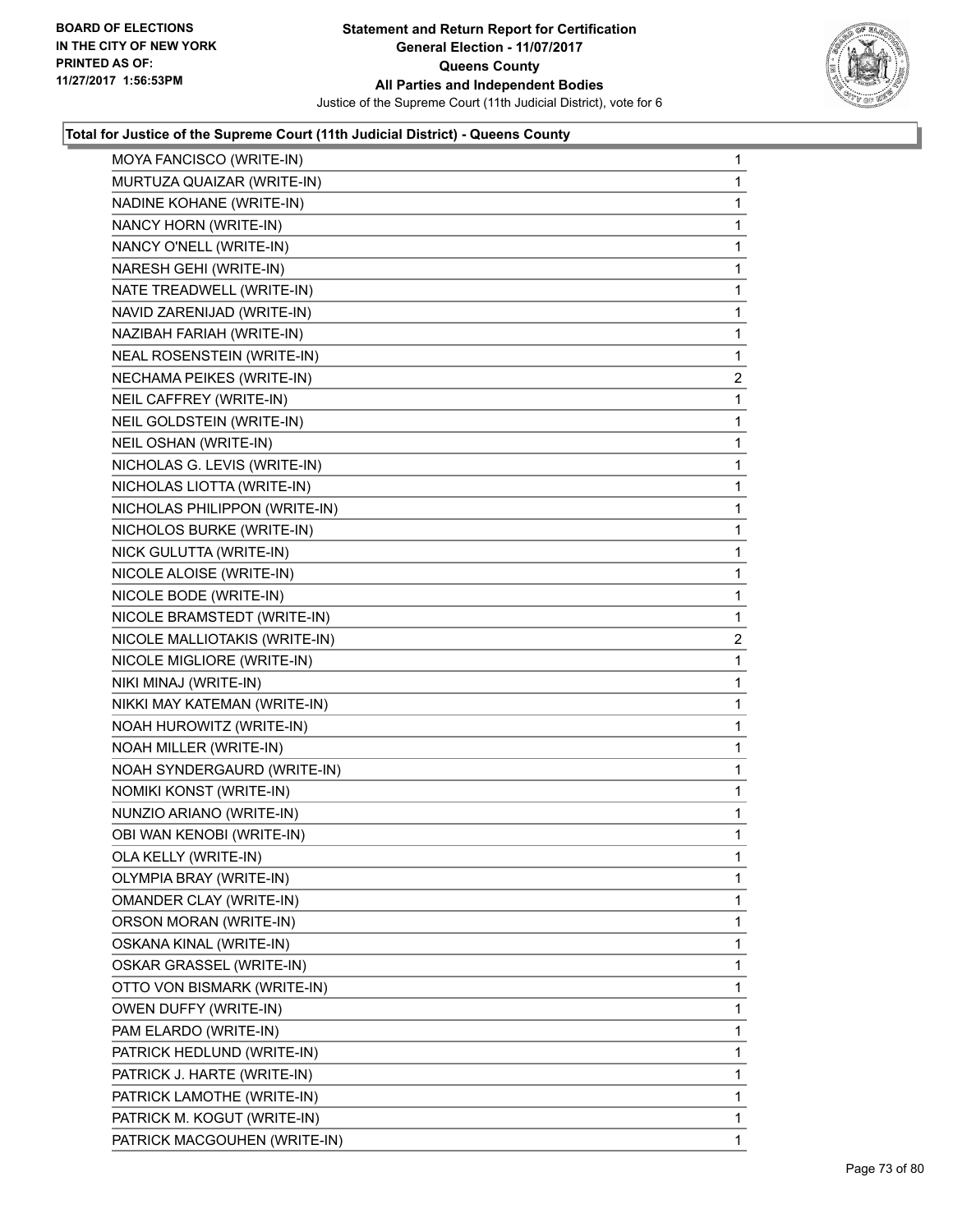

| PATRICK ULONNOR (WRITE-IN)          | $\mathbf{1}$            |
|-------------------------------------|-------------------------|
| PAUL GRAZIANO (WRITE-IN)            | $\mathbf 1$             |
| PAUL JABLONSKI (WRITE-IN)           | 1                       |
| PAUL ROBESON (WRITE-IN)             | 1                       |
| PEE WEE HERMAN (WRITE-IN)           | 2                       |
| PENNY FAGAN (WRITE-IN)              | 1                       |
| PETER BEADLE (WRITE-IN)             | 3                       |
| PETER BEATLE (WRITE-IN)             | $\mathbf 1$             |
| PETER JAMES JOHNSON JR. (WRITE-IN)  | 1                       |
| PETER KOO (WRITE-IN)                | $\overline{\mathbf{c}}$ |
| PETER L. DONAHUE (WRITE-IN)         | 1                       |
| PETER LEVIS (WRITE-IN)              | 1                       |
| PETER ORPHANIDES (WRITE-IN)         | 1                       |
| PETER PAN (WRITE-IN)                | $\mathbf 1$             |
| PETER REGAN (WRITE-IN)              | 1                       |
| PETER W. BEADLE (WRITE-IN)          | 1                       |
| PHIL GOLDFEDDER (WRITE-IN)          | $\mathbf 1$             |
| PHIL KATZ (WRITE-IN)                | 1                       |
| PHIL SAKOOR (WRITE-IN)              | 1                       |
| PHILIP M. MCGRORY (WRITE-IN)        | 1                       |
| PHILLIP BANKS (WRITE-IN)            | 1                       |
| PHILLIP HOM (WRITE-IN)              | 4                       |
|                                     | 1                       |
| PHOELE TERM (WRITE-IN)              |                         |
| PI FINEY (WRITE-IN)                 | 1                       |
| PILAR ROMERO BRUNO (WRITE-IN)       | 1                       |
| PINCHES TRACKERBERG (WRITE-IN)      | 1                       |
| PORKY PIG (WRITE-IN)                | 1                       |
| PREET BHARARA (WRITE-IN)            | 1                       |
| PRINCE CHARMING (WRITE-IN)          | 1                       |
| QUINN CORBIN (WRITE-IN)             | 1                       |
| R.A DICKEY (WRITE-IN)               | 1                       |
| RABBI TZVI SELENGUT (WRITE-IN)      | 1                       |
| RACHELLE WINOKUR (WRITE-IN)         | 1                       |
| RAEHAN ALI (WRITE-IN)               | 1                       |
| RALPH HEALY (WRITE-IN)              | 1                       |
| RALPH J. WITTHIER (WRITE-IN)        | 1                       |
| RALPH NADER (WRITE-IN)              | 2                       |
| RAMARLEY GRAHAM (WRITE-IN)          | 1                       |
| RAMON JIMENEZ (WRITE-IN)            | 1                       |
| RANDY K MYERS (WRITE-IN)            | 1                       |
| RAUL GARCIA (WRITE-IN)              | 1                       |
| RAVEN O'CONNELL (WRITE-IN)          | 1                       |
| RAYMOND DILUGLIO (WRITE-IN)         | 2                       |
| RAYMOND RUTEN-BLANCHETTE (WRITE-IN) | 1                       |
| REBECCA BRATSPIES (WRITE-IN)        | $\mathbf 1$             |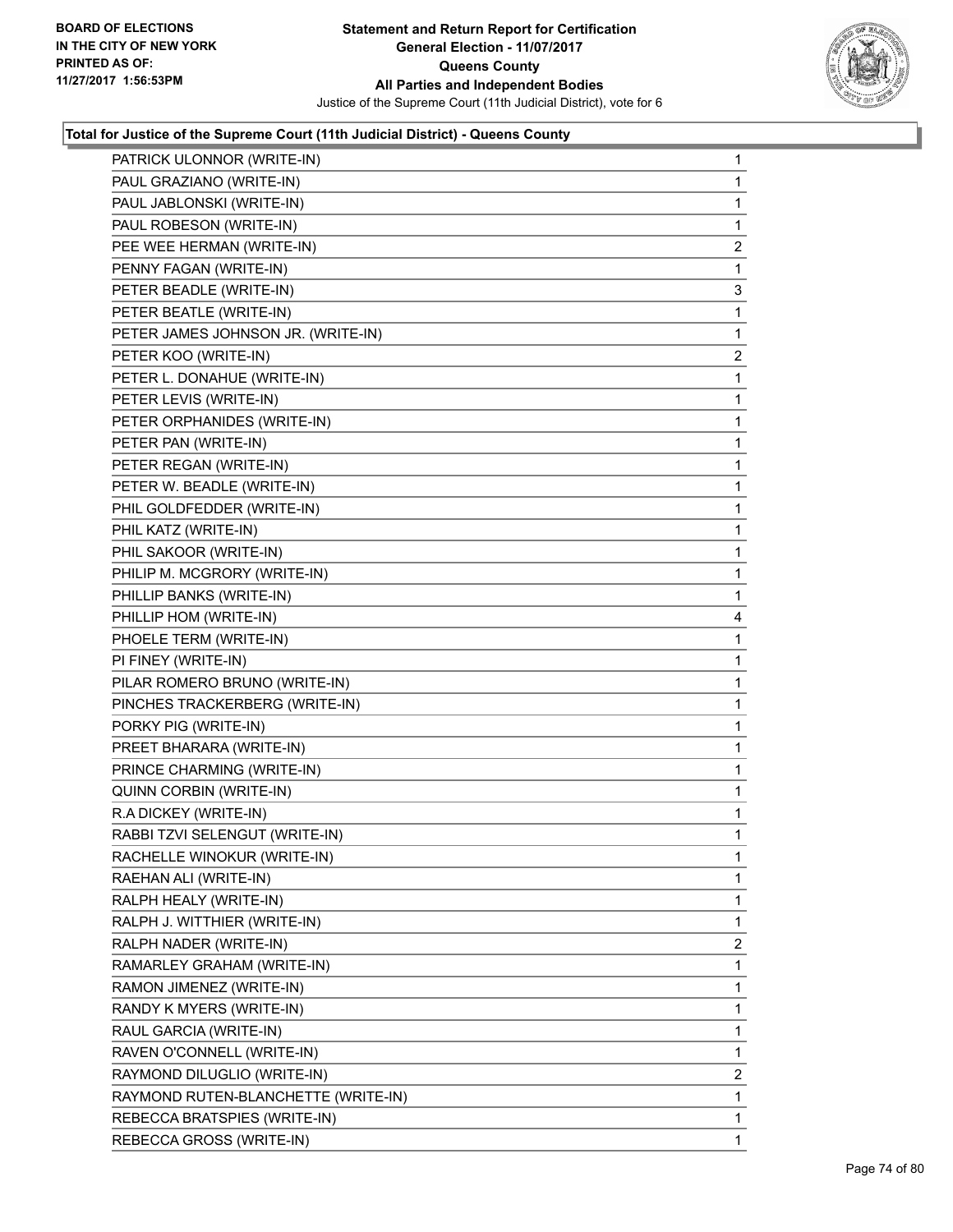

| REGGIE JACKSON (WRITE-IN)         | 1            |
|-----------------------------------|--------------|
| RENATO PEARSON (WRITE-IN)         | 1            |
| RICARDO RENGIFO (WRITE-IN)        | 1            |
| RICHARD ALLAOISE (WRITE-IN)       | 1            |
| RICHARD BOCK (WRITE-IN)           | 1            |
| RICHARD FURLONG (WRITE-IN)        | 1            |
| RICHARD HURTZ (WRITE-IN)          | 1            |
| RICHARD LOVELL (WRITE-IN)         | 1            |
| RICHARD NIXON (WRITE-IN)          | 1            |
| RICHARD OSUNA (WRITE-IN)          | 1            |
| RICO DREDD (WRITE-IN)             | 1            |
| RIVIE VENDELL-FIGUEROA (WRITE-IN) | 1            |
| ROB MCSIMUNIOS (WRITE-IN)         | 1            |
| ROBERT BRICK (WRITE-IN)           | 1            |
| ROBERT MCCREANOR (WRITE-IN)       | 1            |
| ROBERT PERVAN (WRITE-IN)          | 1            |
| ROBERT PLANT (WRITE-IN)           | 1            |
| ROBERT R. PISANI (WRITE-IN)       | 1            |
| ROBERT S. KOCH (WRITE-IN)         | 1            |
| ROBERT SPENGLER (WRITE-IN)        | 1            |
| ROBERT WOODSON (WRITE-IN)         | 1            |
| ROBERTO MANERO (WRITE-IN)         | 1            |
| ROBIN WILLIAMS (WRITE-IN)         | 1            |
| ROBYN DAWN FISHER (WRITE-IN)      | 1            |
| ROBYN FISHER (WRITE-IN)           | 1            |
| ROCKY CHIN (WRITE-IN)             | 1            |
| ROGER LANG (WRITE-IN)             | 1            |
| ROGER WOREHAM (WRITE-IN)          | 1            |
| RON KIM (WRITE-IN)                | 1            |
| RONALD FISHER (WRITE-IN)          | $\mathbf{2}$ |
| RONALD REGAN (WRITE-IN)           | 1            |
| ROSA ASTUTO (WRITE-IN)            | 1            |
| ROSA CELESTE (WRITE-IN)           | 1            |
| ROSA LUXEMBERG (WRITE-IN)         | 1            |
| ROSE MEHLMAN (WRITE-IN)           | 1            |
| ROY ROSENTHAL (WRITE-IN)          | 1            |
| RUDI GRECO (WRITE-IN)             | 1            |
| RUDOLPH BEHRMAN (WRITE-IN)        | 2            |
| RUDOLPH GIULIANI (WRITE-IN)       | 5            |
| RUSSEL NITEHMAN (WRITE-IN)        | 1            |
| RUSSEL SIMMONS (WRITE-IN)         | 1            |
| RUTHANNE ROBSON (WRITE-IN)        | 1            |
| RYAN HALLAHAN (WRITE-IN)          | 1            |
| SAL ALBANESE (WRITE-IN)           | 2            |
| SALAR MARLAZA SHAH (WRITE-IN)     | 1            |
| SAM SCHATZ (WRITE-IN)             | 1            |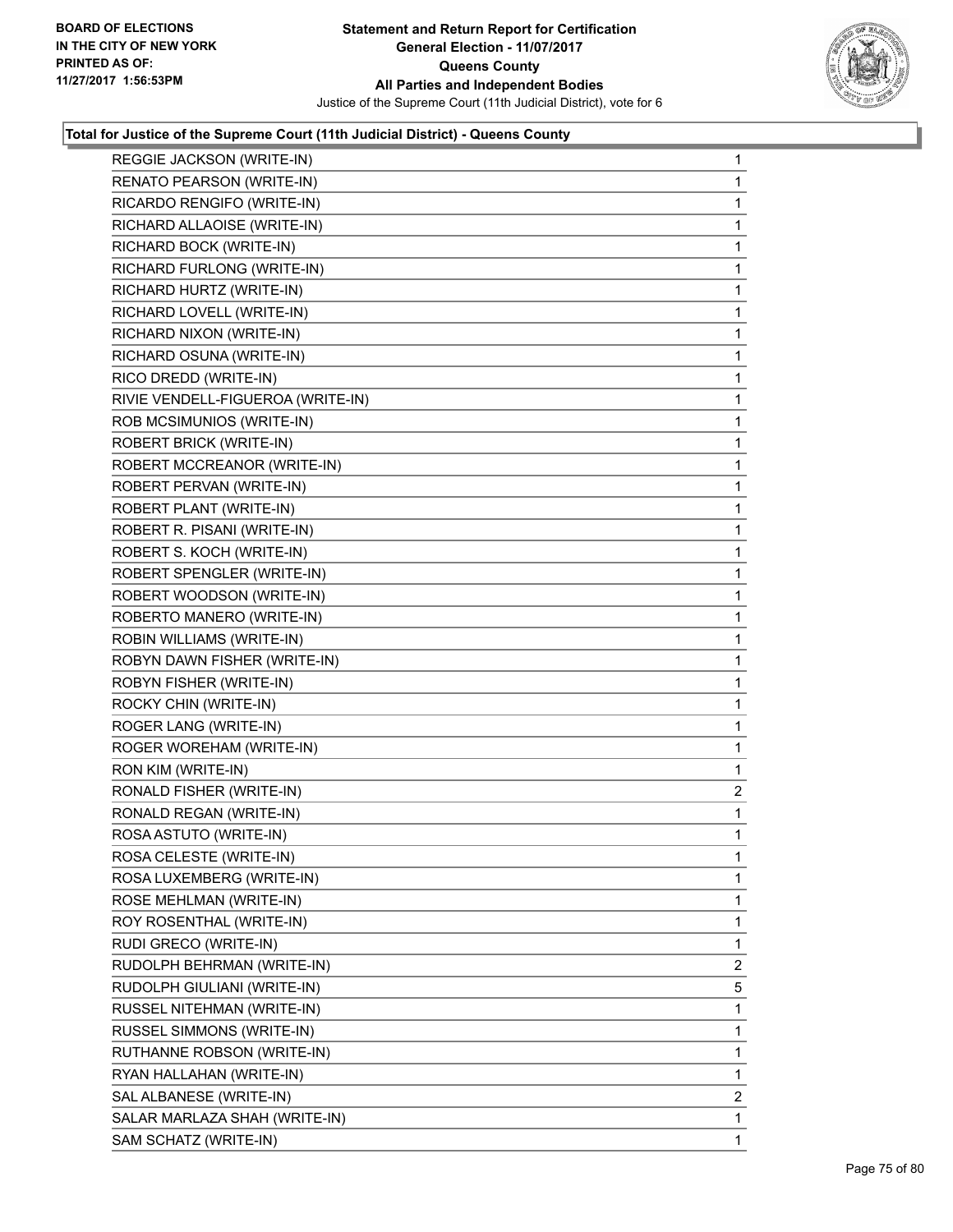

| SAMAD NEWAZ (WRITE-IN)           | 1  |
|----------------------------------|----|
| SAMUEL JACOBSON (WRITE-IN)       | 1  |
| SAMUEL WOLFSON (WRITE-IN)        | 1  |
| SANDRA O'CONNER (WRITE-IN)       | 1  |
| SARA CHAPMAN (WRITE-IN)          | 1  |
| SARA ISABELLE STANLEY (WRITE-IN) | 1  |
| SARA KOBOCOW ABBEY (WRITE-IN)    | 1  |
| SARA STANLEY (WRITE-IN)          | 1  |
| SARAH AHMED (WRITE-IN)           | 1  |
| SARAH BENDER-NOAH (WRITE-IN)     | 1  |
| SARAH SPELLMAN (WRITE-IN)        | 1  |
| SCARLETT SUMMA (WRITE-IN)        | 1  |
| SCOTT A. ETHIER (WRITE-IN)       | 1  |
| SCOTT L. HAMMER (WRITE-IN)       | 1  |
| SCOTT NAGY (WRITE-IN)            | 1  |
| SCOTT P. WEINBLATT (WRITE-IN)    | 1  |
| SCOTT STRINGER (WRITE-IN)        | 1  |
| SEAN COMBS (WRITE-IN)            | 1  |
| SEAN HANNITY (WRITE-IN)          | 1  |
| SEAN M NEAFSEY (WRITE-IN)        | 1  |
| SEAN RUDOLPH (WRITE-IN)          | 1  |
| SERGEY KADINSKY (WRITE-IN)       | 1  |
| SERGIO RODRIGUEZ (WRITE-IN)      | 2  |
| SERGY KADINSKY (WRITE-IN)        | 1  |
| SHAKGARA PEARSON (WRITE-IN)      | 1  |
| SHARI-LEWIS VELTRE (WRITE-IN)    | 1  |
| SHARON CADIZ (WRITE-IN)          | 1  |
| SHAUN KING (WRITE-IN)            | 1  |
| SHAWN GRANT (WRITE-IN)           | 1  |
| SHIRLEY WU (WRITE-IN)            | 1  |
| SHOKI OTANI (WRITE-IN)           | 1  |
| SILVANA ALAVA (WRITE-IN)         | 1  |
| SIMA TENENBAUM (WRITE-IN)        | 1  |
| SNOW WHITE (WRITE-IN)            | 1  |
| SONIA SOTOMAYOR (WRITE-IN)       | 1  |
| STAN CHIVEH (WRITE-IN)           | 1  |
| STEFANIE SHIH (WRITE-IN)         | 1  |
| STEPHAN DEJEAN (WRITE-IN)        | 2  |
| STEPHEN ATKINS (WRITE-IN)        | 1  |
| STEPHEN WILLEFORD (WRITE-IN)     | 1  |
| STEVE CASSIDY (WRITE-IN)         | 1  |
| STEVE KOUSALVIS (WRITE-IN)       | 1  |
| STEVE PERRY (WRITE-IN)           | 1  |
| STEVE SALAMI (WRITE-IN)          | 1  |
| STEVE WEISSMAN (WRITE-IN)        | 1  |
| STEVEN BALSAM (WRITE-IN)         | 1. |
|                                  |    |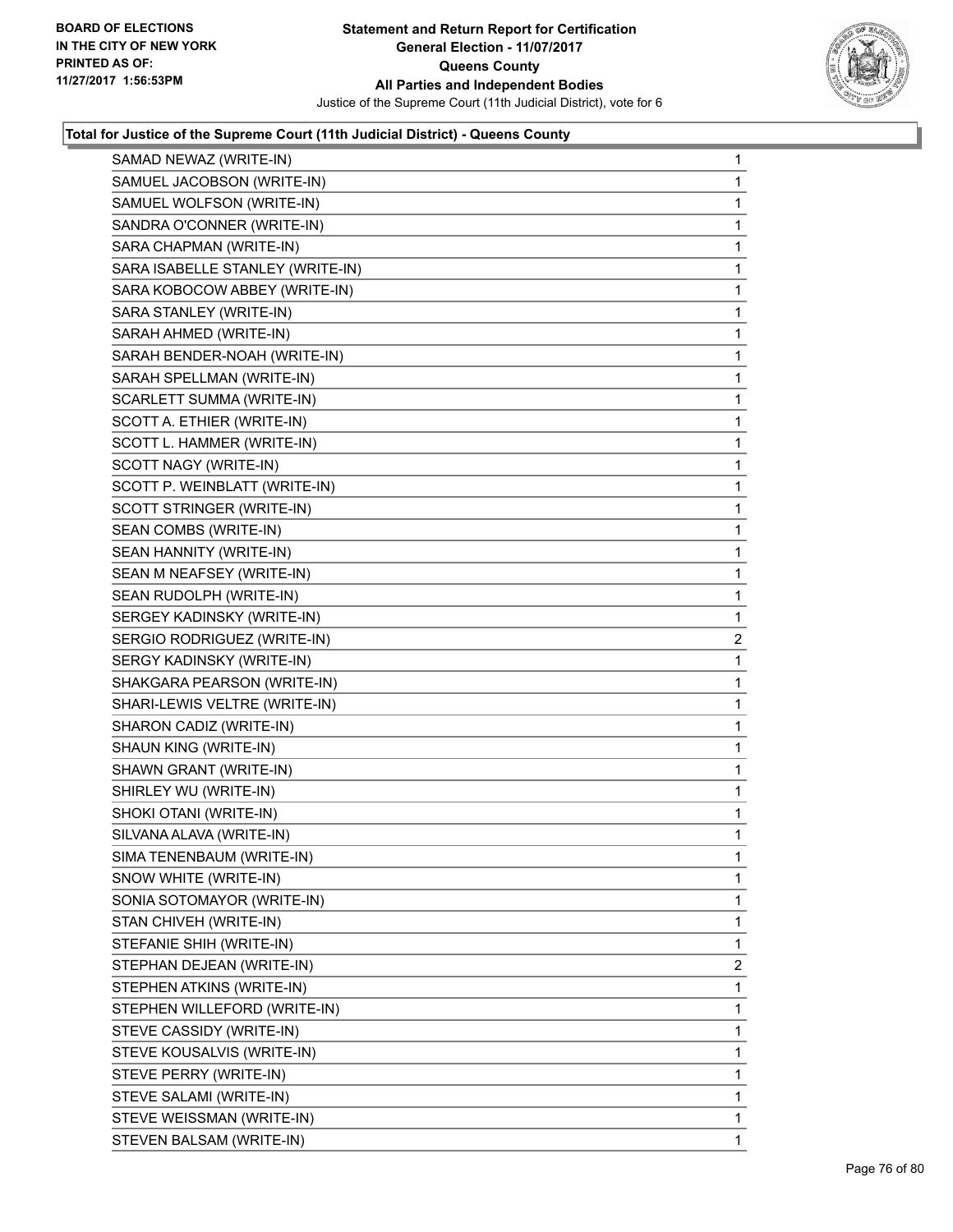

| STEVEN BORDENARO (WRITE-IN)      | 1              |
|----------------------------------|----------------|
| STEVEN DUMANSKI (WRITE-IN)       | 1              |
| STEVEN GOLDFINGER (WRITE-IN)     | 1              |
| STEVEN MAX (WRITE-IN)            | $\mathbf{1}$   |
| STEVEN ORLOW (WRITE-IN)          | 1              |
| STEVEN ROSEMAN (WRITE-IN)        | 1              |
| STEVEN ROSS (WRITE-IN)           | 1              |
| STEVEN WARREN (WRITE-IN)         | 1              |
| STEVEN WEINER (WRITE-IN)         | 1              |
| STEVEN ZINNANTI (WRITE-IN)       | 1              |
| STICKY FINGAZ (WRITE-IN)         | 1              |
| STIFF GUY (WRITE-IN)             | 1              |
| STUART ROSENTHAL (WRITE-IN)      | 1              |
| STUDS TURKEL (WRITE-IN)          | $\overline{c}$ |
| SUE JOHNSON (WRITE-IN)           | 1              |
| SULLY SULLIVAN (WRITE-IN)        | 1              |
| SUSAN C. WARNOCK ESQ (WRITE-IN)  | 1              |
| SUSAN S. LEE (WRITE-IN)          | 1              |
| SUSAN SARANDEN (WRITE-IN)        | 1              |
| SUSAN SILVERMAN (WRITE-IN)       | 1              |
| SUSIE MCDUCK (WRITE-IN)          | 1              |
| SVETLANA GREEN (WRITE-IN)        | $\mathbf{1}$   |
| SYLVIA PLUTH (WRITE-IN)          | 1              |
| TAFARI EXCELL (WRITE-IN)         | 1              |
| TAHMID IBRAHIM (WRITE-IN)        | 1              |
| TAN MINN (WRITE-IN)              | 1              |
| TANI MILLS (WRITE-IN)            | 1              |
| TANYA BLOCKER (WRITE-IN)         | 1              |
| TED KAPLIN (WRITE-IN)            | 1              |
| TEDDY WINTERS (WRITE-IN)         | 1              |
| TERENCE CANNON (WRITE-IN)        | 1              |
| <b>TERRENCE GELL (WRITE-IN)</b>  | 1              |
| TERRY COLLINS (WRITE-IN)         | 1              |
| TEVI SHICKER (WRITE-IN)          | 1              |
| THE BELZER REBBE (WRITE-IN)      | 1              |
| THEODORE NUGENT (WRITE-IN)       | 1              |
| THEODORE STAMAS (WRITE-IN)       | 1              |
| THEONI KOSTAS (WRITE-IN)         | 1              |
| THOM POWERS (WRITE-IN)           | 1              |
| THOMAS C. MAURER (WRITE-IN)      | 1              |
| THOMAS E. LIM (WRITE-IN)         | 1              |
| THOMAS J. HILLGARDNER (WRITE-IN) | 1              |
| THOMAS J. LOUGHRAN (WRITE-IN)    | 1              |
| THOMAS M. ROGERS (WRITE-IN)      | 1              |
| THOMAS MERCER (WRITE-IN)         | 1              |
| THOMAS NAEF (WRITE-IN)           | 1.             |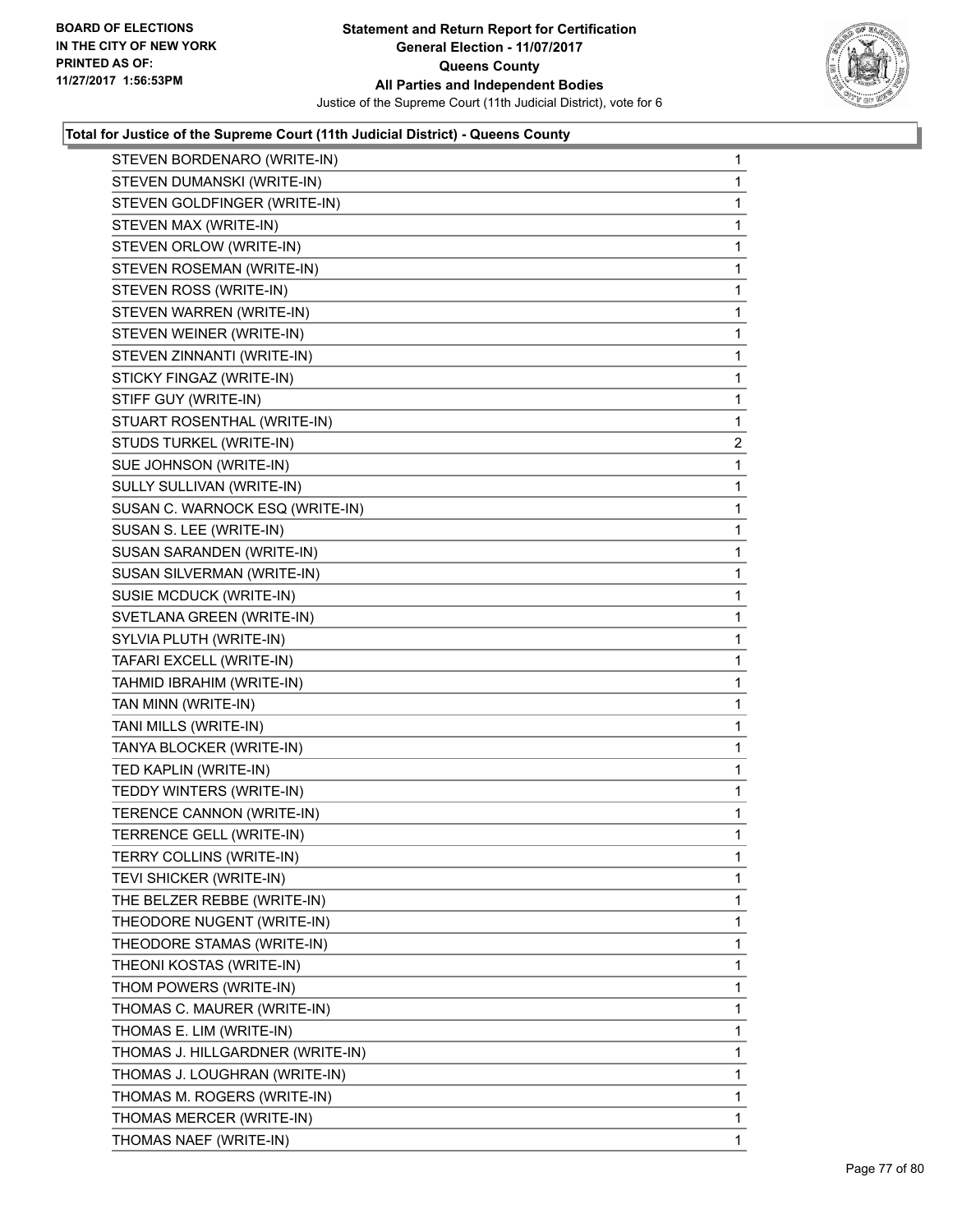

| THOMAS PRINCIPE (WRITE-IN)                | 1              |
|-------------------------------------------|----------------|
| THOMAS ROSSI (WRITE-IN)                   | 1              |
| THOMAS TRAIN (WRITE-IN)                   | 1              |
| THOMAS WUTZ JR. (WRITE-IN)                | 1              |
| THURGOOD MARSHALL (WRITE-IN)              | 1              |
| TIM RANTREE (WRITE-IN)                    | 1              |
| TIMMY JUDGE (WRITE-IN)                    | 1              |
| TIMOTHY JONES (WRITE-IN)                  | 1              |
| TIMOTHY MADDEN (WRITE-IN)                 | 1              |
| TIMOTHY ROUNTREE (WRITE-IN)               | 1              |
| TIMOTHY SCOTT FUREY (WRITE-IN)            | 1              |
| TIMOTHY SHORT (WRITE-IN)                  | 1              |
| TODD GREENBERG (WRITE-IN)                 | 1              |
| TOM BROKAW (WRITE-IN)                     | 1              |
| TOM DYWER (WRITE-IN)                      | 1              |
| TOM HANKS (WRITE-IN)                      | 1              |
| TOM HUEFUER (WRITE-IN)                    | 1              |
| TOM LEYKIS (WRITE-IN)                     | 1              |
| TOM ROSSI (WRITE-IN)                      | 1              |
| TOM SCOTT (WRITE-IN)                      | 1              |
| TOMASZ ELIASINSKI (WRITE-IN)              | 1              |
| TOMEKA VORTE (WRITE-IN)                   | 1              |
| TOMMY TUTONE (WRITE-IN)                   | 1              |
| TONY AVELLA (WRITE-IN)                    | 1              |
| TONY PROVENZANO (WRITE-IN)                | 1              |
| TONY SOPRANO (WRITE-IN)                   | $\overline{c}$ |
| TOR JOHNSON (WRITE-IN)                    | 1              |
| TRACY A. CATAPANO-FOX (WRITE-IN)          | 4              |
| TREVOR LAWSON (WRITE-IN)                  | 1              |
| TRISTAN CHIN-FATT (WRITE-IN)              | 1              |
| TRISTAN SUMMA (WRITE-IN)                  | 1              |
| TROY ROWE (WRITE-IN)                      | 1              |
| TUCKER CARLSON (WRITE-IN)                 | 1              |
| TUPAC SHAKUR (WRITE-IN)                   | 1              |
| TYLER MAXON (WRITE-IN)                    | 1              |
| TYMON BROWN (WRITE-IN)                    | 1              |
| <b>TYRELL BENNETT (WRITE-IN)</b>          | 1              |
| <b>TYRONE FRANCIS (WRITE-IN)</b>          | 1              |
| TZALI KAHN (WRITE-IN)                     | 1              |
| UNATTRIBUTABLE WRITE-IN (WRITE-IN)        | 1,386          |
| UNCOUNTED WRITE-IN PER STATUTE (WRITE-IN) | 34             |
| USMAN ALI CHOHAN (WRITE-IN)               | 1              |
| VALDMIR LENIN (WRITE-IN)                  | 1              |
| VALERIE KELLY (WRITE-IN)                  | 1              |
| VANESSA DEL RIO (WRITE-IN)                | 1              |
| VERONICA ESCOBAR (WRITE-IN)               | $\overline{2}$ |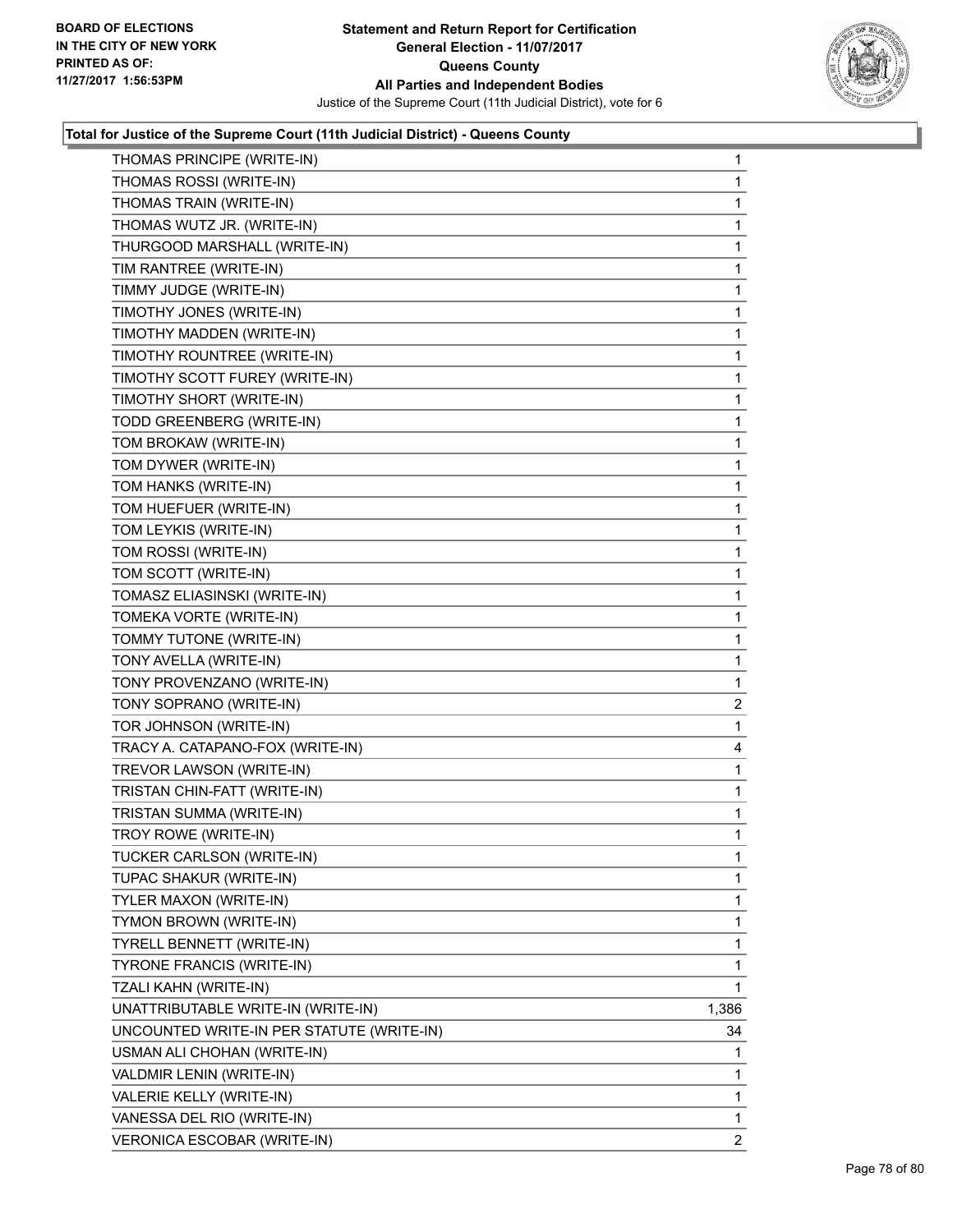

| VICTOR CRAWFORD (WRITE-IN)            | $\mathbf{1}$ |
|---------------------------------------|--------------|
| <b>VICTOR MANN (WRITE-IN)</b>         | 1            |
| VICTORIA BROWN (WRITE-IN)             | 1            |
| VIN FRIEDMAN (WRITE-IN)               | 1            |
| VINCE TABONE (WRITE-IN)               | 1            |
| VIOLA PLUMMER (WRITE-IN)              | 1            |
| VISHNU R. MAHADEO (WRITE-IN)          | 1            |
| VITO RACANELLI (WRITE-IN)             | 1            |
| VIVICA FOX (WRITE-IN)                 | 1            |
| VLAD PUTIN (WRITE-IN)                 | 1            |
| VLADIMIR SEMIGLAZOV (WRITE-IN)        | 1            |
| WE B DE BOIS (WRITE-IN)               | 1            |
| WALLY DANKO (WRITE-IN)                | 1            |
| WALTER CRONKITE (WRITE-IN)            | 1            |
| WALTER N. IWACHIU (WRITE-IN)          | 1            |
| WARREN HECHT (WRITE-IN)               | 1            |
| WARREN WILHELM JR (WRITE-IN)          | 1            |
| <b>WESLEY BRANITT (WRITE-IN)</b>      | 1            |
| <b>WESLEY CHENG (WRITE-IN)</b>        | 1            |
| WILLIAM BARLOW (WRITE-IN)             | 1            |
| WILLIAM BECHTOLD (WRITE-IN)           | 1            |
| WILLIAM ERLBAUM (WRITE-IN)            | 1            |
| WILLIAM GEHLHAUS (WRITE-IN)           | 1            |
| WILLIAM J. CLINTON (WRITE-IN)         | 1            |
| WILLIAM JERFFERSON CLINTON (WRITE-IN) | 1            |
| WILLIAM K. KREGLER (WRITE-IN)         | 1            |
| WILLIAM LABATE (WRITE-IN)             | 1            |
| WILLIAM LEVIS (WRITE-IN)              | 1            |
| WILLIAM MENAKER (WRITE-IN)            | 1            |
| WILLIAM O GREEN JR (WRITE-IN)         | $\mathbf{1}$ |
| WILLIAM O. DOUGLAS (WRITE-IN)         | 1            |
| <b>WILLIAM RADSKE (WRITE-IN)</b>      | 1            |
| WILLIAM SMITH (WRITE-IN)              | 1            |
| WILLIAM T. RIKER (WRITE-IN)           | 1            |
| WILMER FLORES (WRITE-IN)              | 1            |
| WING YEE LAI (WRITE-IN)               | 1            |
| WINSTON CHURCHILL (WRITE-IN)          | 1            |
| WINTER CATYN (WRITE-IN)               | 1            |
| WONDER WOMAN (WRITE-IN)               | 1            |
| WOODY ALLEN (WRITE-IN)                | 1            |
| YAAKOU MEIRI (WRITE-IN)               | 1            |
| YOENIS CESPEDES (WRITE-IN)            | 1            |
| YOSEMITE SAM (WRITE-IN)               | 1            |
| YOUNGS SHAHID (WRITE-IN)              | 1            |
| YUI CHAN (WRITE-IN)                   | 1            |
| YUNGBI JANG (WRITE-IN)                | 1            |
|                                       |              |